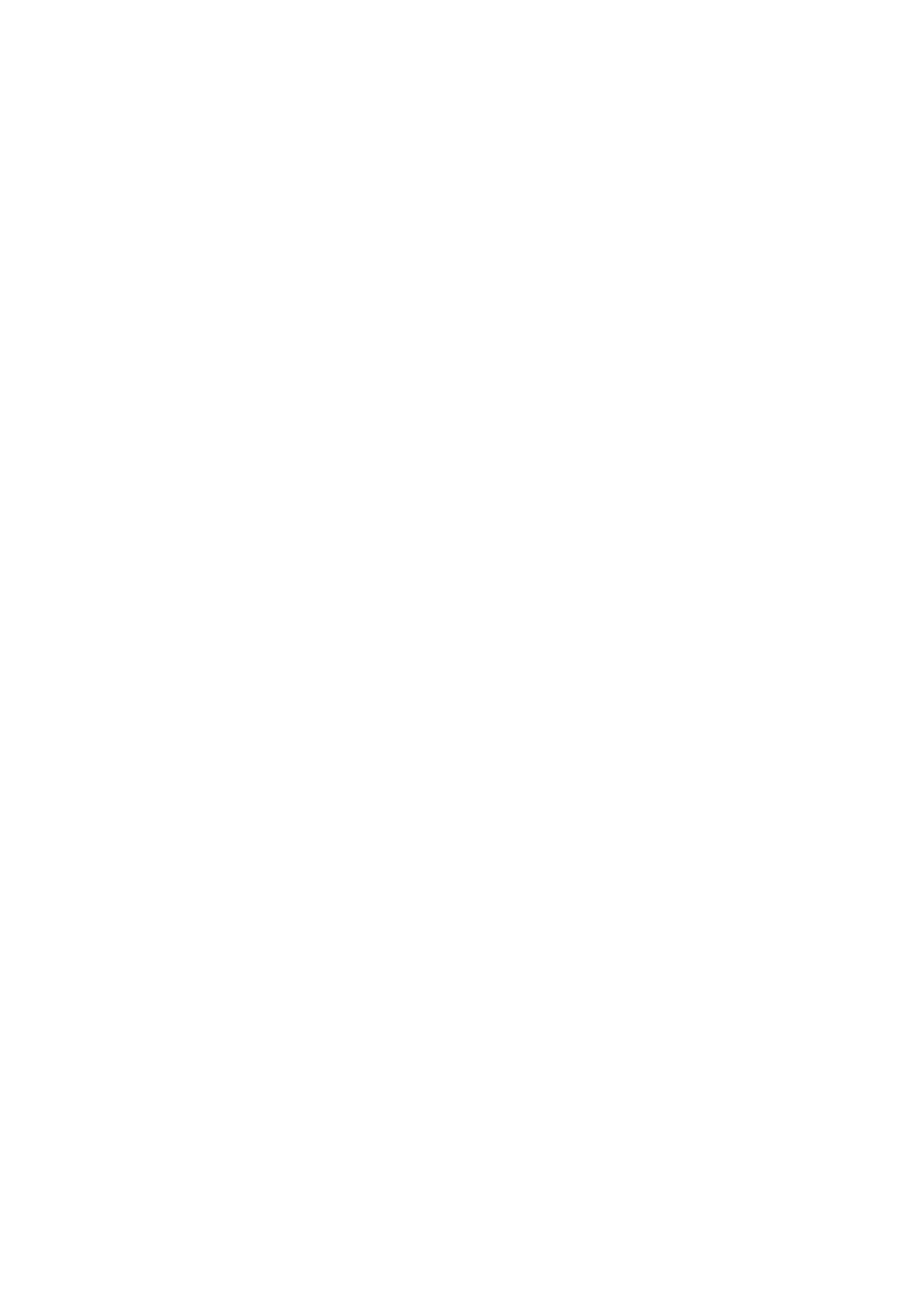# **Impacts of climate change policies on generation investment and operation**

| 1                       |     |                                                           |
|-------------------------|-----|-----------------------------------------------------------|
| $\overline{2}$          |     |                                                           |
|                         | 2.1 |                                                           |
|                         | 2.2 |                                                           |
| 3                       |     |                                                           |
|                         | 3.1 |                                                           |
|                         | 3.2 |                                                           |
| $\overline{\mathbf{4}}$ |     |                                                           |
|                         | 4.1 |                                                           |
|                         | 4.2 |                                                           |
| 5                       |     |                                                           |
|                         | 5.1 | The economics of the expanded national RET scheme  49     |
|                         | 5.2 | Short-run effects of the expanded national RET scheme  53 |
|                         | 5.3 | Long-run effects of the expanded national RET scheme 54   |
|                         | 5.4 | Interaction between the CPRS and expanded national RET    |

## **Contents**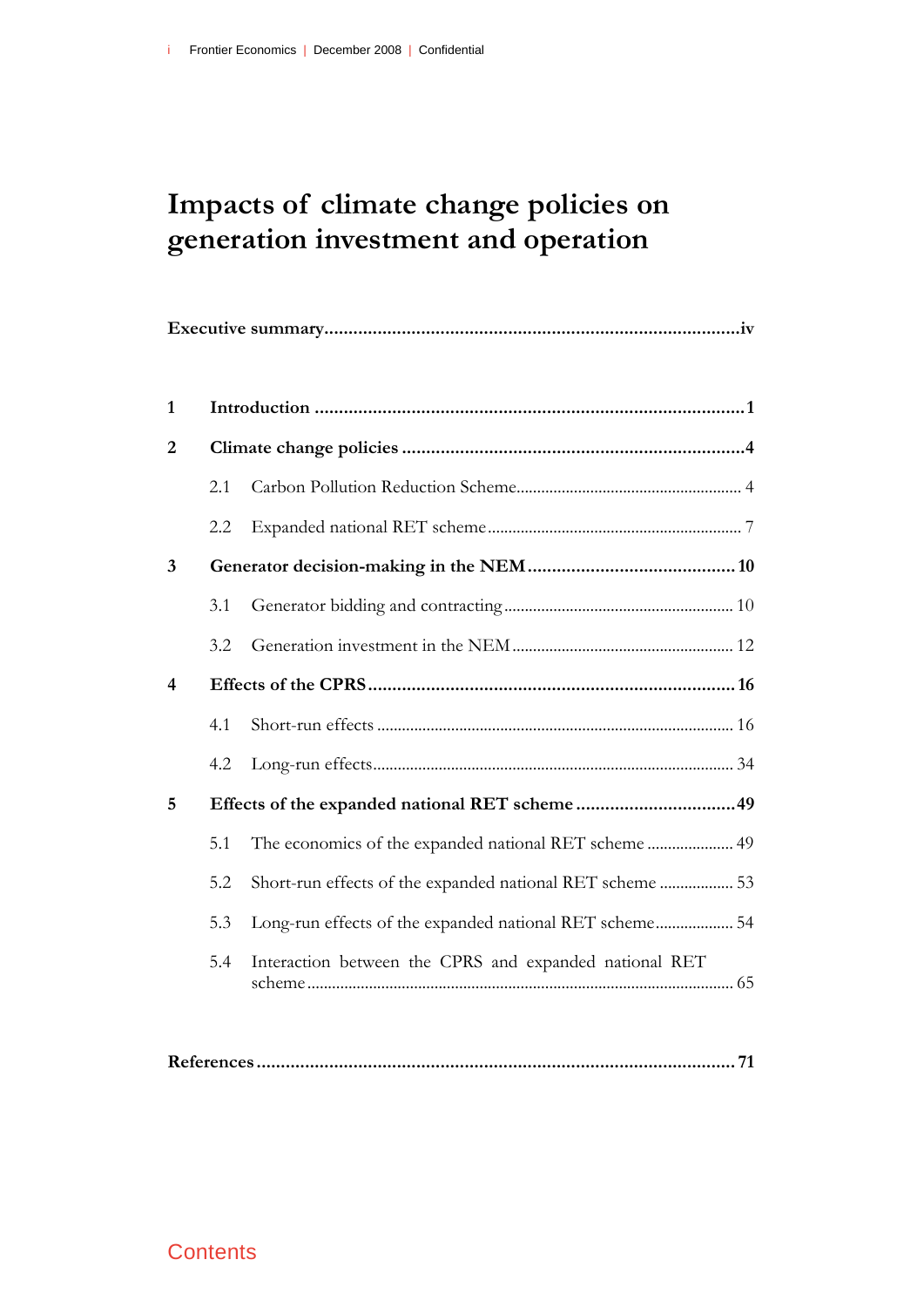# **Impacts of climate change policies on generation investment and operation**

### *Figures:*

| Figure 2: Stylized example of international linkage effect on supply and  |
|---------------------------------------------------------------------------|
|                                                                           |
| Figure 4: Breakdown of 2010 NEM installed capacity by technology 13       |
| Figure 5: Expected 2010 installed capacity by region and technology 14    |
| Figure 6: Stylised example of carbon costs: no change in merit order 18   |
| Figure 7: Stylised example of carbon costs: with change in merit order 19 |
|                                                                           |
|                                                                           |
|                                                                           |
|                                                                           |
|                                                                           |
|                                                                           |
| Figure 14: Pass-through with market power (convex demand) 29              |
|                                                                           |
|                                                                           |
|                                                                           |
|                                                                           |
| Figure 19: Impact of a renewable energy target on the merit order  52     |
|                                                                           |

# Figures and tables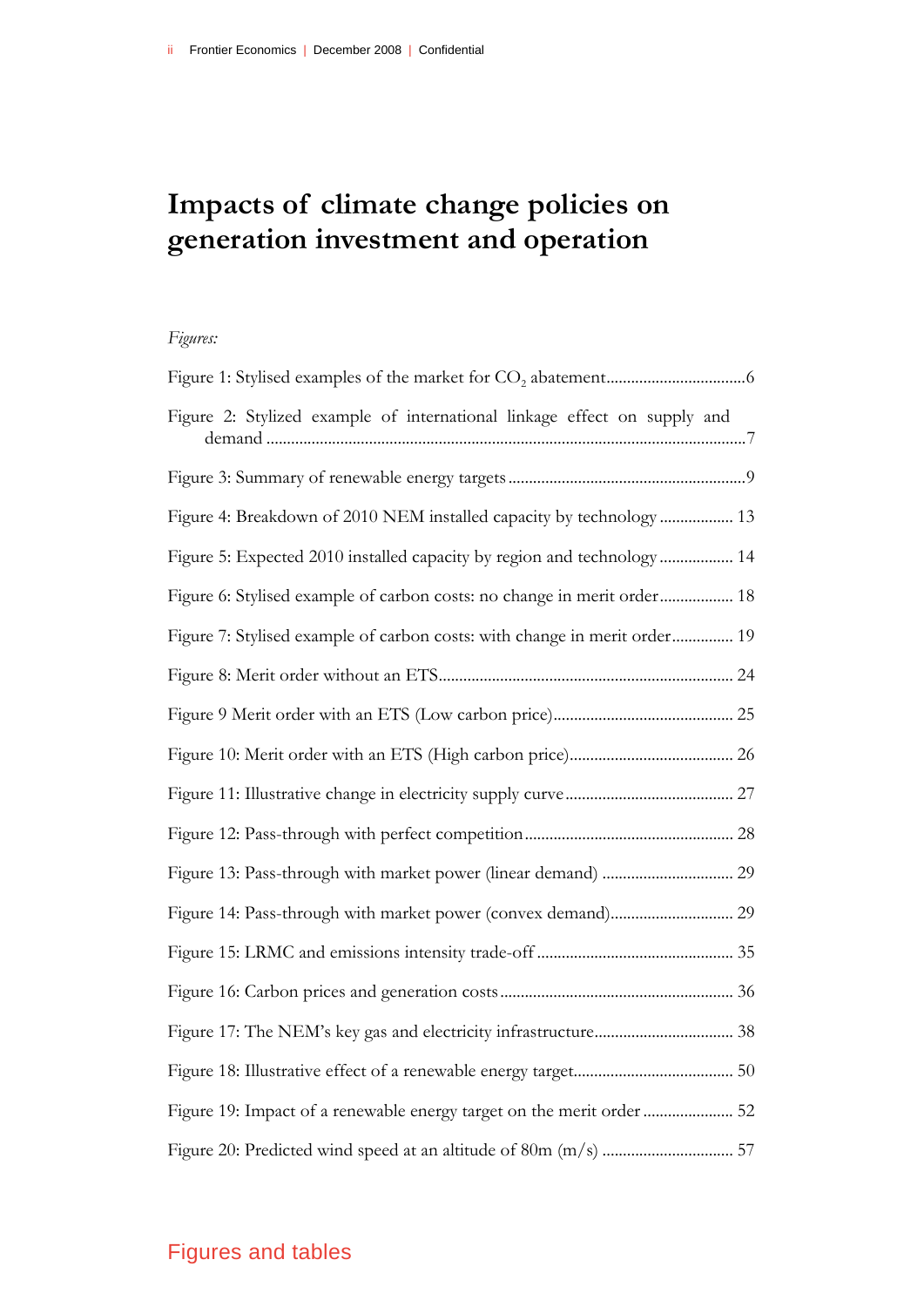### *Tables:*

| Table 2: Summary of impact on issues facing generators: Expanded RETix  |  |
|-------------------------------------------------------------------------|--|
|                                                                         |  |
|                                                                         |  |
| Table 5: Summary of impact on issues facing generators: CPRS 48         |  |
| Table 6: Summary of impact on issues facing generators: Expanded RET 70 |  |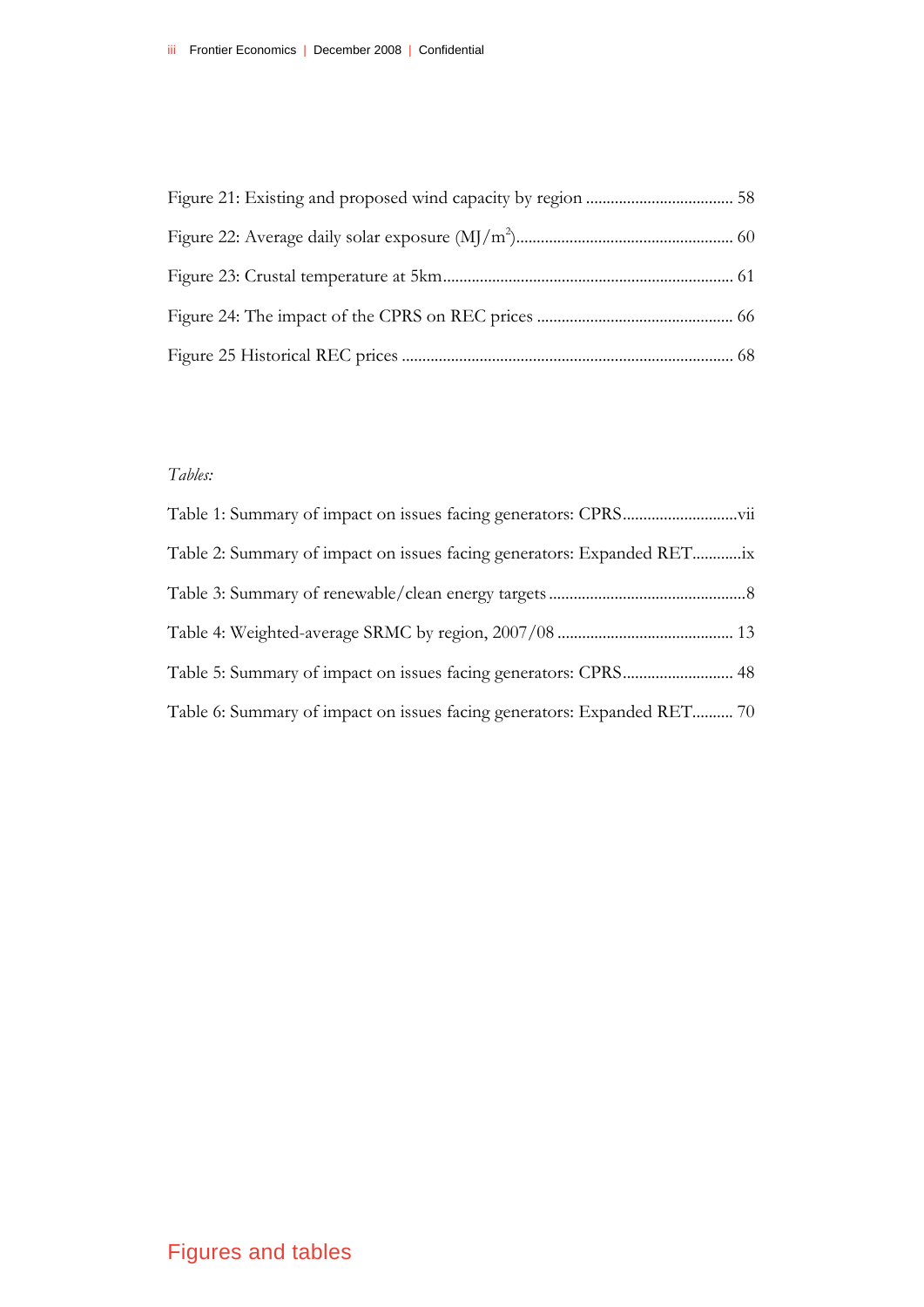# **Executive summary**

#### **INTRODUCTION**

Frontier Economics (Frontier) has prepared this report for the Australian Energy Market Commission (the AEMC or Commission) on the implications of climate change policies for the economics of generator operation and investment in the National Electricity Market (NEM).

Specifically, Frontier was asked to advise the Commission on what impacts the Carbon Pollution Reduction Scheme (CPRS) and expanded national Renewable Energy Target (RET) scheme might have on:

- | Existing and new generators in the NEM in respect of:
	- Forward contracting strategies;
	- Strategies for making spot market offers;
	- Strategies for managing physical and financial risk
	- Modes of technical operation
	- Plant retirement and investment in new plant; and
	- Organisational structure; and
- | Parties who transact with generators in the NEM, in respect of *how* they transact.

#### **EFFECTS OF THE CPRS**

A summary of the likely impact of the CPRS on key issues facing generators in the NEM is outlined in Table 1. These issues include forward contracting strategies; strategies for spot market offers; strategies for managing physical and financial risk; modes of technical operation, plant retirement; investment in new plant; organisational structure; and behaviour of counter-parties.

| <b>.Issues</b>             | <b>Likely impact of the CPRS</b>                                                                                                               |
|----------------------------|------------------------------------------------------------------------------------------------------------------------------------------------|
| (i) Forward<br>contracting | The introduction of a variable and uncertain carbon price will<br>increase wholesale electricity price volatility, and hence risk.             |
|                            | Generators and Retailers are both exposed to<br>this<br>regulatory risk, hence they will be unable to hedge against it<br>through contracting. |
|                            | This is likely to lead to a shortening of the contract market                                                                                  |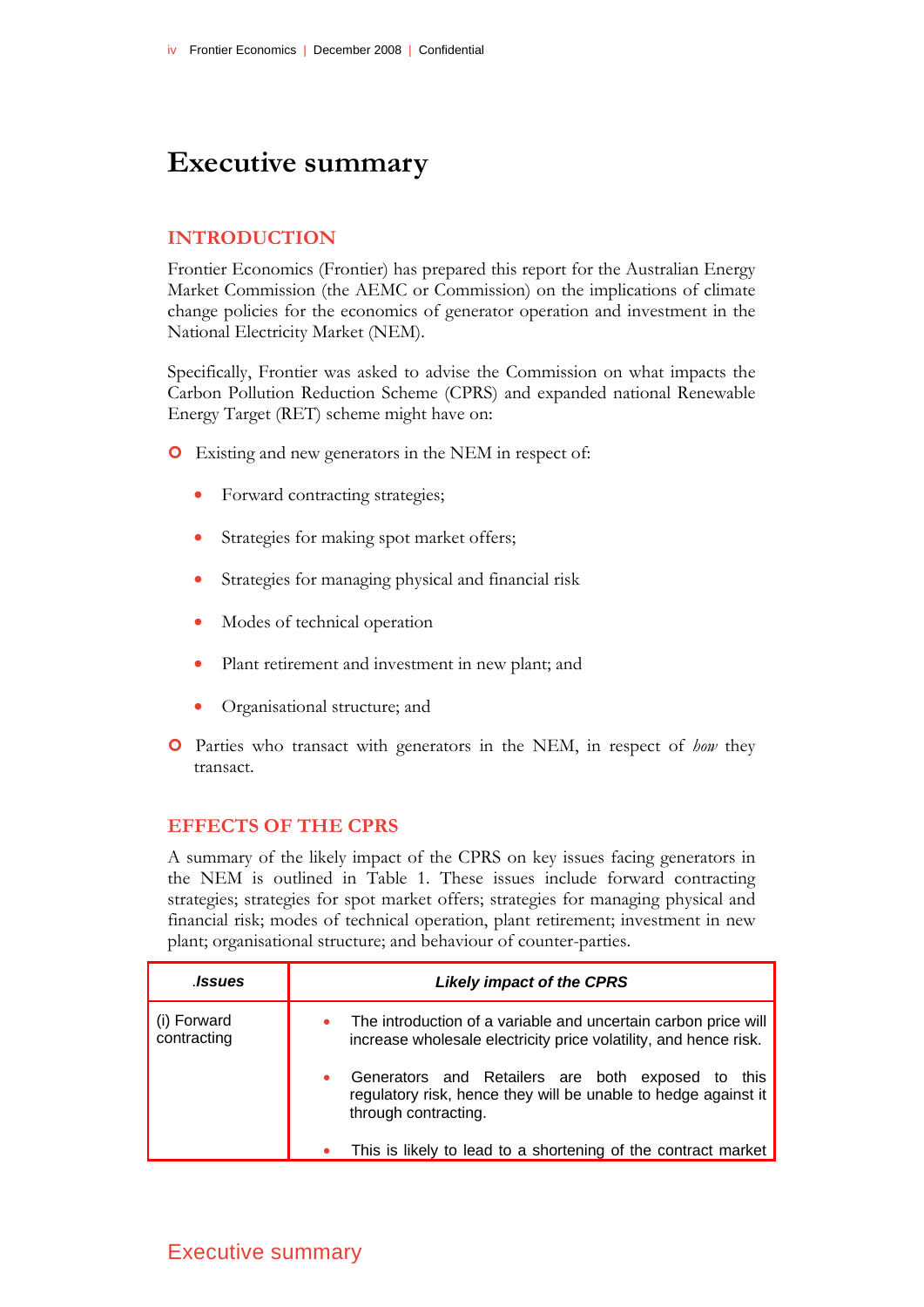| .Issues                                               | <b>Likely impact of the CPRS</b>                                                                                                                                                                                                                                                                                                                                                |
|-------------------------------------------------------|---------------------------------------------------------------------------------------------------------------------------------------------------------------------------------------------------------------------------------------------------------------------------------------------------------------------------------------------------------------------------------|
|                                                       | and/or and increased tendency toward contracts that are<br>vary with the carbon price.                                                                                                                                                                                                                                                                                          |
| (ii) Spot market<br>offers                            | Generators will add the cost of carbon to bids regardless of<br>whether permits are auctioned or grandfathered (due to<br>opportunity costs).                                                                                                                                                                                                                                   |
|                                                       | The extent of cost pass-through depends on the emissions<br>intensity of the marginal plant (before and after the CPRS),<br>and demand elasticity.                                                                                                                                                                                                                              |
|                                                       | The carbon price will likely flatten the merit order, since it<br>increases the cost of cheaper high emissions plant (coal)<br>more than the cost of low emitters (e.g. gas). Although this<br>might theoretically lower the opportunity for strategic<br>bidding, this is likely to be offset by the effect of delays in<br>new investment (due to the more uncertain market). |
| (iii) Management<br>of physical and<br>financial risk | The introduction of the CPRS is not expected to materially<br>impact congestion in the NEM as compared to the status<br>quo.                                                                                                                                                                                                                                                    |
|                                                       | Changes to dispatch and power flows may either improve or<br>erode the firmness of IRSRs on the margin.                                                                                                                                                                                                                                                                         |
|                                                       | As a result, this policy is unlikely to materially change the<br>way in which market participants currently manage physical<br>risk in the NEM.                                                                                                                                                                                                                                 |
|                                                       | As a consequence of carbon price risk, generators may<br>have reduced incentives to enter into long-term swap<br>contracts to hedge their financial risk - this is since carbon<br>costs are likely to represent a larger component of SRMC<br>than fuel costs for most generators.                                                                                             |
| (iv) Technical<br>operation                           | The carbon price should change the merit order such that<br>low emissions plant should increase output to displace high<br>emissions output.                                                                                                                                                                                                                                    |
|                                                       | This may provide complications for existing coal plant, which<br>is not suited to running as flexible intermediate plant at low<br>capacity factors.                                                                                                                                                                                                                            |
| (v) Plant<br>retirement                               | The carbon price increases the marginal cost of generation.<br>At higher carbon prices, the viability of high emissions plant<br>will decline, as it will become cheaper to build new low<br>emissions plant to replace existing high emissions plant.                                                                                                                          |
|                                                       | Once the SRMC of existing high emissions plant (including<br>carbon costs) rises above the LRMC of new low emissions<br>plant then early retirements are likely. This is likely to occur<br>at prices of around \$30-\$45/tCO2 for brown coal plant and                                                                                                                         |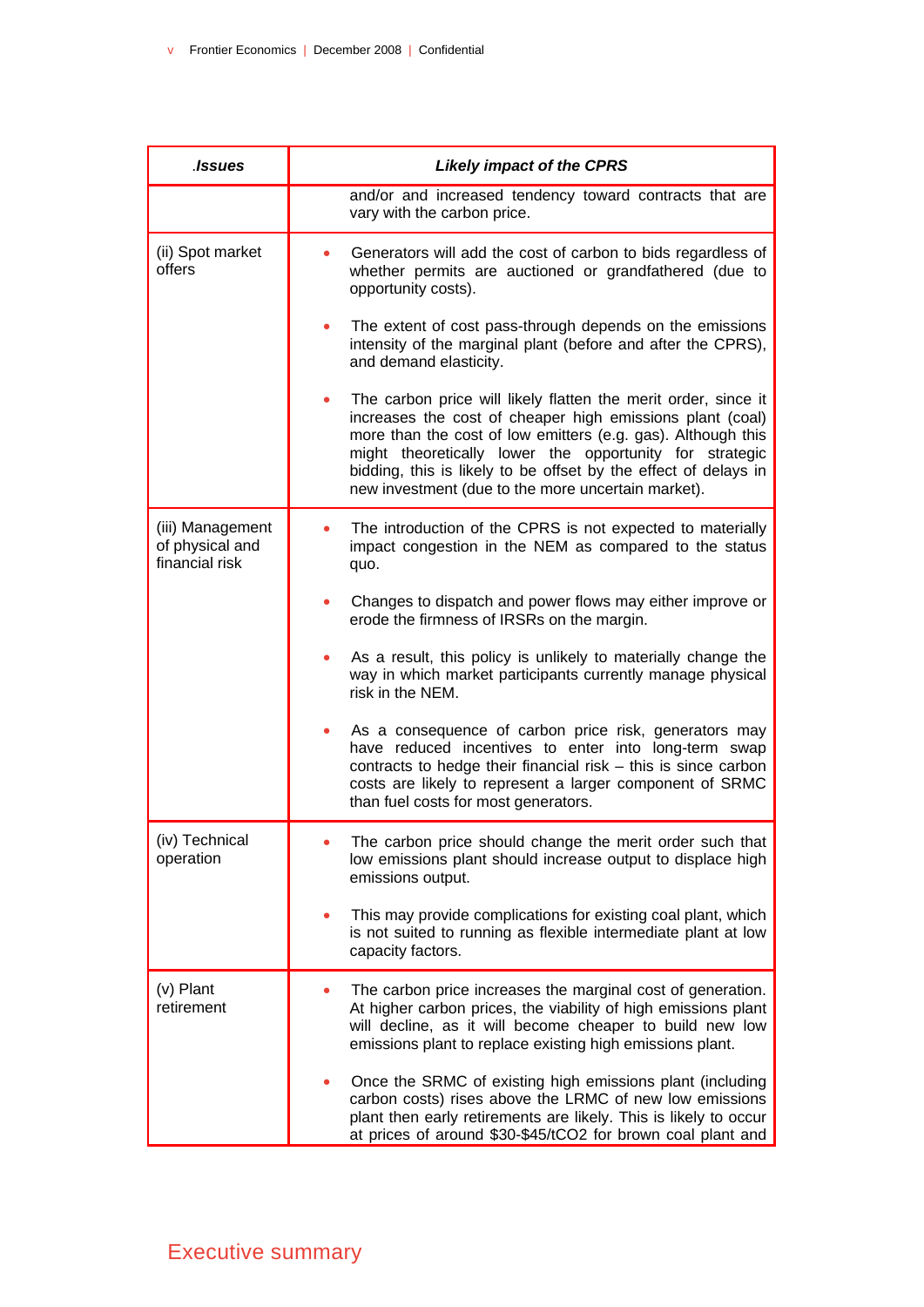| <b>Issues</b>                          | <b>Likely impact of the CPRS</b>                                                                                                                                                                                                                                                                                                                                                                                                                                                                                                                                                                                                                                                                                                                                         |
|----------------------------------------|--------------------------------------------------------------------------------------------------------------------------------------------------------------------------------------------------------------------------------------------------------------------------------------------------------------------------------------------------------------------------------------------------------------------------------------------------------------------------------------------------------------------------------------------------------------------------------------------------------------------------------------------------------------------------------------------------------------------------------------------------------------------------|
|                                        | at marginally higher prices for black coal plant (contingent of<br>current gas prices).<br>There are also potential credit market implications of<br>imposing the CPRS with full auctioning. This will reduce the<br>value of existing high emissions generators, and the<br>resulting asset write-downs will reduce the security for<br>existing debt. This may trigger clauses in existing hedge<br>agreements, which may create more systemic problems.                                                                                                                                                                                                                                                                                                               |
| (vi) Investment in<br>new plant        | The carbon price will increase investment in low emissions<br>plant, though the increased uncertainty regarding carbon<br>prices may result in delays in investments.<br>Higher electricity prices resulting from the CPRS may result<br>in lower demand (or slower demand growth), which may<br>reduce the need for new investment. However, electricity<br>demand is typically inelastic.<br>The location of gas investments should be more flexible<br>than coal due to the greater potential to transport gas. This<br>may see plant locate closer to major load centres<br>In the longer term there will be increased reliance on CCS<br>and Renewables to meet abatement targets. The location of<br>these plant will be dictated by a combination of the location |
|                                        | of fuel and sinks in the case of CCS (though carbon can also<br>be transported) and location of natural resources in the case<br>of renewables.                                                                                                                                                                                                                                                                                                                                                                                                                                                                                                                                                                                                                          |
| (vii)<br>Organisational<br>structure   | The incentive to vertically integrate retail and generation is<br>similar to the incentive for contracting, which is to hedge<br>risk.                                                                                                                                                                                                                                                                                                                                                                                                                                                                                                                                                                                                                                   |
|                                        | Since it is difficult to hedge against carbon price, the CPRS<br>is unlikely to increase incentives to vertically integrate.                                                                                                                                                                                                                                                                                                                                                                                                                                                                                                                                                                                                                                             |
| (viii) Behaviour of<br>counter-parties | The shortening of the contract market (above) and the<br>general ability of generators to pass-through a large portion<br>of costs mean that retailers and large customers are<br>potentially exposed to the risk of higher energy prices.                                                                                                                                                                                                                                                                                                                                                                                                                                                                                                                               |
|                                        | This may be mitigated somewhat if they sign contracts for<br>energy that are indexed to the carbon price, (though they will<br>still be exposed to the carbon price risk).                                                                                                                                                                                                                                                                                                                                                                                                                                                                                                                                                                                               |
|                                        | It is not clear whether existing contracts will allow for<br>revisions to account for the introduction of a carbon price.                                                                                                                                                                                                                                                                                                                                                                                                                                                                                                                                                                                                                                                |
|                                        | The exposure of retailers depends on whether retail price                                                                                                                                                                                                                                                                                                                                                                                                                                                                                                                                                                                                                                                                                                                |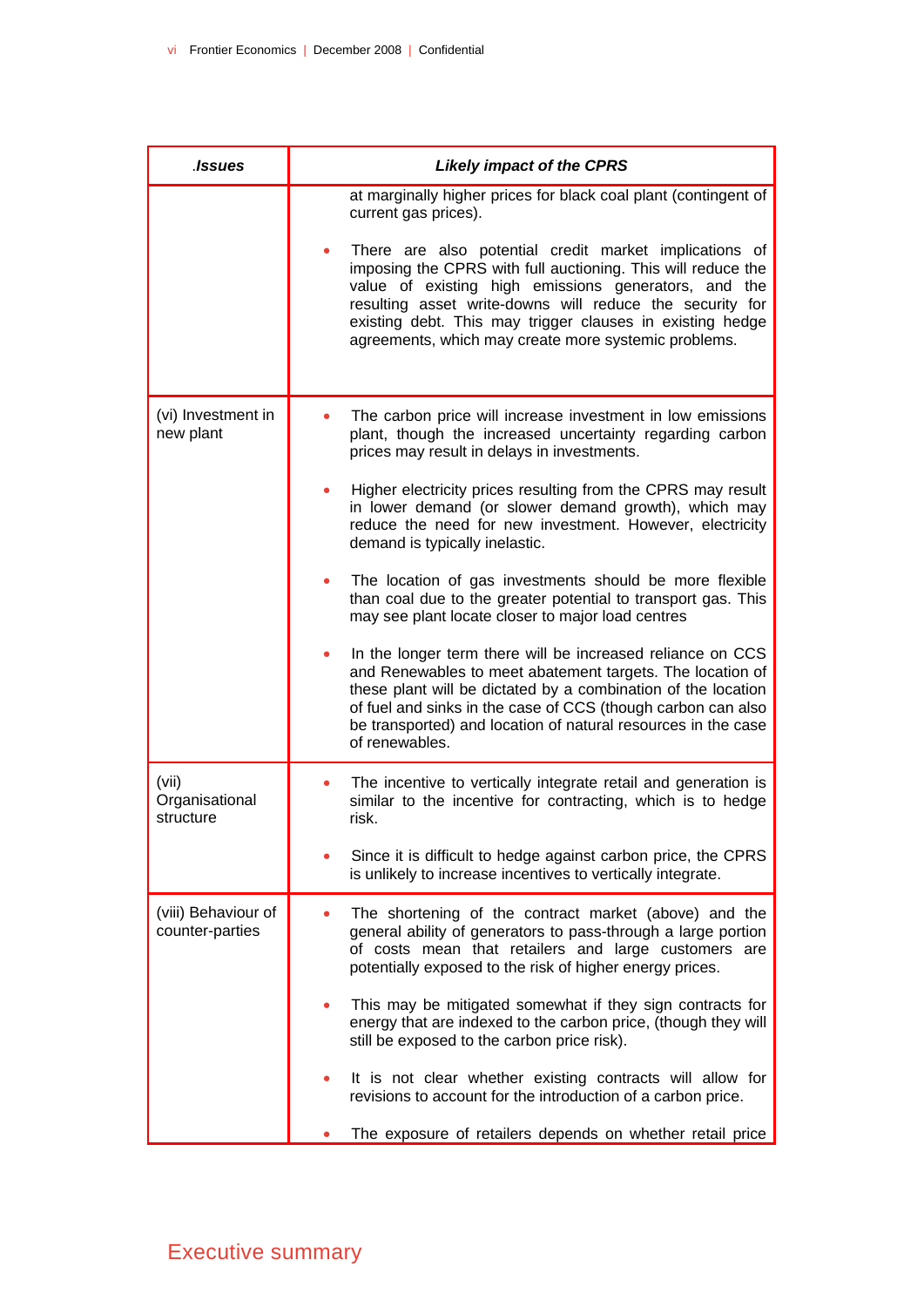| .Issues                                                      | <b>Likely impact of the CPRS</b>                                     |
|--------------------------------------------------------------|----------------------------------------------------------------------|
|                                                              | regulation allows for pass-through of carbon costs to end-<br>users. |
| Table 1: Summary of impact on issues facing generators: CPRS |                                                                      |
| Source: Frontier Fconomics                                   |                                                                      |

### **EFFECTS OF THE EXPANDED NATIONAL RET SCHEME**

A summary of the likely impact of the expanded national RET scheme on key issues facing generators in the NEM is outlined in Table 2. These issues include forward contracting strategies; strategies for spot market offers; strategies for managing physical and financial risk; modes of technical operation, plant retirement; investment in new plant; organisational structure; and behaviour of counter-parties.

| <b>Issues</b>              | Likely impact of the expanded national RET scheme                                                                                                                                                                                                                                                                                       |
|----------------------------|-----------------------------------------------------------------------------------------------------------------------------------------------------------------------------------------------------------------------------------------------------------------------------------------------------------------------------------------|
| (i) Forward<br>contracting | Retailers typically contract for RECs unbundled from the energy<br>(which is often intermittent). Most RECs are currently contracted,<br>and this is unlikely to change. Wind plant typically contract for 10-<br>15 years.                                                                                                             |
|                            | The increase in intermittent generation (by itself) is likely to<br>۰<br>increase the volatility of the pool price compared to an equivalent<br>increase in thermal capacity, since wind cannot guarantee supply<br>of energy at times of high demand.                                                                                  |
|                            | This should similarly translate to higher contract premiums (a<br>similar price signal for new peaking plant).                                                                                                                                                                                                                          |
|                            | The increased incidence of high price events should provide a<br>market signal for new peaking capacity to complement the<br>additional intermittent capacity. Therefore the combined effect of<br>additional wind and peaking plant should have a dampening effect<br>on prices, since it reduces the potential for strategic bidding. |
| (ii) Spot<br>market offers | The increase in intermittent generation (by itself) is likely to<br>increase the volatility of the pool price compared to an equivalent<br>increase in thermal capacity, since wind cannot guarantee supply<br>of energy at times of high demand.                                                                                       |
|                            | This should be tempered by the expected entry of peaking plant<br>in response to the price signal, which will dampen prices.                                                                                                                                                                                                            |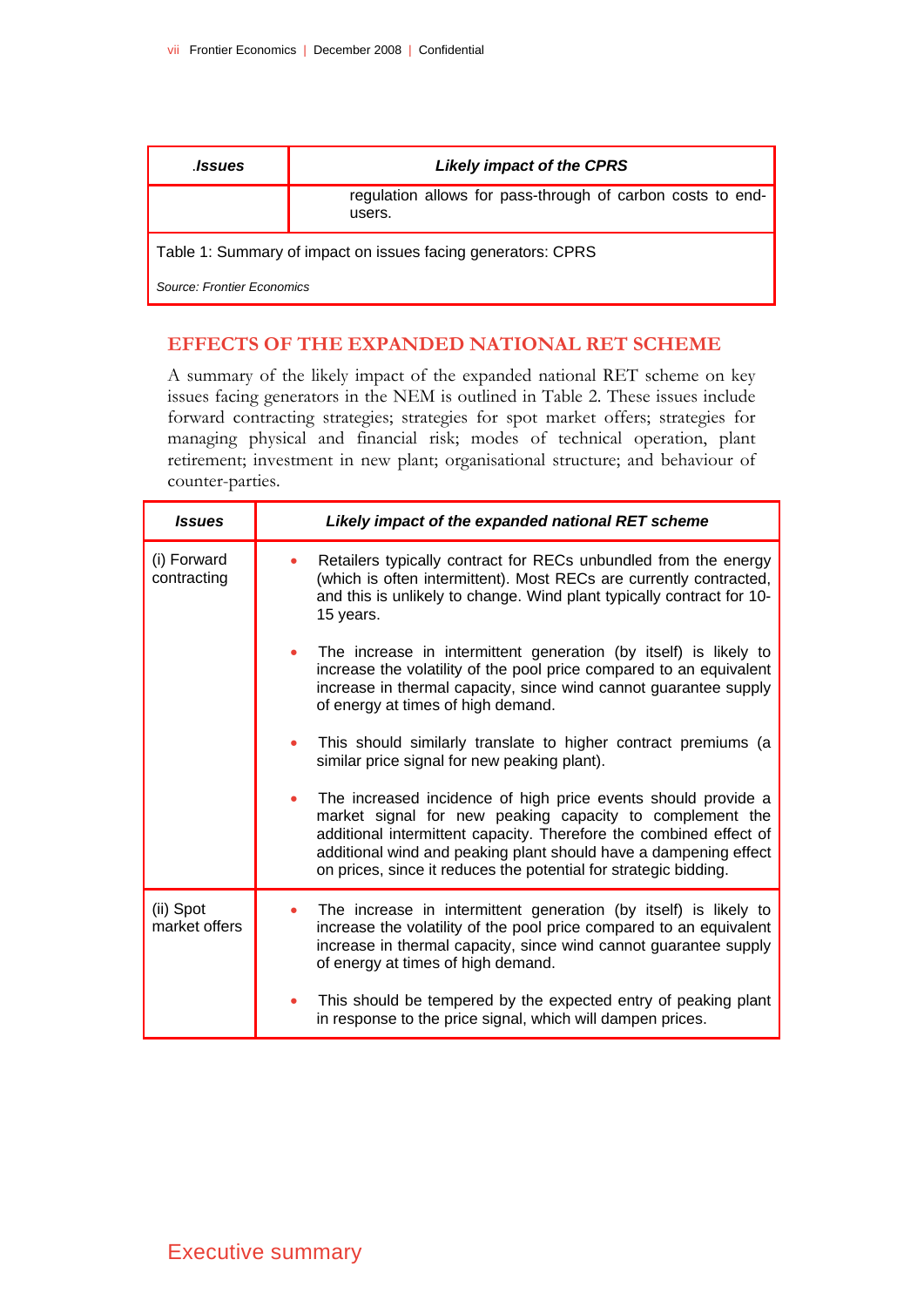| <b>Issues</b>                      | Likely impact of the expanded national RET scheme                                                                                                                                |
|------------------------------------|----------------------------------------------------------------------------------------------------------------------------------------------------------------------------------|
| (iii)<br>Management<br>of physical | Renewable generation is not exposed to carbon price risk in the<br>same way that $CO2$ -emitting plant are.                                                                      |
| and financial<br>risk              | Due to their virtually zero SRMC, wind is unlikely to face the same<br>level of physical risk as thermal plant, since they are typically<br>dispatched first in the merit order. |
|                                    | The expanded RET scheme is not expected to materially increase<br>the level of congestion in the NEM over the status quo.                                                        |
|                                    | This implies that renewable generators are unlikely to face any<br>increased (financial or physical) risk ex post introduction of the<br>expanded RET.                           |
| (iv) Technical<br>operation        | The displacement of thermal plant by renewable generation may<br>lead to a decrease in the operating efficiency of thermal plant<br>going forward.                               |
|                                    | At the extreme, thermal coal plant may be limited to their<br>minimum stable generation levels at low load times (such as<br>overnight).                                         |
|                                    | In response, most system operators seek to curtail renewable<br>plant output when conventional thermal plant are approaching<br>minimum stable levels.                           |
|                                    | However, much of the flexibility to operate around intermittent<br>wind should be provided by additional peaking plant.                                                          |
| (v) Plant<br>retirement            | Increases in the RET target over the course of the scheme are<br>largely consistent with anticipated increases in demand over time.                                              |
|                                    | This means that more new renewable plant will be built to meet<br>growing demand rather than to displace existing thermal<br>generation.                                         |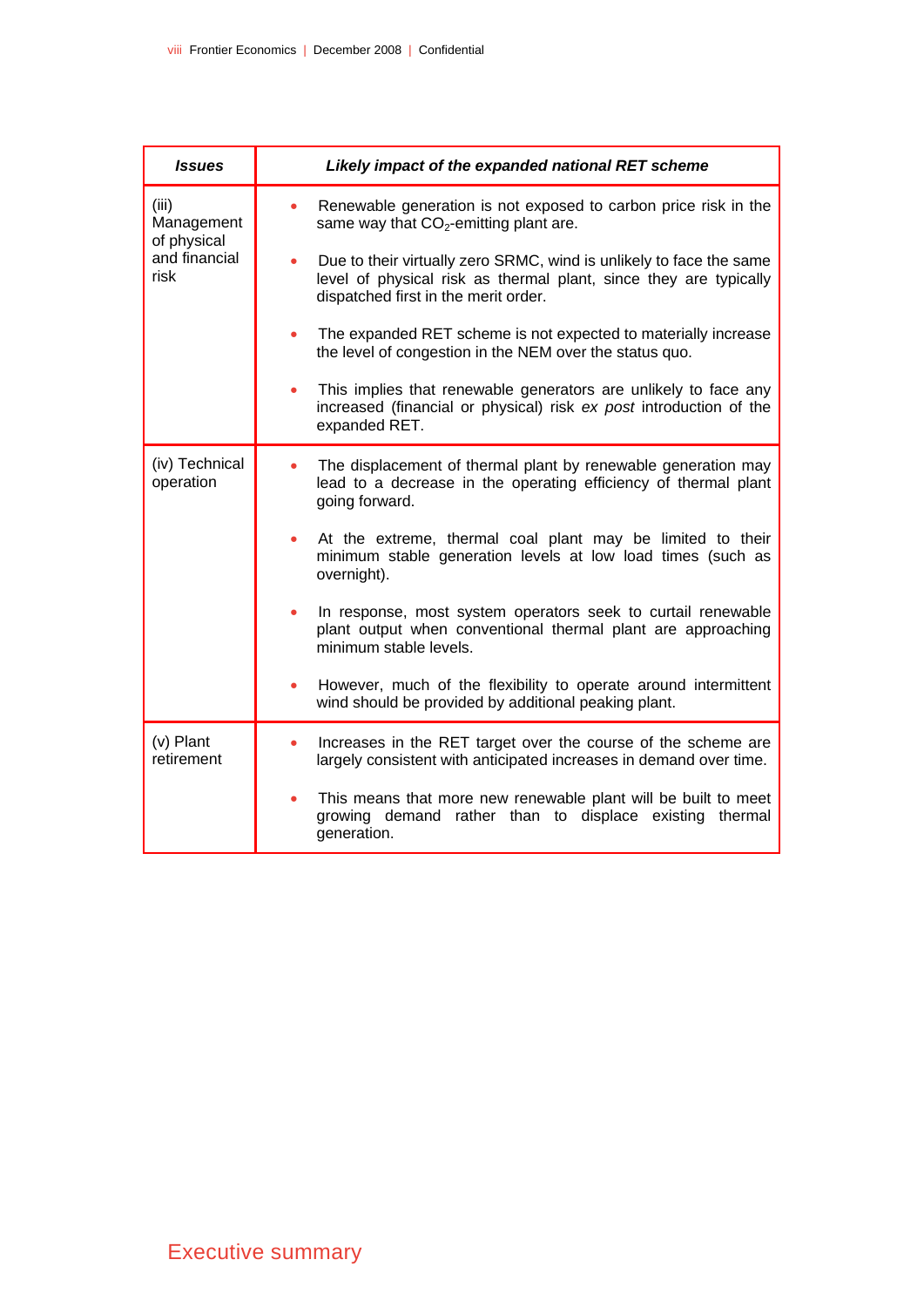| <b>Issues</b>                         | Likely impact of the expanded national RET scheme                                                                                                                                                                                                                                                                                                    |
|---------------------------------------|------------------------------------------------------------------------------------------------------------------------------------------------------------------------------------------------------------------------------------------------------------------------------------------------------------------------------------------------------|
| (vi)<br>Investment in<br>new plant    | The intent of the scheme is to encourage new investment in<br>$\bullet$<br>renewable plant, which is to be expected.                                                                                                                                                                                                                                 |
|                                       | The choice of location for investment in renewable generation is<br>٠<br>determined by natural resources (eg wind quality, geothermal<br>potential etc) and availability (cost) of network connection.                                                                                                                                               |
|                                       | Victoria, New South Wales and Queensland are expected to<br>۰<br>experience the greatest growth in installed wind capacity.                                                                                                                                                                                                                          |
|                                       | Other potential renewables going forward include solar thermal<br>۰<br>and geothermal. Both of these technologies are more suited to<br>remote regions of South Australia and Queensland.                                                                                                                                                            |
|                                       | The increase in intermittent generation (by itself) is likely to<br>۰<br>increase the volatility of the pool price compared to an equivalent<br>increase in thermal capacity, since wind cannot guarantee supply<br>of energy at times of high demand.                                                                                               |
|                                       | This should similarly translate to higher contract premiums (a<br>similar price signal for new peaking plant).                                                                                                                                                                                                                                       |
|                                       | The increased incidence of high price events should provide a<br>$\bullet$<br>market signal for new peaking capacity to complement the<br>additional intermittent capacity. Therefore the combined effect of<br>additional wind and peaking plant should have a dampening effect<br>on prices, since it reduces the potential for strategic bidding. |
| (vii)<br>Organisation<br>al structure | The extension of the RET is unlikely to change the incentives for<br>organisational structure significantly. Given that most retailers<br>contract for RECs unbundled from electricity, there does not<br>appear to be a strong incentive for retailers to build new<br>renewables.                                                                  |
|                                       | The increase in price volatility (and contract premiums) resulting<br>from a larger share of intermittent generation might increase the<br>tendency for retailers to build peaking plant as a physical hedge.<br>This would mitigate any increase in volatility from new build of<br>wind alone.                                                     |
| (viii)<br>Behaviour of                | Retailers typically contract with renewable generators to ensure<br>supply of RECs and not for the supply of energy.                                                                                                                                                                                                                                 |
| counter-<br>parties                   | Regulation allows for retailers to pass-through this cost to end-<br>users.                                                                                                                                                                                                                                                                          |
|                                       | Table 2: Summary of impact on issues facing generators: Expanded RET                                                                                                                                                                                                                                                                                 |
| Source: Frontier Economics            |                                                                                                                                                                                                                                                                                                                                                      |

# Executive summary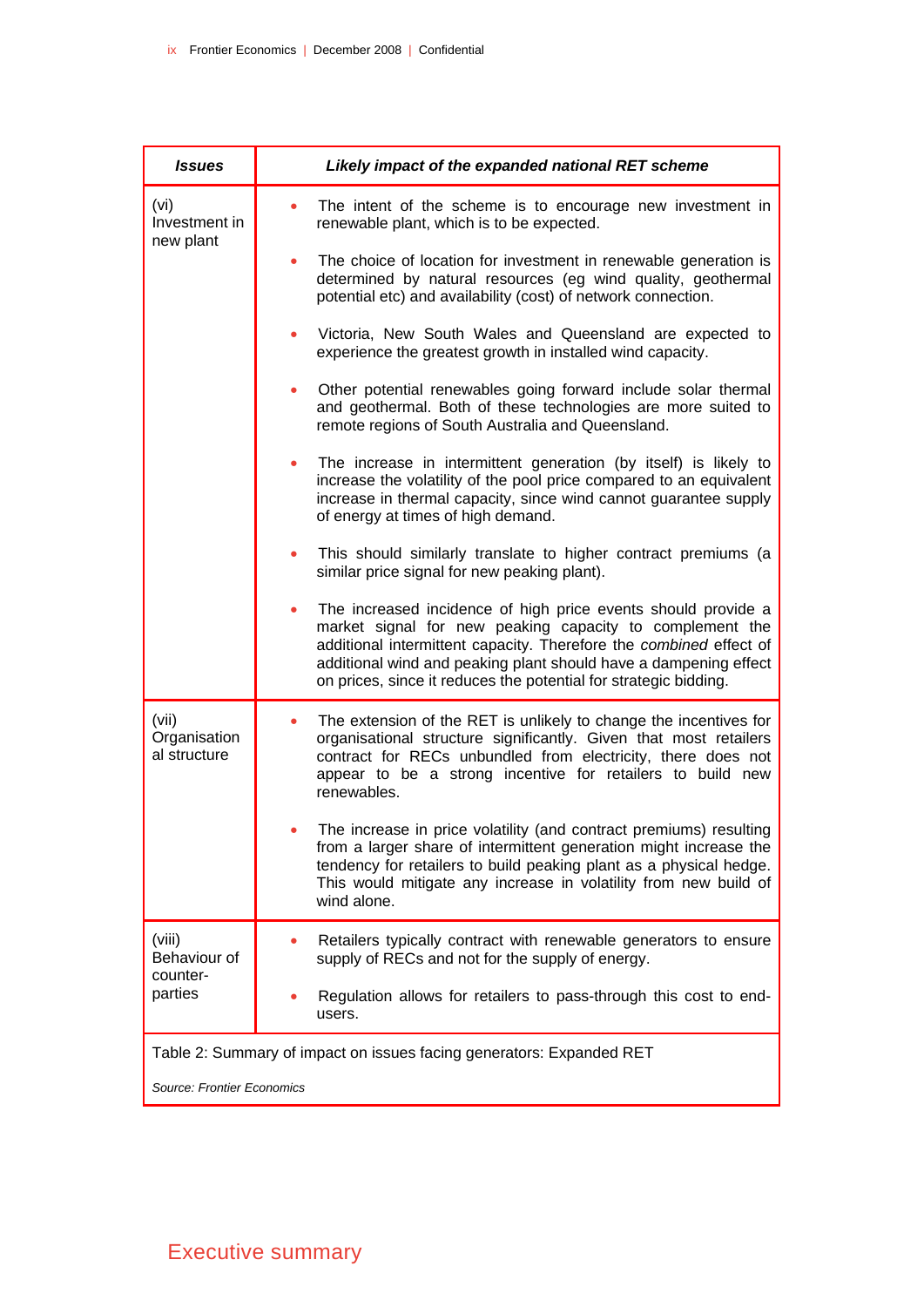# **1 Introduction**

Frontier Economics (Frontier) has prepared this report for the Australian Energy Market Commission (the AEMC or Commission) on the implications of climate change policies for the economics of generator operation and investment in the National Electricity Market (NEM).

This work was requested to assist the Commission in undertaking a review initiated by the Ministerial Council on Energy (MCE) of the impacts of climate change policies on the energy markets. The purpose of this review is to advise the MCE on whether changes to energy market frameworks, as a result of these policies, is warranted in order to promote the market objectives of efficient, secure, safe and reliable supplies of electricity and gas.

Specifically, Frontier was asked to advise the Commission on what impacts the Carbon Pollution Reduction Scheme (CPRS) and expanded national Renewable Energy Target (RET) scheme might have on:

- | Existing and new generators in the NEM in respect of:
	- Forward contracting strategies;
	- Strategies for making spot market offers;
	- Strategies for managing physical and financial risk
	- Modes of technical operation
	- Plant retirement and investment in new plant; and
	- Organisational structure; and
- | Parties who transact with generators in the NEM, in respect of *how* they transact.

The report is to comment on impacts by class of generation, including by fuel type, mode of operation and organisational form. This report is structured as follows:

- | Section 2 introduces the details of the climate change policies in the NEM, namely the CPRS and the expanded national RET scheme;
- **O** Section 3 discusses generator behaviour in the NEM in the absence of these climate change policies. This section is divided into operational decisions and investment decisions;
- | The likely effects of an emissions trading scheme (ETS) such as the proposed CPRS are explained in section 4. This includes short-run effects on generator

## Introduction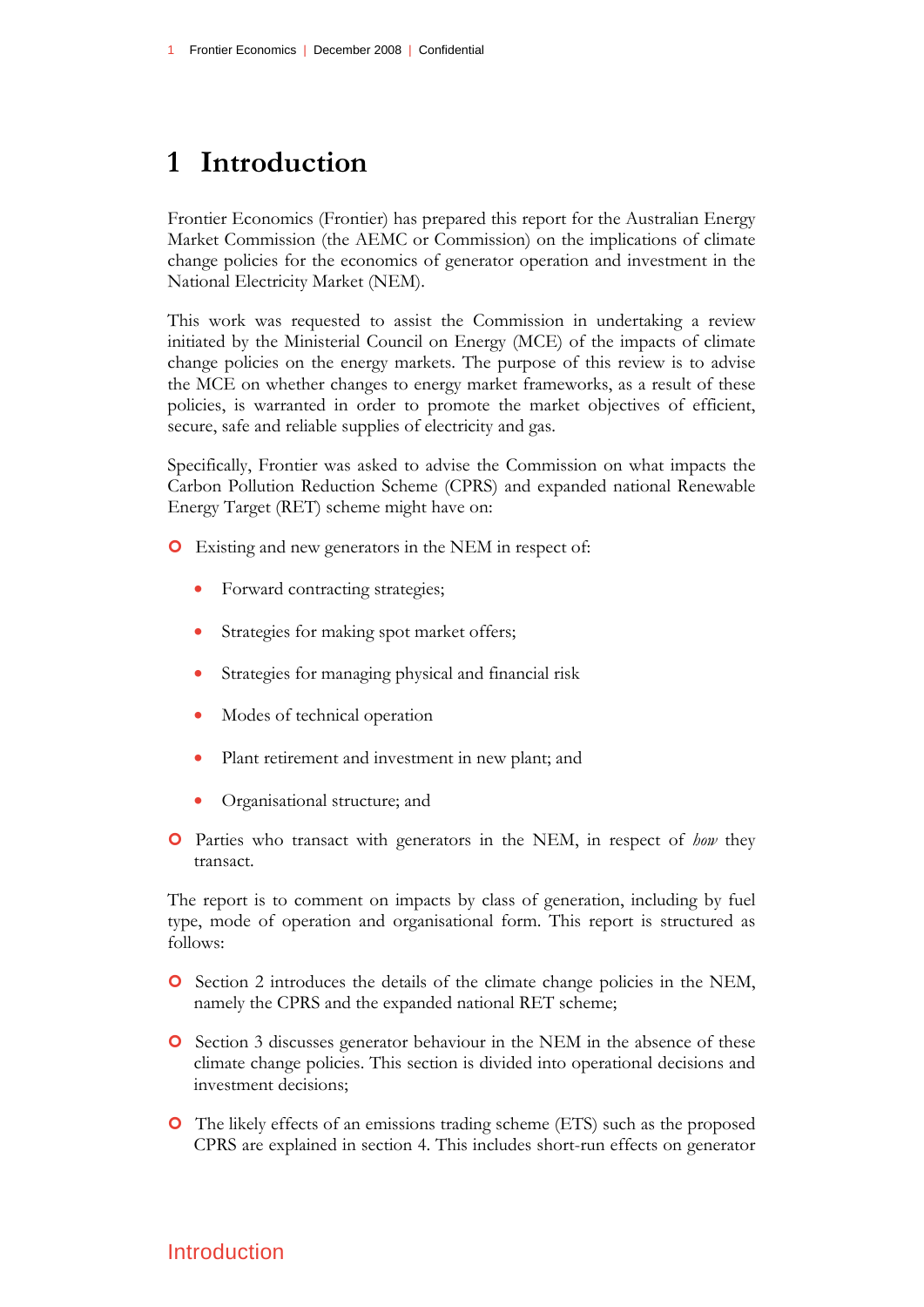dispatch and bidding, long-run effects on new investment, the likely impact on prices and generator values, and effects on generator contracting; and

| Section 5 provides a similar analysis of the likely effects of the expanded national RET scheme, including the interaction between these two policies.

A complete collection of references can be found at the end of this report.

Introduction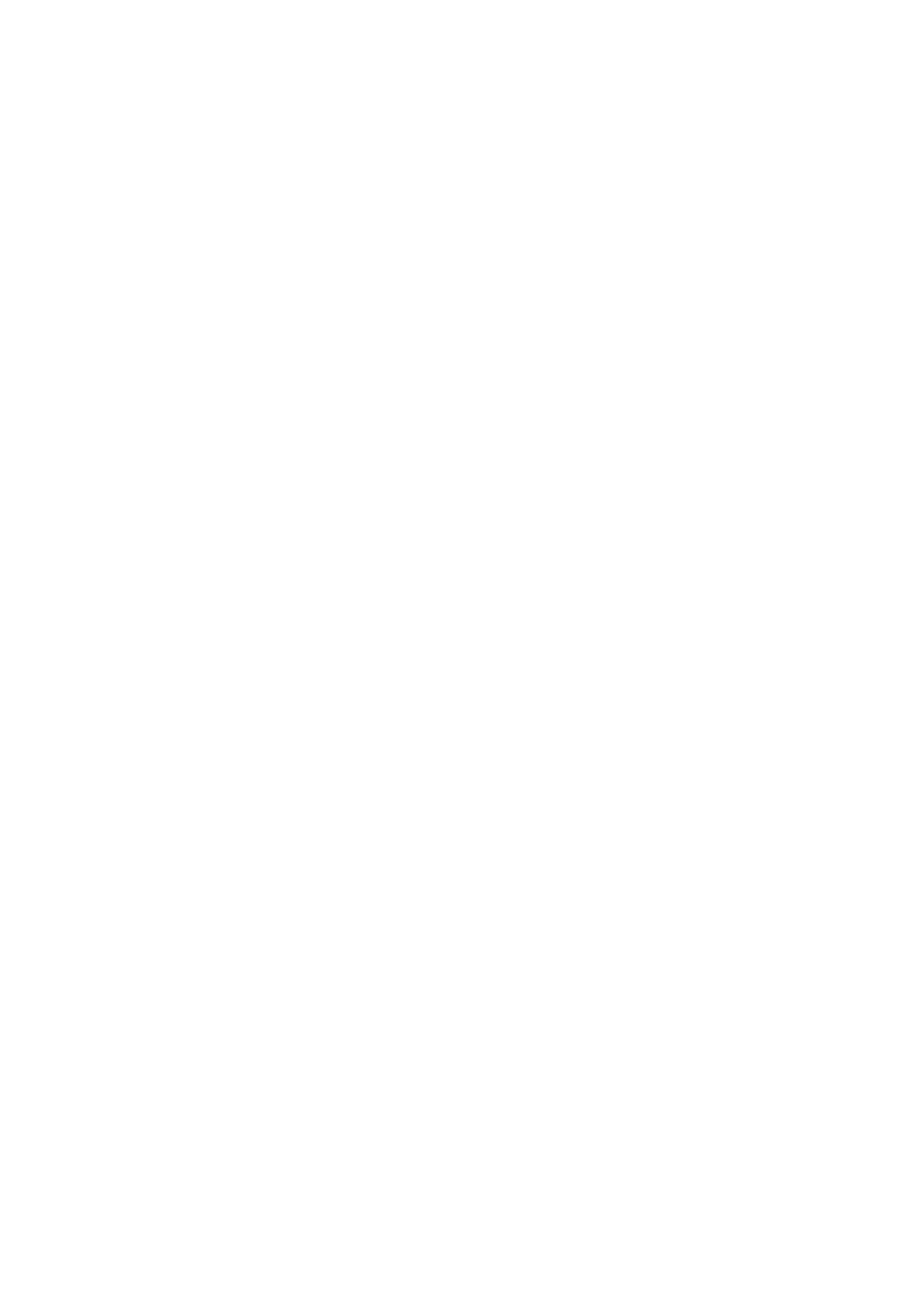# **2 Climate change policies**

This section provides a brief outline of the key elements of the CPRS and expanded national RET scheme.

### **2.1 CARBON POLLUTION REDUCTION SCHEME**

#### **2.1.1 Objectives and key features**

The CPRS is a form of ETS. The objective of the CPRS is to limit greenhouse gas emissions in a way that encourages the abatement of those emissions at least cost to society.

The CPRS aims to achieve emissions reductions at least-cost by:

- | Capping greenhouse gas emissions through the allocation of permits to emit greenhouse gasses;
- | Requiring emitters to buy permits to emit, and applying penalties in excess of the permit cost if emitters do not have sufficient permits; and
- | Allowing participants to freely trade these permits between themselves.

For this reason, the CPRS is referred to as a 'cap-and-trade' scheme.

The CPRS is scheduled to commence in 2010 and is aimed at reducing Australia's emissions in the long term. The long-run emissions reduction pathway is achieved by progressively reducing the number of permits in circulation. At this stage, it is proposed that the CPRS will cut Australian emissions to 60 percent of 2000 levels by  $2050<sup>1</sup>$ 

The Commonwealth Government has proposed that the CPRS will cover approximately 75 percent of Australia's emissions and will involve approximately 1000 firms, each of which emit more than 25,000 tonnes of carbon dioxideequivalent  $(CO<sub>2</sub>-e)$  pollution per year. The Government has proposed that the CPRS will include the six gases covered by the Kyoto Protocol (i.e. *carbon dioxide, methane, nitrous oxide, sulphur hexafluoride, hydrofluorocarbons, and perfluorocarbons)* and will include the following sectors:

- **O** Stationary energy;
- **O** Transport;

<u>.</u>

**O** Fugitive emissions;

<sup>1</sup> Australian Government (2008a), p.8.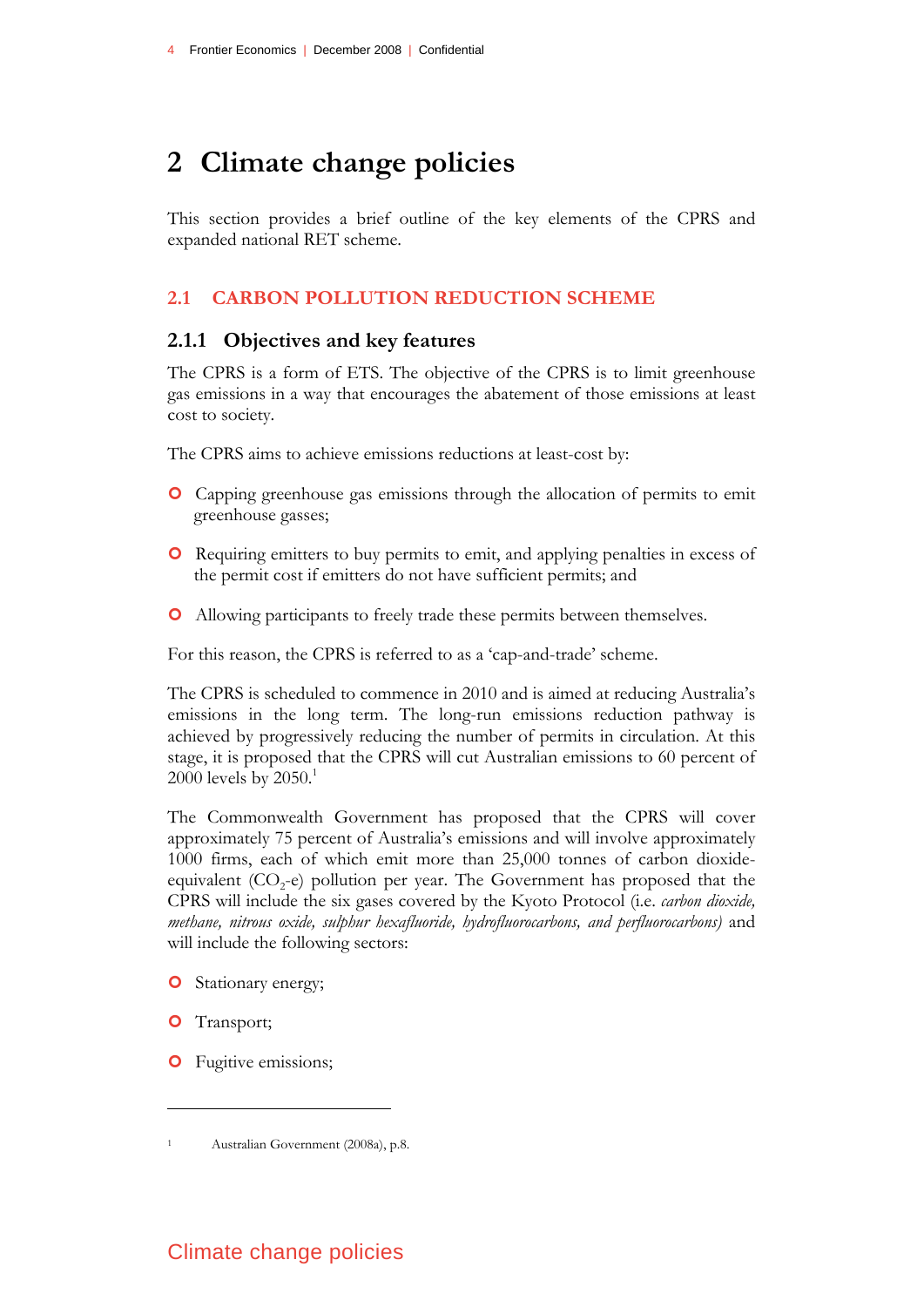- **O** Industrial processes; and
- O Waste.

Agriculture is proposed for inclusion from 2015, while forestry can opt-in and create offset permits, but will be liable for these offsets if they later reduce their stock of stored emissions.

At this stage, the Government has not released specific interim pollution reduction targets or forecast carbon prices. However, most estimates of potential for abatement by sector suggest that electricity and forestry will be heavily relied upon to deliver the required aggregate abatement (even with the potential for international imports), since the potential for abatement in other sectors is limited. Details of the Government's proposed CPRS can be found its July 2008 Green Paper.<sup>2</sup> The effects of a generic ETS are discussed below.

### **2.1.2 ETS and the determination of a carbon price**

The operation of an ETS is expected to generate an implicit price for greenhouse gas emissions based on the prices at which permits trade in the market.

As with any commodity, the determination of a price for  $CO<sub>2</sub>$  is a function of the supply and demand for that commodity. In the present case, the commodity is the abatement of greenhouse gases. In the absence of an ETS, demand for abatement is zero and hence the price of permits is zero. The setting of an emissions cap creates scarcity – this creates demand for abatement – which in turn produces a positive price for  $CO<sub>2</sub>$  emissions. Ideally, this price should reflect the social (environmental) costs of emissions, referred to as the Marginal Social Benefit in Figure 1. In practice, this cost is impossible to estimate and is a function of global emissions, so demand for domestic abatement will reflect the difference between Business-as-Usual (BaU) emissions (without a carbon price) and the emissions cap imposed by the Government.

<sup>2</sup> Australian Government (2008a).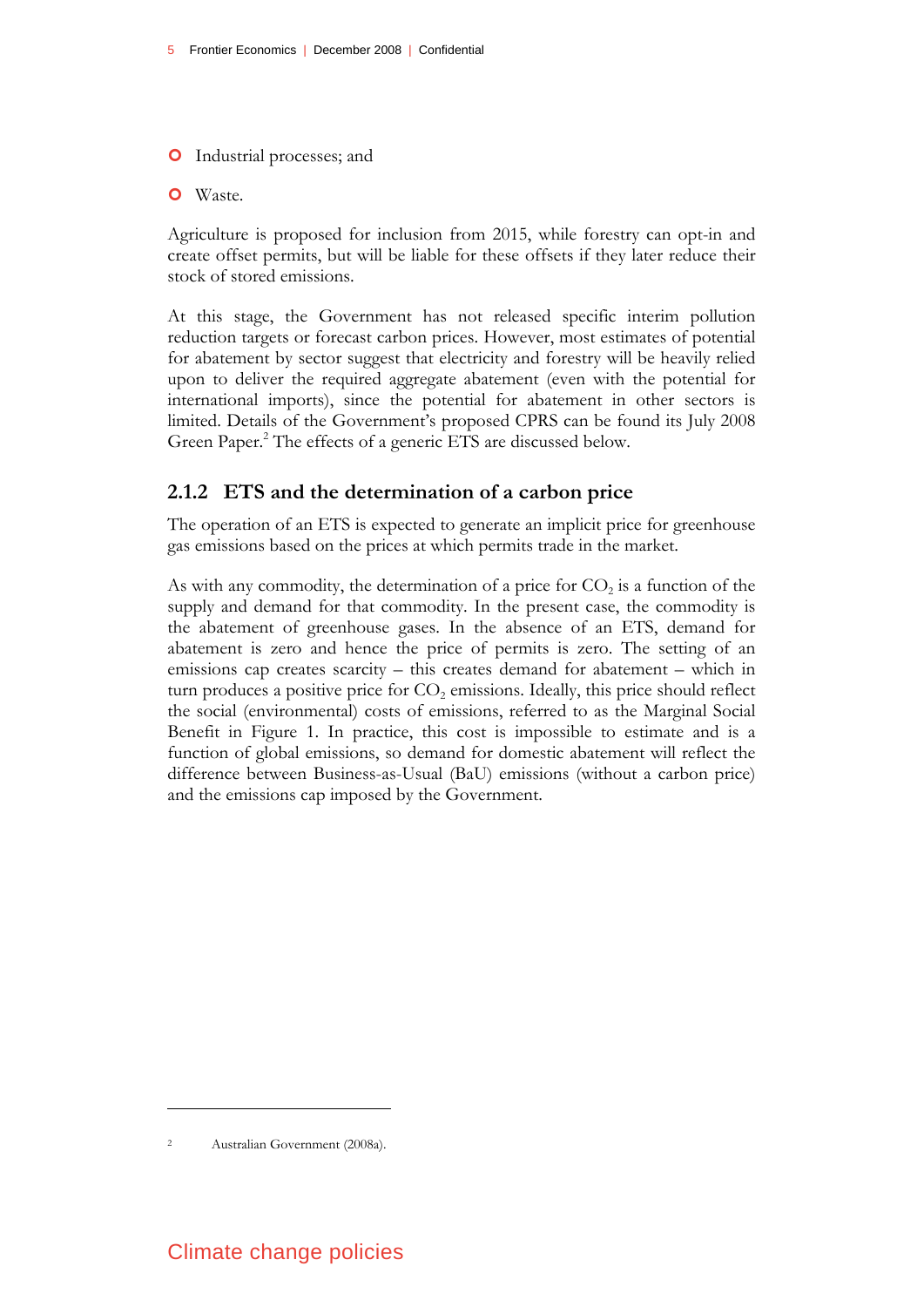

This cap is represented as a fixed vertical line in the right-hand chart in Figure 1. Demand for abatement will increase over time (shift right) as BaU emissions rise and the cap on total emissions declines.

The supply curve for abatement reflects the cost of different abatement options. For the electricity sector, options may include:

- **O** Reducing the emissions intensity of output;
- | Energy efficiency measures (to reduce output);
- **O** Carbon sinks (e.g. reforestation); and
- | International linkage, or "importing abatement" through the purchase of permits from other schemes.

This supply curve is typically referred to as the Marginal Abatement Cost Curve (MACC), which is upward sloped in Figure 1 to reflect the increasing cost per tonne of abated emissions. As long as the emissions cap is below BaU emissions, this will result in a positive carbon price, which will impose an additional cost of production on emissions-intensive goods.

#### **International linkage**

Linkages with other international schemes can act as a price cap, or even a price floor. If Australia is a price-taker in the market for emissions trading and

## Climate change policies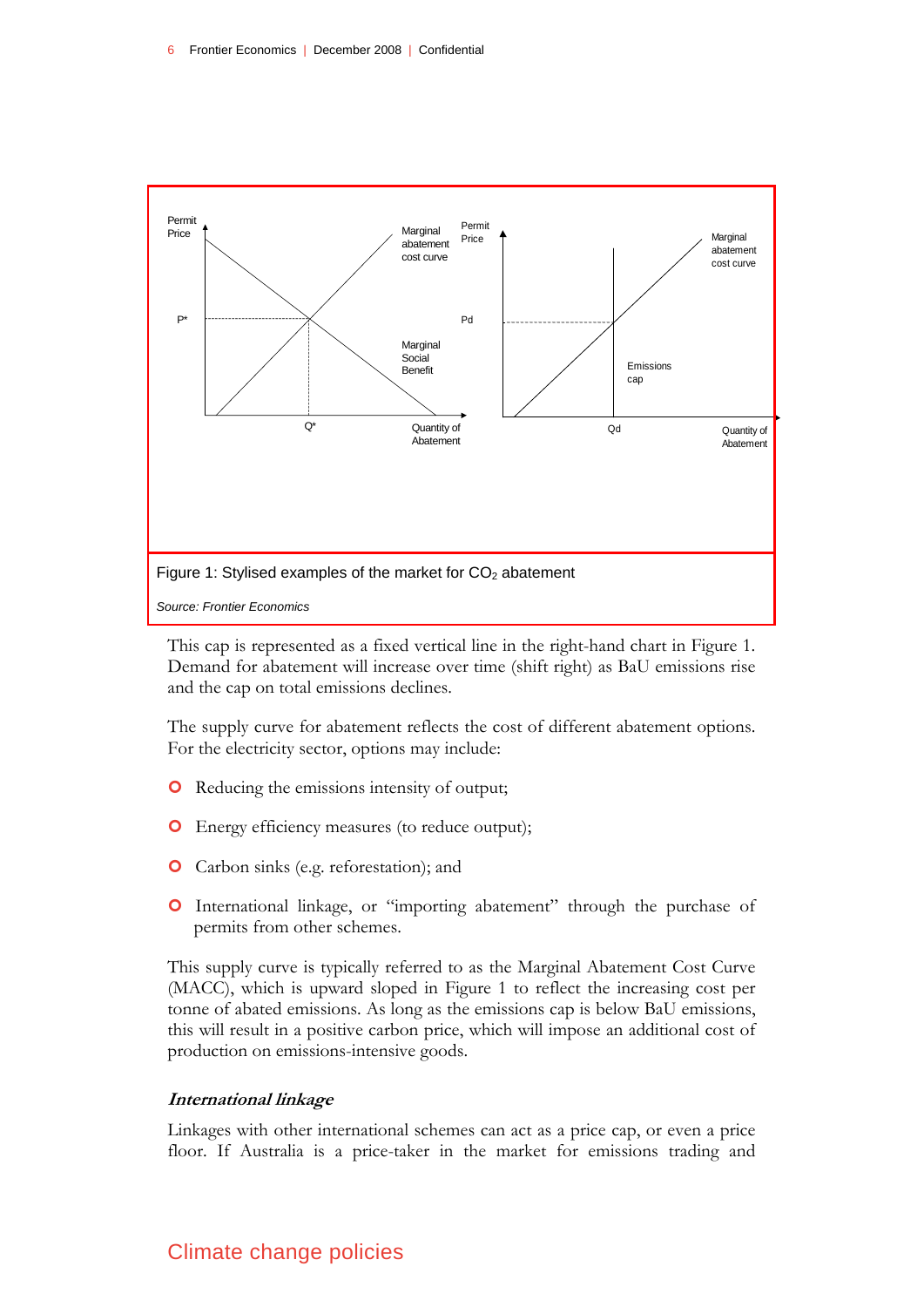unlimited bilateral trading is introduced, then the Australian price will achieve parity with the international price; the carbon price will be fixed similar to a carbon tax. If the international price is lower than Australia's domestic marginal cost of abatement, then Australia will buy international permits ("import" abatement) and reduce the level of domestic abatement until the domestic price falls to the international price level.



Figure 2 presents an example of Australia as a net importer of permits: the international price (Pi) is lower then the initial domestic price (Pd), so Australia will undertake domestic abatement up to the level of Qi, and will import the remainder (Qd-Qi), resulting in a domestic price equal to the international price (Pi). The converse is true if Australia's domestic marginal cost of abatement is lower than the international price. Australia may choose to restrict international trade, at least initially, since unrestricted bilateral trading may expose Australia to the risk of policy changes internationally (for example due to particularly onerous, or possibly lax, emissions targets elsewhere).

#### **2.2 EXPANDED NATIONAL RET SCHEME**

The Government's proposed expanded national RET scheme aims to consolidate and extend several State and Commonwealth-based renewable energy target schemes, both existing and proposed. These schemes are summarised in Table 3. A comparison of the targets is provided in Figure 3.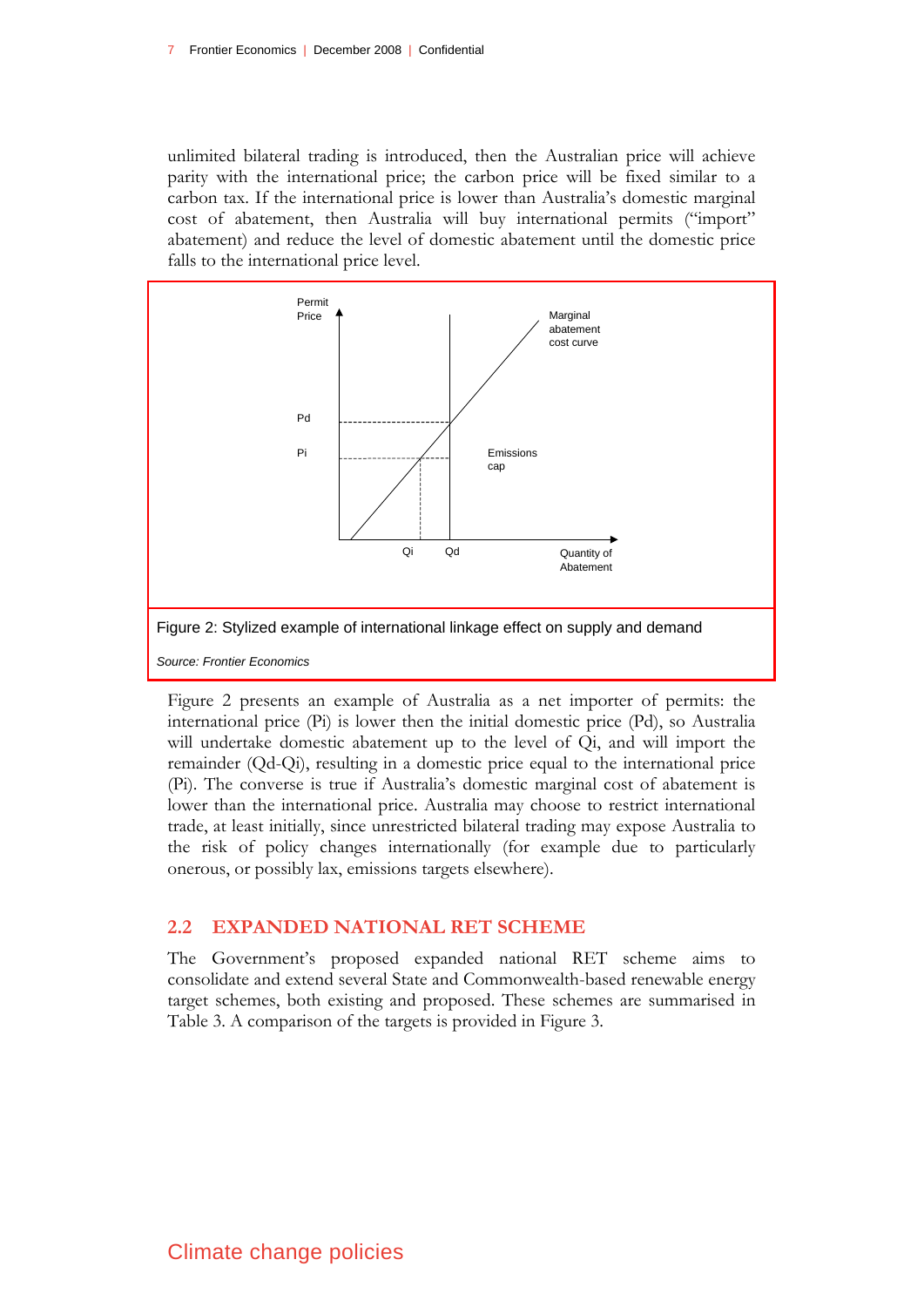| <b>Existing renewable energy targets</b>           |                   |                                                                                                                      |  |  |  |  |  |
|----------------------------------------------------|-------------------|----------------------------------------------------------------------------------------------------------------------|--|--|--|--|--|
| Jurisdiction                                       | Scheme            | Comment                                                                                                              |  |  |  |  |  |
| National                                           | MRET              | Renewable target of 9,500 GWh by 2010 (until 2020).                                                                  |  |  |  |  |  |
| Victoria                                           | <b>VRET</b>       | Renewable target in Victoria of 10% by 2016 – additional 3,274 GWh. Ramps down<br>to 2030 (15 yr limit per project). |  |  |  |  |  |
| <b>NSW</b>                                         | NRFT <sup>3</sup> | Renewable target in NSW of 10% by 2010 (additional 1,317 GWh) and 15% by<br>2020 (additional 7,250GWh).              |  |  |  |  |  |
| Proposed renewable/clean energy targets            |                   |                                                                                                                      |  |  |  |  |  |
| Jurisdiction                                       | Scheme            | Comment                                                                                                              |  |  |  |  |  |
| South<br>Australia                                 | <b>SARET</b>      | Renewable target of 20% by 2014 has been enacted, but no scheme is yet in<br>place.                                  |  |  |  |  |  |
| Western<br>Australia                               | <b>WARET</b>      | Climate change policy includes a renewable target of 15% by 2020, 20% by 2025.                                       |  |  |  |  |  |
| Queensland                                         | <b>QLET</b>       | Climate change policy includes a renewable/low emissions target of 6% by 2015<br>and 10% by 2020.                    |  |  |  |  |  |
| Table 3: Summary of renewable/clean energy targets |                   |                                                                                                                      |  |  |  |  |  |
| Source: Frontier Economics                         |                   |                                                                                                                      |  |  |  |  |  |

Broadly speaking, the expanded national RET scheme aims to ensure that at least 20 percent of Australia's electricity supply (approximately 60,000 GWh) is generated from renewable sources by 2020. This will involve extending renewable energy targets to 45,000 GWh, which, in addition to approximately 16,000 GWh of pre-MRET renewable generation, will achieve the scheme's target.<sup>4</sup>

## Climate change policies

<sup>3</sup> The Renewable Energy (New South Wales) Bill 2007 has been introduced to Parliament, but the legislation is currently on hold pending the outcome of the expanded national RET design process.

<sup>4</sup> This comprises primarily of output from Snowy and Hydro Tasmania plant.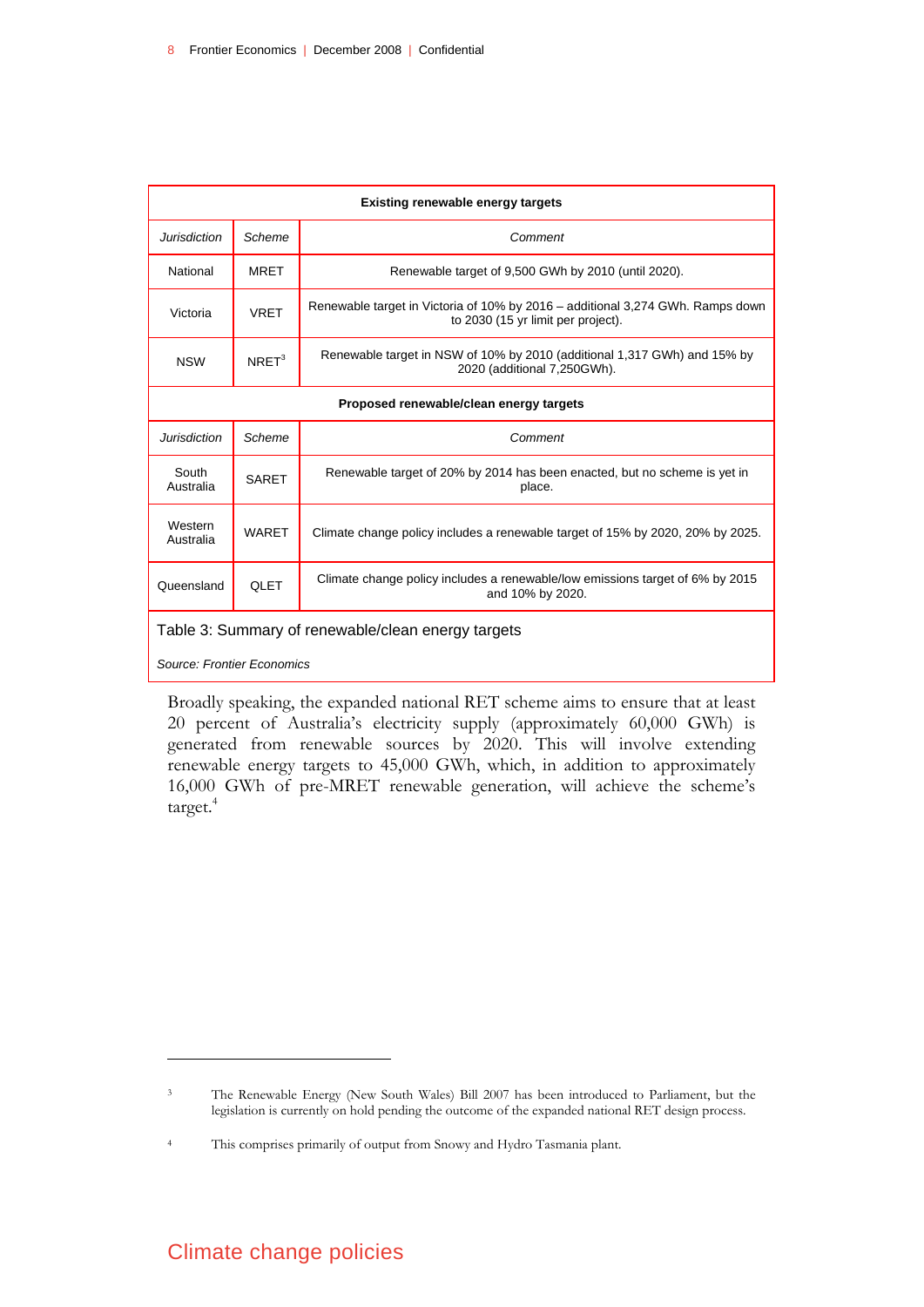

The expanded national RET scheme creates a market for renewables-based generation using a mechanism of tradeable Renewable Energy Certificates (RECs). The demand for RECs is created by legally obliging parties who buy wholesale electricity (retailers and large users) to source an increasing percentage of their electricity purchases from renewables-based generation in the form of annual targets. The supply of RECs is created by allowing renewable generators to create certificates and sell them to liable parties. The price of RECs is set by the market at the point where demand equals supply.

The expanded national RET scheme is designed to increase the deployment of renewable energy in Australia's electricity supply in the short to medium term. The scheme will be phased out between 2020 and 2030, by which time it is expected that pricing signals emanating from the CPRS will be sufficient to encourage investment in renewable generation going forward. Details of the Government's proposed expanded national RET scheme can be found in its consultation paper.<sup>5</sup>

Australian Government (2008b).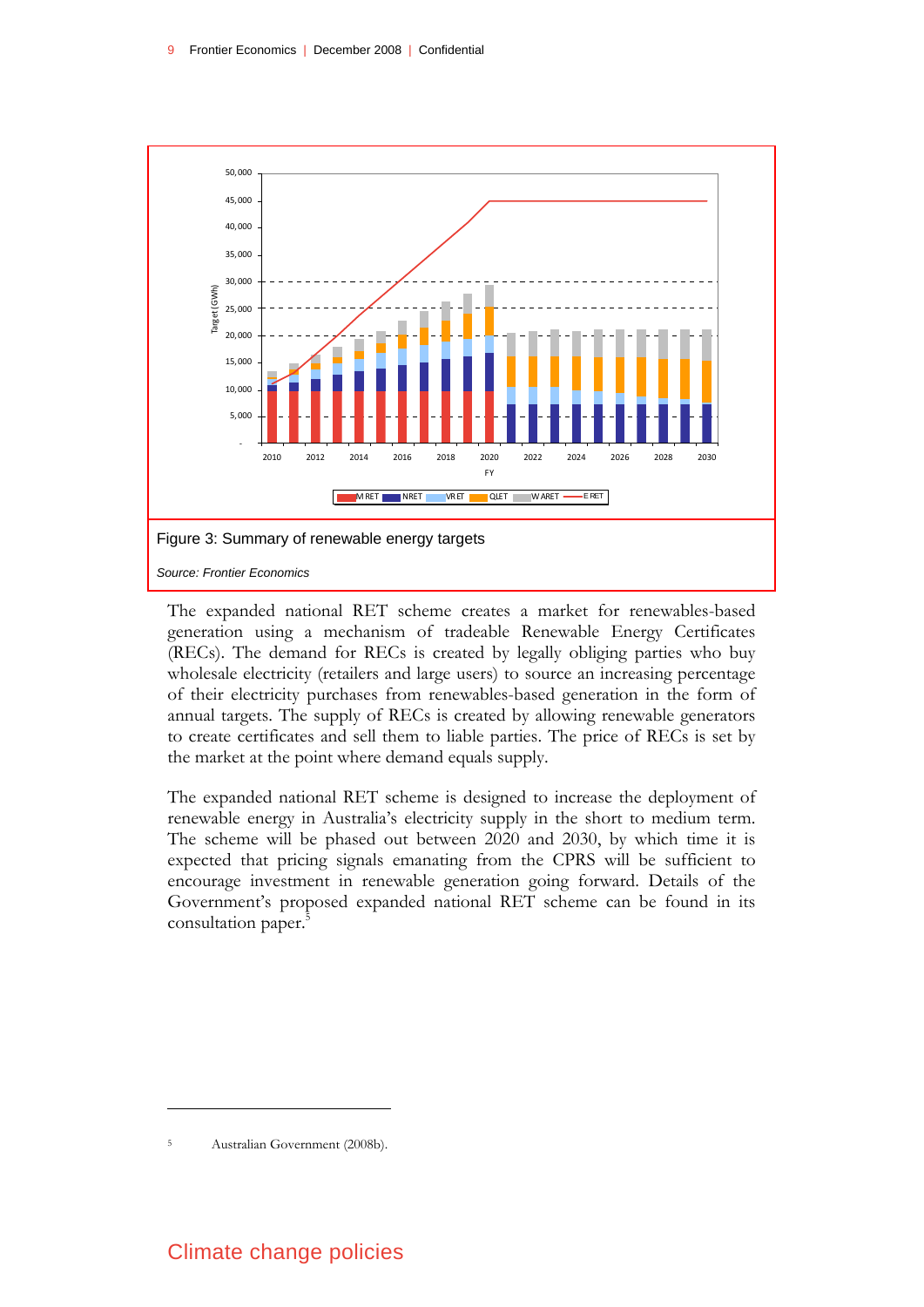# **3 Generator decision-making in the NEM**

This section discusses the economic incentives faced by generators and investors in generation assets in the NEM. These incentives concern:

- | Generator operational decisions being decisions surrounding generator bidding in the spot market and contracting in the market for financial derivative instruments; and
- | Generator investment decisions being decisions surrounding the type, timing and location of new plant.

In describing these incentives, this section seeks to provide a framework for considering how the implementation of climate change policies might affect generator decision-making going forward.

### **3.1 GENERATOR BIDDING AND CONTRACTING**

### **3.1.1 Dispatch in the NEM**

Generators in the NEM are dispatched by the market and system operator, NEMMCO, each 5-minute dispatch interval using the NEM dispatch engine (NEMDE). NEMDE calculates the least-cost way of dispatching generation to meet load, based on the prices and quantities contained in the bids and offers submitted by participants, while remaining within the pre-defined security and reliability parameters of the power system as set out in the Rules. These parameters reflect thermal and stability limits on the transmission network, which are incorporated within 'constraint equations' in NEMDE. The application of constraint equations in NEMDE ensures that dispatch outcomes minimise costs subject to all applicable power system limits. The implications of network limits being reached and constraints 'binding' as a result are discussed in more detail in section 4.1.1 below.

To the extent generators are dispatched, they are settled on the basis of the 'regional reference price' (RRP) applicable to the NEM 'region' in which they are located (NSW, Queensland, Victoria, Tasmania and South Australia).<sup>6</sup> Therefore, a generator dispatched to 100 MW for one hour at a price of \$40/MWh will receive \$4,000 for that hour's output. These spot market revenues are an important source of revenue for generators in the NEM.

## **3.1.2 Contracting in the NEM**

In addition to spot market revenues, generators in the NEM typically enter into financial derivative contracts in order to hedge their exposure to volatile spot

<sup>6</sup> Ignoring adjustments for electrical losses.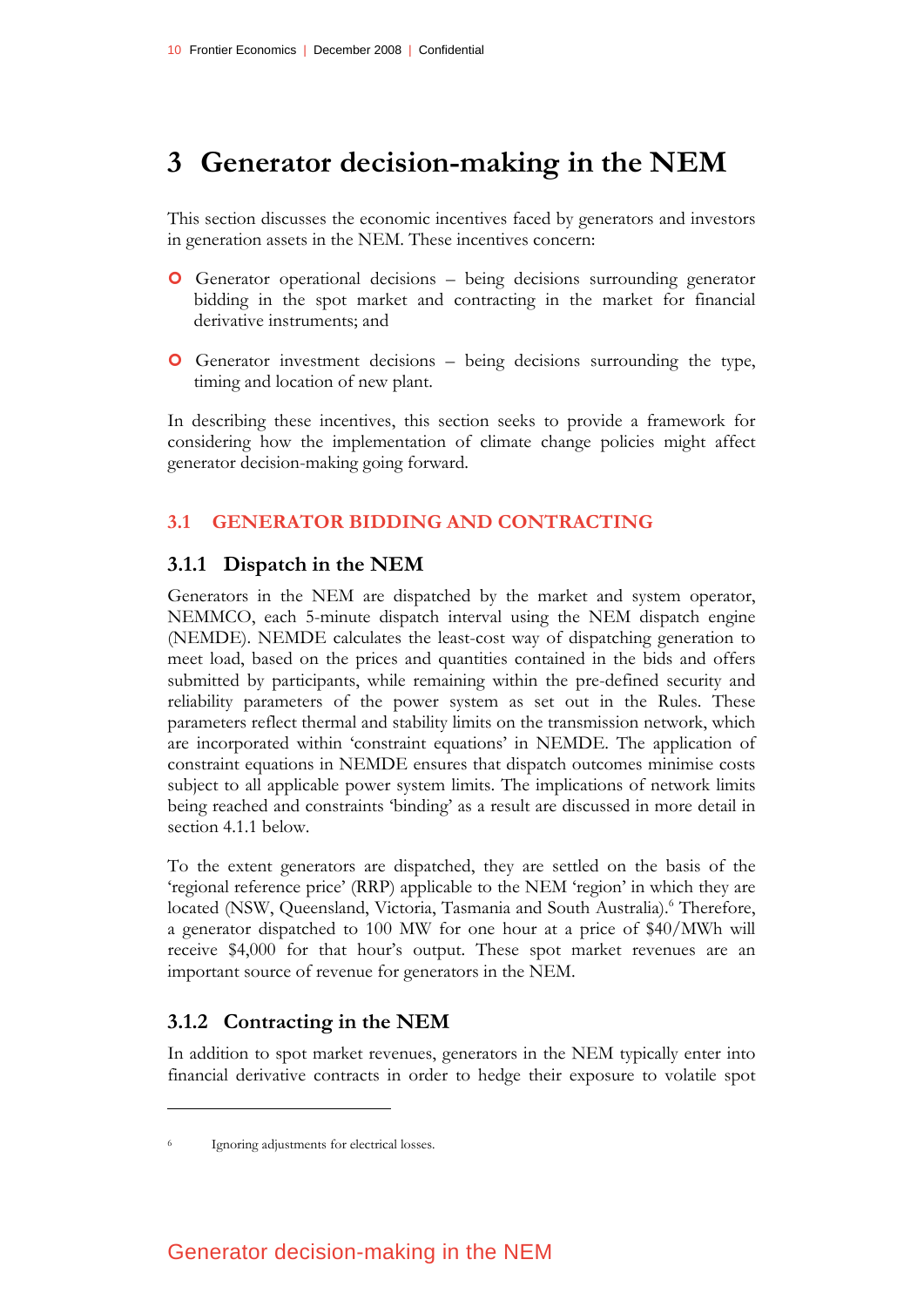prices and thereby smooth their future revenues. These contracts may take the form of swaps, caps or other varieties of risk management instruments. Further, as almost all electricity in the NEM must be traded through the spot market, hedge contracts are most often settled against wholesale spot prices. For example, swap contracts with a given 'strike price' ensure that even if prices turn out to be relatively low in the spot market, the generator will receive 'difference payments' from its counterparty such that overall, the generator receives the strike price on its output.

Generators' counterparties to derivative contracts are typically participants with a reverse exposure to NEM spot prices – namely, retailers and large industrial loads. These parties use derivative contracts to hedge the risk that spot prices will turn out to be relatively high.

## **3.1.3 Bidding in the NEM**

In a highly competitive market and in the absence of binding transmission constraints (see below), generators will have incentives to bid at their opportunity cost (also referred to as their short-run marginal cost or SRMC). This is because bidding at SRMC will ensure, through the dispatch price, that:

- | If the spot price is above their opportunity cost of generation, they will be dispatched and earn a price that provides a return over variable costs (also known as 'intra-marginal rents');
- | If the spot price is below their opportunity cost of generation, they will not be dispatched and at least make no variable loss on their output.

However, to the extent that generators have the ability to bid in such a way as to affect the spot prices they receive, they may have incentives to withhold output in the short term in order to boost spot prices and profits.

Such 'strategic bidding' can be profitable in the NEM primarily because of the low short-term elasticity of demand of electricity. This means that during tight demand-supply conditions, a relatively small reduction in supply by one generator can lead to spot prices rising to many multiples of typical prices. Thus, the loss in potential inter-marginal rents on output foregone due to the withholding strategy is more than made up for by very high intra-marginal rents on the (remaining) dispatched output. Having said that, generators cannot definitely know in advance whether their bidding strategies will be profitable. This is because they cannot precisely predict the level of demand or the bidding behaviour of other generators in any given future 5-minute dispatch interval.

Another key factor influencing the extent to which generators will have incentives to engage in strategic bidding is the proportion of their capacity in respect of which they have entered into hedging contracts. For example, other things being equal, in a static, risk averse world, a generator that has entered a swap contract will have incentives to bid its swap quantity into the market at its SRMC, even if it has the ability to withhold output and raise spot prices. This is

## Generator decision-making in the NEM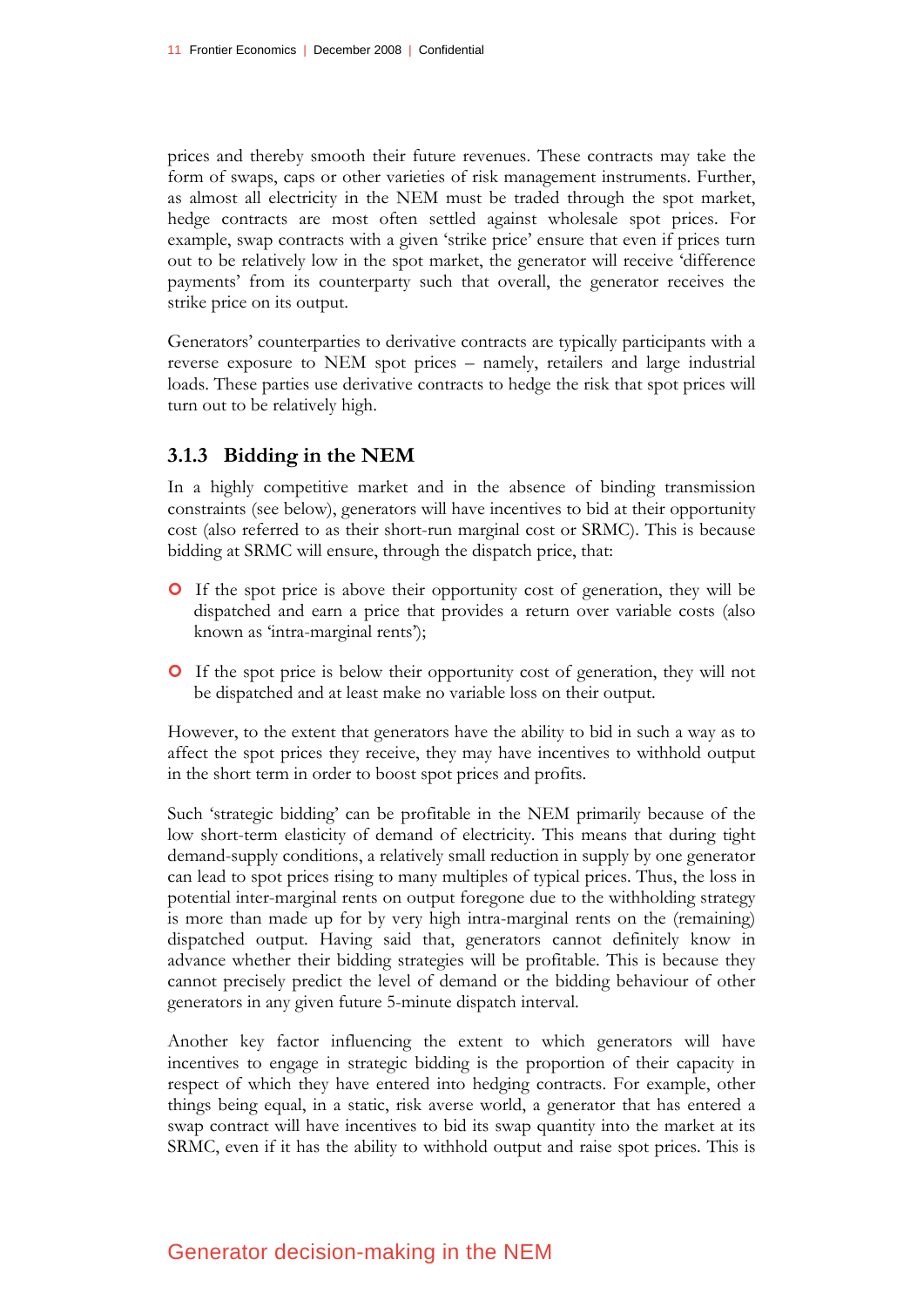because even if the generator can successfully drive up the spot price through its bidding behaviour, it will just have to make larger difference payments to its counterparty to ensure that the effective price for electricity paid by the counterparty is the swap strike price. For this reason, many policy makers and competition regulators take comfort in generators having a high level of contract cover. Nevertheless, generators with high contract positions may still have longer-term incentives to engage in strategic bidding if, by doing so, they can influence the prices at which future contracts are struck. This would be particularly the case where these generators are not risk averse. In this case the world with and without contracts are likely to be broadly similar.

#### **3.2 GENERATION INVESTMENT IN THE NEM**

Outlined below is a broad overview of existing generation capacity in the NEM. This status quo mix of generation technology is contrasted with the new investment environment that generators will face as a result of the both the CPRS and expanded national RET, in sections 4.2 and 5.3.

According to NEMMCO, total installed capacity in the NEM in 2010 is expected to be 47,174 MW<sup>7</sup>. A breakdown of this expected capacity by generation technology is illustrated in Figure 4. Installed capacity in the NEM is dominated by coal-fired generation (28,317 MW), followed by gas-fired generation (10,300 MW), hydro generation (7,000 MW) and finally wind generation (1,557 MW).

NEMMCO (2008). Due to short-term planned outages, expected capacity in 2010 is used rather than 2009 to provide a more accurate estimates of actual installed generation. Some plant included in this estimate have yet to be commissioned, but are expected to be operation by 2010. Oil-fired generation has been included as gas-fired generation.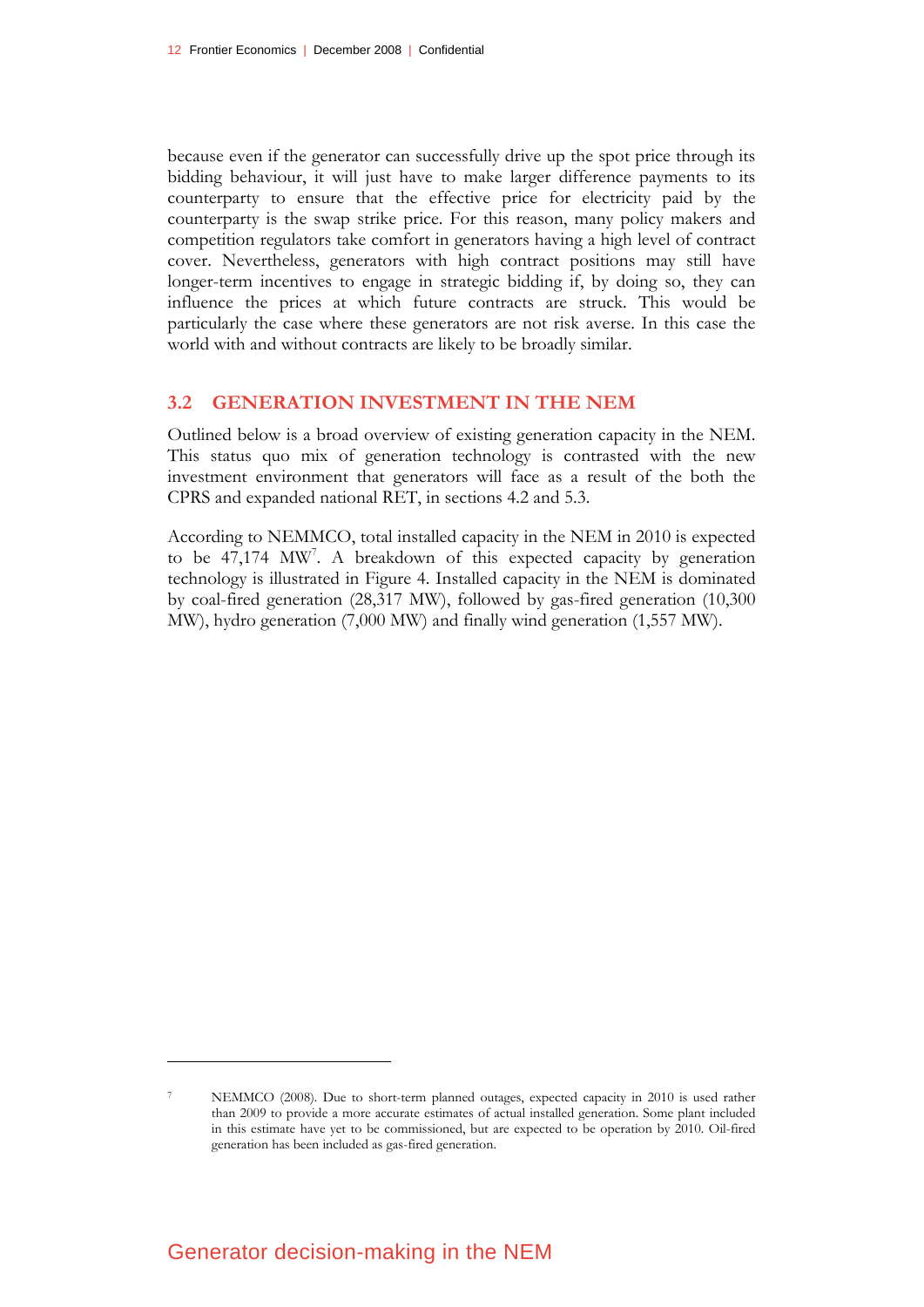

To illustrate the representative operating cost of installed generation across the NEM, the weighted-average<sup>8</sup> SRMC of both installed coal- and gas-fired generation in each NEM region for 2007/08 is summarised in Table 4. The SRMC of oil-fired generation has been omitted due to its very low utilisation, which was approximately 0.02% of primary energy used in generation in the NEM in  $2005/06^9$ .

| Fuel                                              | Weighted-average SRMC by region (\$/MWh) |            |         |         |         |  |  |  |
|---------------------------------------------------|------------------------------------------|------------|---------|---------|---------|--|--|--|
|                                                   | QLD                                      | <b>NSW</b> | VIC     | SА      | TAS     |  |  |  |
| Coal                                              | \$11.73                                  | \$14.39    | \$2.80  | \$18.86 |         |  |  |  |
| Gas                                               | \$36.74                                  | \$31.15    | \$46.14 | \$44.37 | \$59.45 |  |  |  |
| Table 4: Weighted-average SRMC by region, 2007/08 |                                          |            |         |         |         |  |  |  |

*Data Sources: ACIL (2007), NEMMCO (2008)* 

To provide a contextual background for discussions regarding investment issues considered in sections 4 and 5, the expected 2010 installed capacity of 47,174

<u>.</u>

## Generator decision-making in the NEM

Costs have been weighted according to installed capacity in each region.

<sup>9</sup> ACIL Tasman (2007), p.87.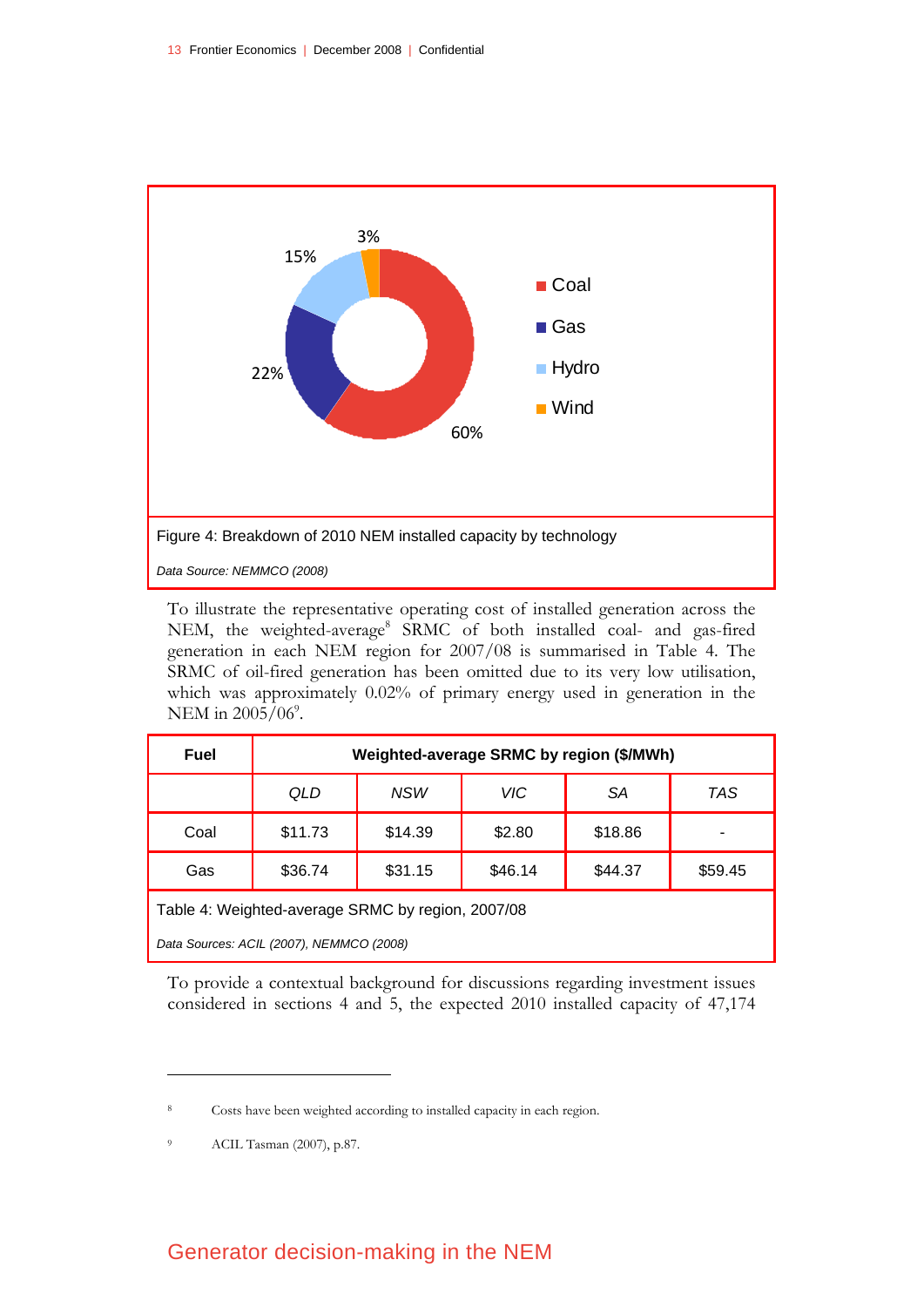

MW noted above has been broken down by both NEM region and generation technology in Figure 5.

It is evident from this analysis that:

- | Queensland, New South Wales and Victoria have the highest proportion of installed coal-fired generation in the NEM;
- | Over 95% of Tasmania's installed generation capacity is zero-emission; and
- | South Australia currently has the highest proportion of installed wind capacity in the NEM, at 19.1% of total installed capacity.

## Generator decision-making in the NEM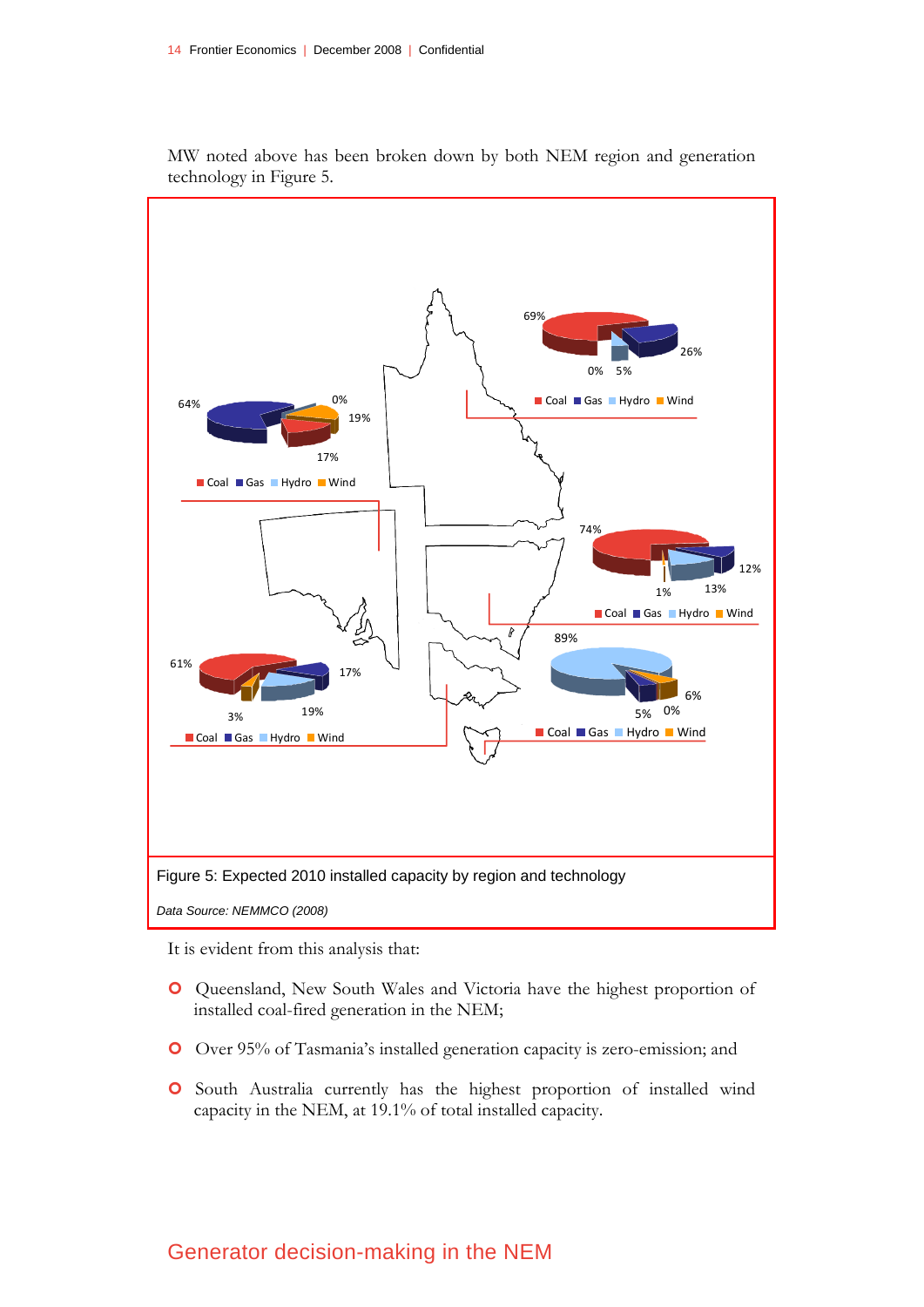Given the preponderance of high emitting generators in certain regions and low emitters in others, this could give rise to substantial shifts in where power is being generated relative to the location of users. This could create unforeseen pressure on the existing high voltage grid, which in turn could have important consequences for prices and power system security and reliability, in the absence of appropriate network augmentations. The locational consequences of new generation investment as a result of both the CPRS and expanded national RET scheme are further considered in sections 4 and 5.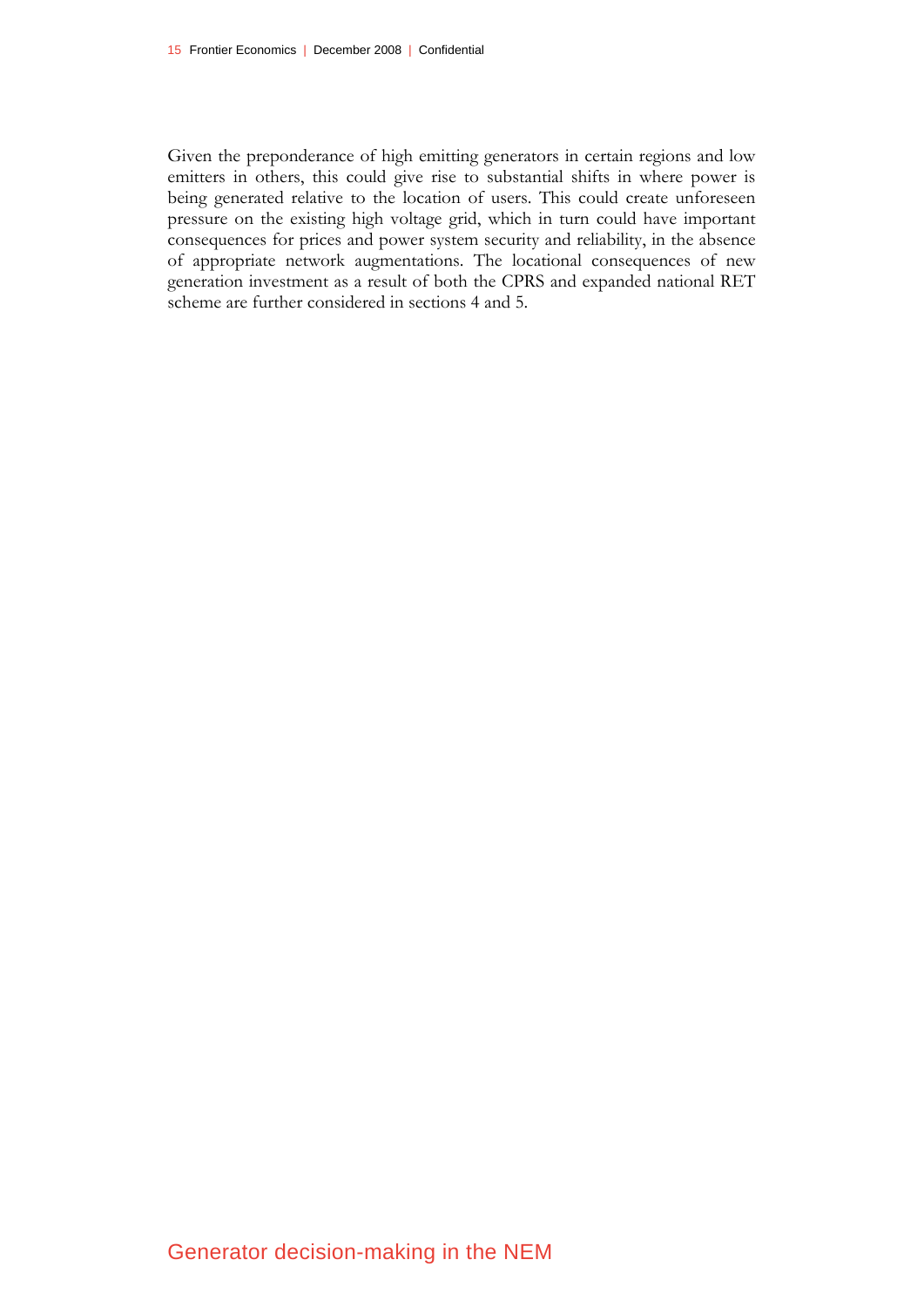# **4 Effects of the CPRS**

The CPRS is likely to have a variety of impacts on generator operational and investment decisions. As investment decisions and outcomes can feed back into generators' (subsequent) operational decisions, discussing operational and investment impacts discretely would lead to an artificially partial assessment of the CPRS impacts. Therefore, the discussion in this section makes a key point of distinction between:

- | Short-run impacts of the CRPS on generator decision-making which will primarily but not wholly comprise operational decisions; and
- | Long-run impacts of the CPRS on generator decision-making which will focus on investment decisions, but also consider how changing patterns of investment may influence future bidding and contracting behaviour.

#### **4.1 SHORT-RUN EFFECTS**

In the short-run, generators will experience different increases in costs according to their relative emissions intensity. This will result in a change in operation, with a general trend of reduced output from coal generators and an increase in output from gas generators in the short to medium term. In the extreme, this may include the early retirement of existing high emission plants.

The short-run impacts of the CPRS on generator operational decisions is discussed in the following manner:

- | Bidding and dispatch under price-taking conditions assuming perfect competition and the absence of any transmission constraints;
- $\bullet$  Prices and cost pass-through a range of factors will limit the ability of generators to pass-through higher costs in prices. This discussion also considers the implications of generator market power for the extent of cost pass-through;
- | Generator values and credit market implications this will depend on the method of permit allocation and the ability to pass-through higher costs to retailers and end-consumers. While the effect on prices is generally determined by the market, generators will experience different increases in costs. By policy design, this should be favourable for low-emission generators but unfavourable for most emissions-intensive generators;
- | Contracting levels and permit allocation design this will depend on the liquidity of the forward market for carbon. A full auction of permits may result in lower levels of forward contracting, as generators will be more exposed to the risk of higher carbon prices; and
- **O** Counterparty effects.

## Effects of the CPRS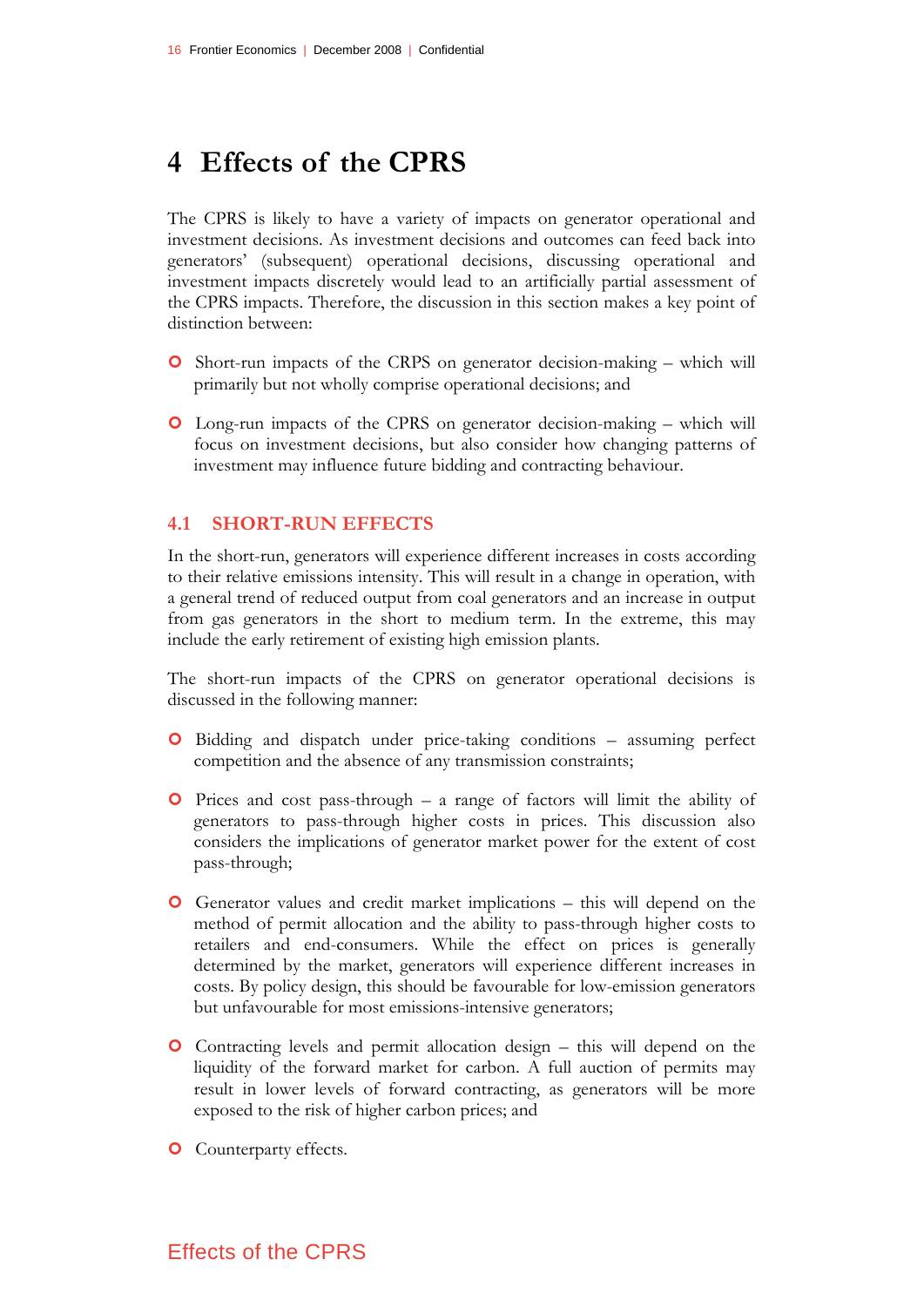## **4.1.1 Bidding and dispatch under price-taking conditions**

#### **Impacts on generator bidding**

As discussed in section 3.1.3, generators will often have incentives to offer their capacity into the spot market at their opportunity cost or SRMC. In the present context, a generator's SRMC will include the cost of its carbon emissions, as derived from the product of permit prices and the emissions intensity of the generator's output.

Carbon costs are added to a generator's SRMC regardless of whether it procures permits through an auction or a grandfathered allocation.<sup>10</sup> More specifically, if generators have to purchase permits, the costs will be included in their bidding decisions as with any other variable cost. Equally, if generators receive grandfathered permits, there is an opportunity cost associated with the use of those permits (as opposed to selling them). By way of a simple analogy, a house that is inherited has the same value as a house that is purchased, irrespective of how it was initially acquired. The main difference will lie in wealth distribution effects, which are discussed in section 4.1.3.

One exception to this opportunity cost principle is where permit allocation is dependent on output, such as an Output Based Allocation (OBA, also known as Output Based Updating). Under an OBA of permits, if a generator does not produce output, it does not receive the baseline allocation of permits. This means it does not have the opportunity to sell unused permits, so the opportunity cost of generating is lower.

To the extent that transmission constraints arise, generators may have incentives to bid away from their SRMC, even if they hold no market power at all. The implications of congestion for bidding and dispatch are discussed below. Further, to the extent that generators have transient market power, the impact of the CPRS on bidding and spot price outcomes may be different. This is discussed in section 4.1.2 below.

#### **Impacts on dispatch**

<u>.</u>

In the short-run, the mix of generation capacity in the electricity sector is relatively inflexible and the opportunities for abatement are limited to changing the operations of existing plant, such as running existing gas plant more often and coal plant less often (fuel-switching). As demand grows and existing plant is retired in the longer run, more opportunities arise to reduce emissions through investment in new lower emissions plant. These long-run effects are discussed in section 4.2. Existing plant may also be retired early and replaced with new low-

<sup>10</sup> This was evident in Europe following the introduction of the EU ETS, where permits were largely grandfathered yet electricity prices increased. See Sijm et al (2005), Sijm et al (2006) and Reinaud (2007).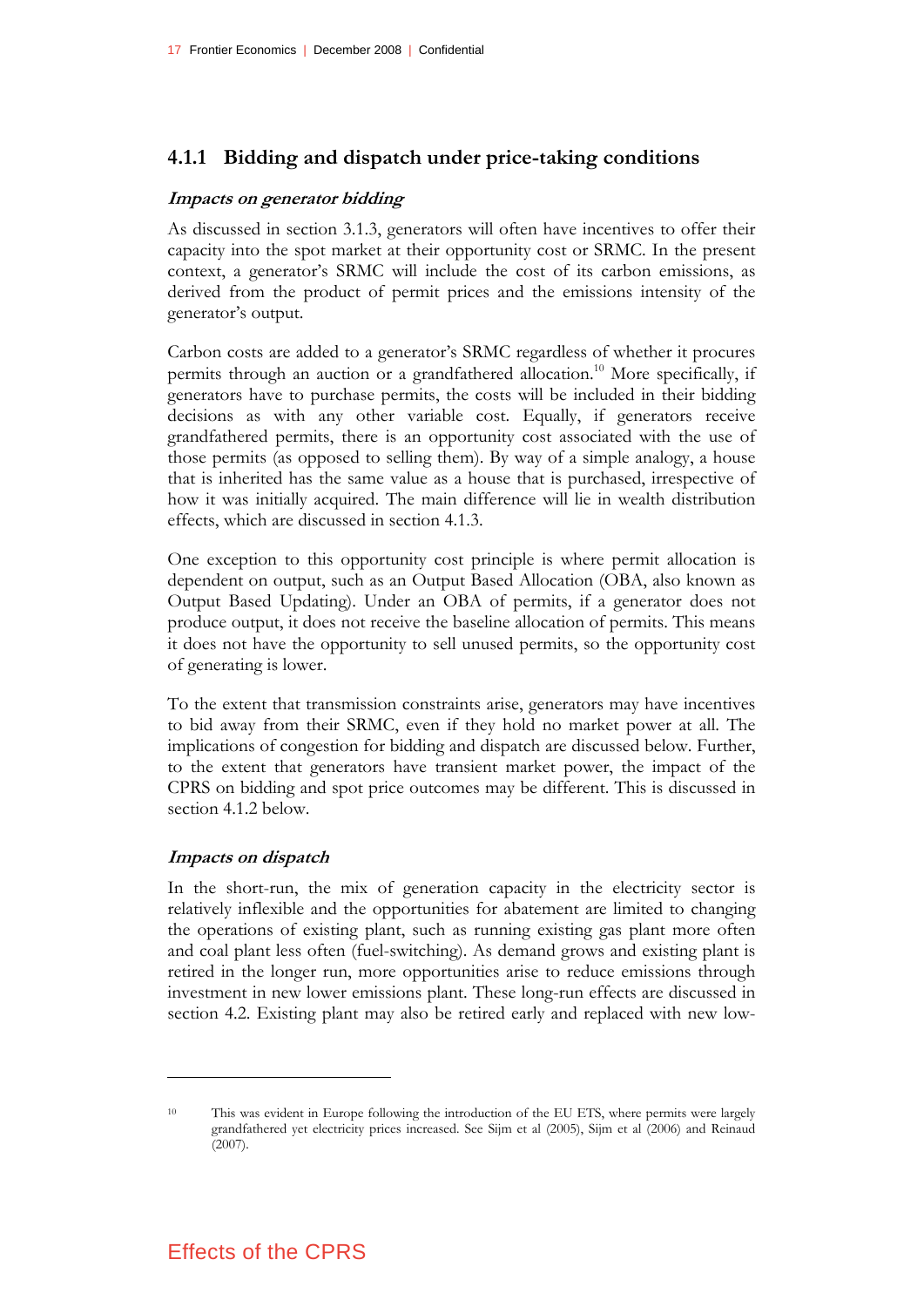emission plant, but this would be a more costly option given that the capital cost of existing plant are sunk.

A simple example of the effect of the carbon costs on prices is presented below. The carbon cost will increase the costs of black coal and brown coal more than others plant types, as these are higher emitters. It will also increase the cost of gas plant, but by a lesser amount because gas emits less greenhouse gas then coal generators. In this highly stylised example, the supply curve for electricity can be represented by the "merit order" – plant is ordered by SRMC from lowest to highest, and the intersection of demand and supply determines the market price.

For the purpose of this example, four types of generating plant are considered, each with constant marginal costs over output. The corresponding merit order is represented in Figure 6. At this carbon price the change in costs is not sufficient to change the merit order, which means that there will be no reduction in the emissions intensity of supply. At the level of demand shown, black coal will be the marginal plant that sets wholesale electricity prices before and after the CPRS. The change in price in this example is a function of the carbon cost of black coal plant, though this is discussed in detail in section 4.1.2.



<u>.</u>

In order to achieve abatement, the carbon price must rise to a level that encourages a change in the merit order and hence a reduction in the emissions intensity of the market<sup>11</sup>. In Figure 7, the higher carbon price is sufficient to change the merit order and achieve abatement. In this simple example, CCGT becomes the marginal plant and the wholesale price increases by more than in the

## Effects of the CPRS

<sup>11</sup> Even if the international market sets the carbon price and the electricity sector is a price taker, most estimates suggest that the carbon price will encourage changes in the merit order.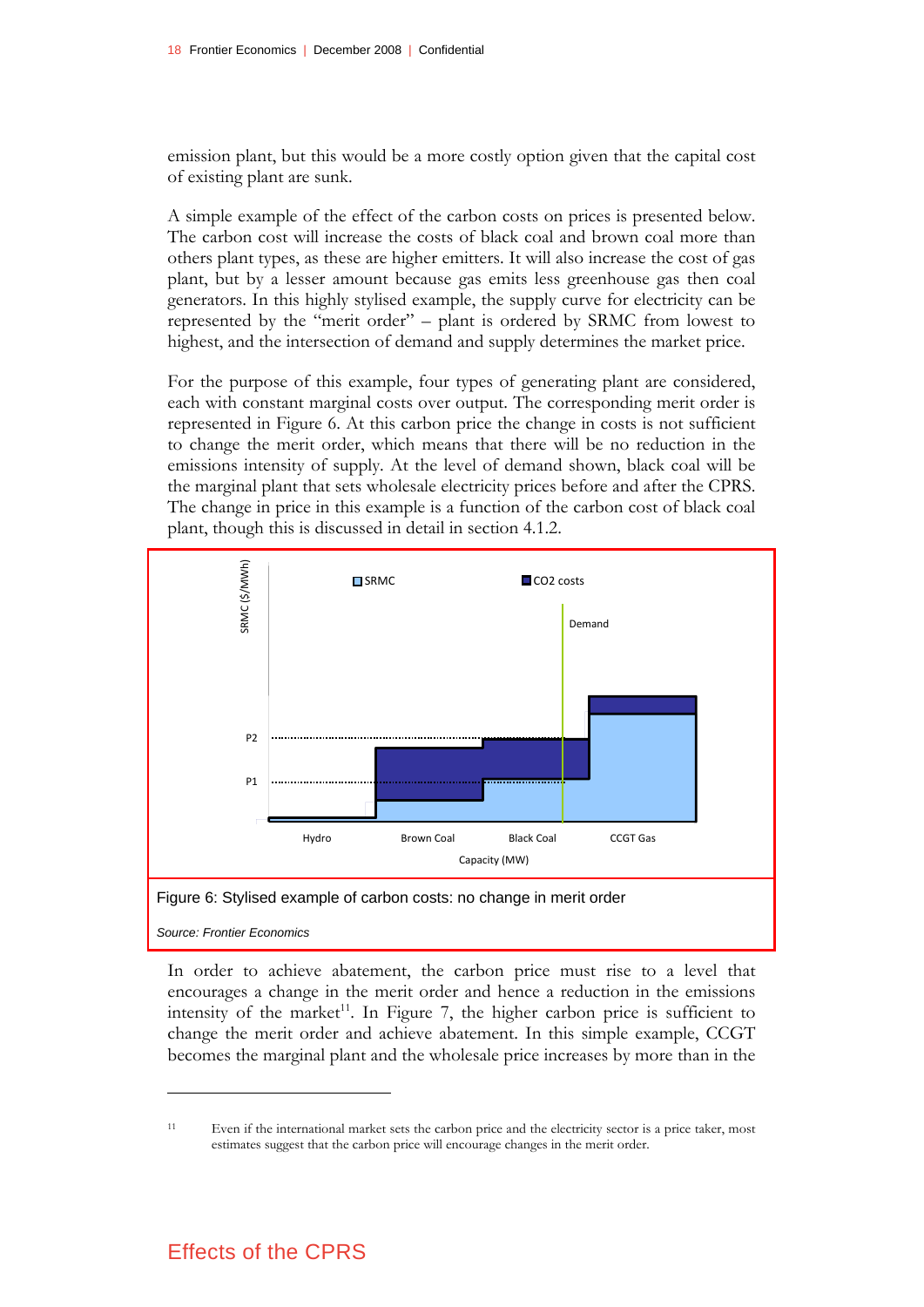previous case. Gas plant displaces the brown coal generator in the merit order, which results in a reduction in emissions. The market supply curve moves upwards, and in this instance has also flattened since lower cost generators tend to be more emissions intensive and experience a greater increase in costs.



#### **Fuel price interaction**

<u>.</u>

Fuel-switching is an important abatement option in the electricity sector in the near term. Fuel switching refers to either increasing output from existing gas plant (displacing output from existing coal) or potentially increased investment in new gas plant.12 Given the importance of fuel-switching, in the short-term the price of permits can be expected to be correlated to the difference in cost between coal and gas plant, which is otherwise known as the Spark-Dark Spread.13 To induce the necessary abatement from this sector, permit prices will rise to the point where sufficient abatement becomes viable. It is possible that the increased output from gas plants may lead to higher gas prices. However, if gas prices increase (and the Spark-Dark spread is wider) then permit prices would need to increase to achieve the same level of abatement. The correlation between the two will also depend on the extent of abatement options in other sectors,

## Effects of the CPRS

<sup>12</sup> It is not intended to suggest that existing coal-fired generators will be able to run on gas as a result of *operational* changes to existing plant.

<sup>13</sup> The Dark Spread represents gross margins on coal plant, or the difference between the price of electricity and the variable cost of coal generation. The Spark Spread represents the gross margins on gas plant, or the difference between the price of electricity and the variable cost of gas generation. Hence the Spark-Dark spread represents the difference between the variable costs of each.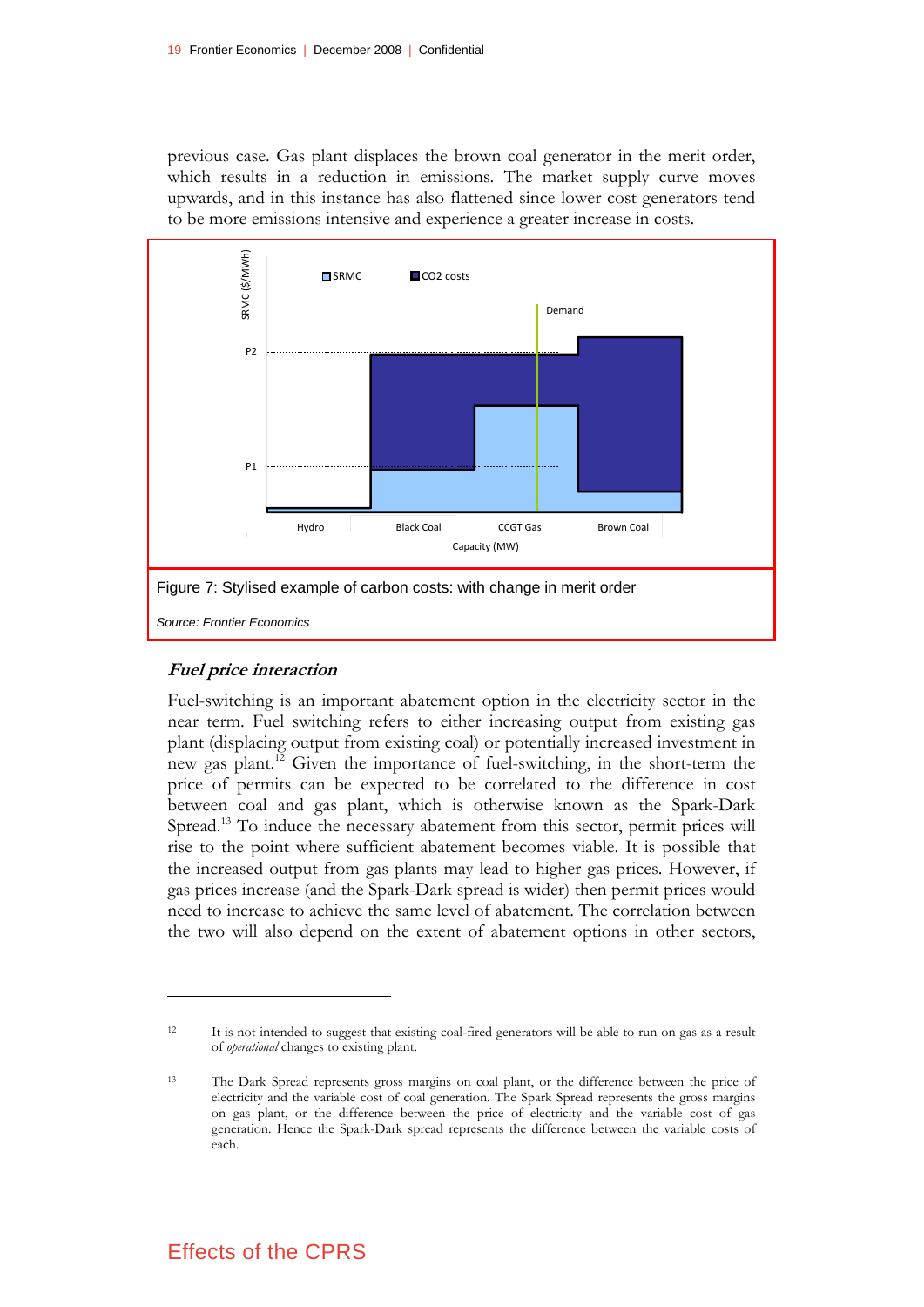which may set the carbon price. However, most studies estimate that electricity will provide the most significant source of abatement.<sup>14</sup>

#### **Transmission constraints and generator bidding**

The impacts of the CPRS on generators' and their counterparties' operational decisions are likely to be influenced by the management of network congestion.

#### Bidding and transmission constraints

It is necessary to understand how bidding is affected by transmission constraints in the NEM to appreciate the effects of the CPRS on bidding in the future. This section very briefly describes the current arrangements.

When least-cost dispatch results in constraint equations binding, the result is transmission 'congestion'. This implies that the marginal value of electricity (known as the 'local' or 'shadow' nodal price) varies throughout the network by more than is accounted for by electrical losses. However, while the dispatch process in the NEM takes account of the differing marginal values of electricity generated at each location in the network to determine which plant should be dispatched in order to minimise the overall costs of serving load, settlement is based on prices that are uniform (though loss-adjusted) throughout each NEM 'region'. Such RRPs are based on the marginal value of electricity at a certain location within the region known as the 'regional reference node' (RRN). This means that in the presence of congestion, the price at which participants who are not at the RRN are settled may diverge from their local nodal price, being the value of electricity they produce or consume at their location.

Where such a mismatch between dispatch and settlement prices occurs, generators bidding competitively at their SRMCs can be:

- | Dispatched even though their SRMC and local nodal price is above the RRP – this is referred to as being 'constrained-on'; and
- | Not dispatched even though their SRMC and local nodal price is below the RRP – this is referred to as being 'constrained-off'.

Under these conditions, even price-taking generators may have incentives to bid at prices that do not reflect their underlying resource costs. For example:

| A constrained-off generator may have incentives to bid below its SRMC in order to get dispatched and receive a RRP that is greater than the value of electricity produced at its location; and

## Effects of the CPRS

<sup>14</sup> See McKinsey & Company (2008), Burge and MacAlpine (2007) and Nous (2007).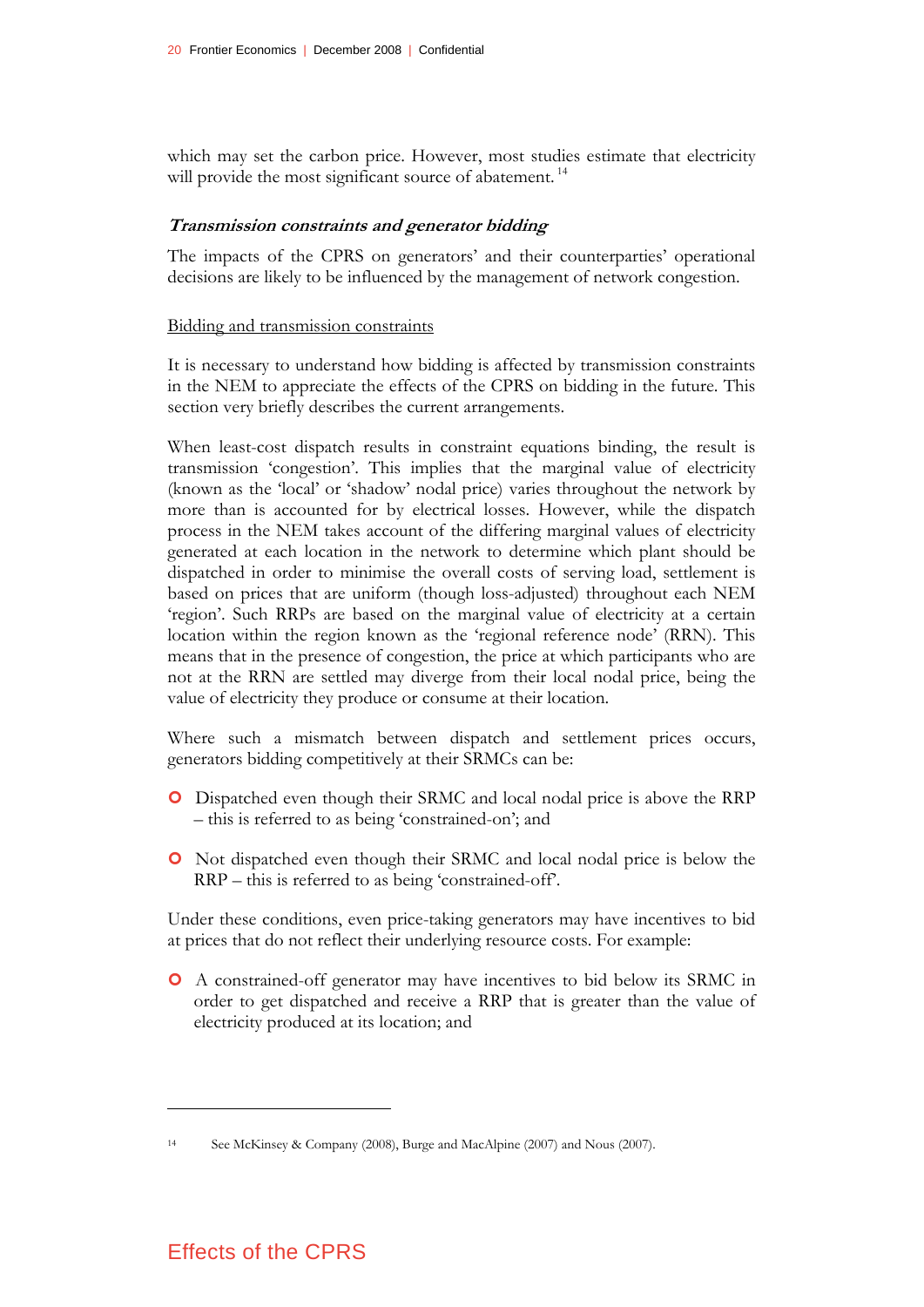| A constrained-on generator may have incentives to bid well above its SRMC to avoid being dispatched and receiving a RRP on its output that is less than its SRMC.

The effect of such 'disorderly' bidding can be to distort dispatch and produce outcomes that are not actually cost-minimising given the network limitations.

#### Effect of CPRS on generator bidding and dispatch

As noted above, by altering generators' variable costs of production, the CPRS will tend to alter the pattern of dispatch away from high-emission plant in favour of low-emission plant. This shift in dispatch is likely to change the direction and volume of various power flows in the NEM, which, in turn, is likely to alter the nature, frequency and duration of binding transmission constraints. This may feedback into generators' bidding and contracting incentives.

While it is difficult to predict the precise nature of changes to dispatch, flows and constraints that are likely to emerge from the introduction of the CPRS in the absence of modelling (and even then any predictions must be extremely tentative), it is possible to make a number of analytical generalisations.

An important observation to note it that high emission plant, such as coal-fired steam turbine plant, tend to be located further from electricity load centres and closer to fuel sources than low-emission plant. This is because, unlike loweremission generation fuels such as gas, coal has few domestic or commercial uses. Therefore, it has not been necessary to develop infrastructure for the transportation of coal from mines to major load centres. In addition, due to coal being heavy and bulky, it is cheaper to transport power than coal.

By contrast, gas is often used for domestic heating and a range of industrial applications. To accommodate these uses, pipelines have been specifically developed to bring gas to major cities and towns. The more decentralised availability of gas means that gas-fired generators have tended to either co-locate with industrial loads (thereby minimising reliance on the transmission network to sell their output) or in parts of the network that have historically experienced fewer constraints and where they are most likely to avoid being constrained-off. To the extent that low-emissions plant are located in areas that experience fewer constraints than high-emission plant, intuition suggests that the introduction of the CPRS may lead to fewer constraints binding, and/or constraints binding for shorter periods of time.

Due to the complex nature of flows through power systems, however, it is possible that such locational changes may lead to increased congestion at other points in the network. Discussed below is an example of how decentralised gasfired generation may alleviate a traditional 'city gate' transmission constraint. Specific examples of potentially increased congestion due to changes in generation mix and location, however, are difficult to identify without the aid of quantitative modelling. The impact of locational shifts in renewable generation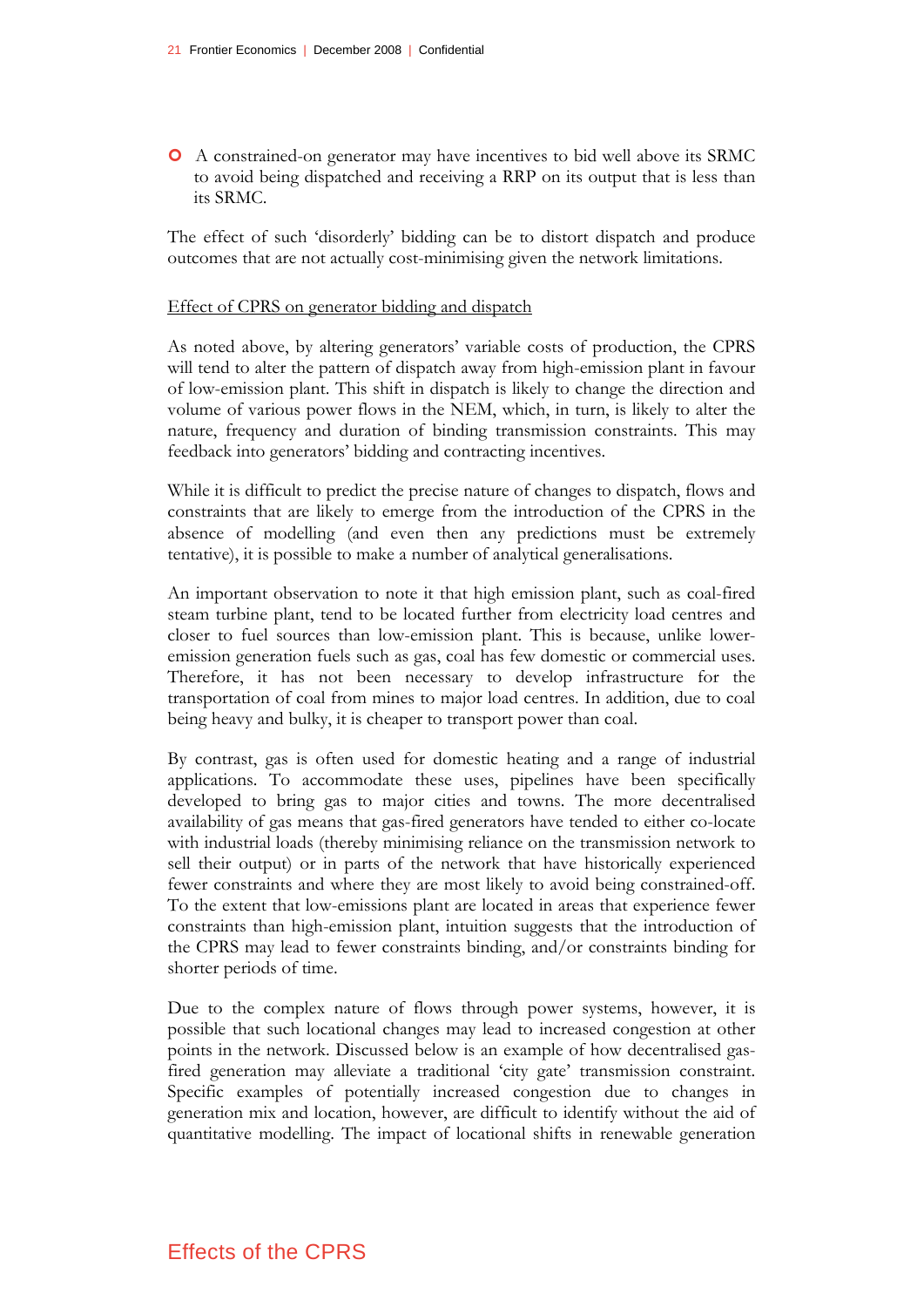on the transmission network is further discussed in section 5.3.2 with respect to the expanded national RET scheme.

The potential relieving effect of gas-fired plant located close to load centres (and hence on the 'nearside' of transmission constraints) is demonstrated in Victoria, where gas-fired plant located in inner-west and -north Melbourne can alleviate a significant transmission constraint at South Morang during peak times. The South Morang F2 transformer constraint has historically been one of the more frequently binding constraints in the NEM<sup>15</sup>. When this constraint binds, generators in Victoria (especially in the Latrobe Valley) can find themselves being constrained-off. This can result in mis-pricing at virtually all connection points in Victoria, and can encourage Latrobe Valley generators to bid in a disorderly manner (as low as -\$1,000/MW) in order to be dispatched. Several gas-fired plant on the nearside of the South Morang constraint can alleviate congestion resulting from imports from Snowy and/or the Latrobe Valley. These plant include Newport and Laverton<sup>16</sup> and Somerton<sup>17</sup>.

As noted by Powercor, the extent to which such generation can alleviate the South Morang constraint depends on their level of dispatch. These generators operate peaking plant, and hence are only dispatched a few hours each year during extremely high demand periods. While the dispatch patterns of these specific plant is unlikely to materially change *ex post* the CPRS introduction, their location on the nearside of 'city-gate' constraints, and their ability to alleviate such congestion when dispatched, highlights the potential role that decentralized gas-fired generation could play in alleviating traditional constraints. Should midmerit gas-fired plant located close to load-centres become increasingly more common under the CPRS, historically binding 'city gate' constraints could be somewhat alleviated.

If the CPRS leads to fewer constraints binding going forward, this could have several beneficial secondary effects that may help offset the primary cost and price implications of the CPRS:

| More competitive bidding (i.e. bidding closer to SRMC) as the reduction in constraints limits the ability of unconstrained plant to engage in withholding strategies to increase spot prices and spot market revenues;

## Effects of the CPRS

<sup>15</sup> We note that VENCorp has recently announced a funded augmentation of the South Morang Terminal Station 220 kV connection, due for completion in early 2009. The extent to which this constraint will continue to bind *ex post* augmentation is unclear. See: http://www.vencorp.com.au/index.php?action=filemanager&pageID=7767&sectionID=7766&sea rchstring=morang&search.x=0&search.y=0&search=search&search=search

<sup>16</sup> http://www.aemc.gov.au/pdfs/reviews/Split%20Snowy%20Region/submissions%201/000Snowy%20 Hydro%20Supplementary%20Submission%20-%2027%20March%202007.pdf

<sup>17</sup> http://www.powercor.com.au/docs/pdf/Electricity%20Networks/Powercor%20Network/TCPR/ S MTS %2066.pdf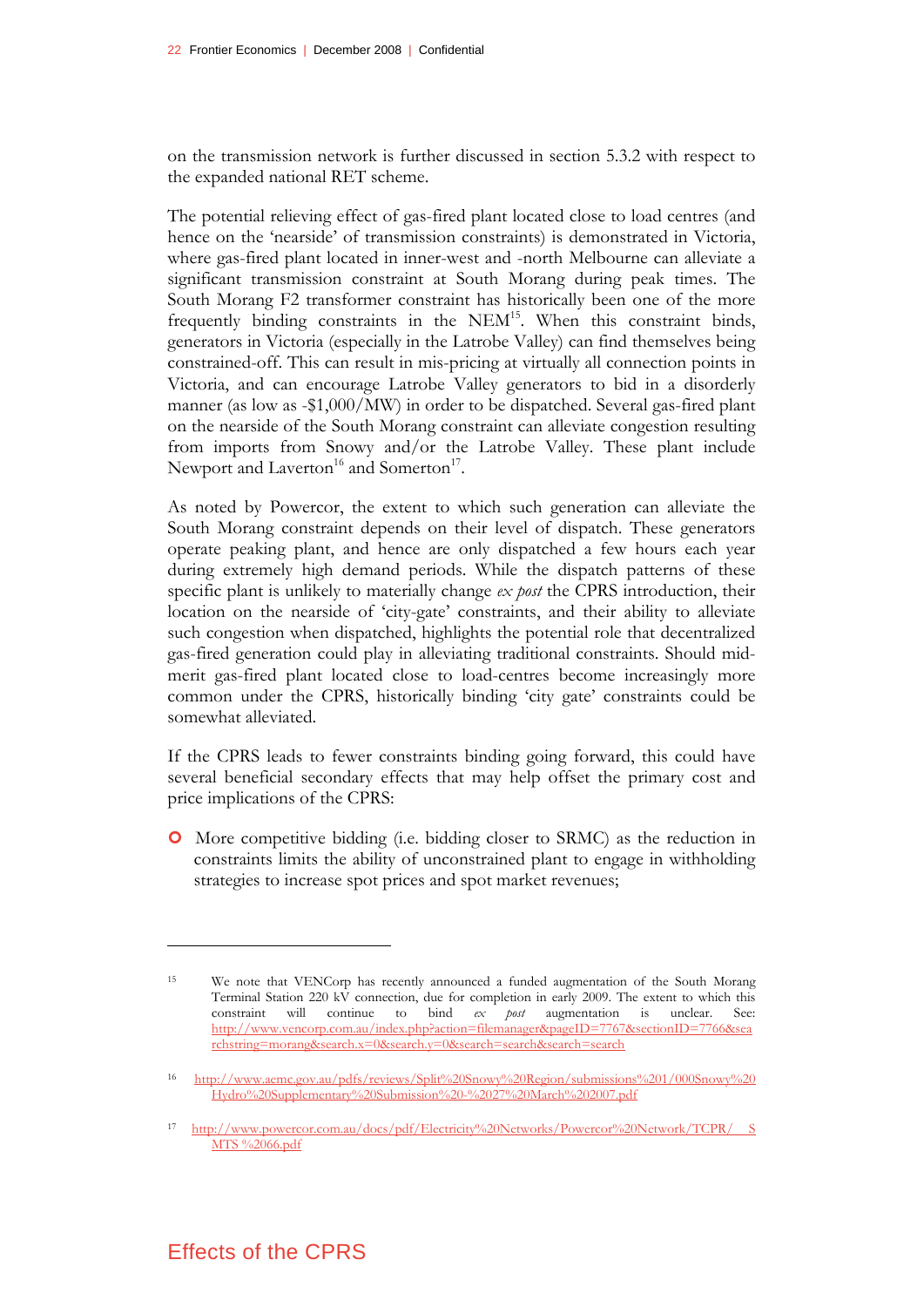- | Fewer incentives for constrained plant to engage in disorderly bidding in response to being constrained-on or -off. This could promote more efficient dispatch; and
- | As a result of the above effects, generators may have stronger incentives to enter hedge contracts, which will reinforce their incentives to bid at prices aligned to their SRMCs.

All of this means that although the CPRS will undoubtedly increase the (monetary) wholesale costs of producing electricity to supply loads, some of the effect may be blunted by a less constrained network and more cost-reflective bidding behaviour.

It is also worth noting that the CPRS may affect the binding of traditional constraints (both positively and negatively) involving inter-regional flows for the same reason that it may impact the binding of constraints more generally. For example, greater dispatch of gas-fired plant in South Australia could, on the margin, reduce the incidence of constraints on the Victoria-South Australia interconnector at peak summer times. Conversely, the increased dispatch of gasfired generation relative to coal-fired generation may result in dispatch patterns that adversely affect interregional flows and constraints at other points on the network.

Closely related to the issue of congestion and interregional flows is the potential impact that the CPRS may have on the reliability (or 'firmness') of inter-regional settlement residue (IRSR) units. To the extent that the CPRS reduces the incidence of congestion that leads to;

- | differences in RRPs between regions, even though flows on interconnectors between regions are below their notional limits; and/or
- | counter-price flows between regions, which results in NEMMCO clamping interconnectors to prevent the accumulation of negative settlement residues;

then the firmness of IRSRs may increase. Firmer IRSRs could encourage greater inter-regional contracting, which may facilitate greater choice of counter-parties for electricity retailers in the NEM. As noted above, however, the converse is also possible – the CPRS may lead to an increased incidence of constraints causing RRP divergences, and/or increased incidences of counter-price flows between regions, and thus the firmness of IRSR units may deteriorate. Sound *a priori* judgements cannot be made in this regard – in order to make tentative statements regarding the incidence of congestion and flows *ex post* the CPRS introduction, quantitative modelling would be required.

### **4.1.2 Prices and cost pass-through**

The previous sub-section discusses factors affecting generator bidding and dispatch in the presence of an ETS under price-taking conditions. This subsection discusses the factors that determine how much of the carbon cost is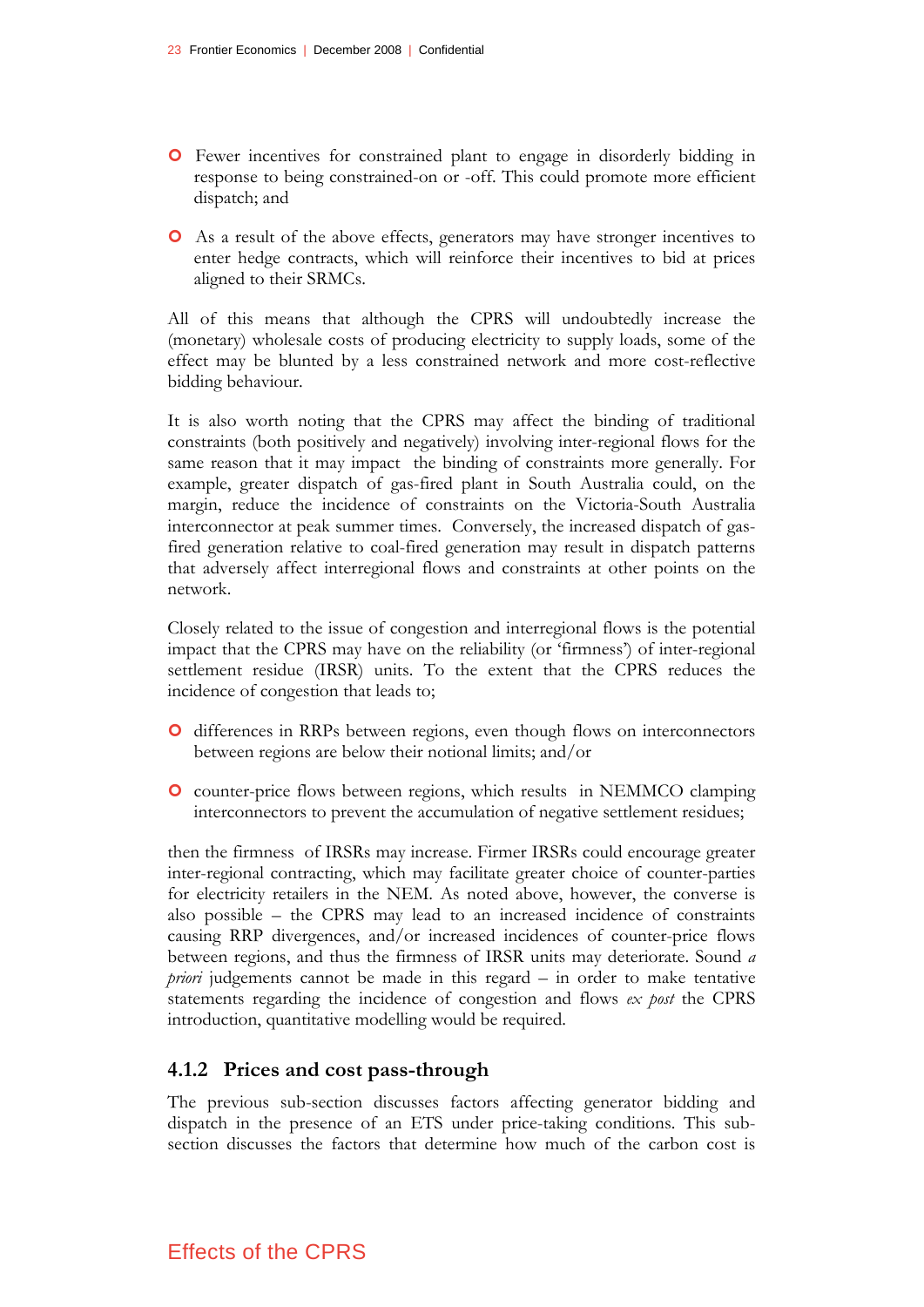passed-through to electricity prices, and what this means for generator margins. Relevant factors include:

- **O** Emissions intensity of the marginal plant;
- **O** Demand elasticity; and
- **O** Strategic bidding and market structure.

#### **Emissions intensity of the marginal plant**

As discussed above, the wholesale electricity price depends on demand and the bid of the marginal generator. In Figure 8, demand is higher than the previous example and CCGT plant is the marginal plant that sets the price. In a perfectly competitive market this should equal marginal cost. The producer surplus (grey) represents the gross margin for all generators, which is the difference between price and marginal costs. These gross margins must be positive if a generator is to recover fixed capital costs.



When an ETS is introduced, generators will add the carbon cost to their bids. However, the change in wholesale price depends on (a) the carbon price and (b) the emissions intensity of the marginal plant before and after the cost of carbon is introduced. Figure 9 presents the situation where the merit order is unchanged by the carbon price – gas remains the marginal generator and so the emissions intensity of the gas plant will determine the change in wholesale price  $(P_2-P_1)$ .

## Effects of the CPRS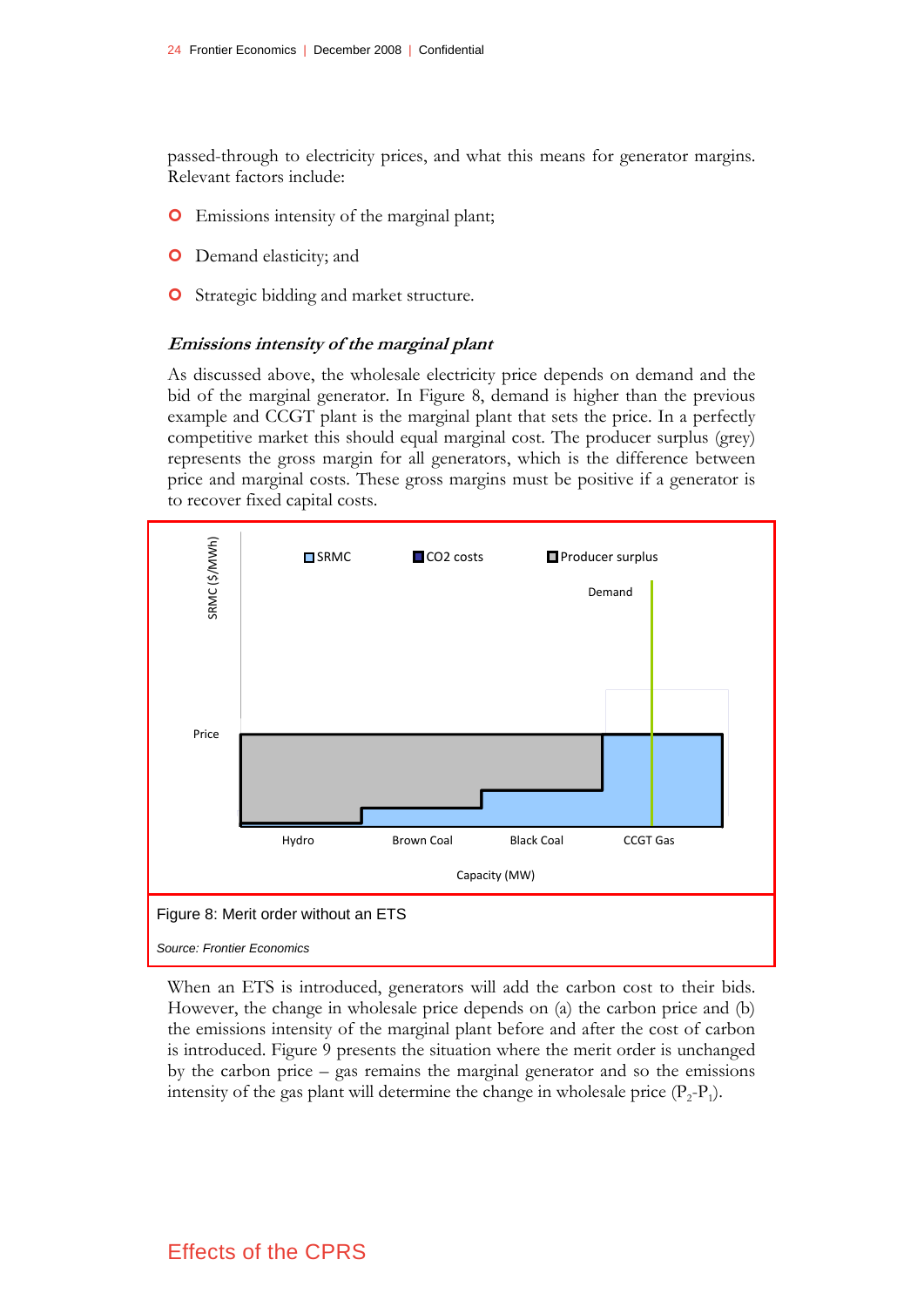

Although the change in price is the same for all generators, the change in cost is different for each generator according to their emissions intensity. Gas is able to pass-through its carbon cost. Black Coal and Brown Coal will experience a higher increase in costs, and their gross margins are reduced.

At a higher carbon price the merit order changes and the emissions intensity of the market is reduced, as in Figure 10. Estimating cost pass-through in this instance is more difficult since the marginal plant changes when the ETS is introduced. In this instance, the change in price is  $P_2-P_1$ , or the difference between the marginal cost of CCGT *without* an ETS and the marginal cost of Brown Coal *with* an ETS. This is still less than the full carbon cost of brown coal plant, which was previously receiving a price above its SRMC. In this case, gross margins for high emissions plant will still be reduced, which will constrain their ability to recover their capital costs. However, so long as gross margins are positive they should continue to operate. Existing Hydro plant earn higher gross margins since prices increase but costs do not.

It is also worth noting that in these simple examples, when demand is high and gas is the marginal plant prior to the introduction of the CPRS (as in Figure 9) the level of cost pass-through is lower than at times of low demand when black coal is the marginal plant prior to the introduction of the CPRS (as in Figure 6 and Figure 7). This suggests that levels of cost pass-through will differ depending on peak and off-peak periods.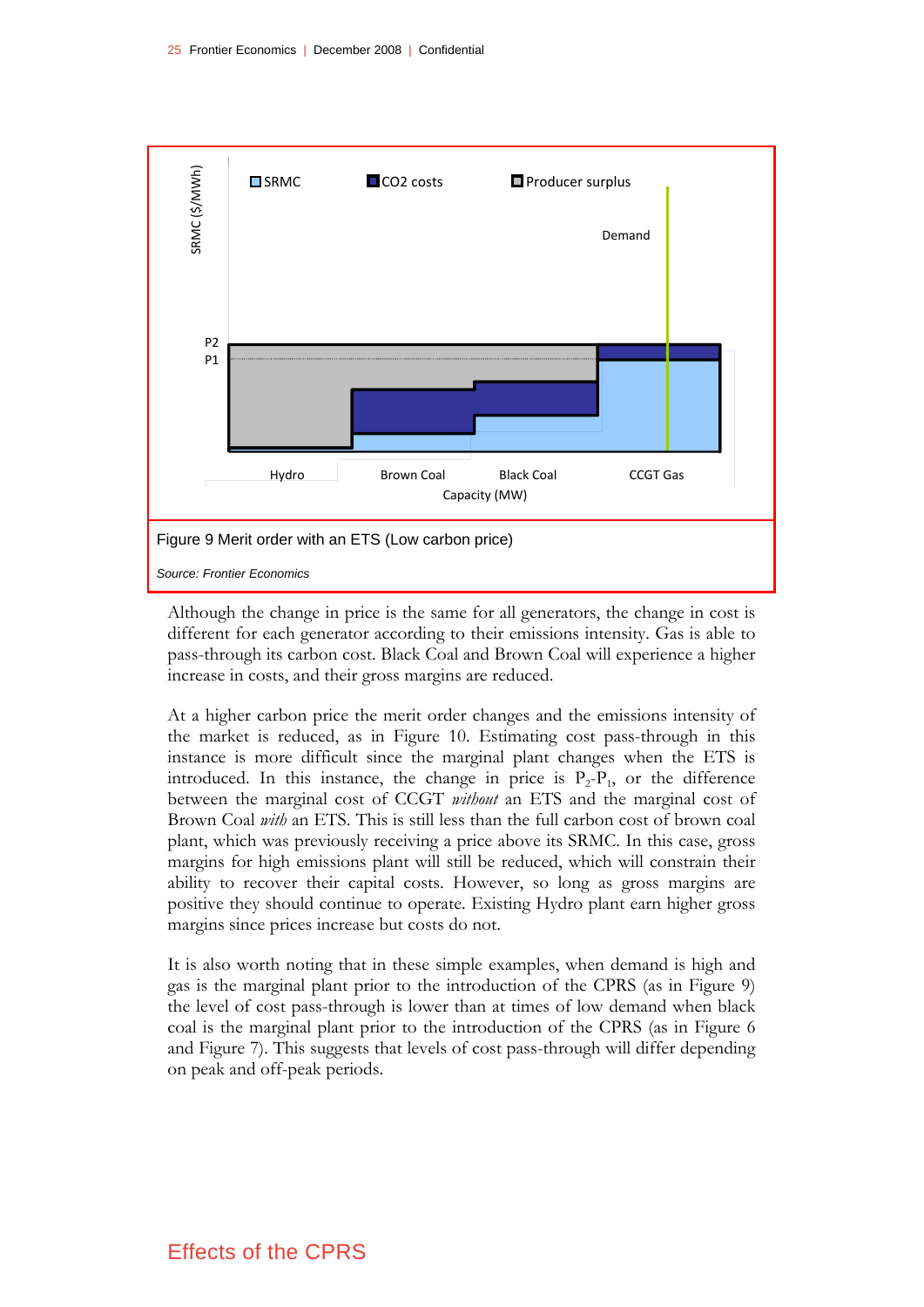

#### **Demand elasticity**

Elasticity of demand also affects the ability of generators to pass-through carbon costs. As illustrated in Figure 11, when demand is perfectly inelastic the marginal generator is able to pass-through the full cost of carbon – as in the previous section. If demand falls in response to higher prices, the fall in demand will limit the ability of generators to add on the full increase in carbon cost because there is a change in the marginal generator.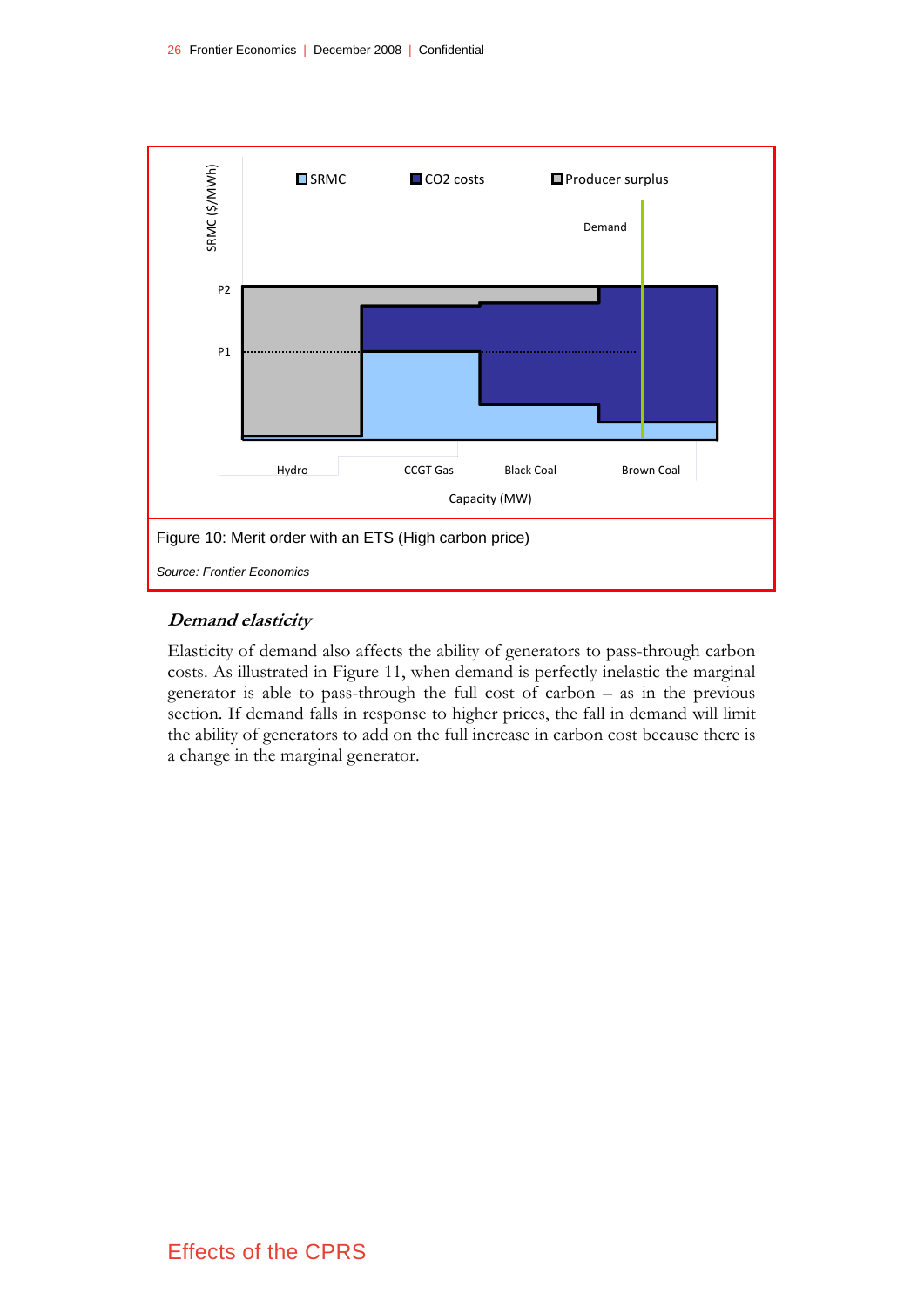

Given that electricity demand is relatively inelastic in the short-term it is more likely that future demand growth will slow rather than fall significantly, however the elasticity assumption has important implications for modelling of prices and generator value effects.

#### **Market power and strategic bidding**

In general, full pass-through of an increase in marginal costs due to a carbon price is consistent with perfect competition. Under perfect competition, individual generators face perfectly elastic demand, hence price equals marginal cost and any change in costs is fully passed-through to consumers. This is demonstrated in Figure 7.

In the case of market power, generators will pass-through less than the full amount of any change in costs (assuming linear demand). Generators face less elastic demand, which allows them to profitably price above marginal cost before the introduction of the ETS. Hence it is not profit maximising behaviour for generators to pass-through the full amount of any cost increase or decrease, including the addition of a cost of carbon.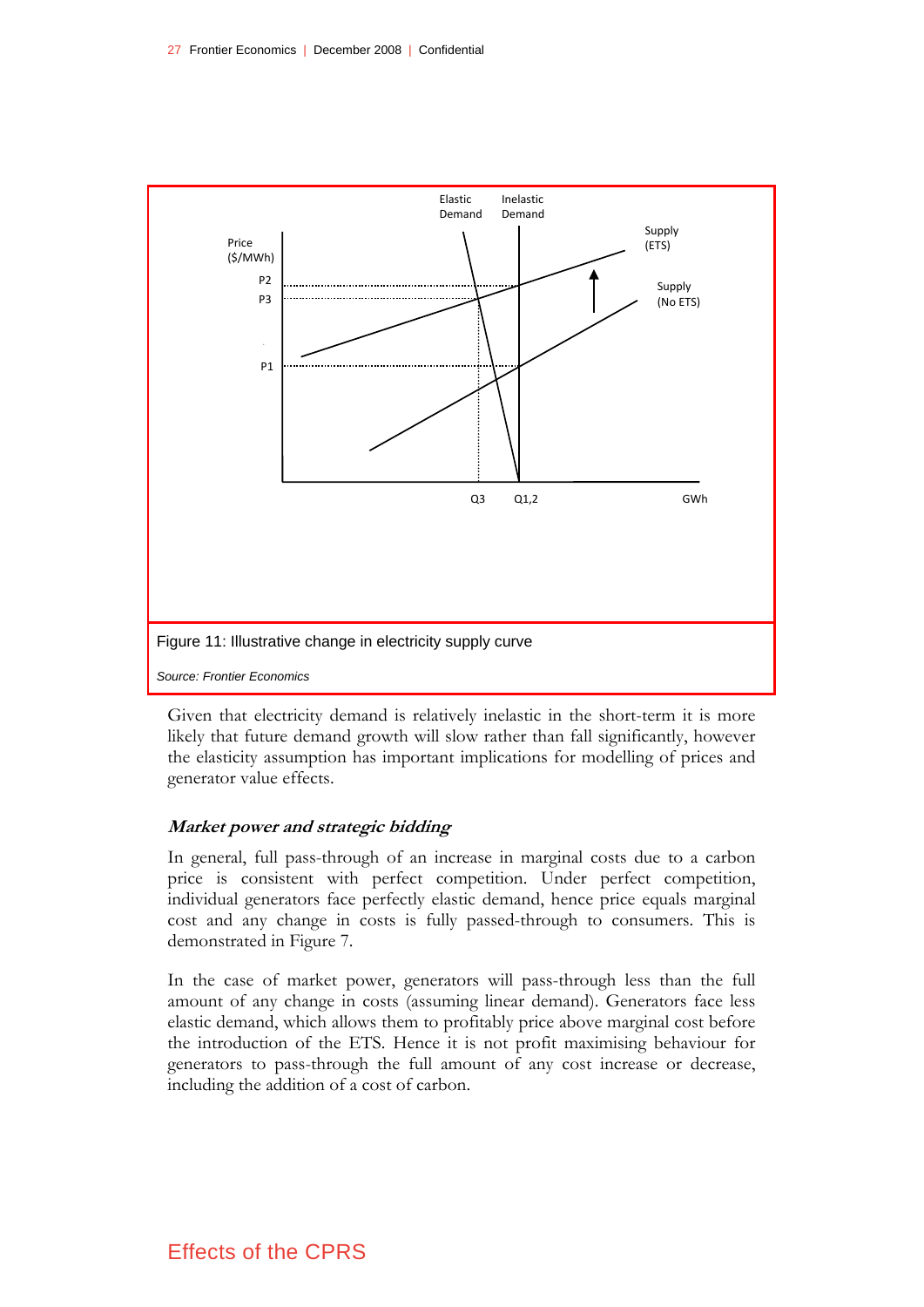

It is worth noting that in instances of market power, the shape of the demand function is also relevant. Where demand is convex (i.e. constant elasticity of demand) it is profit maximising for generators to add on 100% (or more) of any change in costs. This is illustrated in Figure 13 and Figure 14. Hence the issue of individual generator pass-through is partly an empirical question. The key point is that higher carbon cost pass-through does not necessarily imply a less competitive market.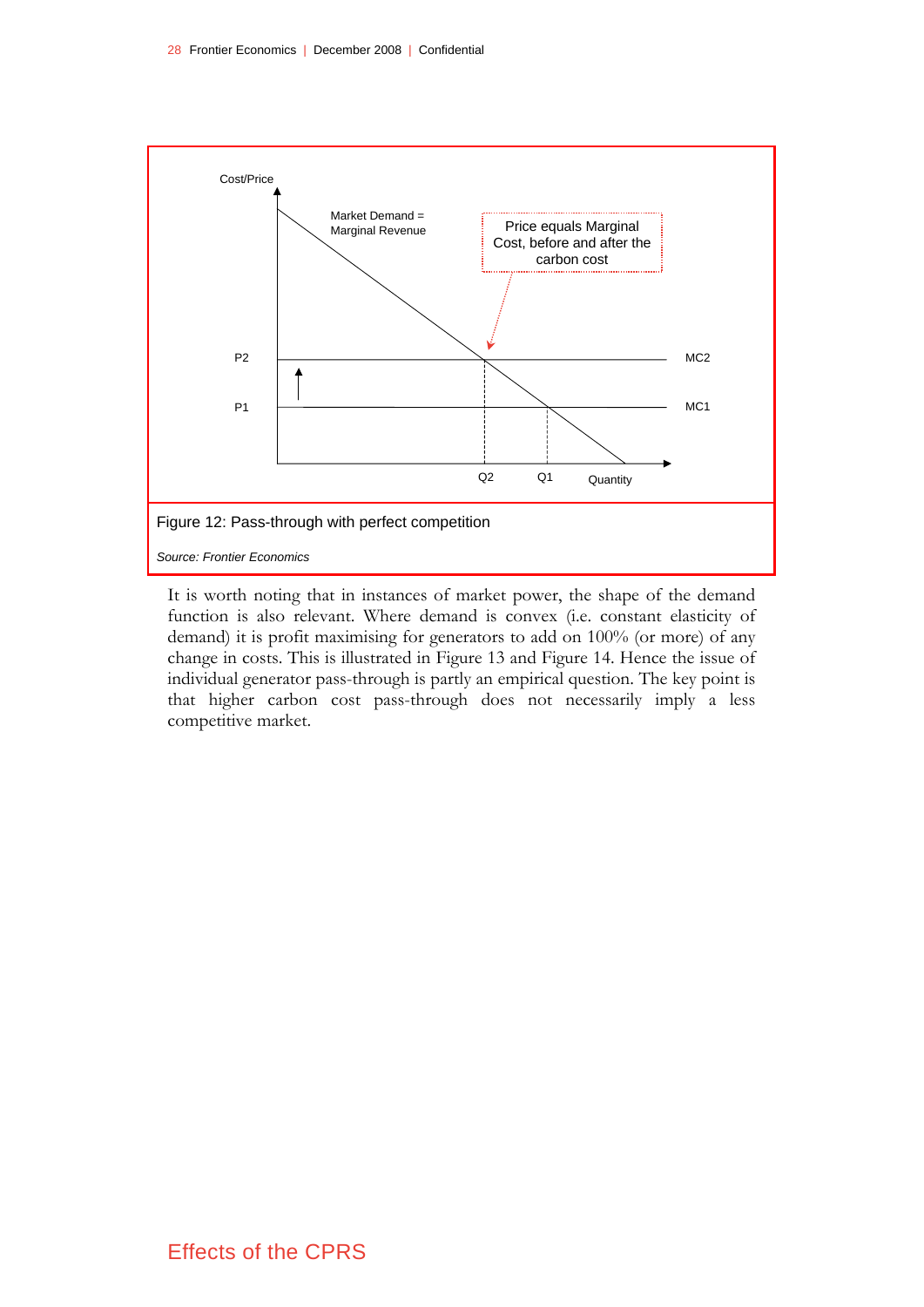

The introduction of a carbon price is also likely to flatten the merit order when high emissions plant such as coal is cheaper than low emissions plant such as gas. This may suggest that opportunities for strategic bidding behaviour are reduced if the differences in cost between different generation options are lower. However, there are countervailing factors that offset this. Firstly the introduction of an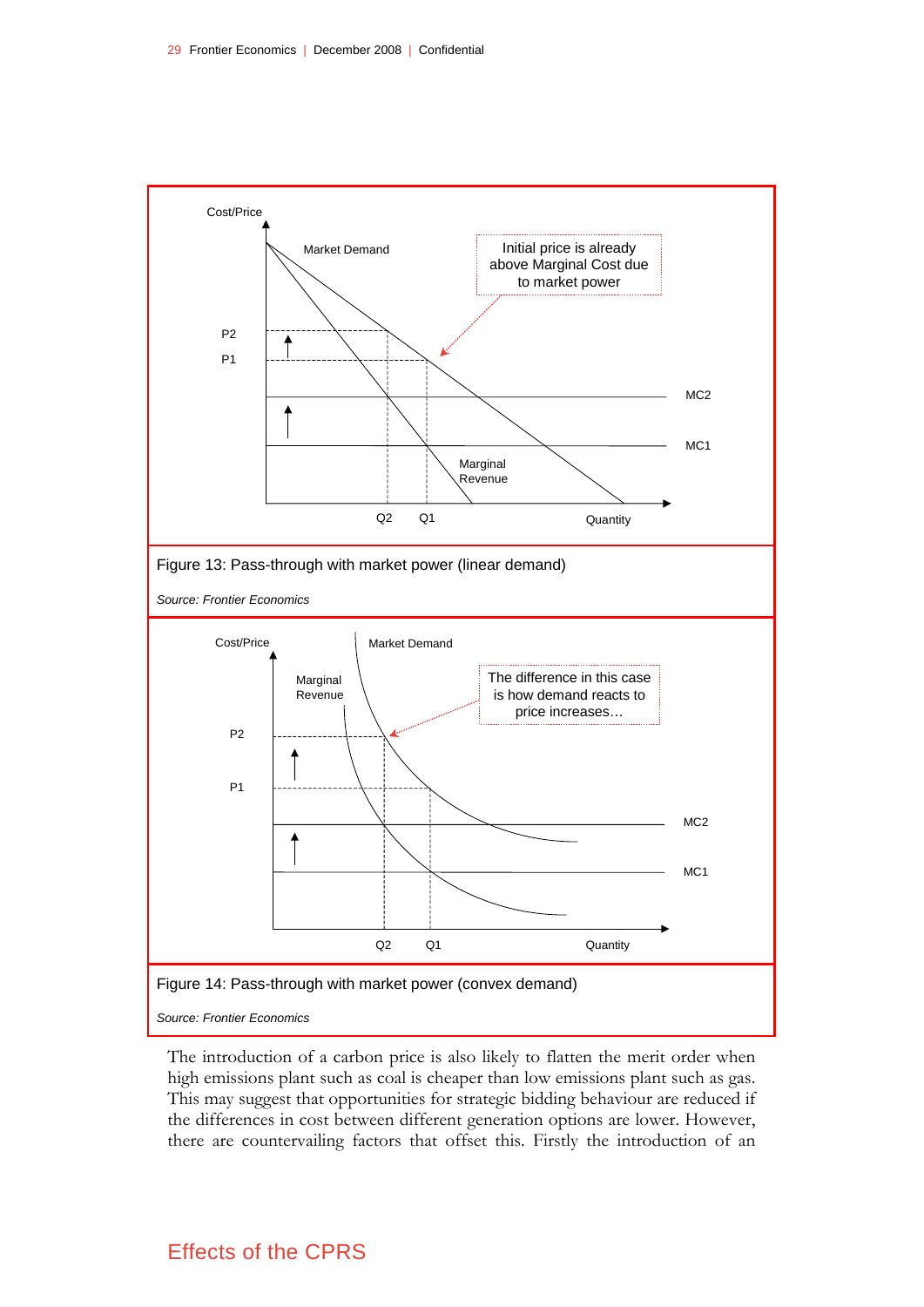uncertain carbon price introduces another source of volatility into the electricity price. This was certainly the case in Europe following the introduction of the EU ETS, and this issue is discussed in relation to the contract market in Section 4.1.4. A second (and related) issue is that the higher uncertainty relating to carbon prices will most likely result in delays in investments in new capacity, and this tightening of the market will result in greater price volatility.

## **4.1.3 Generator values and credit market implications**

The CPRS will affect the value of existing generation assets due to a margin effect and a quantity effect.

The **Margin Effect** reflects the difference between the increase in wholesale electricity prices and the increase in the generator's marginal cost (i.e. the emission intensity multiplied by the carbon price). The **Quantity Effect** reflects changes in generator's output levels driven by the scheme's encouragement of increased output from low emissions generation to supplant output from high emissions generation.

Generators will all receive the same increase in prices, but will experience differing increases in carbon costs to reflect their different emissions intensities.

For existing low-emission generators, higher prices should be sufficient to compensate for increased costs, so margins should increase, or at least be maintained. These plant will also likely increase output, since they become more competitive. This is the intent of the scheme. These factors should contribute to an increase in generator values.

For existing high-emission generators, the increase in prices will generally be insufficient to compensate these plant for their increased costs, and their gross margins should decline. Many will also experience a decrease in output in the long-term as carbon prices increase. This will be most pronounced for the most emissions intensive plant, such as thermally inefficient brown coal generators. These factors both point toward a reduction in generator values.

#### **Permit allocations**

The discussion above assumes that permits are auctioned, as proposed by the Government's Green Paper. If permits are granted to the generator for no consideration (i.e. grandfathered) the effects on market price will be the same as when the permits are purchased, due to the notion of opportunity-cost pricing. However, the grandfathered permits will represent a lump sum transfer in value designed to offset (some or all) losses resulting from the inability of generators to pass through all of the costs of acquiring permits. Grandfathered permits will offset, to some degree, the Margin Effects, since the grandfathered allocation represents a transfer in value equivalent to the size of the opportunity cost. Any pass-through of the opportunity cost of carbon permits represents a potential increase in margins. Roughly, if a black coal generator is able to pass-through around 60-70% of carbon costs into higher electricity prices (due to the factors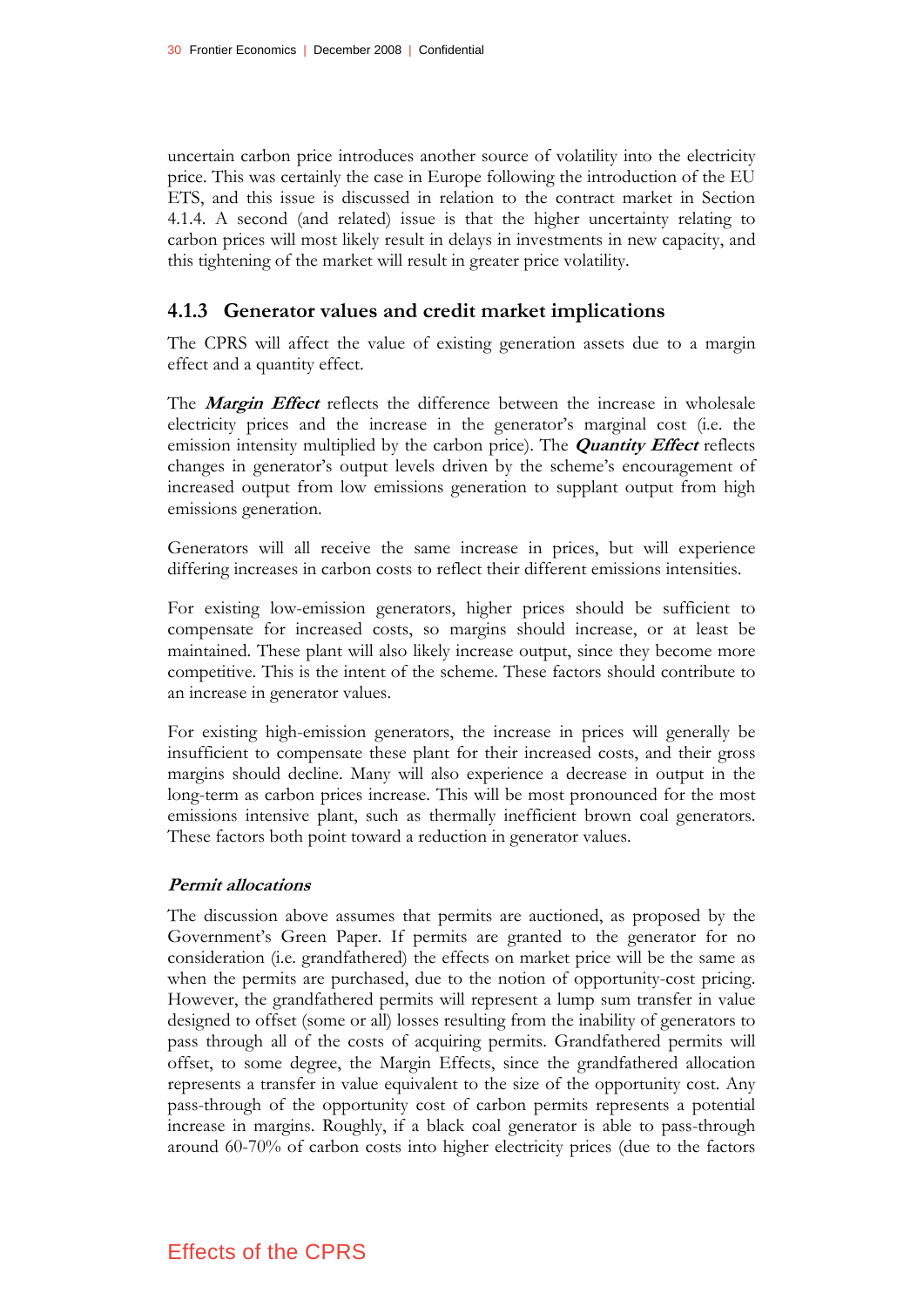above) then gross margins will still be reduced, but a grandfathered allocation of between 30-40% of required permits should approximately offset this. This ignores potential Quantity Effects. This rough estimate is relatively robust to different carbon prices – at a higher carbon price the reduction in margins is greater, but so is the value of the grandfathered allocation.

#### **Credit market implications**

Without some form of transitional compensation, generators have argued that write-downs of the accounting value of a large number of existing generation assets is likely.18 This is entirely feasible given the discussion above.

To the extent they occur, such write-downs could have potentially severe implications for the financing and hedging strategies of participants, particularly for generators in the NEM. Large valuation write-downs may trigger provisions in financing arrangements that result in reductions in the size of permissible loans, the length of time for loans to be repaid, or the cost of servicing such loans post refinancing. Additionally, asset write-downs may trigger clauses in bilateral and hedge contract agreements due to credit downgrades, which in turn have the potential to lead to withheld payments under such agreements, exposing participants to spot market prices. This would likely lead to further defaults by other parties, due to the interrelated nature of hedging arrangements. In the extreme this default contagion posses a very real threat to the integrity and stability of the market. Even more importantly, this financial market instability could spillover into the financing of new power stations. This would make it very difficult to achieve the required abatement given that large emissions reductions can only be achieved by massive and ongoing investment in new technology.

In addition, the CPRS will also likely increase the prudential risks faced by participants, due mainly to higher and potentially more volatile wholesale electricity prices expected under the scheme<sup>19</sup>. The extent to which participants are able to absorb such increased risk will depend mainly on their existing financial position. Increased prudential risk presents a serious threat to the efficacy of the policy, since it is these businesses that the Government will be relying on to make the investments required to reduce aggregate emissions.

## **4.1.4 Contracting**

The likely impacts on the contract market are complex, but largely revolve around who bears the risk introduced by the carbon price. Generators and retailers currently manage and hedge wholesale electricity price risk by entering into contracts (or potentially vertically integrating). This hedge is possible because when generators benefit from high electricity prices, retailers suffer (and

<sup>18</sup> ESAA (2008), p.4.

<sup>19</sup> Volatility of electricity prices is likely to increase due to volatility in the carbon price, which is readily observable in the early stages of the EU ETS (discussed in Reinaud (2007), p70).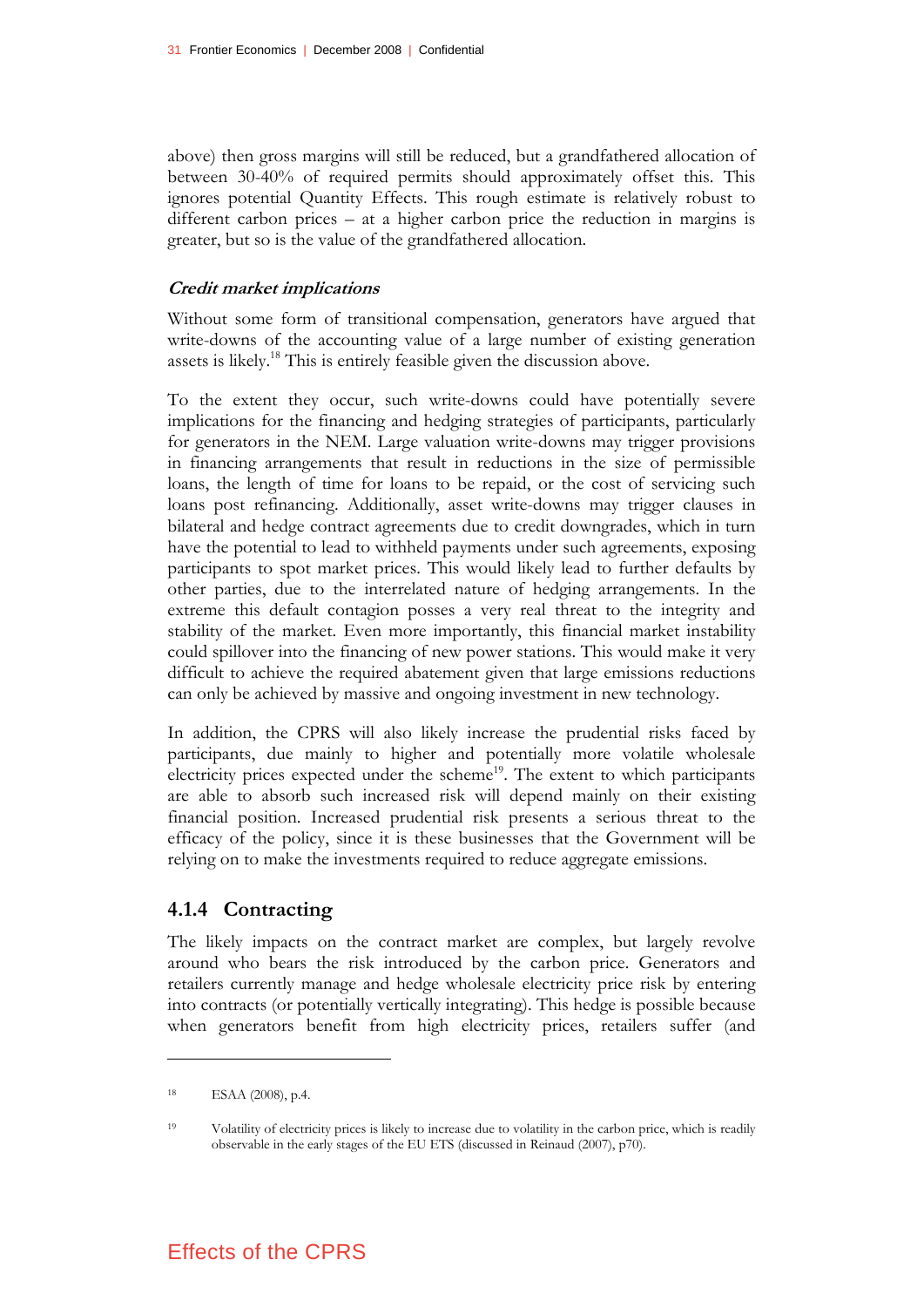conversely). The main source of external risk is currently due to fluctuating fuel prices. To counter this, many generators secure their own fuel supply or enter long term supply contracts. This security enables them to enter long term energy contracts of similar duration.

The introduction of a carbon price with full auctioning introduces another source of considerable uncertainty for generators and retailers. This is significant, since for many generators carbon prices will represent a larger variable cost than fuel purchases. There are two key problems confronting generators in this regard.

If generators are required to sign long term hedging contracts in the presence of the CPRS they must either:

- | secure a matching quantity of emissions permits *ex ante* and include this cost in the price of the hedging contract sold to a buyer (in which case the buyer takes on the risk that the contract could be stranded); or
- | take a risk that they will be able to secure a sufficient quantity of permits at a negotiated contract price that is reflected in the hedging contract (in which case the generator takes both price and quantity risk on acquiring permits); or
- | include a permit cost pass-through clause in the hedging contract with the buyer (in which case the seller takes on the risk that they can't secure a sufficient quantity of contracts for the prevailing price, the buyer takes the risk they can't sell the energy they have purchased under contract for the prevailing price, or if the buyer has on-sold the energy to, say, a final customer, the final customer takes the risk that they are paying more than others in the market who may have contracted by one of the other methods described above).

While generators (and retailers) are used to functioning in a volatile market, what the CPRS does is introduce a major new cost the level of which is determined by regulation, which will inevitability be the subject of change over time. This introduces a new regulatory risk that is potentially material. Unfortunately, generators and retailers have little opportunity to manage this regulatory risk except to contract over shorter time frames. If generators respond in this way, this will mean that retailers will respond to this risk by shortening the duration of firm price contracts offered to final customers.

This risk is potentially more of an issue if permits are to be allocated via auctioning, since generators are fully exposed to the risk of higher carbon prices and the potential that they are unable to secure permits. This differs from the European experience where permits were almost entirely grandfathered in the EU ETS during Phase I (2005-2007) and Phase II (2008-12). In those instances, the allocation of permits provided something a natural hedge against the risk of higher carbon prices, and generators would arguably be more willing to enter forward contracts knowing that they are able to secure sufficient permits (rather than risk non-delivery). On the other hand, generators may be similarly averse to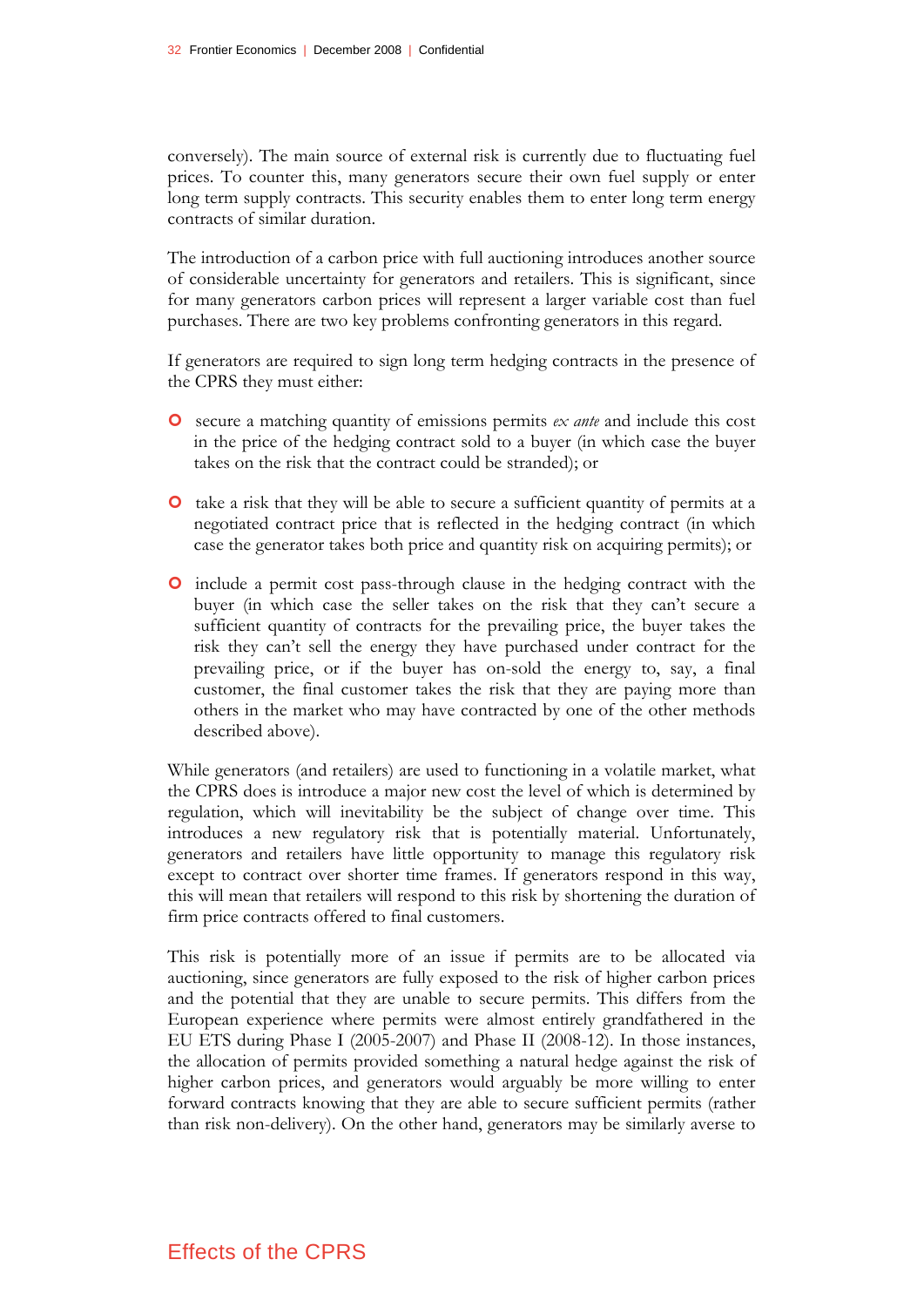entering longer-term forward contracts due to the opportunity cost of committing to using permits that may be worth more if sold.

This shortening of the market can have some serious operational and investment consequences along the energy supply chain. For example, generators will find it more difficult to finance new power stations when they have less certainty about revenues in the medium and certainly in the longer term. On a closely related point, generators will be less prepared to enter into long term take-or-pay fuel supply deals since they could face greater stranding risk from changes in the CPRS rules (e.g. a change in the emissions target or the trajectory towards a target). This will increase the difficulty of financing new fuel sources and related infrastructure. Also, to the extent that final consumers cannot secure longer term energy supply contracts, this could compromise the viability of their businesses, particularly where these firms are competing with firms that do not face a similar business environment (i.e. firms who operate in jurisdictions without an ETS).

This less certain environment will be ultimately reflected in higher energy costs and consequently lower economic growth. Higher prices derive from the direct effect of carbon costs and the premium investors will want to justify making investments in a new, riskier environment. This premium will be attained by investors delaying investment decisions until prices are sufficiently high to yield a return that is reasonably expected to justify the investment. These delays in timeliness of investment could result in a degradation of supply reliability and security. To the extent that this results in breaches to reliability and security standards, this may result in more market interventions by NEMMCO to ensure maintenance of these standards. More regular market interventions by NEMMCO (or perhaps even jurisdictions) will heighten the perception of investment risk. This will exacerbate the risk to investors, which could in turn delay investments, which would cause reliability and security standards to deteriorate and so on.

Finally, another source of cost pressure will be from the costs of managing the prudential requirements of NEMMCO. These costs are directly related to the market price and the value of trade in the NEM. For the target being considered under the CPRS, the value of the wholesale market is likely to more than double in a very short period. This will mean the costs of participants' meeting their prudential obligations to NEMMCO will also double. While this represents a significant cost under any circumstances, in a world where the global finance system has collapsed, it is unclear whether some businesses will be able to secure the required funding. The costs of meeting these prudential requirements could present a material barrier to entry to new entrants, particularly retailers, where these costs are significant compared to margin revenue.

### **4.1.5 Organisational Structure**

The incentive to vertically integrate retail and generation is driven by similar incentives to contracting, which is generally to hedge risk. As such, the discussions relating to the contract market are equally applicable. The current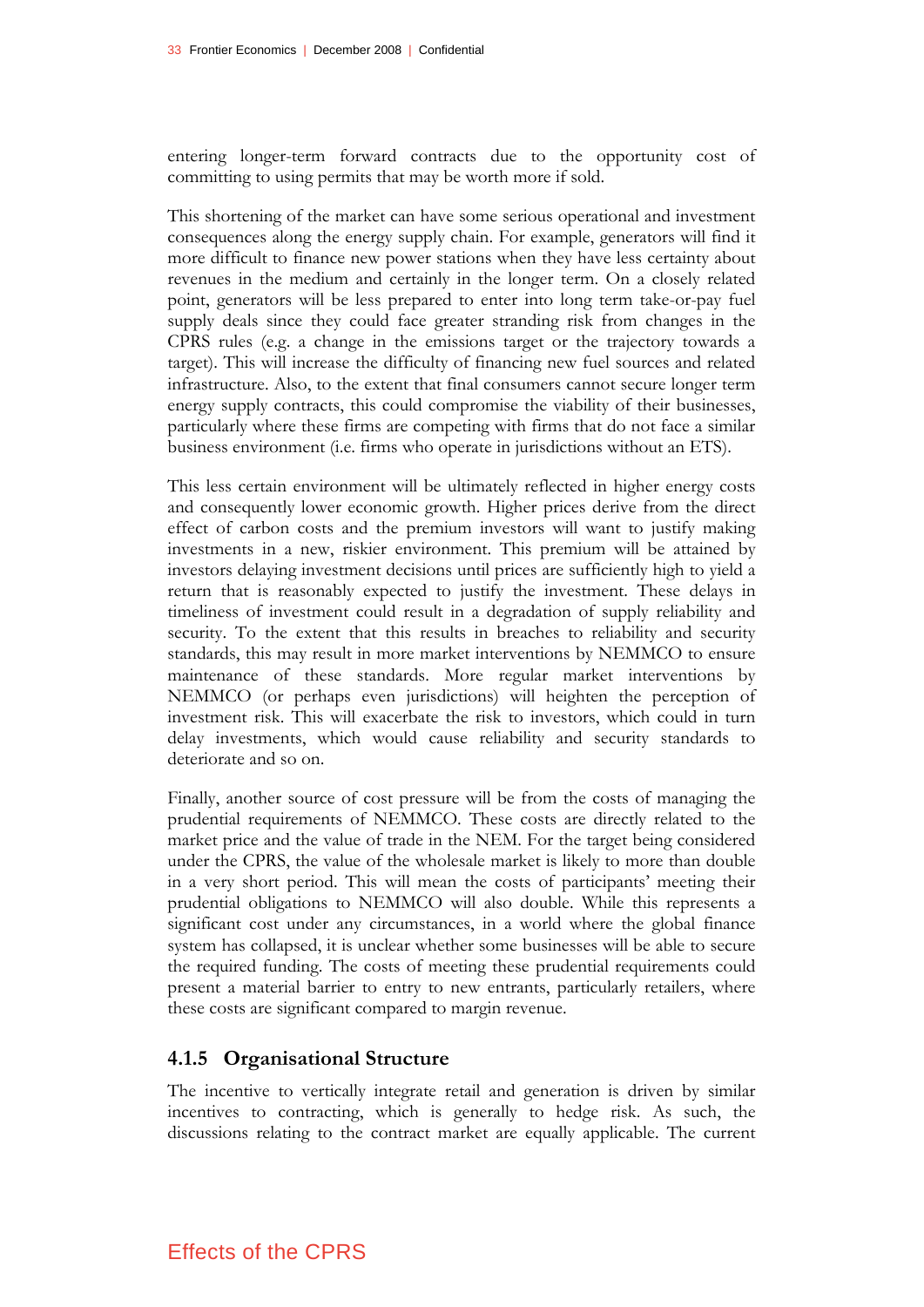incentive to vertically integrate generation and retail functions arises, in part, due to the offsetting risks that these parties face with regarding to spot prices – generators 'gain' from high spot prices while retailers 'lose' and vice-versa.

As noted above, generators and retailers are not able to hedge against carbon price risk because they are both exposed to carbon price risk in the same direction – the potential counterparty in this situation with an offsetting exposure is the Government. This suggests that vertical integration is of limited use in hedging carbon price risk.

In this way, the CPRS introduces a form of risk that cannot be mitigated through vertical integration, since in effect the risk faced by both generators and retailers is a form of regulatory risk derived from the Government's long-term emissions reduction pathway. As such, the incentives to vertically integrate are not expected to increase as compared to the status quo *ex post* the introduction of the CPRS.

## **4.2 LONG-RUN EFFECTS**

### **4.2.1 Generation plant type and technology**

#### **Introduction**

The previous section dealt with the short-run implications of the CPRS for generators in the NEM. In the longer term, the CPRS will encourage increased investment in low emissions sources, including gas, carbon sequestration and renewables (depending on the emissions target and hence the carbon price). This will tend to result in a general flattening of the merit order due to changes in the relative costs of generation. This may have potential implications for strategic bidding behaviour.

Long-run abatement opportunities in the electricity sector may involve generation from gas, renewables, nuclear or with Carbon Capture and Storage (CCS) displacing higher emissions generation from coal. The cost per tonne of abatement is a function of the increased cost of low emissions generation and the resulting reduction in emissions.

A comparison of different new generation costs relative to emissions intensity is presented in Figure 15. The inverse of the slope in this diagram represents the approximate cost of abatement for *new* investment in the NEM – moving down the line represents a reduction in emissions intensity and an increase in long-run marginal cost (LRMC). This will change over time as technology develops, as emerging technologies become cheaper, and fuel prices change. In addition, the costs of capital (and hence LRMCs) are contingent on whether a plant operates as baseload or peaking plant. At higher gas prices, this curve becomes flatter – CCGT technologies would be shifted to the right due to higher LRMC, indicating an increase in the cost of abatement.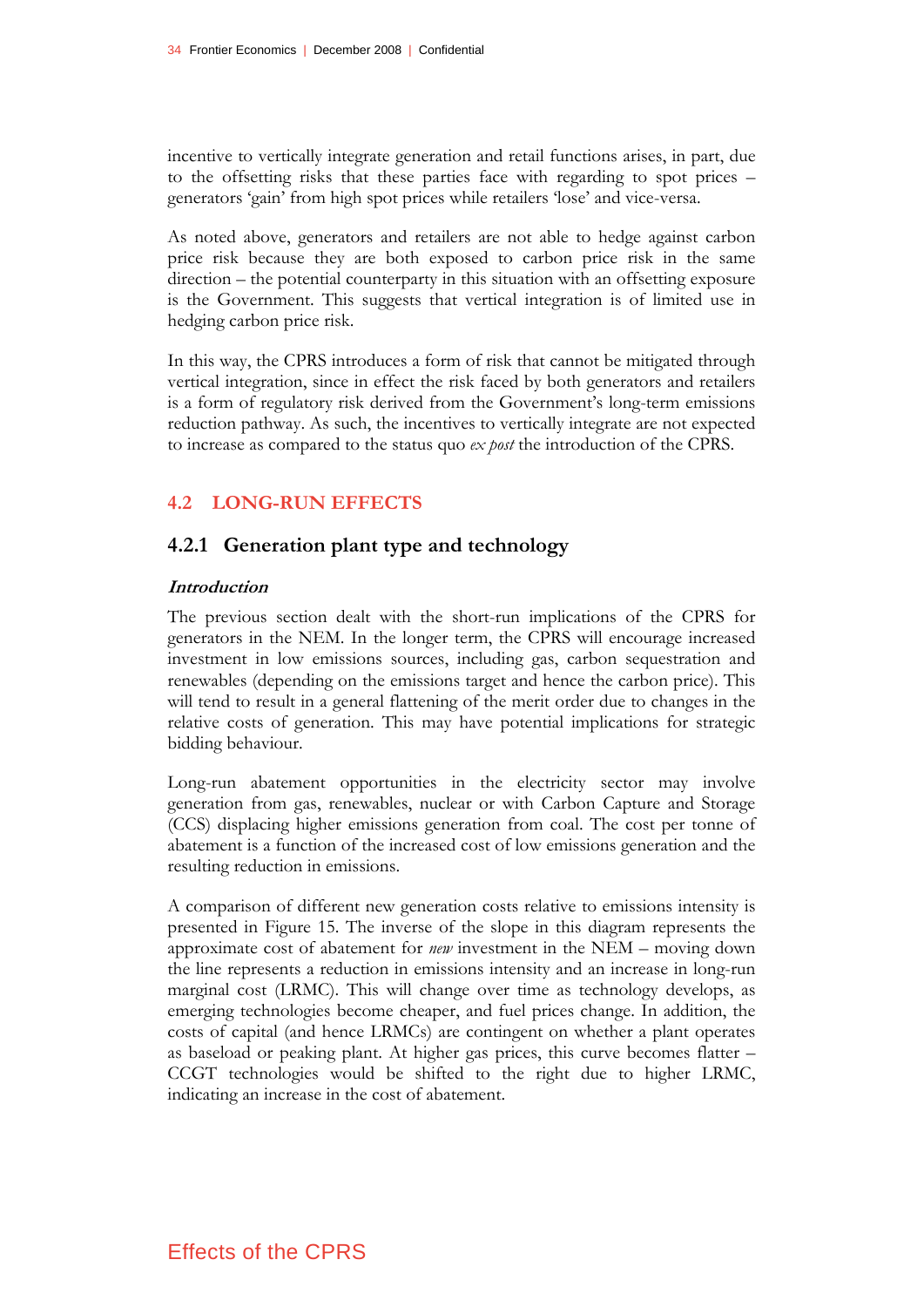

Renewables such as wind and small hydro are also limited by site availability, since as more plant is built, the quality of new sites declines. For example, the annual capacity factors of new wind plant will be lower as more wind plant is built, reflecting an upward sloped supply curve for wind plant.

Any estimate of an abatement cost curve is also complicated by the fact that the choice of abatement is a function of both cost and quantity of abatement. While gas may provide the lowest cost abatement, for a given level of energy demand it doesn't provide as much abatement as zero emissions technologies such as CCS, nuclear or geothermal. This may lead investment preferences away from gas in the longer term, even if it is relatively cheaper per tonne abated.

Figure 16 presents a simple comparison of the relative LRMC of different technology options and how these costs change with carbon prices. This chart indicates the preferred lowest cost option for new investment only for a limited set of assumptions regarding capacity factors and fuel prices. However, it gives an indication of approximate carbon prices required to favour a particular technology. These indicators suggest that renewable generation investment in the short to medium term will be driven primarily by the expanded national RET scheme, and that gas plant will be favoured as a transition technology.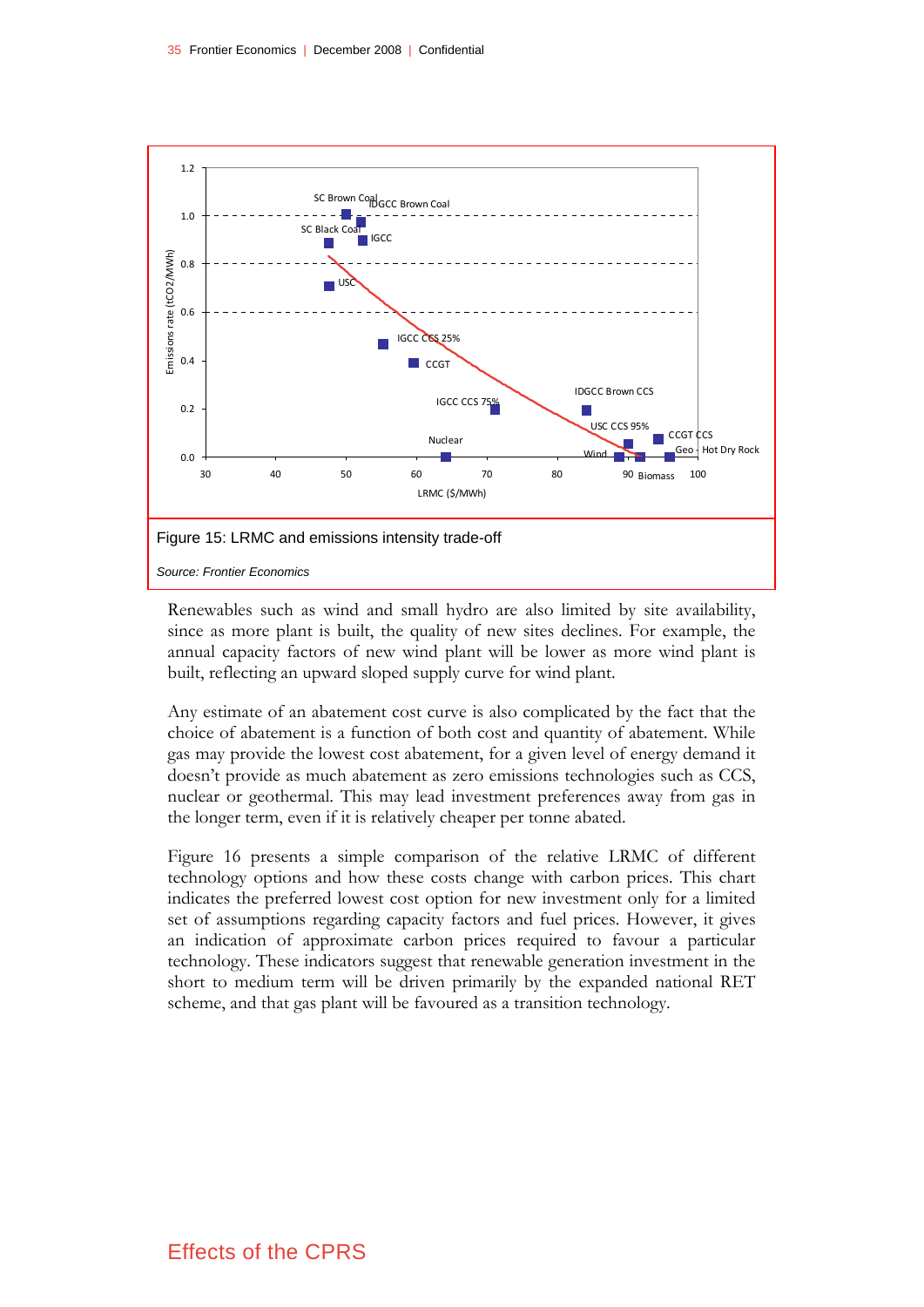

#### **Fuel-switching from coal to gas**

In the short to medium term,  $CO<sub>2</sub>$  abatement in the electricity industry is likely to be dominated by fuel switching from coal to gas, since gas plant represents a relatively low cost abatement option. Gas-fired generation is attractive due to:

- **O** The relative ease of gas transportation through a large network of transmission and distribution pipelines already delivering gas to commercial and industrial customers;
- | The relatively low capital costs of gas-fired plant per kW of capacity compared with alternatives;
- **O** The potential to invest in smaller increments of new capacity, since economics of scale are attained at a lower plant size; and
- | The greater operational flexibility that gas-fired plant afford over coal-fired plant.

The latter factors provide greater flexibility and reduce the potential costs of stranded investments in an uncertain environment. This trend toward more flexible and less capital intensive plant is evident in Europe following the introduction of the EU ETS (see Reinaud (2007), p70).

#### Location of investment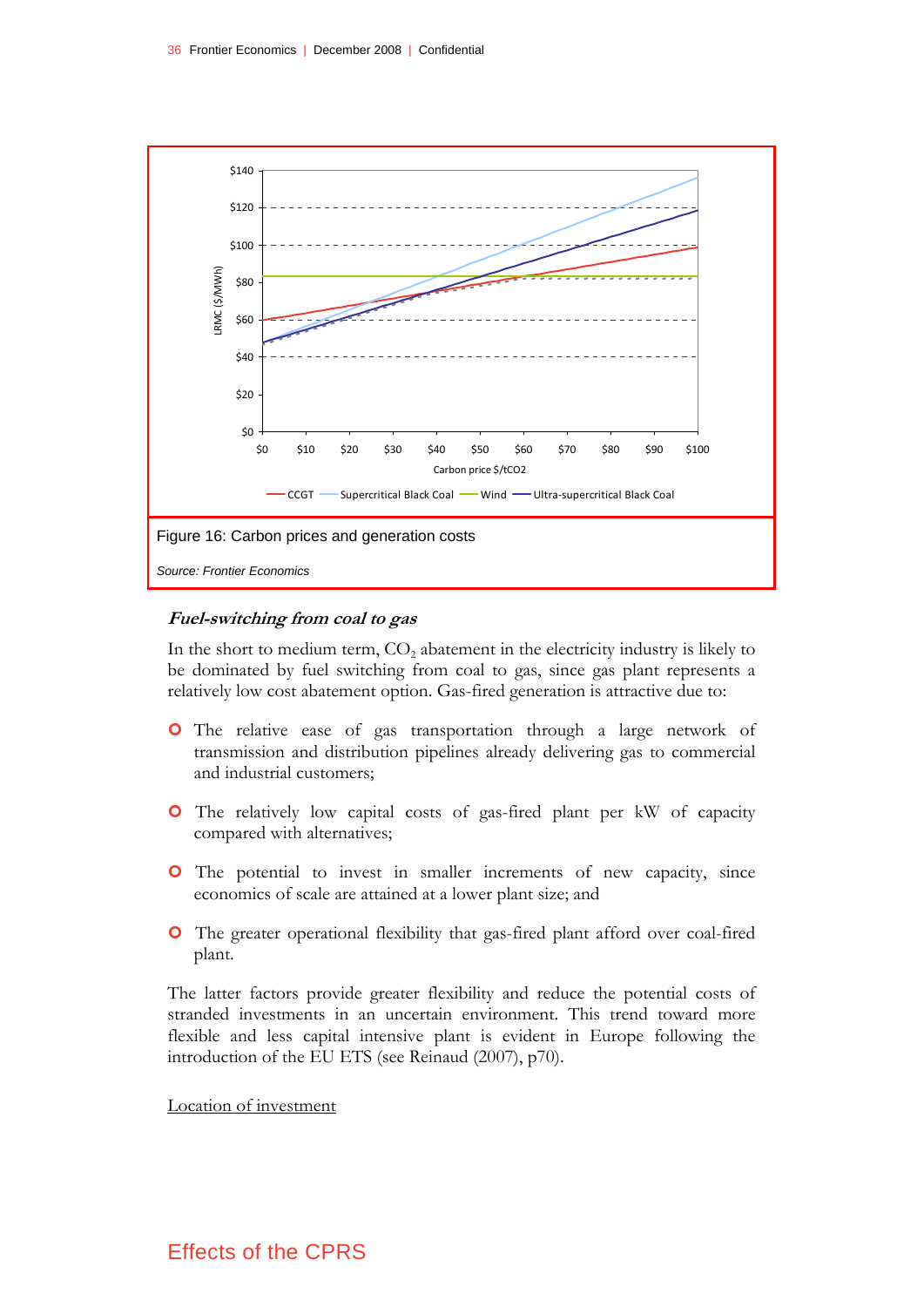While it is not possible to make sound *a priori* statements regarding the location of gas-fired generation as a result of the CPRS, several broad observations can be made by looking at the location of existing key gas and coal infrastructure in the NEM.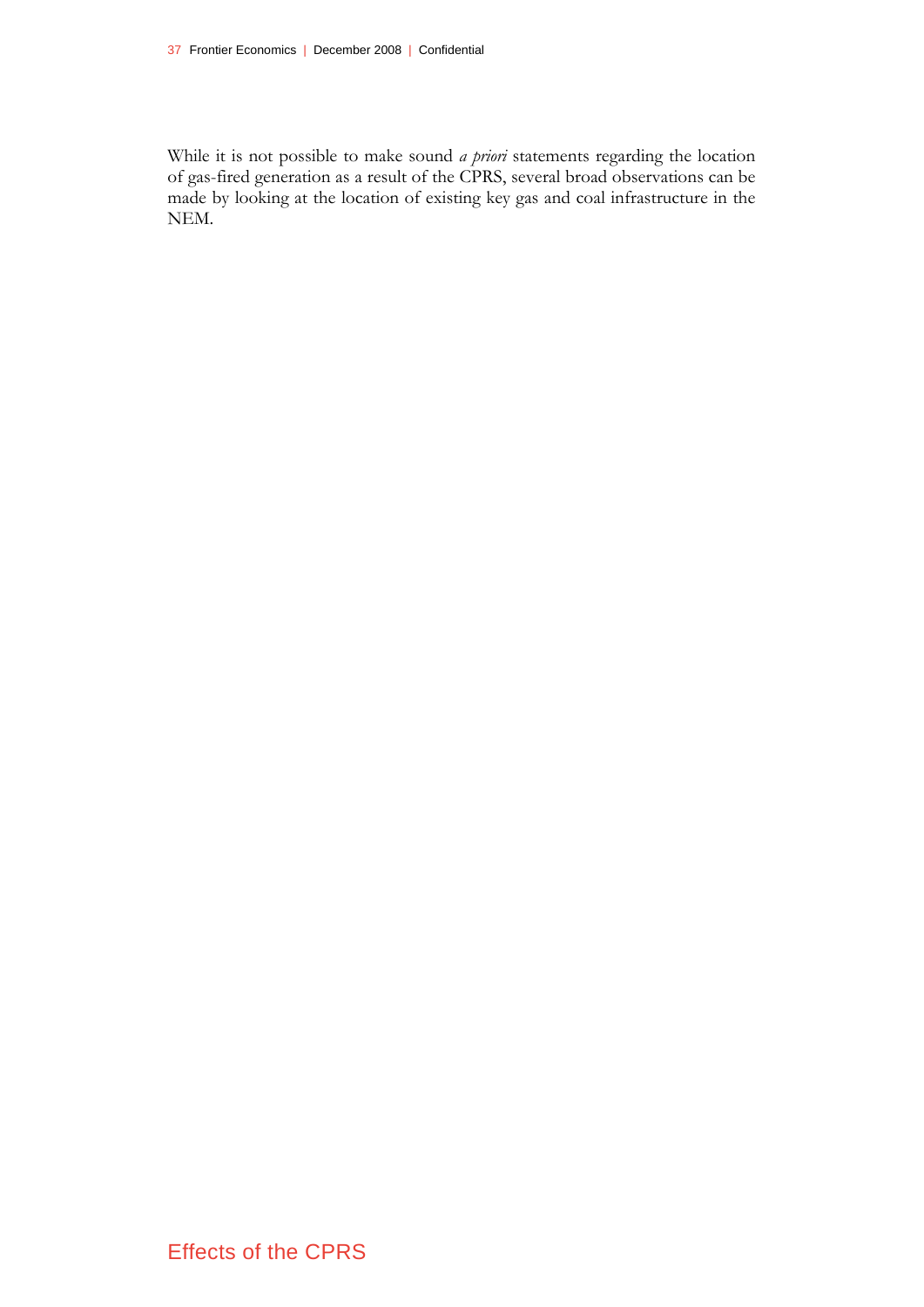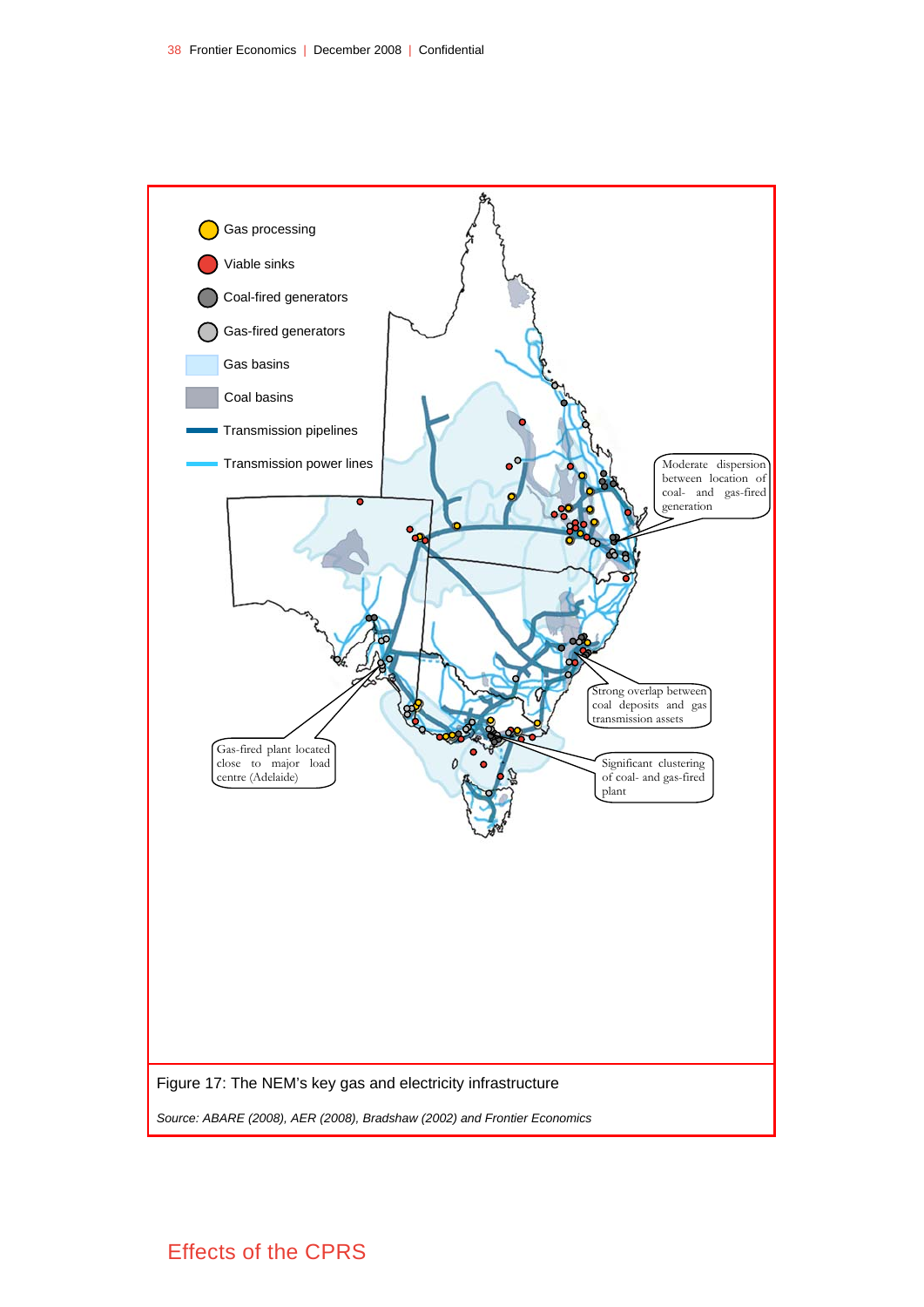Figure 17 illustrates primary gas and coal infrastructure in the NEM – namely major gas basins, coal basins, gas processing plants, existing coal- and gas-fired generation and transmission power lines and pipelines.

Several observations can be drawn from this representation:

- **O** There is a large locational overlap between coal and gas basins;
- **O** Similarly, there is a large locational overlap between the gas and electricity transmission networks;
- | As expected, coal-fired generators locate close to coal deposits, while gasfired generators locate close to either gas transmission assets or basins;
- | There is reasonably strong 'clustering' of coal- and gas-fired plant; and
- | Generators located close to major load centres (region capital cities) tend to be gas-fired plant<sup>20</sup>.

These observations indicate that, as a result of increased gas-fired generations *ex post* ETS introduction, the location of generation investment in the NEM is unlikely to change drastically. However, given the locational flexibility that gasfired plant have as compared to coal-fired plant (coal-fired plant are locationally constrained to be at or relatively near coal deposits because of high transport costs), the location of generation investment as a result of the CPRS may change on the margin. This locational flexibility is demonstrated by the ability of gasfired plant to locate closer to load centres than coal-fired plant. As noted in section 4.1.1, the extent to which this alleviates or aggravates existing transmission constraints will depend on (i) the nature and location of existing constraints and (ii) the nature and location of any new gas-fired generation.

#### Timing of investment

<u>.</u>

As with the location of investment, it is difficult to comment on the precise timing of when fuel-switching from coal to gas, due to changing investment patterns, will occur as a result of the CPRS. However, several broad observations can be made:

 $\bullet$  Carbon prices of around \$30-60/tCO<sub>2</sub> should be sufficient to encourage more investment in gas rather than coal (at gas prices of  $$3.50-\$4.00/G$ ]). This is indicative only based on limited assumptions;

<sup>20</sup> More specifically gas-fired 'peaking' plant, which tend to be OCGT rather than CCGT technology due to OCGT's lower capital costs.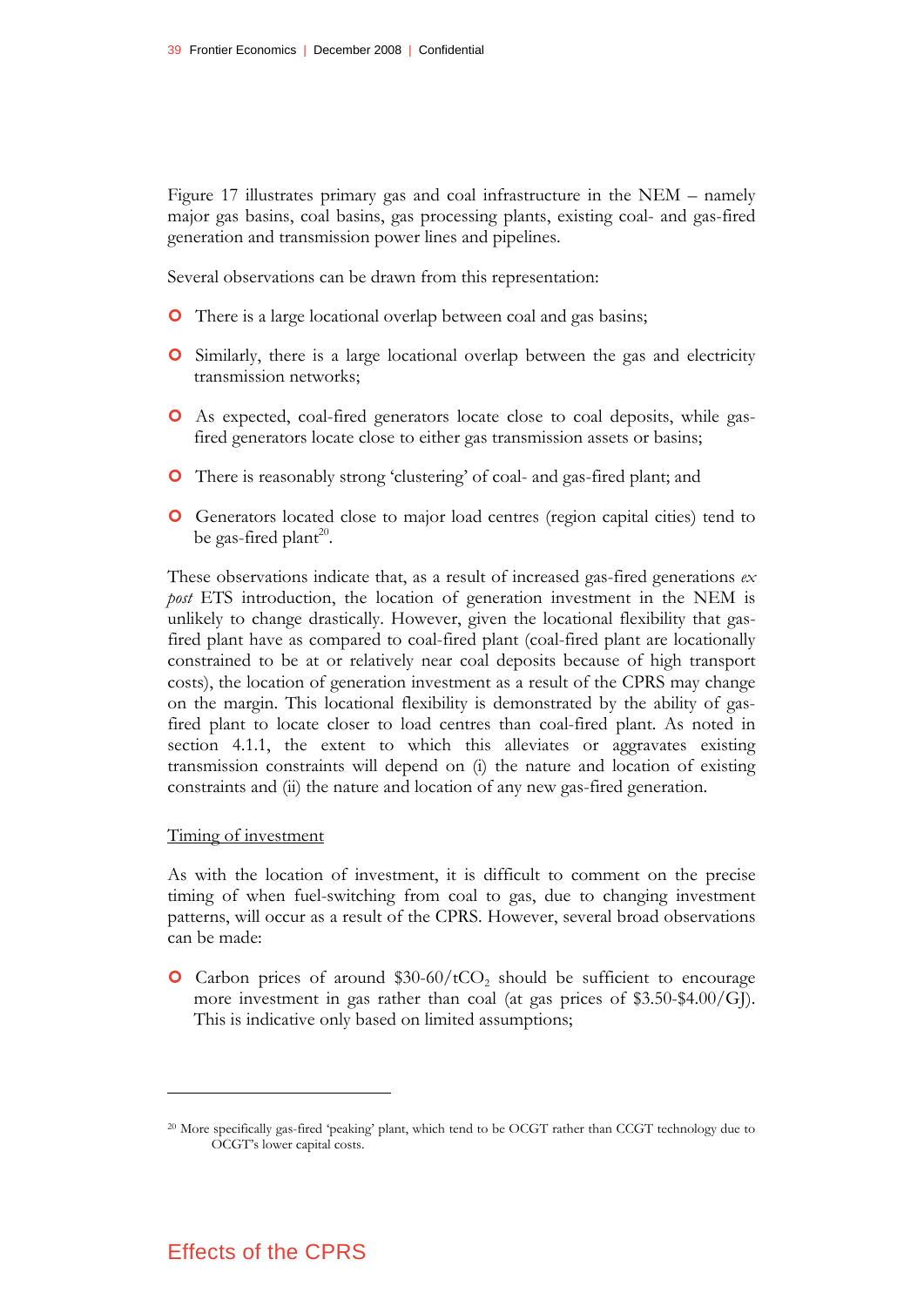- | Generally, growth in demand will be the main driver of new investment. As discussed in Section 4.1.1, it would be more costly to replace existing plant early than to wait for plant retirements. An existing plant should not consider its sunk capital costs in its decision to run, so a higher carbon price is required before investment in a new plant with additional capital costs would be economic. If new plant is required due to demand growth then both plant options (e.g. coal or gas) would factor in their capital costs and a lower carbon price would be needed to change the investment decision in favour of gas. Since demand growth is somewhat stochastic, the timing and location of fuel-switching is difficult to predict; however
- **O** Given their relatively high CO<sub>2</sub> emissions intensity, brown coal generators in Victoria (which emit 1.05-1.4tCO2/MWh) are expected to close earlier (i.e. at a lower carbon price) than the majority of black coal generators in New South Wales and Queensland (which emit approximately 0.8-1tCO2/MWh).

#### **Zero-emission technologies**

In the longer term, CCS, geothermal, wind and solar thermal are all zeroemissions technologies that are likely to play an increasingly important role in the NEM's generation portfolio. These technologies are all presently immature and are currently higher-cost alternatives – in the absence of the expanded national RET scheme, carbon prices in excess of  $$60/t CO<sub>2</sub>$  will be required before these technologies become viable in their own right. Given that investment in renewable generation (in particular wind) will largely be driven by the expanded national RET scheme in the short to medium term, investment in renewable technology is further discussed in section 5.

#### Location of investment

While coal to gas fuel-switching represents a cost-effective abatement option in the short to medium term, even 100% fuel switching can, at most, reduce emissions output by roughly half $2<sup>1</sup>$ . In order to meet increasingly tough emissions targets, even lower- (or zero-) emissions technology will be required. Going forward, CCS and geothermal technologies will become increasingly important sources of zero-emission baseload generation. In our view, it is highly doubtful that either of these technologies will be commercially proven and viable on a large scale before 2020.

While traditionally the choice facing a gas-fired plant as to where to locate was primarily a function of the location of gas and electricity transmission assets, CCS introduces an additional variable into this decision: the location of carbon 'sinks', or points at which captured  $CO<sub>2</sub>$  can be injected underground. Thus the choice of location for gas-fired CCS plant must take into account:

## Effects of the CPRS

<sup>21</sup> This assumes a switching from 100% coal to 100% gas, and emissions intensity's for coal and gas of 1.0 tCO<sub>2</sub>/MWh and 0.5 tCO<sub>2</sub>/MWh respectively.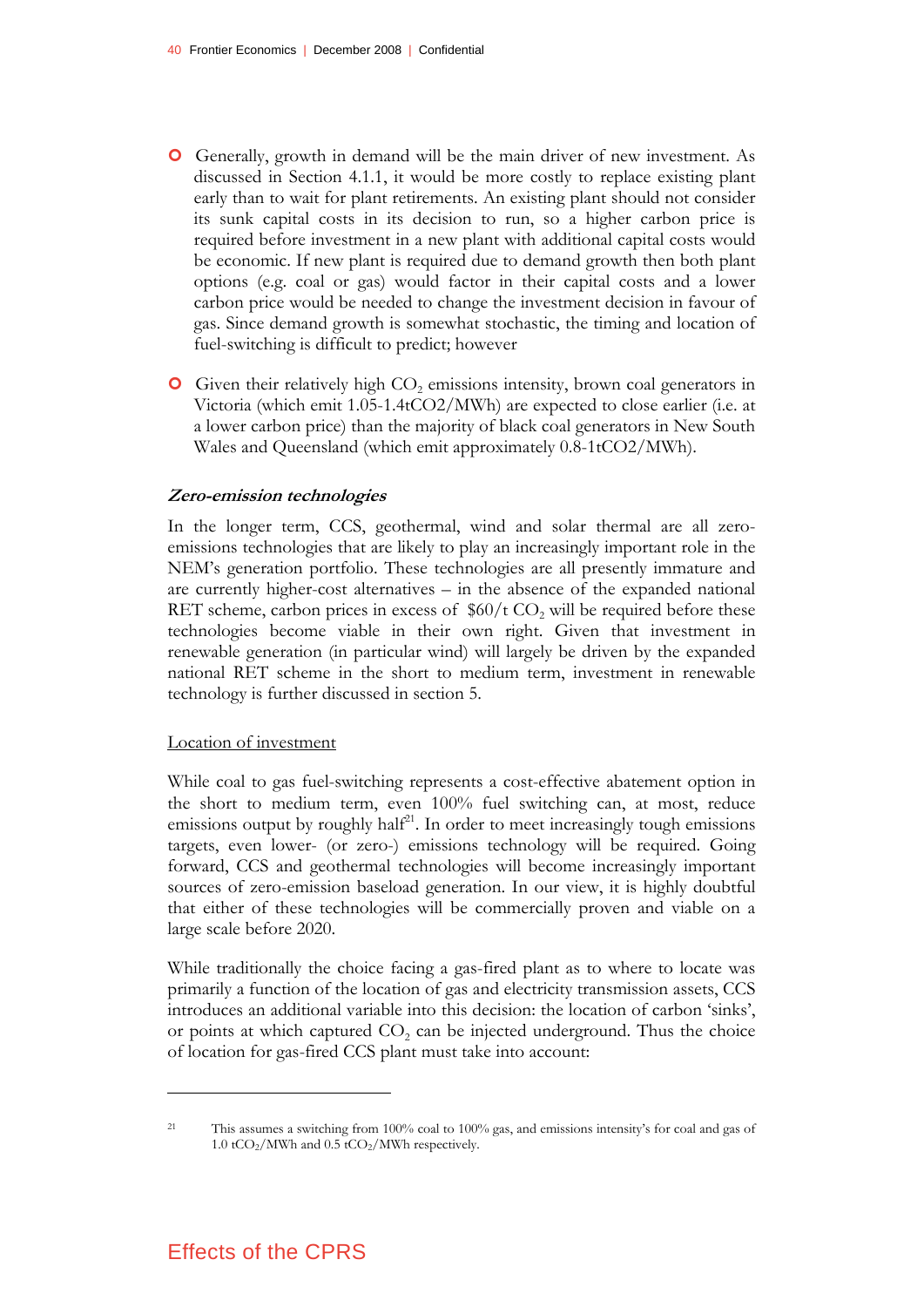- | the viability and cost of connecting to gas sources (via transmission pipelines or direct location at gas basins);
- | the viability and cost of connecting to electricity transmission assets (via connection to existing assets or the provision of new assets); and
- $\bullet$  the viability and cost of delivering captured  $CO<sub>2</sub>$  to sink sources (via pipelines or direct location at sinks).

In addition to illustrating the NEM's primary gas and electricity infrastructure, Figure 17 also outlines viable CCS sink locations, as discussed in Bradshaw (2002). The majority of these potential locations align reasonably closely with the location of existing coal- and gas-fired generation, and existing gas and electricity transmission assets. These locational overlaps support the notion that, while the location of generation investment under the CPRS in the long term is likely to change on the margin due to the additional constraints imposed by CCS sinks, the magnitude of these locational changes is unlikely to be dramatic. This is consistent with the discussion above, where it was noted that the location of generation investment in the short to medium term is only likely to change marginally as a result of fuel-switching, *ex post* the CPRS introduction.

#### **4.2.2 Plant retirement**

As discussed above, emissions intensive generators should experience a reduction in gross margins and values, but this in itself is not enough to result in early plant retirement. Generators should rationally continue to operate so long as they are able to recover their variable costs (SRMC), even if the reduction in margins means that they are no longer able to recover their capital costs (which are sunk). However, at higher carbon prices, the LRMC of new entrant plant will be lower than the SRMC of existing high emissions plant, and this should lead to early retirements.

For example, a carbon price of around  $$20/tCO<sub>2</sub>$  may be enough to encourage new build of CCGT rather than new Brown Coal, but at a carbon price of \$30-  $$40/tCO$ , this should move the LRMC of new gas plant below the SRMC of some existing Brown Coal plant, which should result in an early retirement. As above, these are indicative only based on limited assumptions, including as gas price of \$3.50-4 GJ. Given that this is an operational decision, the choice to reduce output or retire should not necessarily be affected by the method of permit allocation (auctioned or grandfathered).

The exception to this is if different allocation rules are adopted for new entrants and closures. For example, in the EU ETS, plant closures mean that unused allocated permits must be returned. Given that permits are grandfathered under the EU scheme, this effectively penalises a plant for closing and encourages high emitting plant to remain operating for longer. This is not an issue if the method of allocation is consistent.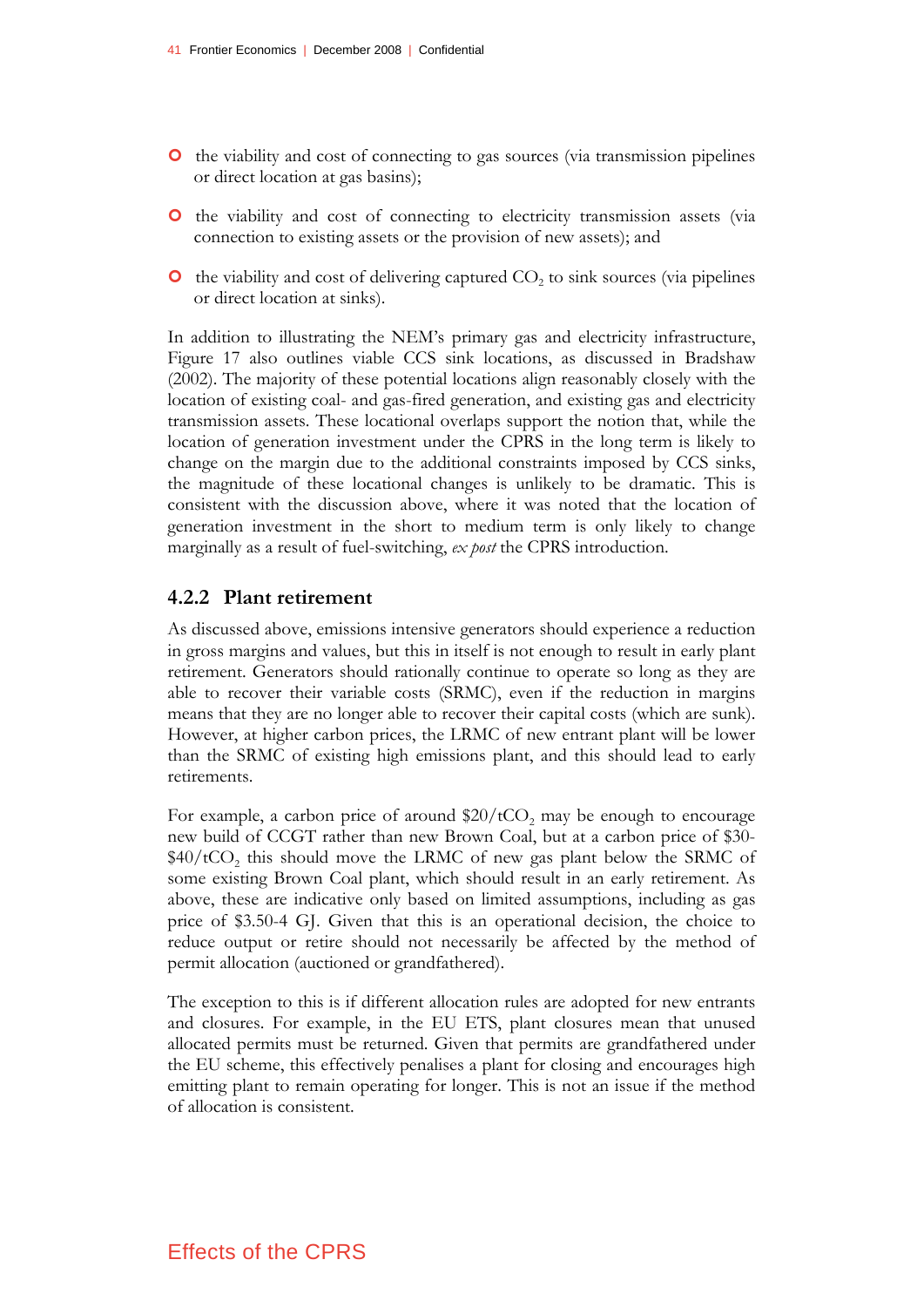#### **4.2.3 Network augmentation and connection issues**

The responsibility for planning and funding transmission investment in the NEM depends on the nature of the services provided by the relevant assets, namely:

- **O** Shared transmission services; and
- **O** Connection services.

#### **Shared transmission services**

For shared services provided by the shared transmission network, TNSPs are responsible for evaluating the merits of the project:

- | Under the existing arrangements for transmission investment, TNSPs are required to ensure their augmentation investments satisfy the Regulatory Test. The Regulatory Test is made up of two limbs: the reliability limb and the market benefits limb. The reliability limb requires electricity network businesses to minimise the costs of any investment directed at achieving mandatory reliability standards. The market benefits limb requires electricity network businesses to conduct a full cost-benefit analysis of investment proposals. Under this limb, the network business must select the project that maximises the market benefits of the investment.<sup>22</sup>
- | Under the AEMC's proposed new arrangements, the Regulatory Test is to be replaced by the Regulatory Investment Test for Transmission (RIT-T).<sup>23</sup> The primary motivation behind the RIT-T was to establish a new project assessment and consultation process, which would amalgamate the reliability and market benefits limbs of the current Regulatory Test, in order to allow proposed transmission projects to be assessed against both local reliability standards as well as their ability to maximise benefits to the national market.<sup>24</sup> By amalgamating the reliability and market benefits limbs of the Regulatory Test, it is intended that the new RIT-T will require TNSPs to broaden the scope of possible market benefits they consider in examining project options. The RIT-T will involve four substantial changes to the current Regulatory Test arrangements<sup>25</sup>:

<u>.</u>

<sup>22</sup> http://www.aer.gov.au/content/index.phtml/itemId/715898

<sup>23</sup> In July 2007 the Ministerial Council on Energy (MCE) formally requested the Commission to develop a detailed implementation plan for the national transmission planning function. The proposed RIT-T was one of the outcomes of the Commission's National Transmission Planner Arrangement Review.

<sup>24</sup> AEMC (2008c), p.44.

<sup>25</sup> AEMC (2008c), p.xi.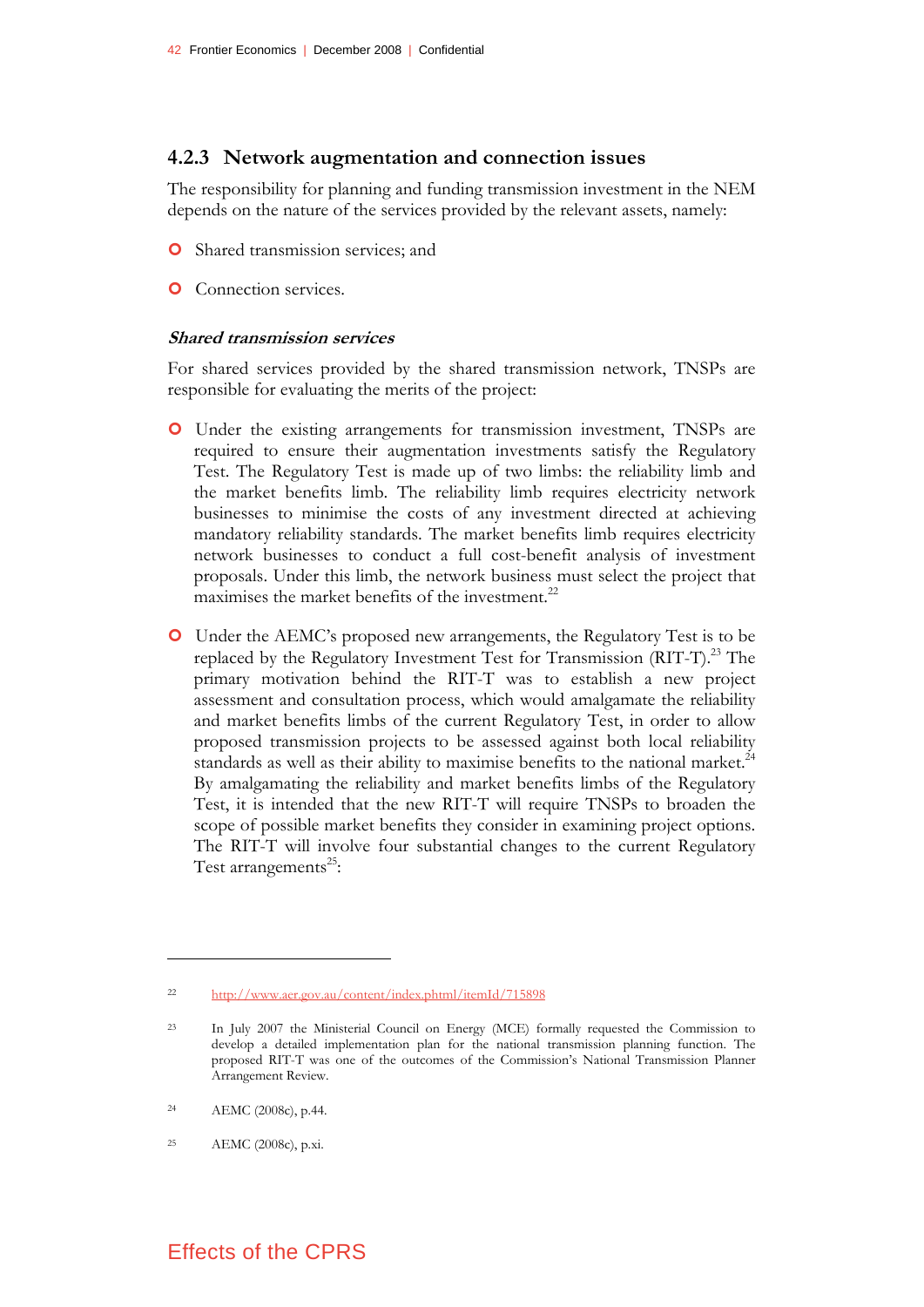- First, the amount of consultation on the available options to address a given transmission issue will be substantially increased;
- Second, the RIT-T will demand a more rigorous analysis of the costs and benefits of any proposed transmission investment;
- Third, the RIT-T will bring within the scope of a single test network reconfigurations and projects which combine replacement and augmentation; and
- Fourth, the greater level of consultation will allow potentially viable nonnetwork options to be identified and appropriately assessed.

We note that in its response to the AEMC's National Transmission Planning Arrangements Review, the MCE has endorsed the proposed RIT-T and requested that any rule changes required to implement the RIT-T be progressed through the fast-tracked rule change process.<sup>26</sup>

Both tests support investments that maximise net benefits as compared to a range of appropriate alternatives. This should encourage investors to develop new remote generation projects where it is likely to be efficient to do so.

Further, if augmentations to the shared network do not satisfy the Regulatory Test or RIT-T, it is open to willing participants to fund these investments. The framework and principles governing such arrangements are contained with Part D of Chapter 6A of the Rules.

A practical demonstration of how TNSPs apply these arrangements is provided by VENCorp's electricity network connection augmentation guidelines<sup>27</sup>. The guidelines allow connection applicants to request augmentations that increase network transfer capability but do not satisfy the regulatory test so long as the connection applicant funds the shortfall (see Guidelines 5, 12 and 13).

Notably, the provision of such funding does not provide the funding participant with any physical or financial rights to the additional network transfer capability. Therefore, participants' incentives to fund such new shared network capacity will be limited by the extent and duration of their private benefits from the new capacity.

#### **Connection services**

New connection services provided by transmission assets between a participant's plant and the point of connection to the transmission network are referred to as

<u>.</u>

<sup>26</sup> http://www.mce.gov.au/assets/documents/mceinternet/National\_Transmission\_Planning\_Arranements \_Final\_Report20081106104510.pdf

<sup>27</sup> VENCorp (2007a).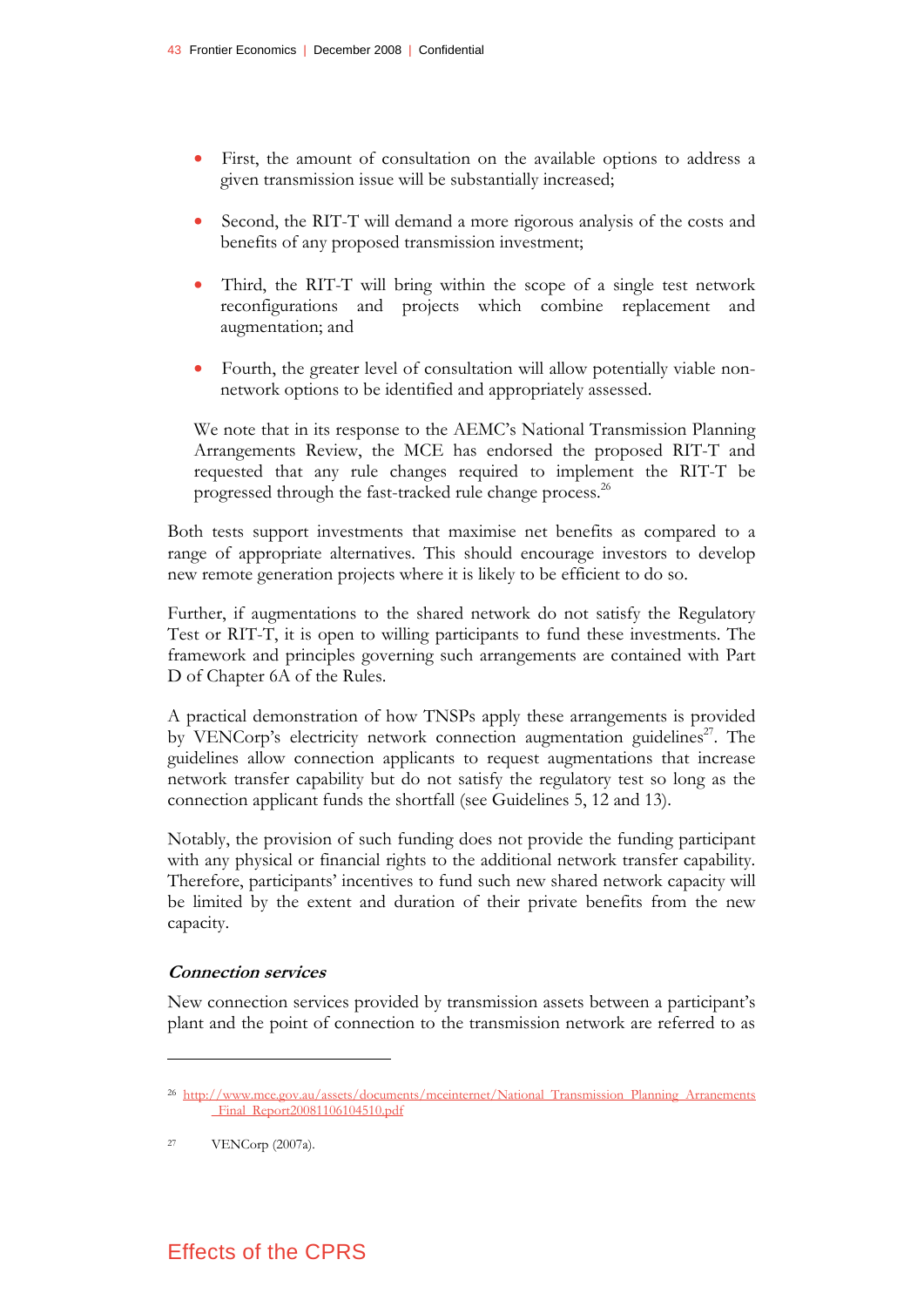'negotiated services' under the Rules<sup>28</sup>. For these services, the participant is required to negotiate with the TNSP, who is itself required to comply with the principles outlined in Part D of Chapter 6A of the Rules.

In general terms, the responsibility for funding negotiated services lies with the connecting participant. However, some TNSPs have guidelines in place outlining how they intend to deal with the allocation of costs pertaining to new connections. In particular, VENCorp's guidelines referred to above provide an indication to connecting participants as to how their applications will be handled and the types of costs they may be required to pay.

For example, the guidelines incorporate provisions for rebates from subsequent connection applicants to earlier connection applicants where the later applicant seeks to 'piggy back' on connection assets paid for by the earlier applicant.<sup>29</sup> VENCorp notes that such provisions are necessary to overcome the free-rider problem associated with certain network connections, and to ensure fair and reasonable access to the shared transmission network to all participants. Such arrangements help promote the efficient timing of connections to the network by providing confidence to prospective participants that they will not be disadvantaged by being the first party to connect and pay for new connection assets. VENCorp do not provide firm details as to how this process operates in practice.

In addition, the VENCorp guidelines also provide the following in relation to non-scheduled (including wind) generator connections:

- | Non-scheduled generators will be required to install generation control equipment if VENCorp deems it appropriate to ensure power system security and reliability; and
- | Connection agreements for non-scheduled will incorporate sharing provisions where the combined capacity of non-scheduled generators is or is likely to exceed the power transfer capability of the downstream network.<sup>30</sup>

Although other TNSPs have not published guidelines of an equivalent level of detail, we expect that other TNSPs are likely to adopt a broadly similar approach to the treatment of connection applications, including how they deal with nonscheduled generator connections. We note, however, that differences in the specific treatment of intermittent generation do exist between TNSPs – for

<sup>28</sup> See Chapter 10 of the Rules.

<sup>29</sup> See VENCorp (2007a), Guidelines 8-11B, p.7.

<sup>30</sup> See VENCorp (2007), Guidelines 14-15, p.8.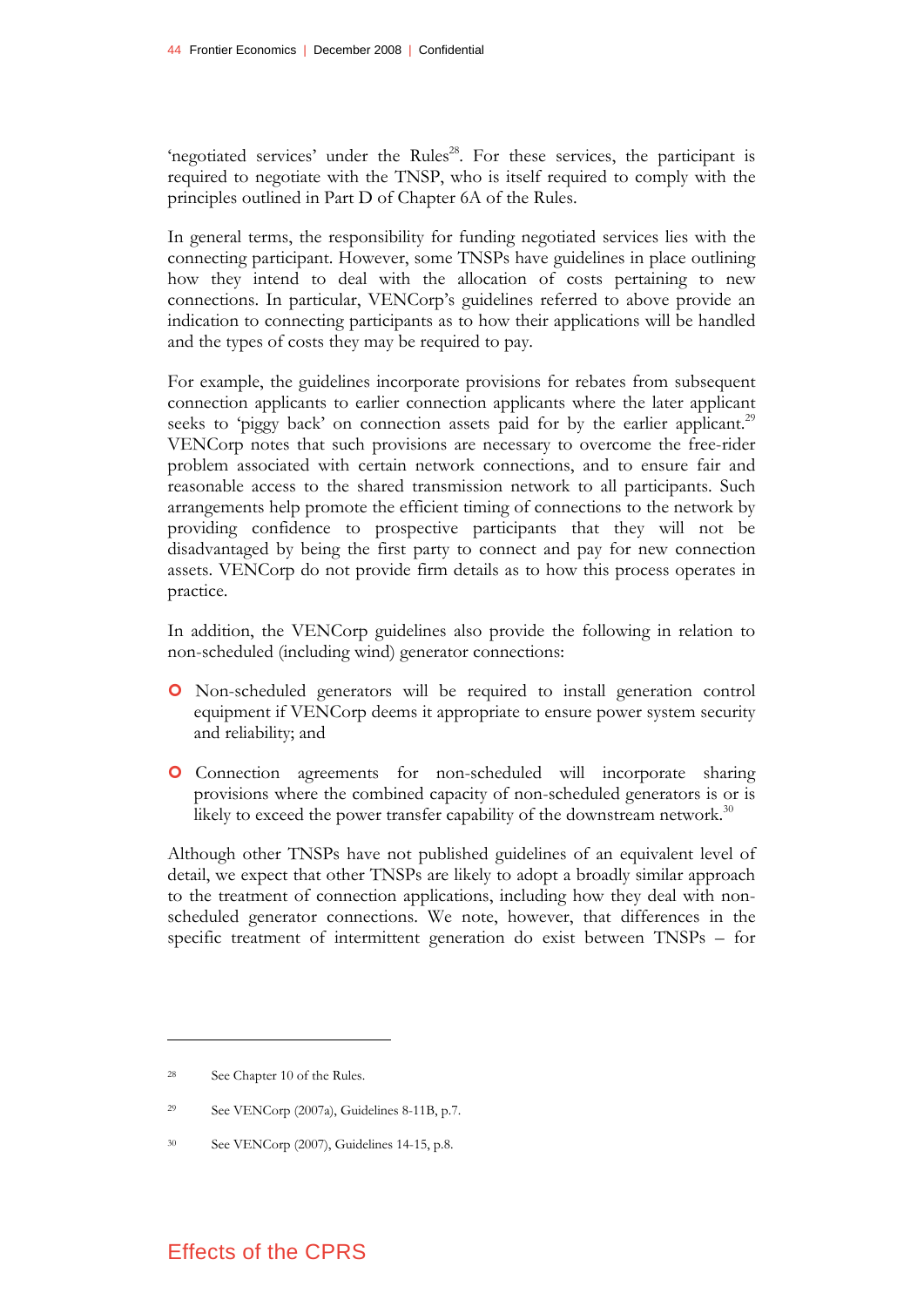example, South Australia requires intermittent generation to register with NEMMCO as scheduled rather than non-scheduled generation.<sup>31</sup>

#### **Discussion**

The current regime for network connections and augmentations largely amount to a framework where:

- | Costs relating to net beneficial shared network investments are recovered from customers generally; while
- | Costs relating to other shared network investments and connection assets (including investment necessary for the network to accommodate increased non-scheduled generation) are recovered from the relevant connection applicant(s).

Broadly speaking, these arrangements should be able to accommodate changes in generation investment patterns, locations and timings resulting from the CPRS. Shared network augmentations should only proceed where they are net beneficial or where particular parties are willing to pay for them to proceed. This means that the network regulatory arrangements should accommodate greater gas-fired generation located closer to load centres. To the extent that new connections impose costs on the rest of the network, the existing arrangements allow for those costs to be allocated to the responsible party.

As noted by the Commission in the Congestion Management Review (CMR)<sup>32</sup>:

Analytical work by the Australian Energy Regulator (AER) and by us suggests that productive inefficiencies from disorderly bidding have been relatively minor to date. In addition, empirical research from NEMMCO shows that congestion has tended to be transitory and influenced significantly by network outages.

Both the non-material and transient nature of congestion in the NEM are testament to the efficacy of the current network connection and augmentation arrangements, as governed by chapters 5 and 6 of the Rules. The key question then becomes: is the incidence (and hence materiality) of congestion in the NEM, as the result of the introduction of the CPRS, likely to significantly increase?

It is Frontier's view that, while changes to the pattern of dispatch (due to the economics of the CPRS) and changes in locational investment (due to fuelswitching and reliance on zero-emissions technologies) may impact congestion on the margin, it is unlikely that such impacts will be of an order of magnitude large enough to render the existing arrangements governing network investment inadequate. Thus we do not expect that generation investment efficiency will

<u>.</u>

<sup>31</sup> http://www.escosa.sa.gov.au/webdata/resources/files/050930-R-WindGenerationStatementof Principles.pdf

<sup>32</sup> AEMC (2008a), p.viii.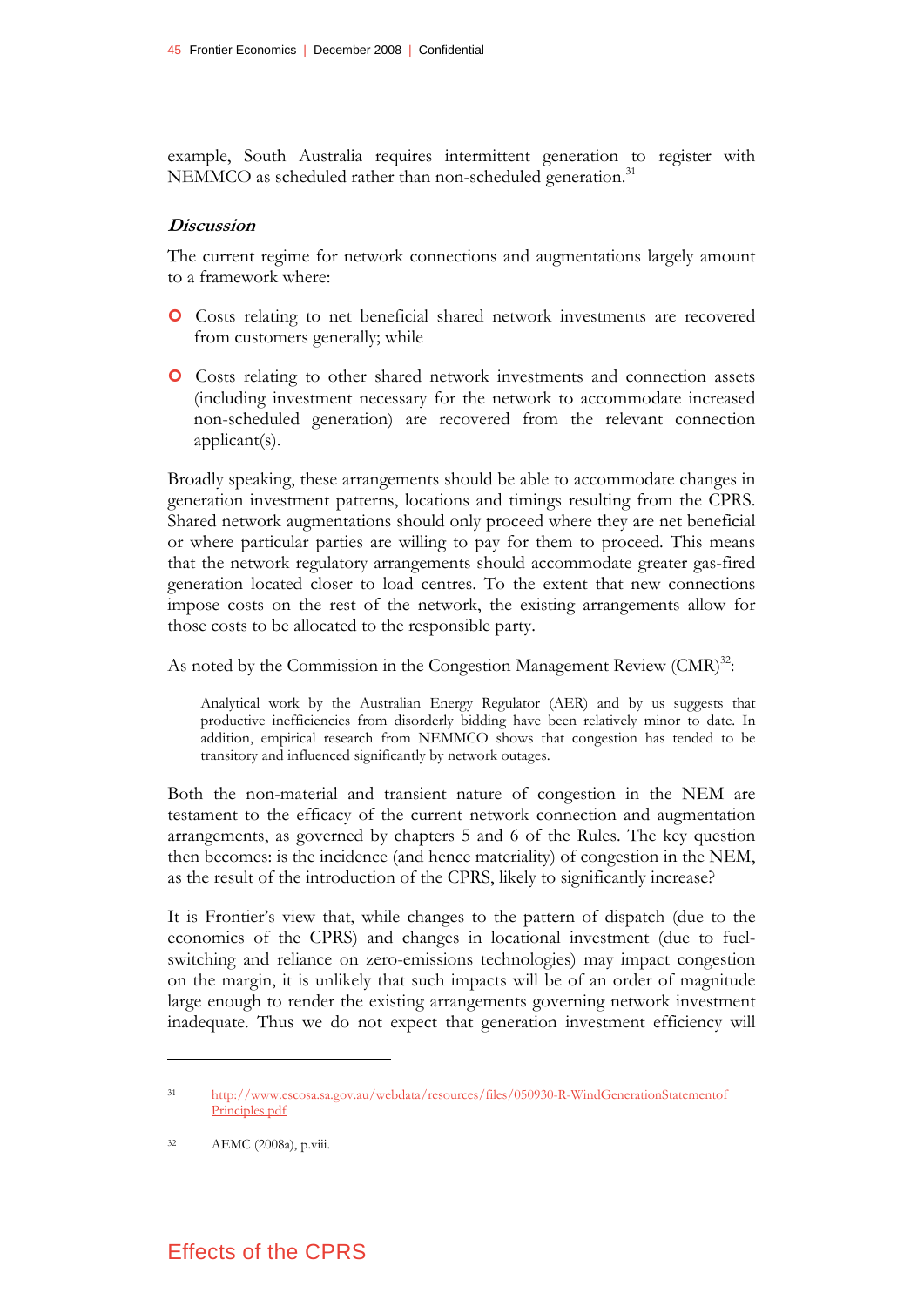greatly suffer due to the CPRS going forward, because of the robustness of the existing transmission investment regime.

As noted in section 4.2.3, we would expect the CPRS will lead to more gas generation and less coal generation going forward as compared to BaU, and to the extent that gas is easier and cheaper to transport to load centres than coal, generators may locate closer to load than otherwise. Importantly, we do not expect that this will reflect a significant inefficiency – the more proximate location of generation to load under the CPRS is a likely and natural consequence, rather than an unintended inefficient implication of, this policy.

For these reasons, existing network regulatory arrangements should neither accentuate nor attenuate the issues created by the CPRS. Section 5.3.3 below discusses this issue in the context of the expanded RET scheme, but comes to the same conclusion.

## **4.2.4 Summary**

A summary of the likely impact of the CPRS on key issues facing generators in the NEM is outlined in Table 5. These issues, as outlined in section 1, include forward contracting strategies; strategies for spot market offers; strategies for managing physical and financial risk; modes of technical operation, plant retirement; investment in new plant; organisational structure; and behaviour of counter-parties.

| <b>Issues</b>              | <b>Likely impact of the CPRS</b>                                                                                                                                                                                                                                                                                                              |
|----------------------------|-----------------------------------------------------------------------------------------------------------------------------------------------------------------------------------------------------------------------------------------------------------------------------------------------------------------------------------------------|
| (i) Forward<br>contracting | The introduction of a variable and uncertain carbon price will<br>increase wholesale electricity price volatility, and hence risk.                                                                                                                                                                                                            |
|                            | Generators and Retailers are both exposed to this regulatory<br>risk, hence they will be unable to hedge against it through<br>contracting.                                                                                                                                                                                                   |
|                            | This is likely to lead to a shortening of the contract market<br>$\bullet$<br>and/or and increased tendency toward contracts that are vary<br>with the carbon price.                                                                                                                                                                          |
| (ii) Spot<br>market offers | Generators will add the cost of carbon to bids regardless of<br>whether permits are auctioned or grandfathered (due to<br>opportunity costs).                                                                                                                                                                                                 |
|                            | The extent of cost pass-through depends on the emissions<br>intensity of the marginal plant (before and after the CPRS), and<br>demand elasticity.                                                                                                                                                                                            |
|                            | The carbon price will likely flatten the merit order, since it<br>increases the cost of cheaper high emissions plant (coal) more<br>than the cost of low emitters (e.g. gas). Although this might<br>theoretically lower the opportunity for strategic bidding, this is<br>likely to be offset by the effect of delays in new investment (due |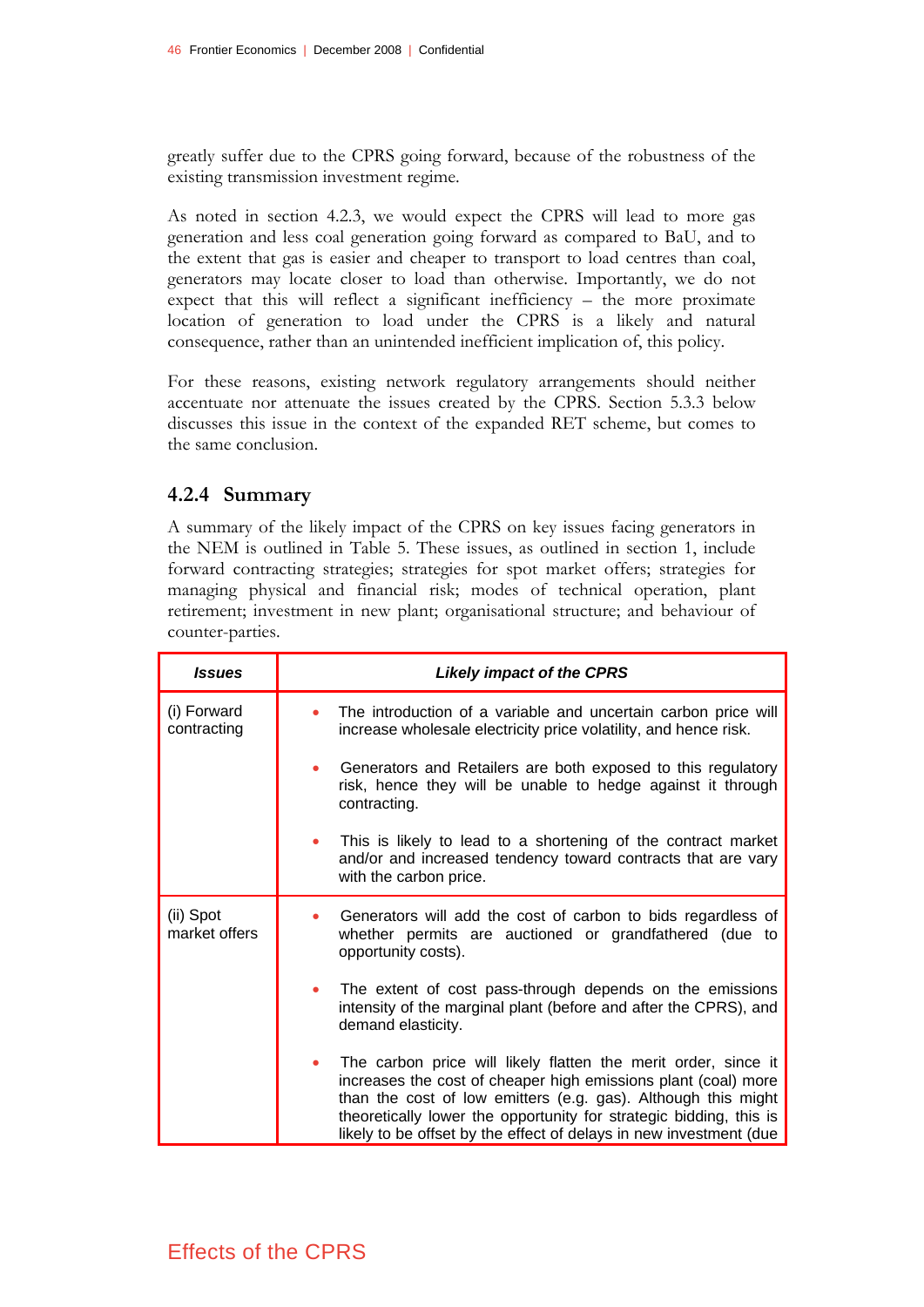| <b>Issues</b>                                               | <b>Likely impact of the CPRS</b>                                                                                                                                                                                                                                                                                                                                |
|-------------------------------------------------------------|-----------------------------------------------------------------------------------------------------------------------------------------------------------------------------------------------------------------------------------------------------------------------------------------------------------------------------------------------------------------|
|                                                             | to the more uncertain market).                                                                                                                                                                                                                                                                                                                                  |
| (iii)<br>Management<br>of physical<br>and financial<br>risk | The introduction of the CPRS is not expected to materially<br>impact congestion in the NEM as compared to the status quo.                                                                                                                                                                                                                                       |
|                                                             | Changes to dispatch and power flows may either improve or<br>erode the firmness of IRSRs on the margin.                                                                                                                                                                                                                                                         |
|                                                             | As a result, this policy is unlikely to materially change the way<br>in which market participants currently manage physical risk in<br>the NEM.                                                                                                                                                                                                                 |
|                                                             | As a consequence of carbon price risk, generators may have<br>reduced incentives to enter into long-term swap contracts to<br>hedge their financial risk - this is since carbon costs are likely<br>to represent a larger component of SRMC than fuel costs for<br>most generators.                                                                             |
| (iv) Technical<br>operation                                 | The carbon price should change the merit order such that low<br>emissions plant should increase output to displace high<br>emissions output.                                                                                                                                                                                                                    |
|                                                             | This may provide complications for existing coal plant, which is<br>not suited to running as flexible intermediate plant at low<br>capacity factors.                                                                                                                                                                                                            |
| (v) Plant<br>retirement                                     | The carbon price increases the marginal cost of generation. At<br>higher carbon prices, the viability of high emissions plant will<br>decline, as it will become cheaper to build new low emissions<br>plant to replace existing high emissions plant.                                                                                                          |
|                                                             | Once the SRMC of existing high emissions plant (including<br>carbon costs) rises above the LRMC of new low emissions<br>plant then early retirements are likely. This is likely to occur at<br>prices of around \$30-\$45/tCO2 for brown coal plant and at<br>marginally higher prices for black coal plant (contingent of<br>current gas prices).              |
|                                                             | There are also potential credit market implications of imposing<br>the CPRS with full auctioning. This will reduce the value of<br>existing high emissions generators, and the resulting asset<br>write-downs will reduce the security for existing debt. This may<br>trigger clauses in existing hedge agreements, which may create<br>more systemic problems. |
| (vi)<br>Investment in<br>new plant                          | The carbon price will increase investment in low emissions<br>plant, though the increased uncertainty regarding carbon prices<br>may result in delays in investments.                                                                                                                                                                                           |
|                                                             | Higher electricity prices resulting from the CPRS may result in<br>lower demand (or slower demand growth), which may reduce<br>the need for new investment. However, electricity demand is                                                                                                                                                                      |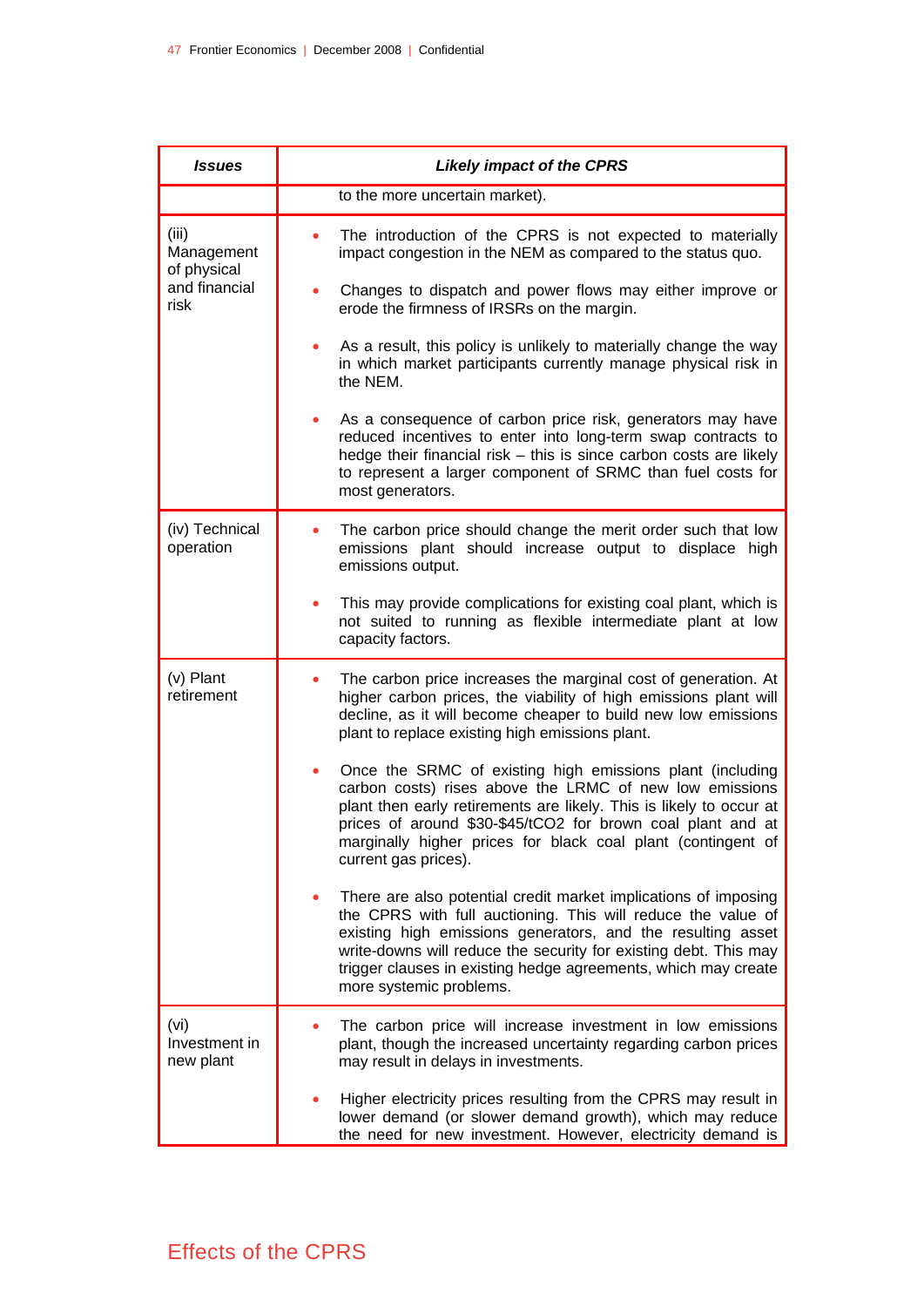| <b>Issues</b>                                                | <b>Likely impact of the CPRS</b>                                                                                                                                                                                                                                                                                                            |  |
|--------------------------------------------------------------|---------------------------------------------------------------------------------------------------------------------------------------------------------------------------------------------------------------------------------------------------------------------------------------------------------------------------------------------|--|
|                                                              | typically inelastic.                                                                                                                                                                                                                                                                                                                        |  |
|                                                              | The location of gas investments should be more flexible than<br>coal due to the greater potential to transport gas. This may see<br>plant locate closer to major load centres                                                                                                                                                               |  |
|                                                              | In the longer term there will be increased reliance on CCS and<br>Renewables to meet abatement targets. The location of these<br>plant will be dictated by a combination of the location of fuel<br>and sinks in the case of CCS (though carbon can also be<br>transported) and location of natural resources in the case of<br>renewables. |  |
| (vii)<br>Organisational<br>structure                         | The incentive to vertically integrate retail and generation is<br>similar to the incentive for contracting, which is to hedge risk.                                                                                                                                                                                                         |  |
|                                                              | Since it is difficult to hedge against carbon price, the CPRS is<br>unlikely to increase incentives to vertically integrate.                                                                                                                                                                                                                |  |
| (viii)<br>Behaviour of<br>counter-<br>parties                | The shortening of the contract market (above) and the general<br>۰<br>ability of generators to pass-through a large portion of costs<br>mean that retailers and large customers are potentially exposed<br>to the risk of higher energy prices.                                                                                             |  |
|                                                              | This may be mitigated somewhat if they sign contracts for<br>energy that are indexed to the carbon price, (though they will<br>still be exposed to the carbon price risk).                                                                                                                                                                  |  |
|                                                              | It is not clear whether existing contracts will allow for revisions<br>to account for the introduction of a carbon price.                                                                                                                                                                                                                   |  |
|                                                              | The exposure of retailers depends on whether retail price<br>regulation allows for pass-through of carbon costs to end-users.                                                                                                                                                                                                               |  |
| Table 5: Summary of impact on issues facing generators: CPRS |                                                                                                                                                                                                                                                                                                                                             |  |
|                                                              | Source: Frontier Economics                                                                                                                                                                                                                                                                                                                  |  |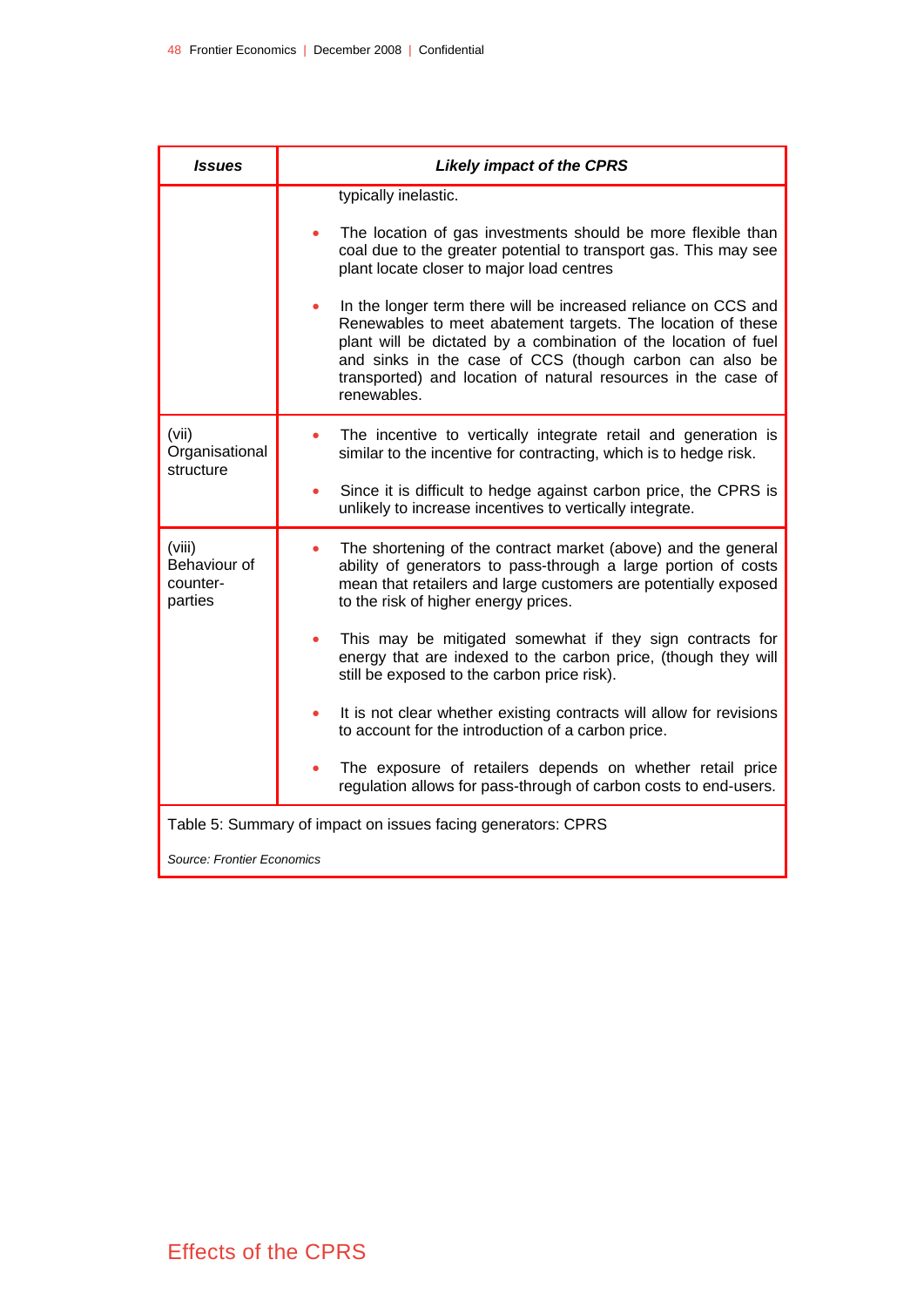# **5 Effects of the expanded national RET scheme**

The effects of the expanded national RET scheme on Australia's electricity markets are discussed below. Broadly, the scheme operates as a targeted subsidy to renewable generation. The cost of this subsidy is recovered through a retail tariff, but the net effect is an increase in renewable generation that displaces thermal generation.

This section includes discussion of the following:

- **O** The generic economic effects of renewable energy targets;
- **O** The short-run impact of the expanded national RET, including:
	- impact on generator operation; and
	- impact on the merit order and generator bidding.
- | The long-run effects of the expanded national RET, including:
	- effects on new investment:
	- forward contracting, including the behaviour of counterparties and implications for organisational structure;
	- plant retirements; and
	- effects on network congestion, augmentation, ancillary services etc; and

**O** Interaction between the RET and the CPRS.

## **5.1 THE ECONOMICS OF THE EXPANDED NATIONAL RET SCHEME**

Renewable energy schemes provide a targeted subsidy for renewable generation so that they can compete with cheaper, non-renewable forms of generation. The Government imposes an obligation on retailers and large customers to purchase a given quantity of renewable generation, with these targets increasing over the course of the scheme as outlined in Figure 3. This creates demand for renewable energy. Renewable generators are able to create Renewable Energy Certificates (RECs) and sell them to liable parties. This allows renewable generators to earn revenue from RECs in addition to the wholesale energy price.

The economics of the scheme is illustrated in Figure 18. In this stylised diagram, the LRMC of renewable energy is higher than that of non-renewable – this is represented as the green line at the top of the supply curve. Without a renewable

## Effects of the expanded national RET scheme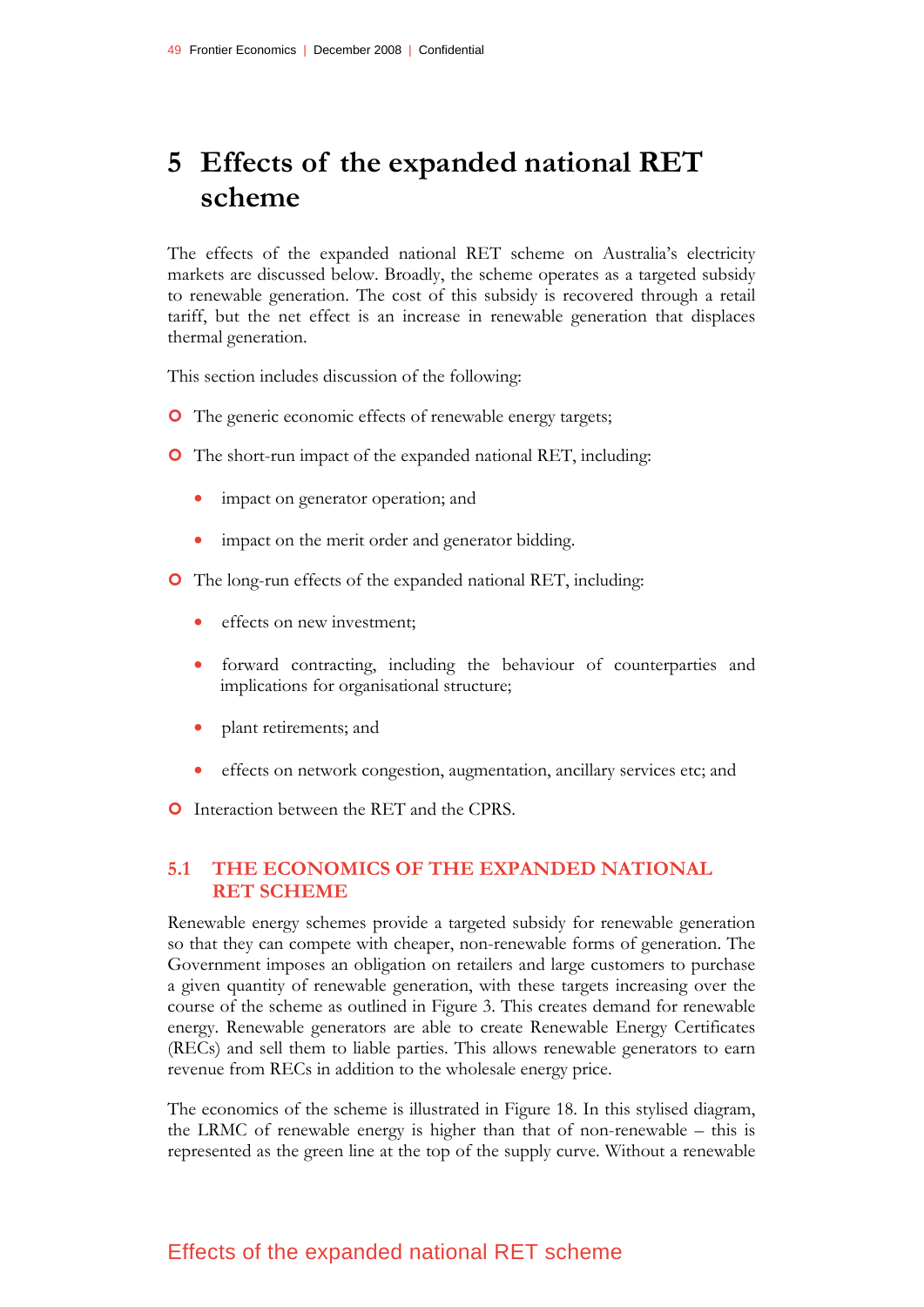

energy target, the electricity price is set at  $P^*$  and the quantity  $Q^*$  is met entirely by thermal generation.

The introduction of the RET provides a targeted subsidy to renewable generators, allowing them to sell electricity at prices lower than their LRMC. This is because the sale of RECs provides revenue in addition to the wholesale energy price. This shifts the renewable supply to the bottom of the merit order, and shifts the thermal supply curve to the right. This is represented as New supply, which is a combination of thermal and subsidised renewable generation. Regarding Figure 18:

- **O** Renewable output: The renewable target is set at  $Q_r$  in this example;
- | **REC price:** The value of RECs is the difference between the long-run marginal cost of renewable generation and the wholesale electricity price. In this diagram, at a renewable target of  $Q_t$  the LRMC of renewables is  $P_t$  and so the required REC price to encourage that level of renewable capacity is  $P_r - P_2$ . (where  $P_2$  is the final wholesale price). Due to the upward sloped supply curve for renewable technologies, any increase in the REC target will result in an increase in required REC prices (all else remaining equal)  $-$  i.e.  $P^r$  will increase but  $P_2$  will remain constant or will fall. Although this example is simply illustrative, this effect was evident in the increased REC prices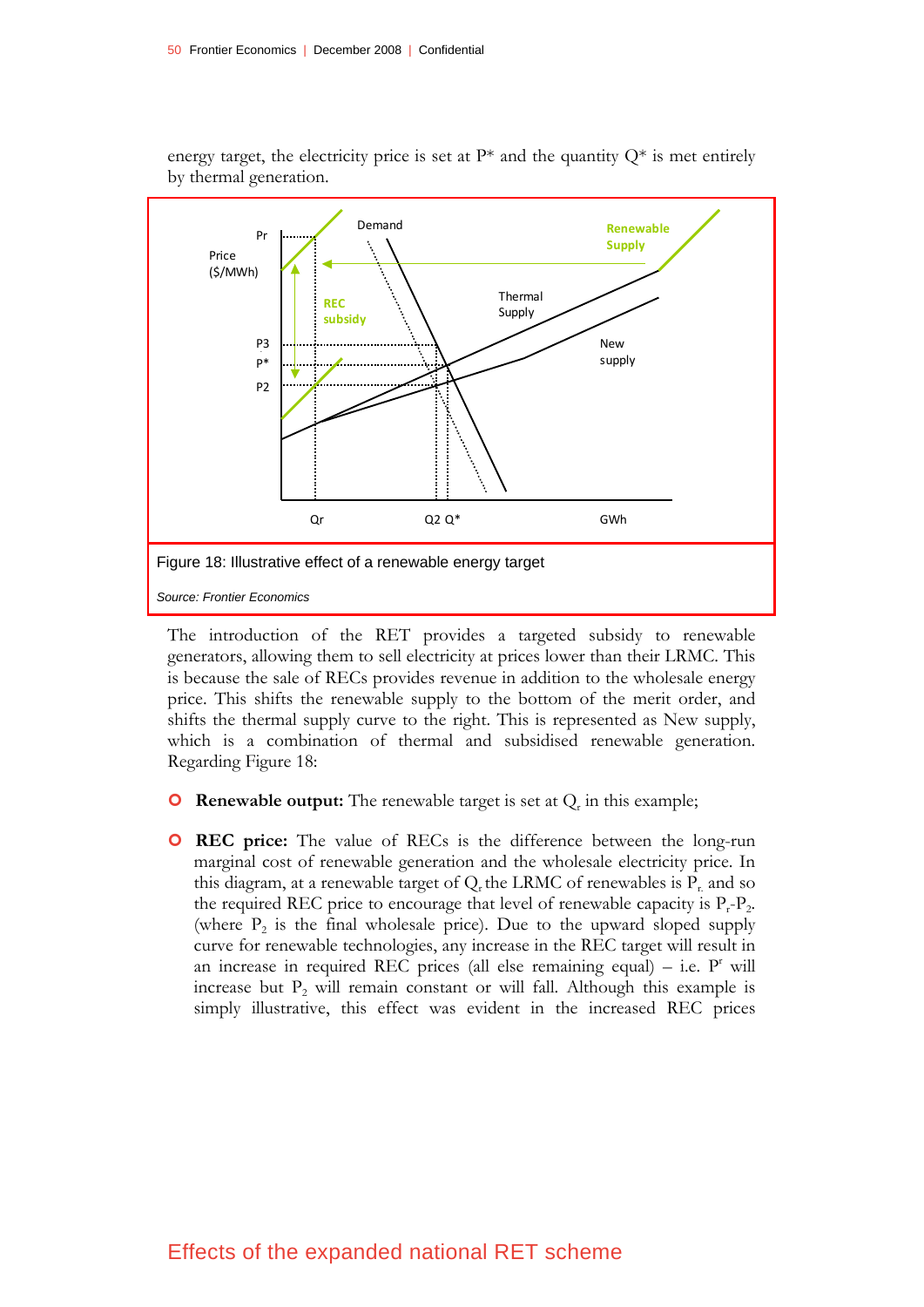following the proposals for the Victorian and NSW RETs, (which effectively increase the national target) $^{33}$ ;

- **O** Retail levy: The targeted subsidy must be funded, and liable parties passthrough the cost of RECs via a retail levy. In this diagram, the retail levy is  $(P_3-P_2)$ . This represents the total cost of the scheme  $[Q_r \times (P_r-P_2)]$  divided by total output  $(Q_2)$ . The final retail price  $(P_3)$  is higher than P<sup>\*</sup>, so in this diagram there is a slight reduction in demand to  $Q<sub>2</sub>$
- **O** Thermal output: The subsidised renewable generation (Qr) displaces some thermal generation, and this results in a lower wholesale pool price  $(P_2)$ . This is offset by the increase in the retail price  $(P_3)$ . Since total demand is also lower, thermal output is reduced further. Final thermal output in this example is  $(Q_2-Q_r)$ .

In some circumstances (e.g. when the supply curve for renewables is very elastic or flat) the final retail price may be less than the initial price. Although the scheme increases generation costs, this result is plausible because it reduces producer surplus for thermal generators due to a reduction in output and wholesale prices. If this reduction in producer surplus is greater than the cost of the scheme, the retail price may be less than without the scheme. Since consumers may pay lower or higher retail prices, thermal generators receive lower wholesale prices (and reduce output) and renewable generators receive higher prices (and increase output) the main effect of the scheme is effectively a transfer from thermal generators to renewable generators (and an increase in the resource costs to supply energy).

An important implication of this result is that total revenues are a function of both the REC price and the black energy price. Under a national RET, renewable generators will earn the same return for sale of RECs, however if black energy prices are higher in a particular region (e.g. WA or SA) then this region will be a more favourable location for new investment in renewables since total revenue per MWh of output will be higher. A countervailing factor is that each region also has a limited number of sites and hence an upward sloped renewable supply curve – even if total revenues might be higher in a region it may reach saturation more quickly.

An alternative representation of this effect on an illustrative merit order is presented in Figure 19. The RET scheme means that wind generation (in this example) will be built and dispatched to displace non-renewable generation in the merit order. The final price such generation receives, which is the wholesale energy price plus REC revenue, must be equal to its LRMC of supply. The difference between this cost and the price received in the spot market is the REC price paid under the scheme.

<sup>33</sup> The REC price increased from a low of \$15 per REC in late 2006 to \$33-35 per REC by mid 2007 and reached a peak of over \$50/REC in mid 2008. This rise coincided with the announced State based targets (and reduced output from hydro plant due to the drought).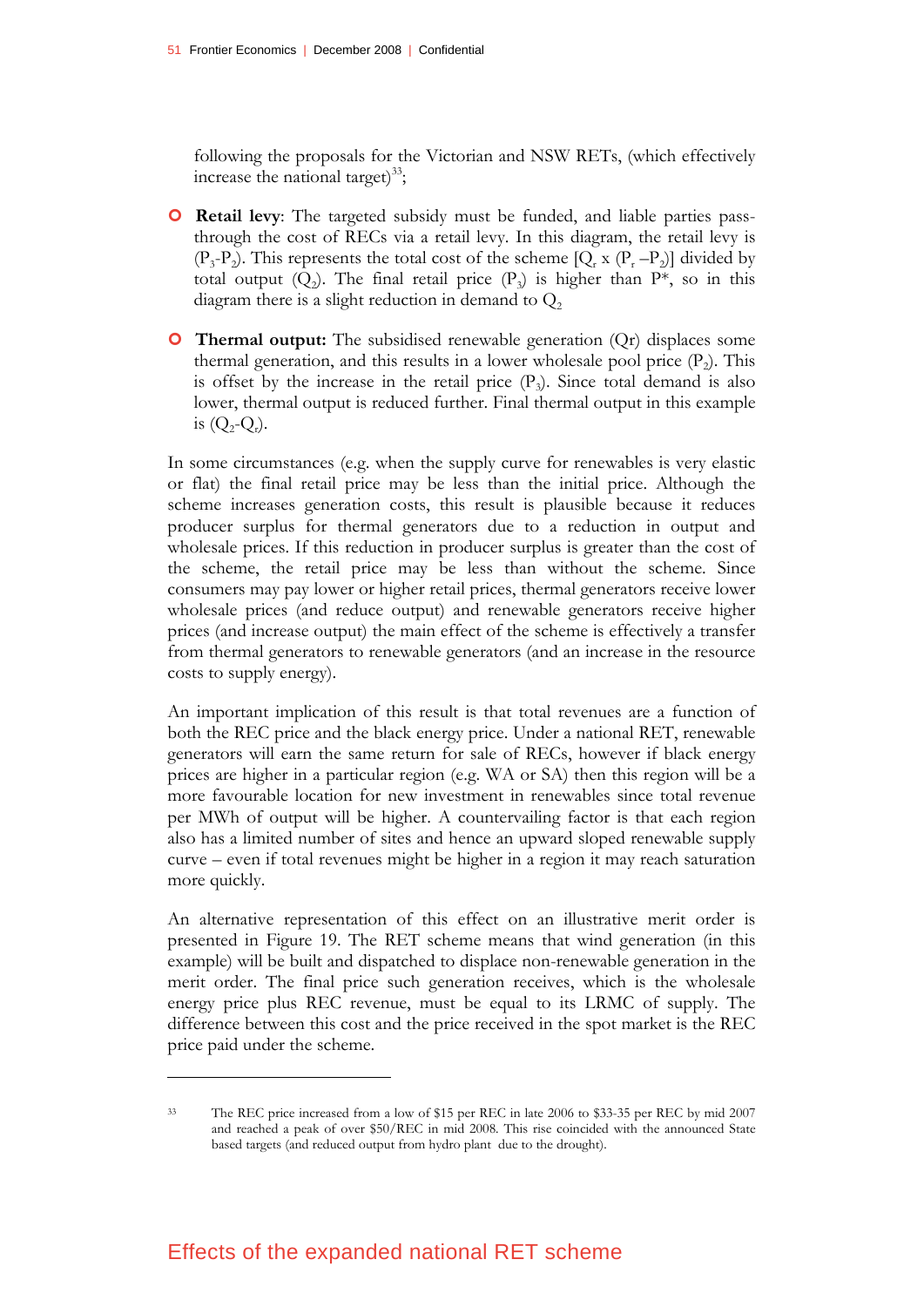This example considers a wind plant that has an LRMC of \$70/MWh. At an average spot price of \$36/MWh this plant would not be built without a REC payment. Providing this plant with a stream of revenue in addition to its average wholesale earnings in the form of a REC payment encourages this plant's entry into the market. Once built, this plant offers its generation to the market at a negligible cost, reflecting its very low SRMC, and hence displaces non-renewable generation in the merit order. The REC price thus represents the difference between the average wholesale spot price received by this plant (\$36/MWh) and the average LRMC of this plant's supply (\$70/MWh) – in this example the REC price is  $$34/MWh^{34}$ .



All else being equal (i.e. for a given energy price) the renewable energy target under the scheme sets the demand for RECs, which in turn sets the REC price depending on the supply of renewable generation. As such, a low target results in a low REC price, since only the most productive (lowest cost) renewable generation would enter the market. By contrast, a high target would encourage more marginal (higher cost) renewable plant to enter, and hence REC prices will need to be higher. The interaction between the expanded national RET scheme and the CPRS (considering is effects on energy prices) is considered in section 5.4

It is important to recognise that in reality the effects will be more complex than in this stylised example. In particular, increased investment in intermittent wind should also change the *distribution* of prices (as opposed to the *mean*) and this may have second order effects on the competitiveness of the market and bidding behaviour. These issues are discussed below.

<sup>34</sup> Note that the slight average spot price decrease between these two examples (with and without the scheme) is due to the shifting effect of the scheme on the merit order as explained above.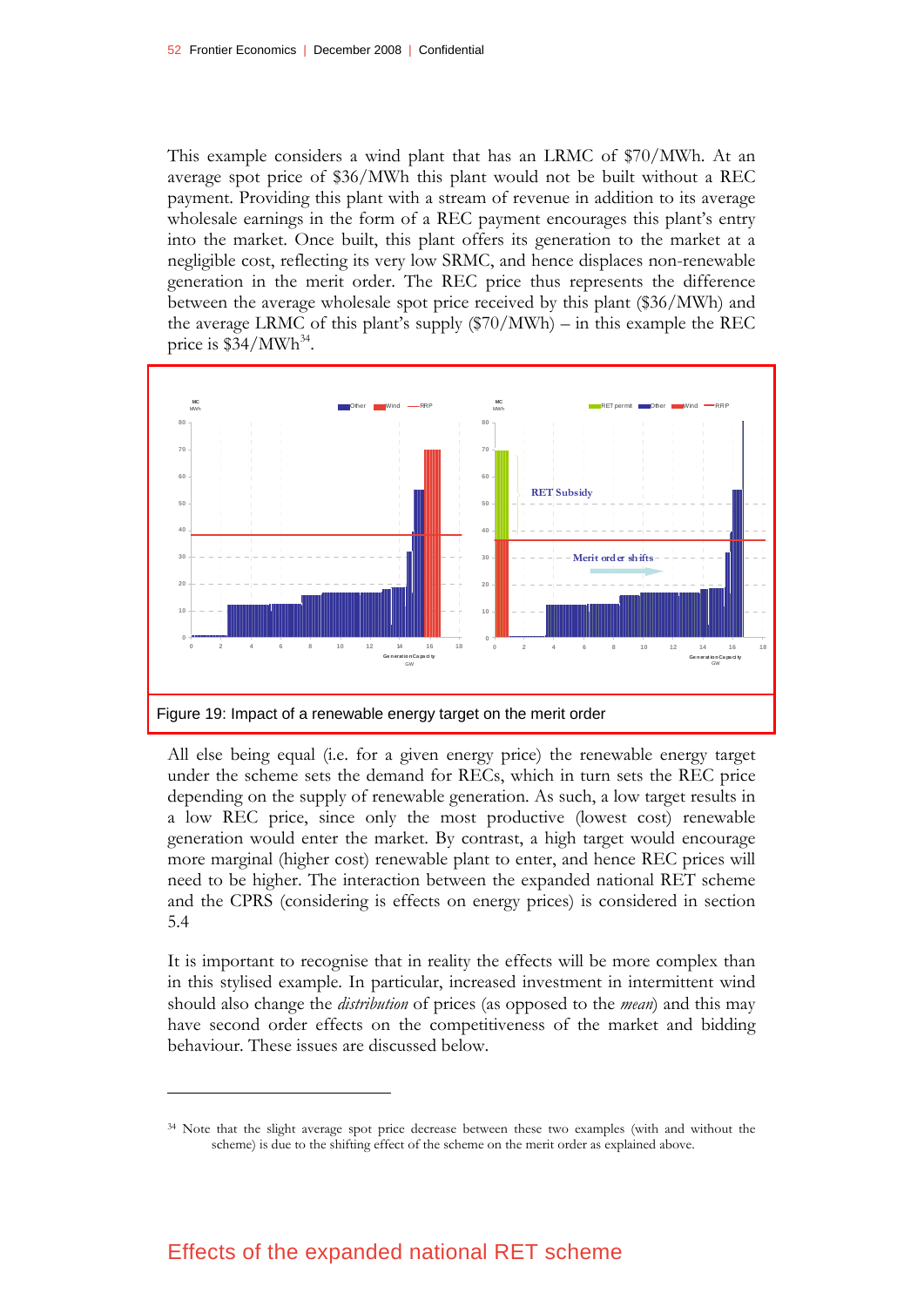### **5.2 SHORT-RUN EFFECTS OF THE EXPANDED NATIONAL RET SCHEME**

This section considers the short-run effects of the expanded national RET scheme on generators in the NEM. In addition to considering the impact of intermittent generation, this section discusses the consequences of increased intermittent generation for thermal generators.

#### **5.2.1 Impact on generators**

#### **Impact on operation of thermal plant**

As per the discussion above, the expanded national RET will result in increased generation from renewable sources that will displace investment in new thermal plant and potentially output from existing thermal generation. In the short term, this will tend to reduce the operating efficiency of thermal plant. At the extreme, thermal coal plant may be limited to their minimum stable generation levels at low load times (such as overnight). If the system operator cannot curtail the output of renewable plant, it may be necessary for thermal plant to shut down at low load times. This is unlikely to be practicable on a routine or regular basis and even if it does occur, there are likely to be significant lags in bringing such plant back on line when they are needed, such as the following day.

In response, some system operators curtail renewable plant output when conventional thermal plant are approaching minimum stable levels. Depending on the technology of the renewable (say, wind) plant concerned, such curtailment can be achieved by, for example, making adjustments to the angle of the blades on wind turbines. To the extent that this results in renewable plant running less than they can, this has clear implications for the economics of renewable plant.

The longer-term effects on generation investment patterns are discussed in Section 5.3.

#### **Merit order and bidding behaviour**

A key impact of the expanded national RET scheme will be, by design, to increase the amount of wind generation in the NEM. Since wind generation has virtually zero SRMC, and assuming generators bid at SRMC, wind will be dispatched whenever it produces (i.e. when the wind blows), subject to the ability of NEMMCO to limit wind dispatch pursuant to the Rule change described above.

A key difference between the RET and the CPRS is that the RET will shift the residual (thermal) merit order to the right, without changing the relative competitiveness of different types of thermal generation. In other words, gas generation will remain typically more expensive than coal, and so the plant that is most likely displaced by the extension of the RET is intermediate gas plant (as opposed to coal in the case of higher carbon prices under the CPRS). This will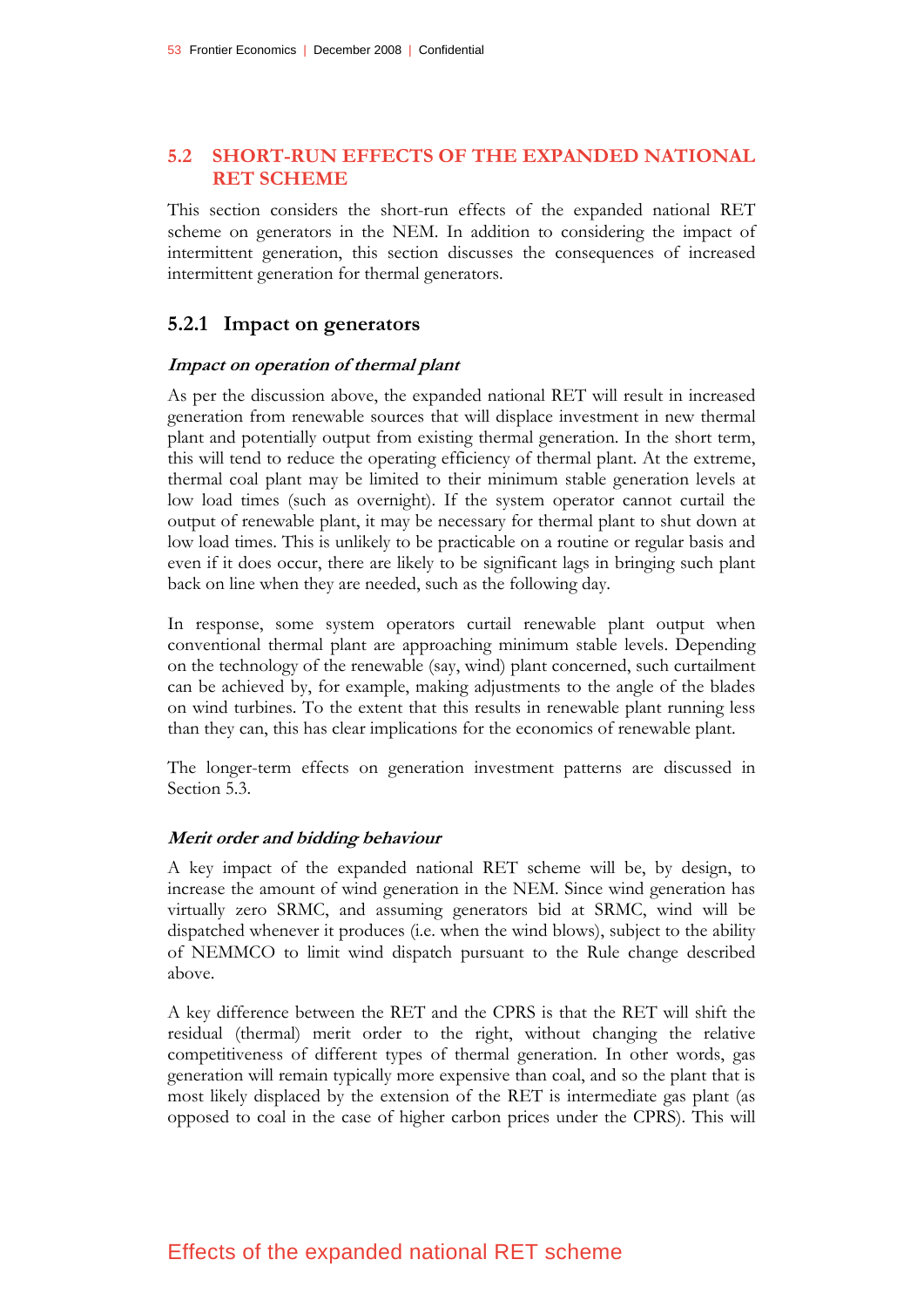not result in any potential flattening of the merit order, as is the case with the CPRS.

However, all other things being equal, the increased share of intermittent generation should increase the frequency of high price events since this plant cannot guarantee supply of energy at times coinciding with high demand. This should provide a price signal for additional peaking plant to complement the greater share of intermittent generation. Whether this price signal is sufficient to maintain reliability is discussed under investment in Section 5.3.

The net effect of increased investment in peaking capacity (in addition to increased wind) may also have implications on bidding behaviour and the competitiveness of the market. This is a complex issue that is also discussed in the following section.

### **5.3 LONG-RUN EFFECTS OF THE EXPANDED NATIONAL RET SCHEME**

This section discusses the long-run effects of the expanded national RET, which are broadly divided between:

- | generator effects, which include investment and contracting behaviour, and
- | network effects, which include discussions on the effect of increased capacity of intermittent generation and congestion issues.

## **5.3.1 Generator effects**

#### **Effect on investment**

The effects of an expanded RET scheme on investment in generation are complex and contingent on the precise assumptions adopted regarding strategic bidding behaviour and the existing market settings surrounding the maintenance of reliability, in particular, the level of the market price cap (VoLL).

Assuming competitive bidding behaviour and an adequate level of VoLL, the impact of an expanded RET on generation investment can be examined by considering the likely bidding behaviour and, hence, of market prices in response to the scheme. In this context, it is useful to broadly distinguish between average prices (mean) and the volatility of prices (the distribution). This is important because of the different cost characteristics of different plant technologies: for example, it is typically efficient (and, in an energy-only market), profitable, to develop baseload generators when expected (post-entry) mean prices are high. This is because such plant have relatively high fixed costs and relatively low variable costs. Conversely, it is more likely to be efficient to develop peaking plant when mean prices may not be so high, but there are frequent high-price events or price spikes. This is because the capital costs of peaking plant are lower than baseload plant and are physically more responsive than base load plant, so

## Effects of the expanded national RET scheme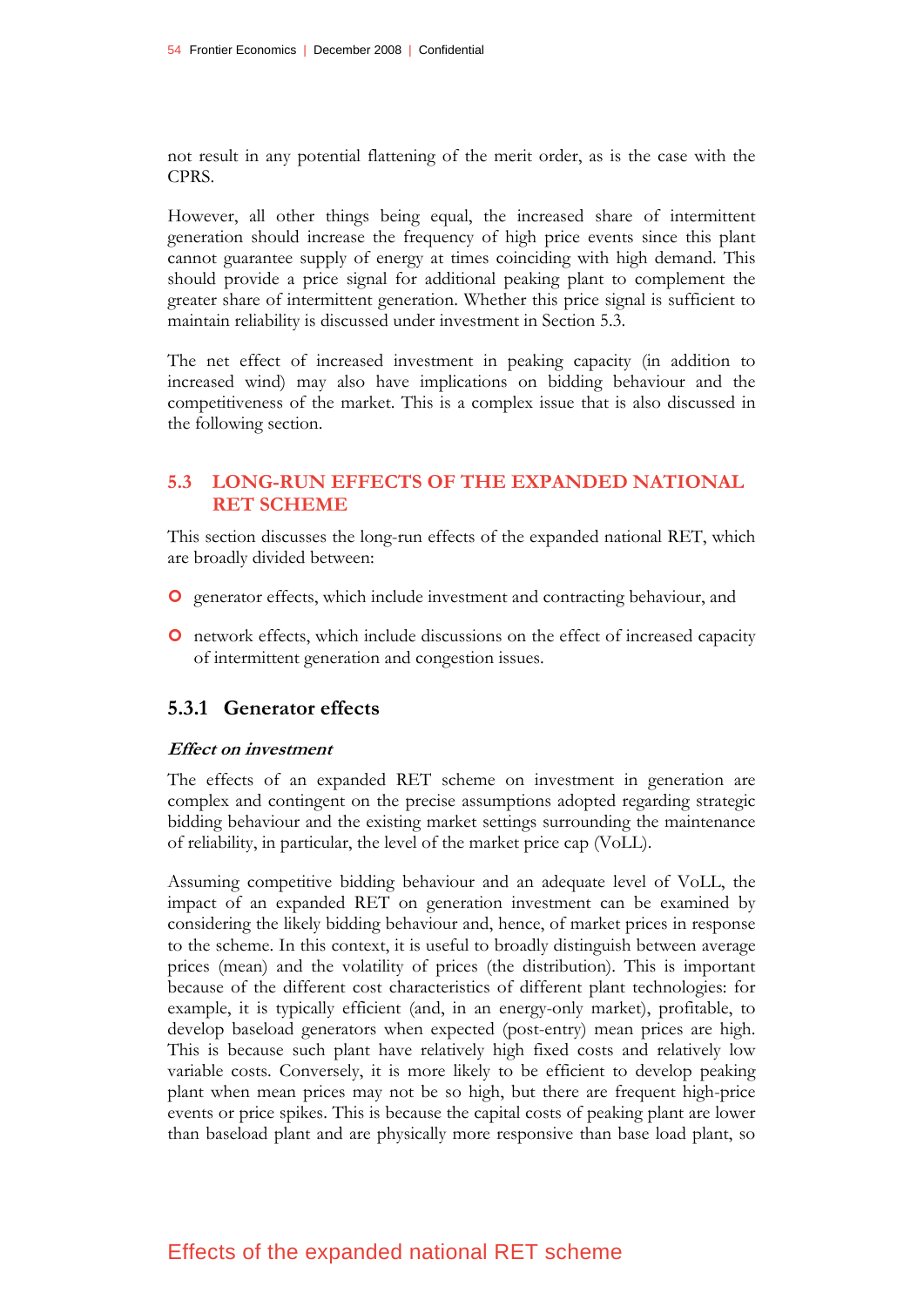they (peaking plant) tend to provide a more efficient means of supplying energy for a relatively small number of hours per year.

Because of the non-strategic nature of wind generators, the increased prevalence of intermittent wind capacity in response to an expanded RET scheme might initially lower the *mean* pool price relative to the counterfactual of no expanded scheme. If demand is also growing then the mean price might be stable as opposed to increasing in the counterfactual. To simplify things, this would tend to discourage new entry of baseload thermal, which is more concerned with mean prices.

However, because wind output is non-firm, an increased share of wind capacity in overall capacity will tend, at least initially, to result in more variable residual demand and hence a wider distribution of prices than in the counterfactual of no expanded RET scheme. Due to the relatively high variable and low fixed costs of thermal peaking plant, this is likely to encourage the development of thermal peaking plant for use during peak periods when wind plant is not operational. Hence an increased share of wind should provide more favourable conditions for more peaking plant entry/output (i.e. it is complementary to wind due to its flexible operation).

Finally, it is also crucial to note that the above discussion is contingent on the integrity of the other settings in the market surrounding the maintenance of reliability. In particular, efficient investment in an energy-only market such as the NEM will only take place if there is a correspondence between the desired level of reliability (in terms of unserved energy) and the level of VoLL and related measures. If VoLL is 'too low', then generation investment will be inadequate to incentivise adequate generation capacity. Furthermore, this problem would be accentuated under an expanded RET scheme, due to the greater reliance it imposes on price spikes to promote new generation investment. Whether VoLL is high enough to provide a sufficient price signal to encourage enough new entry of thermal peaking plant to fully offset the effects of additional wind capacity is a separate question that may require a more detailed review, especially in light of an expanded RET scheme.

If VoLL is not high enough to sustain reliability, the Reserve Trader requirement (or some variant) may be required to deliver the additional requirements of reliability capacity, otherwise reliability is likely to decrease. As with the case of more unscheduled generation, it is worth noting that such a scheme may potentially result in a more competitive market that reduces strategic bidding and lowers average pool prices if the combined additional capacity of peaking plant and wind results in a net increase in non-strategic available capacity (allowing for the fact that wind is generally not available on demand). If the resulting increase in peaking plant results in a *more* competitive market (i.e. the increased peaking plant more than offsets the effects of variable wind generation), there may be less frequent high price events. If that is the case then VoLL may actually need to be higher to provide sufficient returns on investment. Again, this may also be a transitory disequilibrium - over time, this may result in deferred new investment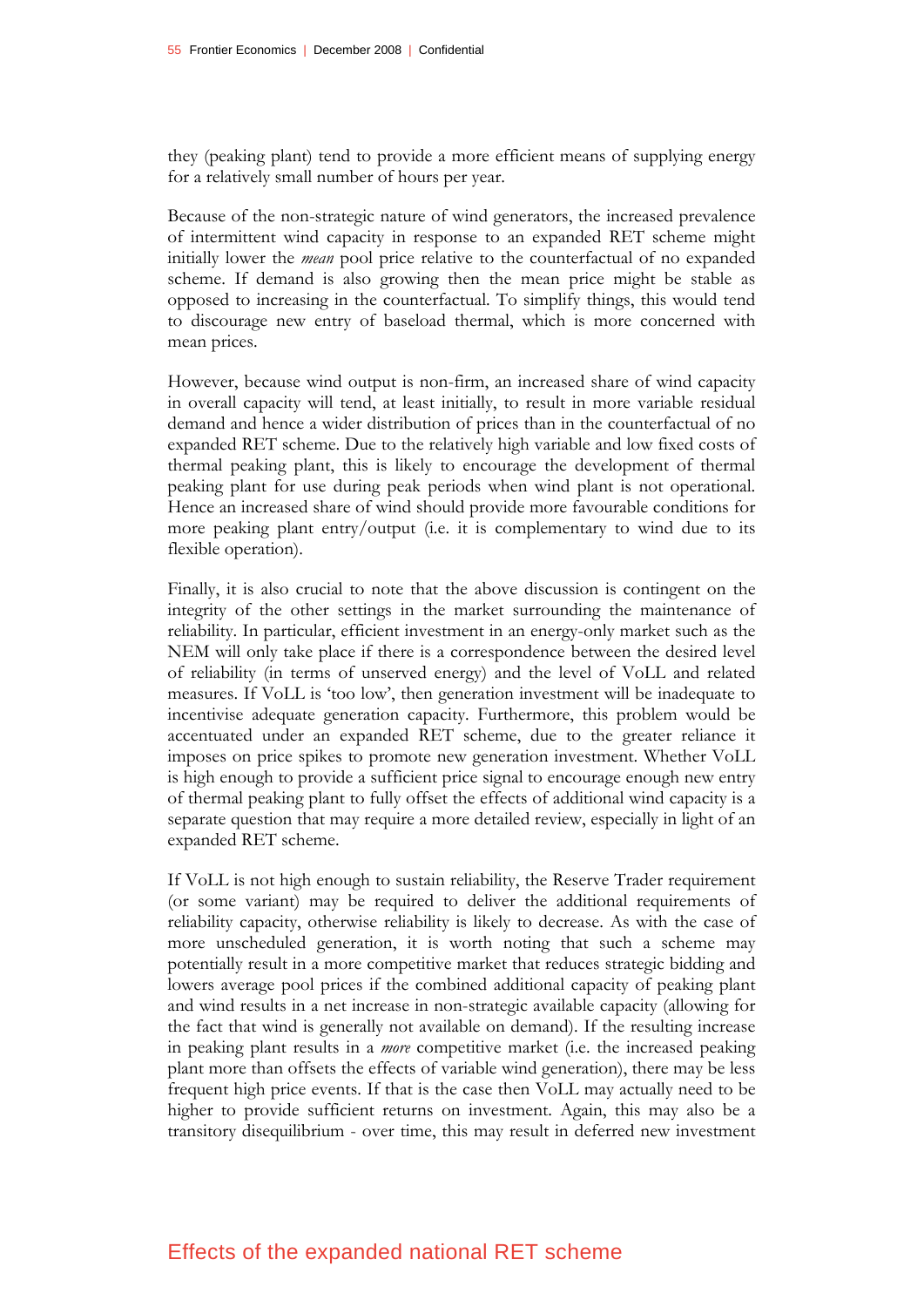until the supply and demand balance restores and average prices rise to levels that provide sufficient returns.

These effects mostly apply to wind, which is intermittent. It is also important to note that in the medium to long-term, other renewable technologies will increasingly compete with wind generation. Geothermal hot dry rock, for example, is expected to become increasingly competitive and it has the potential to operate more like baseload generation, which should alleviate potential problems associated with wind described above. Renewable technology investment is discussed in more detail in Section 5.3.

#### **Contracting**

Retailers typically contract with renewable generators to ensure supply of RECs to meet their liabilities under the RET scheme. The duration of these contracts is typically around 10-15 years for wind generation. However, the intermittent nature of wind (and the inability to guarantee supply when required) means that retailers are less likely to enter contracts for electricity with renewable suppliers – i.e. the contract is for RECs rather than bundled with electricity. The corollary of this is that there is arguably less incentive for retailers to build new wind generation than to contract for the REC supply.

#### **Plant retirement**

The growth in the RET target is largely consistent with anticipated growth in demand over time. This means that more new renewable plant will be built to meet growing demand rather than to displace existing thermal generation. However, since the RET does not change the relative costs of thermal plant, the enhanced target will most likely result in displacement of new intermediate gas plant. As discussed above, this will increase the requirement for more flexible peaking plant to provide energy at times of high demand when wind is unable to provide energy.

#### **Locational investment issues**

The location of investment in renewable generation is primarily driven by the suitability of renewable sites – suitability includes the 'capacity factor' of the site, and availability (cost) of network connection at that location. Such sites tend to be remote from traditional electricity networks, and hence the location of potential renewable generation (in particular wind plant) has implications for network connection and augmentation arrangements.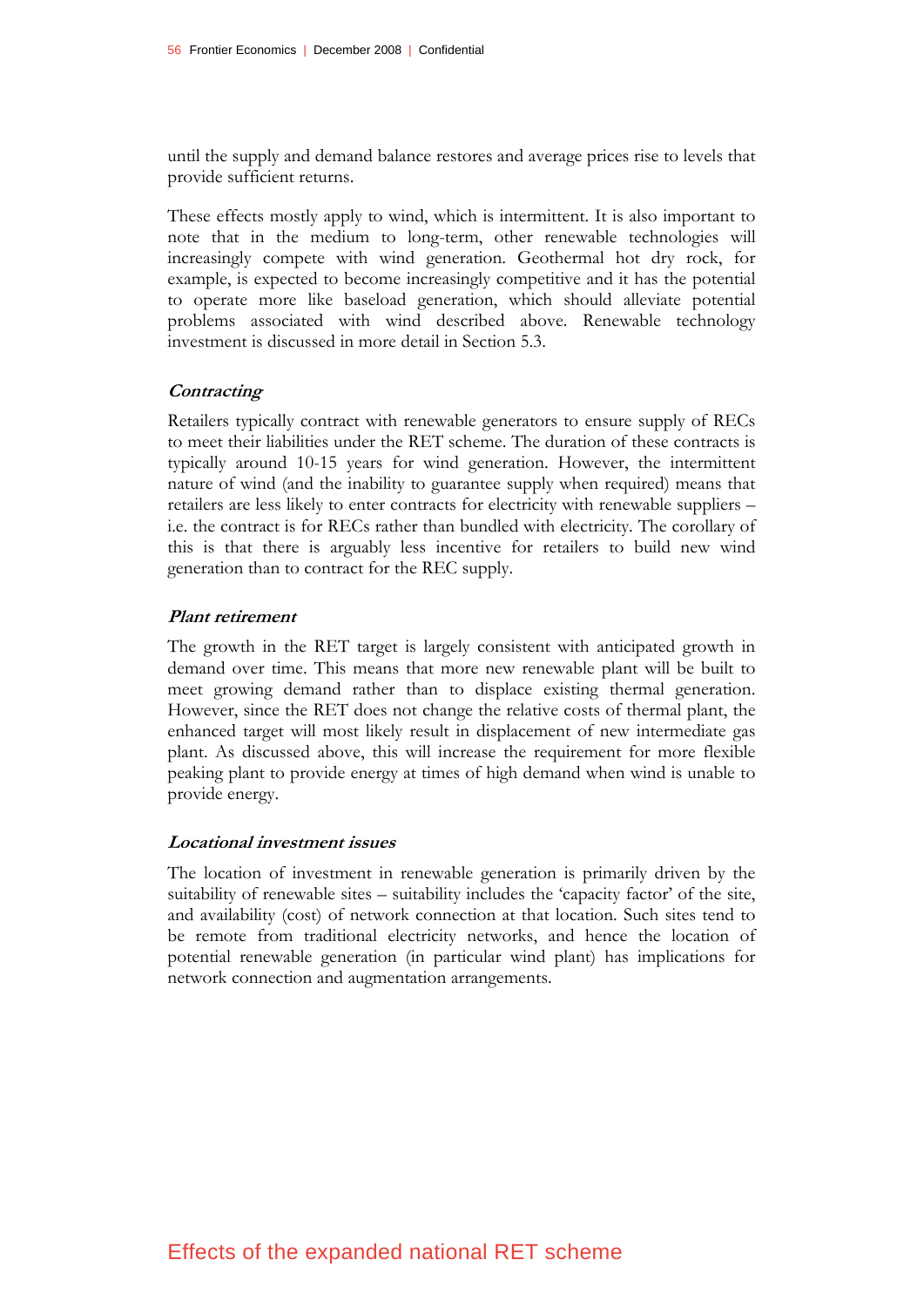

Outlined in Figure 20 is a graphical representation of predicted average wind speed in Australia, at an altitude of 80m. The approximate locations of existing and proposed wind plant rated 3 KW and above have been overlaid.

As expected, the majority of the NEM's existing wind plant are located on the Southern coast of South Australia and Victoria, and at various locations around Tasmania (Figure 20). Proposed wind plant, as reported by Geoscience Australia, are indicative only of the likely location of new wind generation in the NEM. Relative to the other regions, Victoria and New South Wales have the highest number of proposed plant. The majority of proposed plant in Victoria are located in the south-west of the state, west of Melbourne, while in New South Wales the majority of proposed plant are located in the south-east of the state, between Canberra and Sydney.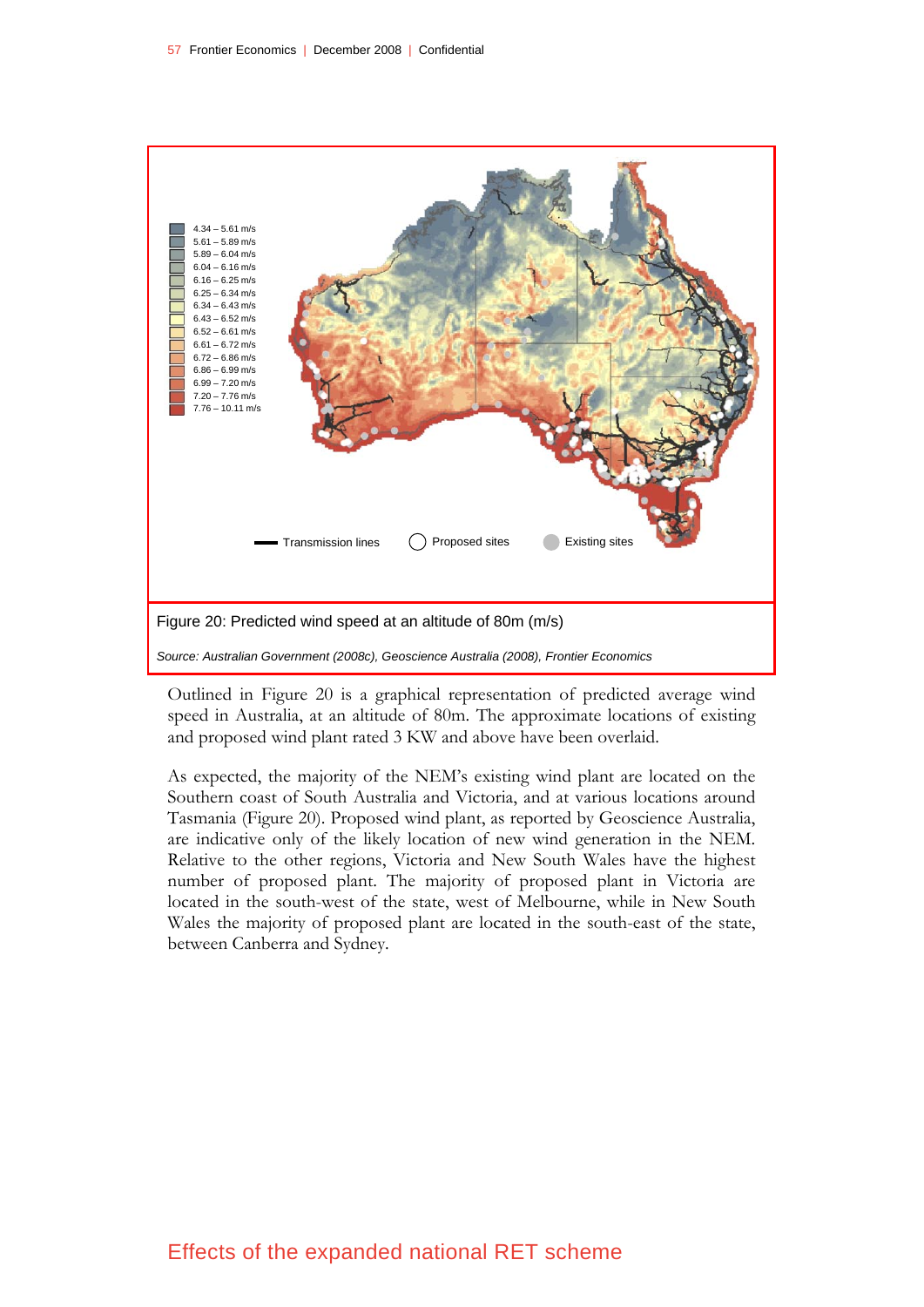

Figure 21 illustrates the existing and potential installed wind capacity by NEM region, assuming all proposed wind plant reported by Geoscience Australia is built. While the extent to which these proposed projects reach fruition is uncertain, the data regarding proposed wind plant reported by Geoscience Australia provides a rough indication of the relative intensity of wind farm development across the NEM. We note that the indications of proposed installed wind capacity as reported by Geoscience Australia are broadly consistent with those reported by  $NEMMCO<sup>35</sup>$  and  $VENCorp$  (2007b).

Highlighting the existing and potential installed wind capacity by region illustrates the relative growth in installed wind capacity in each region that could be experienced going forward. While South Australia currently has the largest

<sup>35</sup> http://www.nemmco.com.au/about/057-0401.pdf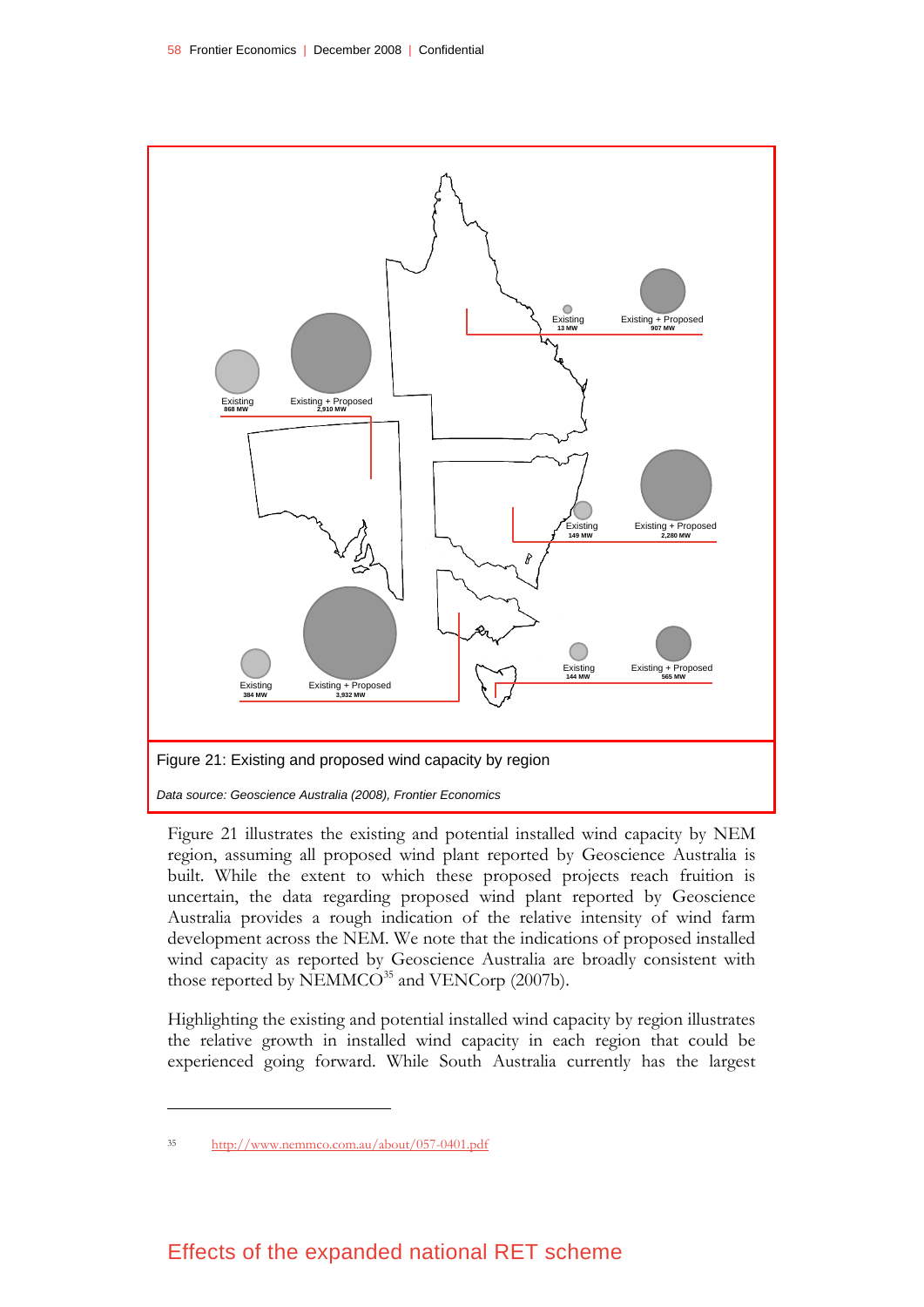quantity of installed wind capacity in the NEM, Victoria, New South Wales and Queensland are all likely to experience greater growth in wind generation going forward. We note that the majority of proposed new plant in Victoria and New South Wales is likely in response to (or anticipation of) the VRET and NRET schemes in those states. Assuming all proposed plant are built, Victoria would have the greatest quantity of installed wind capacity (3,932 MW) followed by South Australia (2,910 MW), New South Wales (2,280 MW), Queensland (907 MW) and Tasmania (565 MW). Consistent with the number of proposed wind plant in each region cited by Geoscience Australia, Queensland, New South Wales and Victoria (respectively) are expected to have the largest *percentage* increase in wind generation over the short to medium term. This growth in proposed plant in Victoria and NSW may be partly driven by the introduction of the VRET and the NRET, though this does not fully explain why the new plant is mostly located in these states. Firstly, the proposed NRET recognises generation from renewables across the NEM. Secondly, although the VRET only recognises generation in Victoria, this will also have implications for the national REC price (since Victorian generation can produce either RECs or VRECs). Other reasons must contribute to the decision to locate in these regions, such as demand growth and quality of sites.

While slightly outdated, Outhred (2003) suggests that up to 8,400 MW could be readily accepted in the NEM provided plant where widely and evenly dispersed, utilised the latest wind turbine technology, and advanced wind forecasting techniques were developed and used to predict the future behaviour/output of plant. In addition, VENCorp (2007b) reports that, under certain conditions, up to 4,000 MW of wind capacity could be accommodated in Victoria alone. The combined estimates of Outhred (2003) and VENCorp (2007b) suggest that up to 10,200 MW of installed wind capacity could be accommodated in the NEM under the right conditions.

Outlined in Figure 22 is a graphical representation of predicted daily solar exposure in Australia, measured in MJ/m<sup>2</sup>. The approximate locations of existing and proposed solar plant rated 3 KW and above have been overlaid. The majority of existing solar plant are located in the Northern Territory and northern Western Australia. Several solar plant have been proposed in Victoria and New South Wales, however the scale of proposed solar projects is far less than that of wind – current total potential installed solar capacity in the NEM is 685 MW, while current total potential installed wind capacity is 10,594 MW. To the extent that solar technology matures to the point where large-scale solar generation becomes viable, purely from a capacity factor perspective, such plant will likely be best suited in north-western Queensland and northern South Australia, where daily solar exposure is generally highest. Any locational decision, however, would need to consider the availability (cost) of network connection at these locations.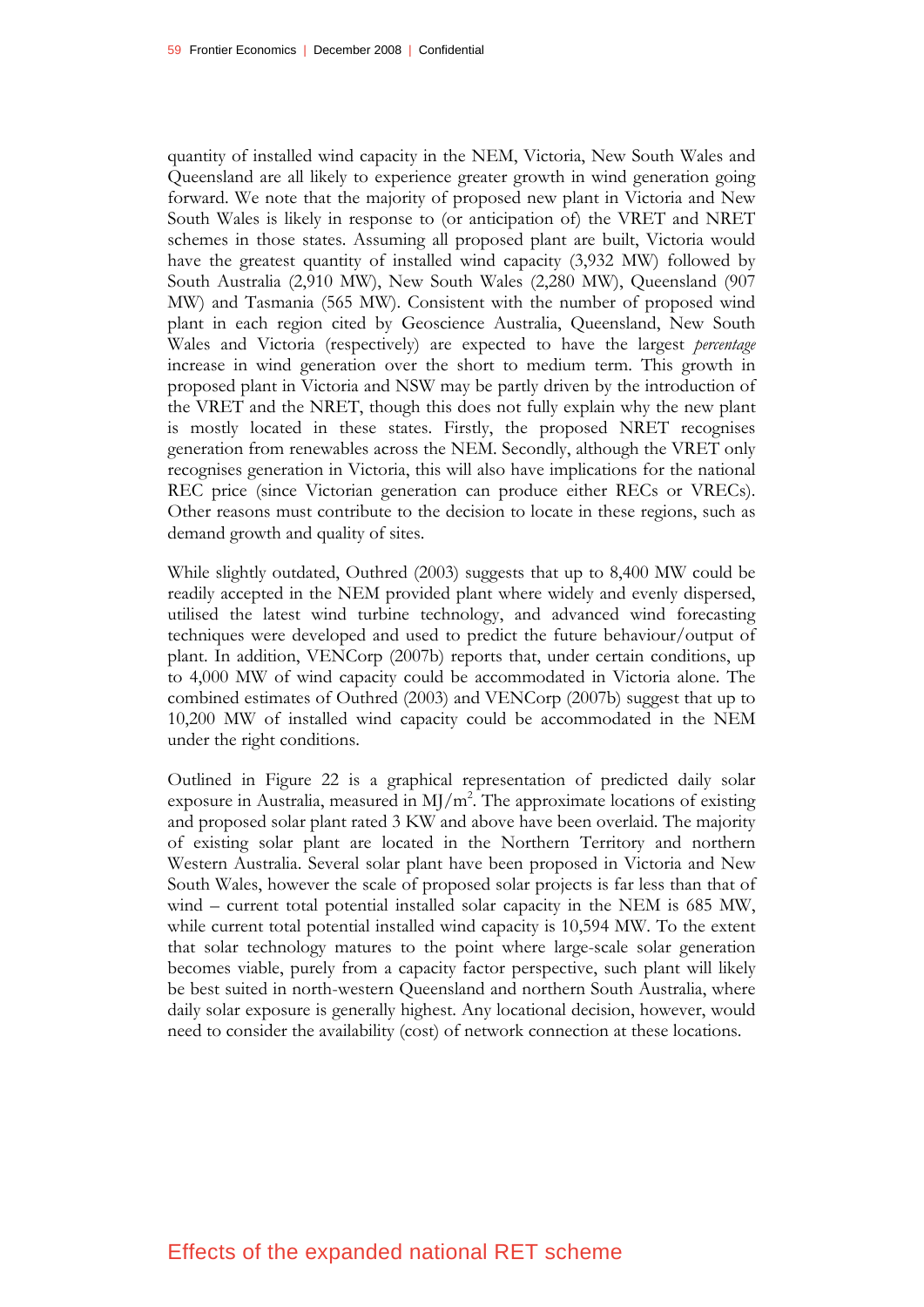

An alternative source of zero-emission generation to CCS that is also suitable for base-load supply is geothermal generation. A form of geothermal technology known as an Engineered Geothermal System (EGS) is currently the most promising geothermal technology in Australia. An EGS involves engineering an underground reservoir into which water can be pumped through wells. Due to the high subterranean heat in such reservoirs, this water is naturally converted to steam, which is then brought to the surface and used to drive traditional steam turbines to generate electricity.<sup>36</sup>

Figure 23 illustrates the crustal temperature at a depth of 5km in Australia. Within the NEM, the areas most suitable for geothermal generation are northeastern South Australia and south-western Queensland. Given its high underground crustal temperatures, the Cooper Basin in South

<sup>36</sup> http://www.agea.org.au/information/about-geothermal/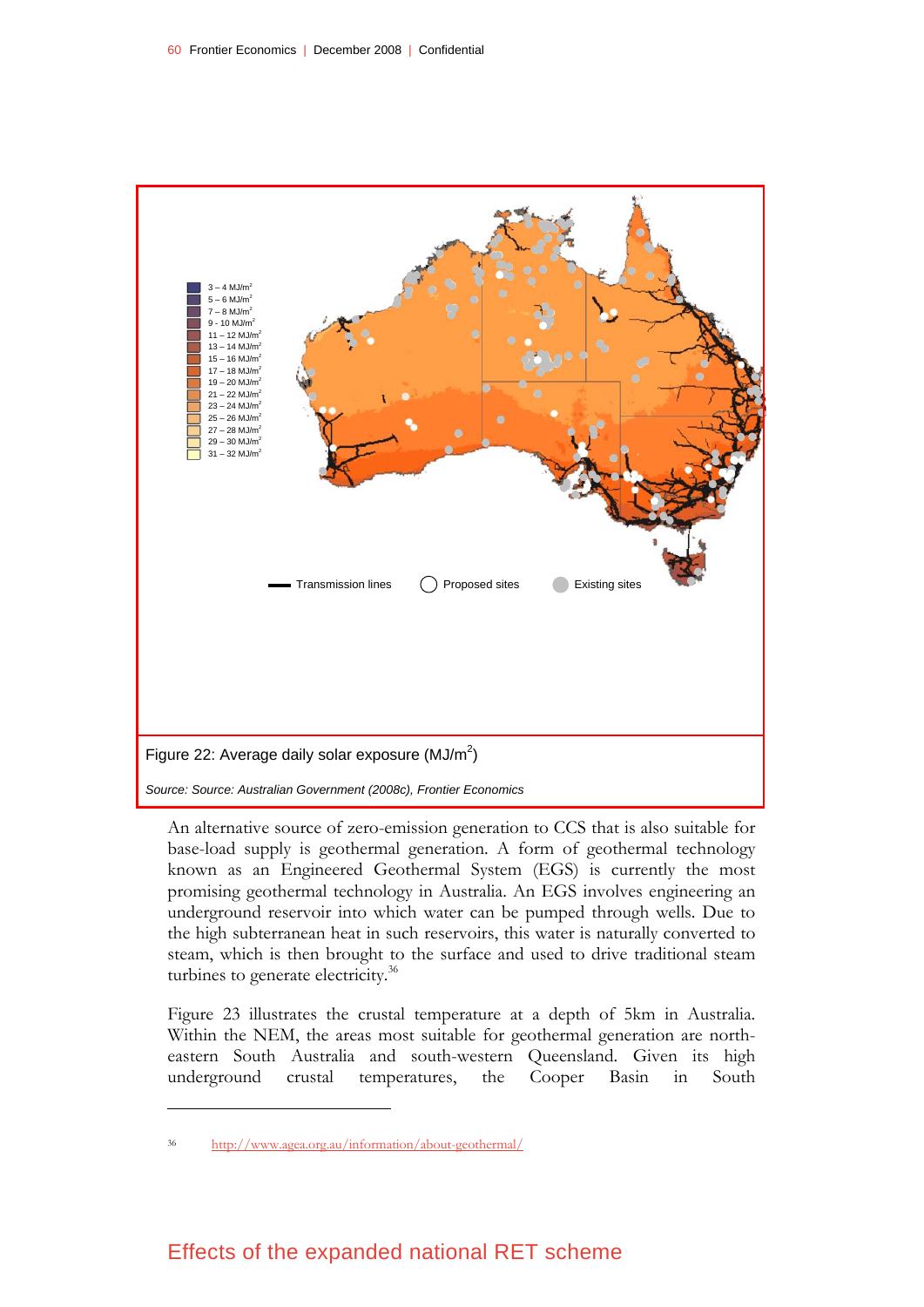Australia/Queensland is currently one of the most attractive geothermal locations. An 80 KW geothermal plant is currently in operation at Birdsville in far western Queensland. Further 'proof-of-concept' plants have also been proposed.37



## **5.3.2 Network effects of increased intermittent generation**

The previous sections discuss the increases in investment in intermittent generation that will result from the expanded national RET. This sub-section discusses the consequential effects of this increased intermittent generation on the network, and the resulting issues that this raises.

### **Impact on power flows and secure network limits**

<u>.</u>

The intermittent nature of much renewable generation can compromise the system operator's ability to keep the power system within thermal, voltage and stability limits, which can potentially jeopardise system security and can raise the costs of providing ancillary services to manage these issues.

<sup>37</sup> http://www.geodynamics.com.au/IRM/content/about\_progresstodate.html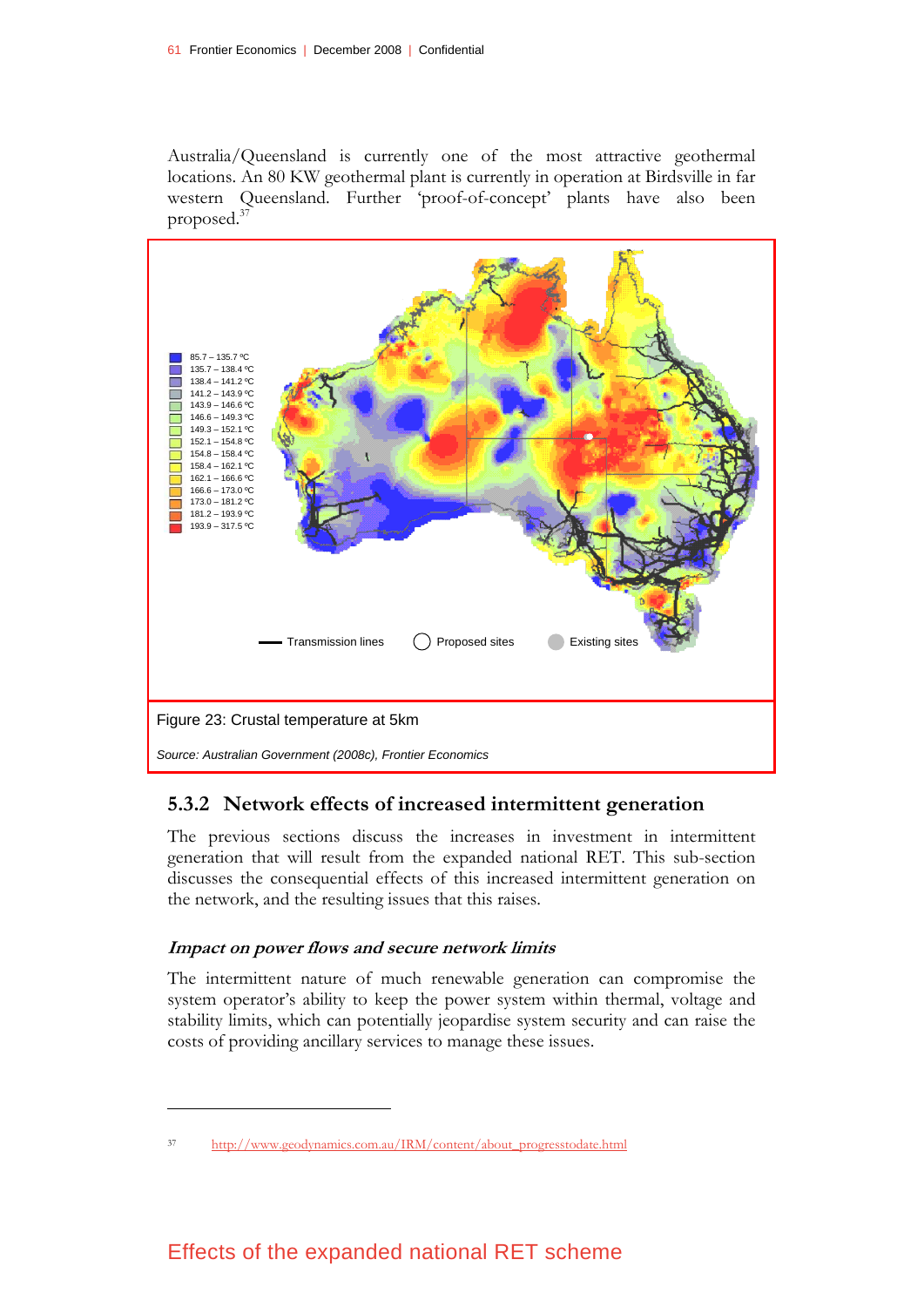In response, system operators may need to increase safety margins within network constraint equations, or invoke more frequent directions to participants, both at the cost of operational efficiency and good regulatory practice. Alternatively, system operators may need to impose some operational constraints around the output of renewable plant. For example, in the NEM, the AEMC has recently approved a modified version of NEMMCO's proposed 'semi-scheduled dispatch' Rule change (SSD Rule Change). 38 The final accepted SSD Rule Change, *inter alia*:

- | Created a new registration category for 'Semi-Scheduled Generators' for intermittent plant over 30 MW nameplate capacity and allowing for some aggregation;<sup>39</sup>
- | Allowed NEMMCO to formulate constraints with semi-scheduled generating units on the left-hand (controllable) side of the constraint equation;<sup>40</sup>
- | Required Semi-Scheduled Generators to limit their output below a unit-based dispatch level set by NEMMCO, but only during dispatch intervals in which a higher level of generation could lead to the violation of secure network limits or in the case where the intermittent plant was constrained-off;<sup>41</sup> and
- | Allowed Semi-Scheduled Generators to bid inflexible and subject to ramp rate constraints, but applies the same rebidding restrictions as for Scheduled Generators.<sup>42</sup>

#### **Impact on forecasting of demand and supply conditions**

System operators typically seek to forecast demand and supply conditions in order to ensure there is sufficient capacity to reliably serve load for the foreseeable future. To the extent that intermittent plant are not required to submit information about their expected availabilities to the system operator, this could compromise the integrity of these forecasts and ultimately impose higher costs and/or risks of unserved energy on consumers.

#### **Impact on Frequency Control Ancillary Services**

To maintain power system frequency within required bounds, system operators must adjust the output of generators to match moment-by-moment variations in the demand of loads and supply from generators. The integration of intermittent

<u>.</u>

- 39 SSD Rule Change, pp.27-37.
- 40 SSD Rule Change, p.44.
- 41 SSD Rule Change, pp.50-52.
- 42 SSD Rule Change, pp.39-42

<sup>38</sup> AEMC (2008b), pp.12-13.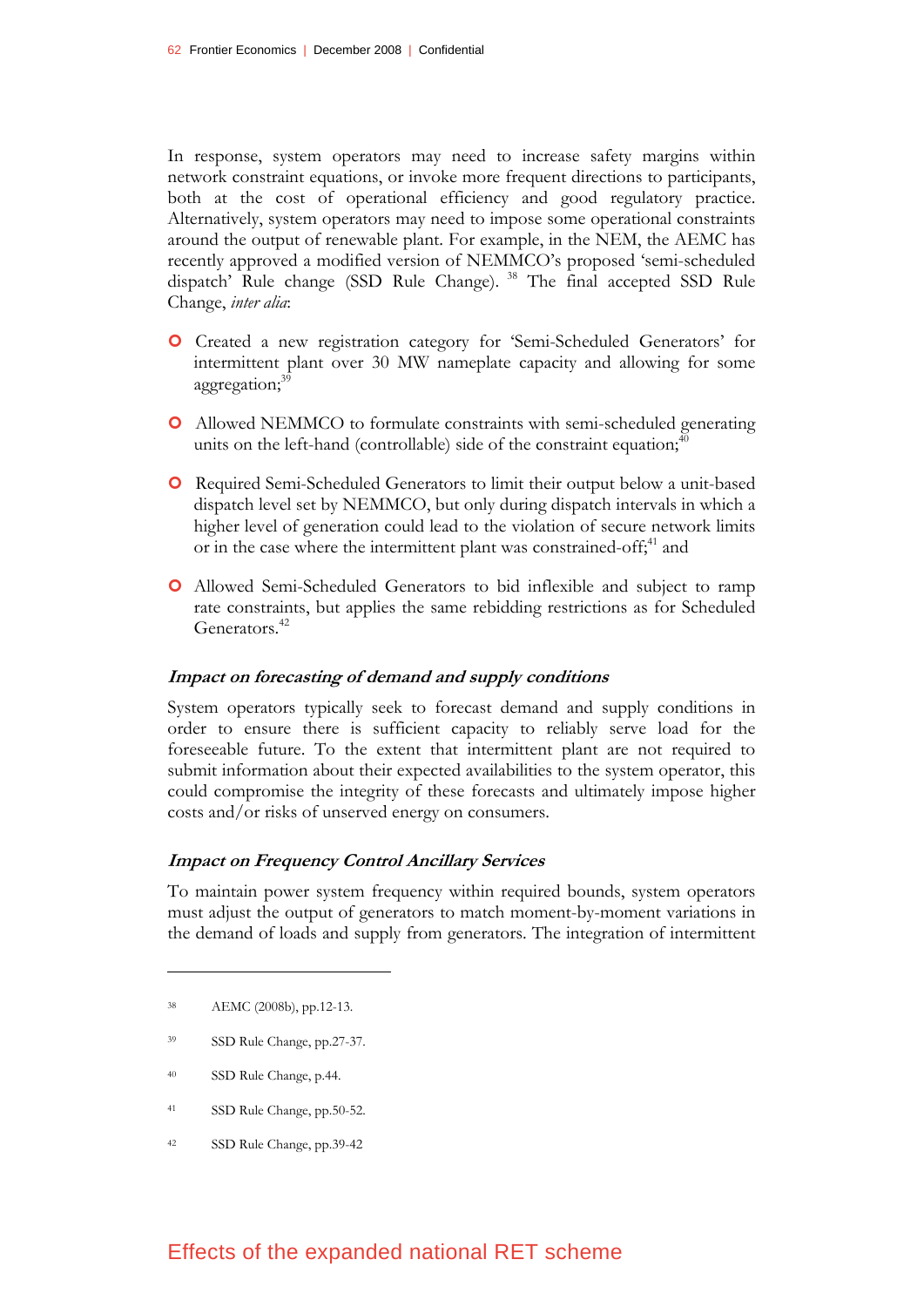generators into the system, the output of which may vary rapidly and unpredictably, generally makes the task of frequency control more difficult. An increase in intermittent generation may therefore increase the requirement for Frequency Control Ancillary Services (FCAS), such as regulation (or loadfollowing) reserve, to maintain system frequency within required bounds.

Currently in the NEM, the costs of regulation FCAS are recovered from market participants according to the 'Causer Pays' methodology.43 In the SSD Rule Change, the Commission provided that the costs of regulation services are allocated to intermittent plant to the extent they are unable to reach their dispatch levels based on a straight-line trajectory during a dispatch interval. This decision was based on the view that intermittent generators ought to face the full costs their presence imposes on the rest of the power system, in order to encourage an efficient mix of generation investment in the NEM.<sup>44</sup>

#### **Impact on voltage control**

Variations in load and output lead to voltage variations, which can in turn cause interference or damage to users' equipment. A large variation in the power output of a generator will cause voltage swings at the connection point and nearby points due to changing current flows in the system lines and transformers. A system operator's task of minimising generation (and hence voltage) swings is made significantly more difficult with the integration of additional intermittent generators into the system. In order to manage the impacts on voltage of the connection of wind generators, it is typically necessary for the system operator to perform detailed studies to assess the impact of each new generator on the power system.

#### **5.3.3 Network congestion**

As noted in section 5.3.2 above, a potentially important consequence of increased intermittent generation will be the impact that such generation has on existing stability constraints, which may need to be lowered for system security purposes in the absence of network augmentations. This has consequential implications for network congestion.

The potential for increased intermittent generation to reduce the stability limit of part(s)of the network, and hence increase the likelihood of congestion, is discussed in DIgSILENT (2006). Modelling conducted by DIgSILENT on behalf of NEMMCO illustrated that increased wind penetration in the southeast of South Australia had the potential to reduce the transient stability limit on the Victoria-South Australia interconnector. According to DIgSILENT, the negative

<u>.</u>

<sup>43</sup> See NEMMCO (2001), p.6.

<sup>44</sup> SSD Rule Change, pp.53-55.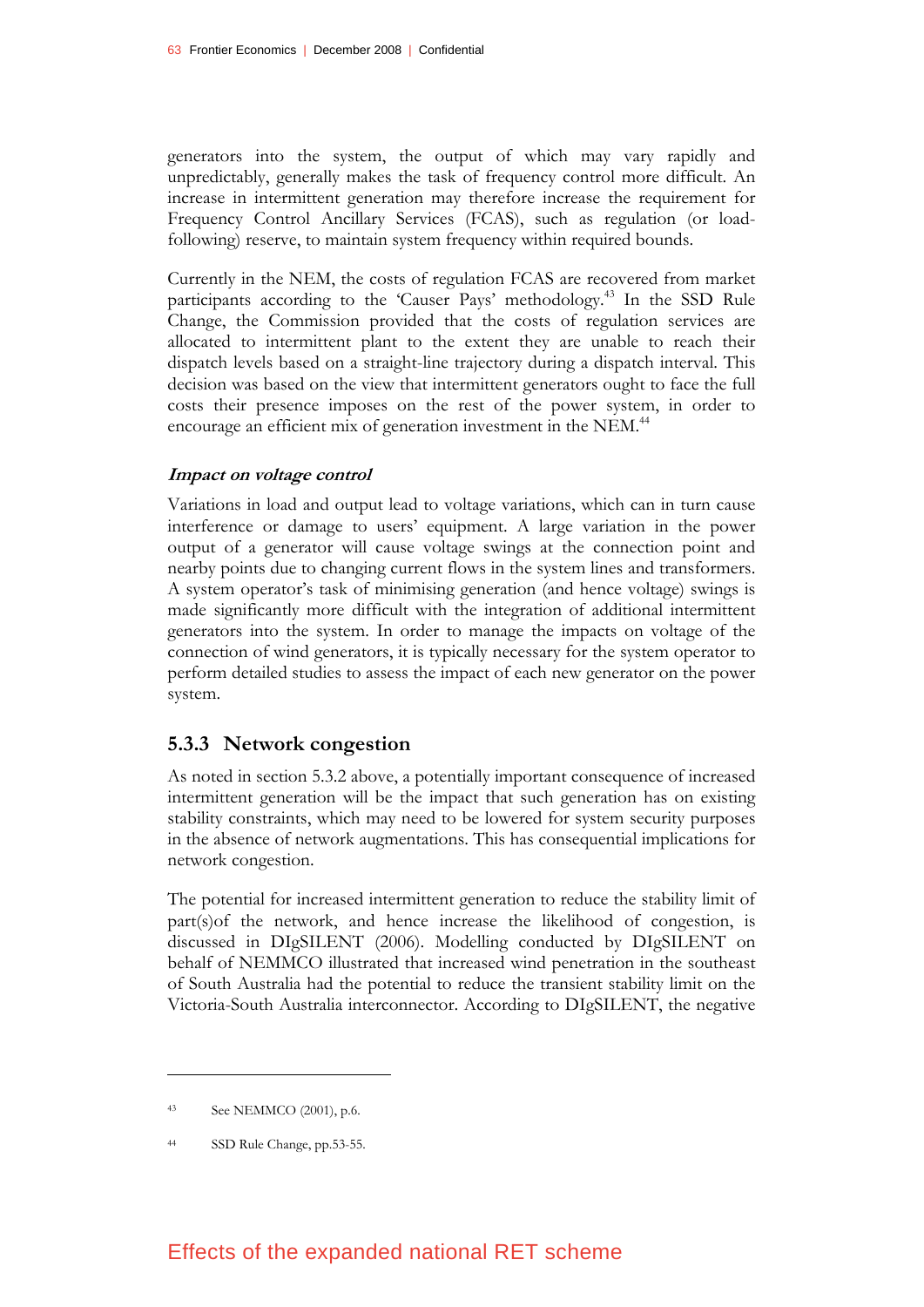effects of increased wind penetration in South Australia could be managed through the introduction of suitably designed reactive power support systems.

The current network connection and augmentation arrangements, as governed by chapters 5 and 6 of the Rules, should ensure that intermittent generation located in remote areas of the network who desire connection pay the total incremental cost of their connection to the grid. This cost may involve both the direct costs associated with connecting to the grid and any indirect costs as a result of connection (network augmentations at other points on the grid, installation of equipment to mitigate or offset the effect of intermittent output, etc).

#### **Regulatory regime for transmission augmentation and connection**

As noted above, the regulatory arrangements for transmission augmentation and connection are targeted towards ensuring that new renewable plant pay for the costs their connection imposes on the power system. As such, this cost will be factored into the investment decision. For example, initially investors will prefer wind investments with high capacity factors and minimal network costs. Once these sites are exhausted, investors will face choices between (a) high quality wind sites (with high capacity factors) that have higher network costs and (b) lower quality wind sites (lower capacity factors) with lower associated network costs<sup>45</sup>. If the difference in site quality is material then investors will be willing to pay the additional network costs (and conversely). This should all be reflected in the REC prices required to justify the additional investment.

An important consideration in this regard is the extent to which current regulatory arrangements ensure that new intermittent plant pay for the additional network costs their connection imposes on the system. According to VENCorp's transmission connection guidelines<sup>46</sup>:

Wind farm developments, as well as all other non-scheduled generators, will be subject to the arrangements set out in notes 1 to 12 of the Guidelines, as are all other new connection applicants. That is, they will be required to fund any augmentations to the shared transmission network required to enable their connection to meet the relevant access standards and can elect to fund an augmentation to the shared transmission network to increase or maintain a specified power transfer capability. This will ensure a consistent application of these Guidelines by VENCorp (p.30); and

To this end, VENCorp considers that there are occasions that warrant imposing additional obligations on wind farms by means of their connection agreements. One such requirement will be to require a wind farm to install generation control equipment as a term of its connection to ensure that network limitations are not violated (p.31).

<u>.</u>

<sup>45</sup> The quality of wind sites and the associated network costs are not necessarily related – these simple examples are included for illustrative purposes.

<sup>46</sup> VENCorp (2007a).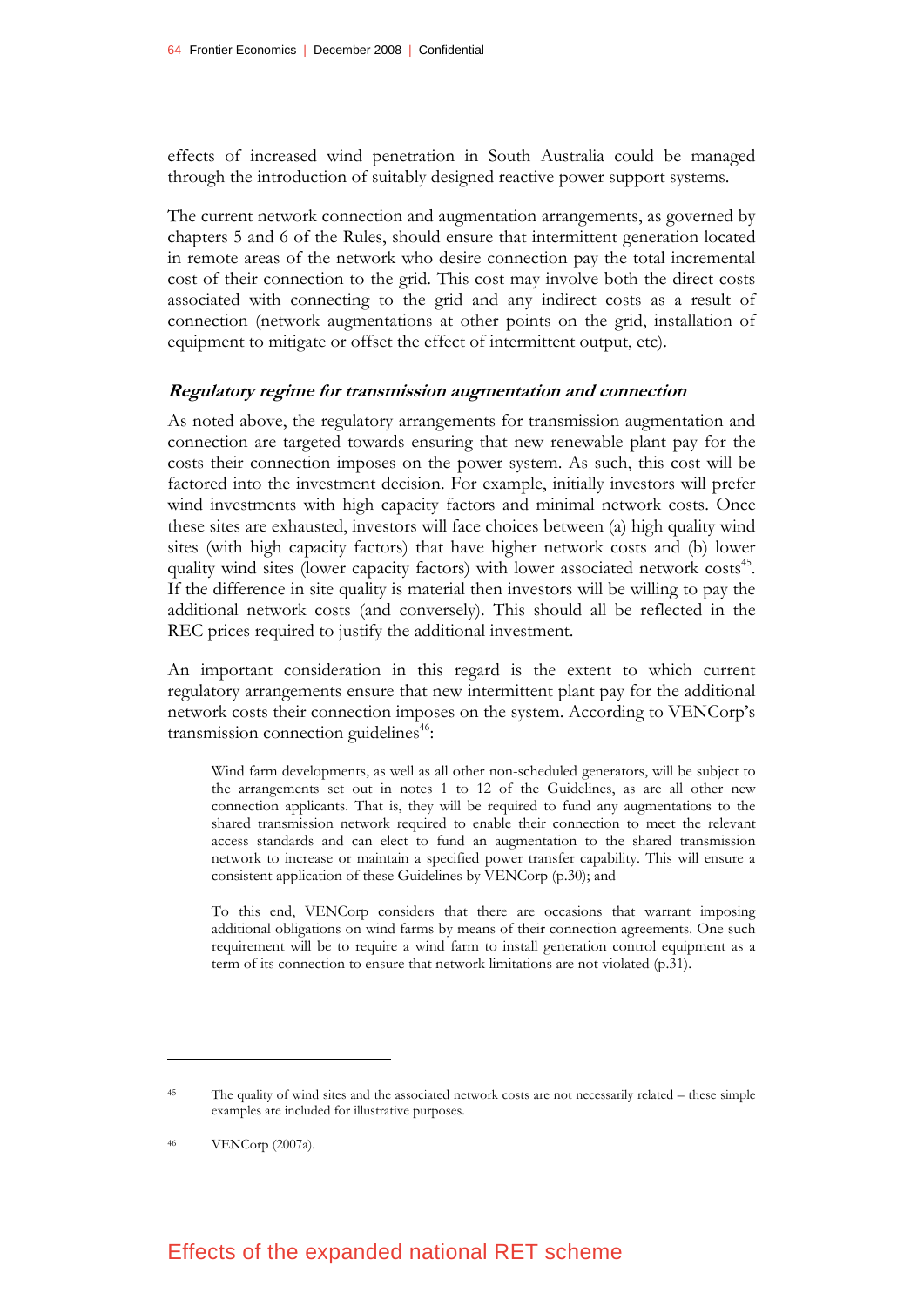Thus, based on VENCorp's interpretation of the Rules, wind plant seeking connection to the grid should, in effect, pay for the total incremental cost of their connection. That is:

- **O** Costs directly associated with connection; and
- | Costs indirectly associated with connection for example, network augmentations and/or the cost of installing generation control equipment to mitigate any negative impacts on the power system in terms of system stability.

Interpretation of the Rules in this way should ensure that the connection of intermittent generation does not have a detrimental impact on either the thermal or stability limits of the network.

As such, the economic materiality of network congestion as a result of increased intermittent generation is not expected to significantly increase. As noted in section 4.2.3, the existing transmission regulatory arrangements should be able to accommodate changes in generation investment patterns, location and timing resulting from the expanded national RET scheme.

#### **5.4 INTERACTION BETWEEN THE CPRS AND EXPANDED NATIONAL RET SCHEME**

The primary impact of the CPRS will be to increase the cost of emissionsintensive generation in Australia. In the longer term, the CPRS will provide pricing signals to encourage investment in renewable generation. However, this requires relatively high carbon costs before renewable generation is the preferred option. In the interim, gas is the cheaper option at moderate carbon price levels.

The primary purpose of the expanded national RET scheme is thus to increase the supply of renewable generation in the short to medium term, during which time the CPRS is unlikely to encourage such investment. The transitional role that the expanded national RET scheme will play in Australia's long-term climate change strategy results in an interesting dynamic between this scheme and the CPRS.

As noted in section 5.1, the REC price received by renewable generation is a function of the average wholesale electricity price. Under the CPRS, wholesale prices will increase, due to the cost that carbon-emitting generators will incur through permit prices. This increase in wholesale prices will close the gap between renewable generators' LRMCs and the average spot market price. Hence, for a given quantity of renewable generation, REC prices will fall. REC prices will continue to fall as permit prices (and hence average wholesale prices) rise, until the point where average wholesale prices are equal to the LRMC of the marginal renewable plant. At this point, the expanded national RET scheme will be redundant since, for a given quantity of renewable generation, the CPRS will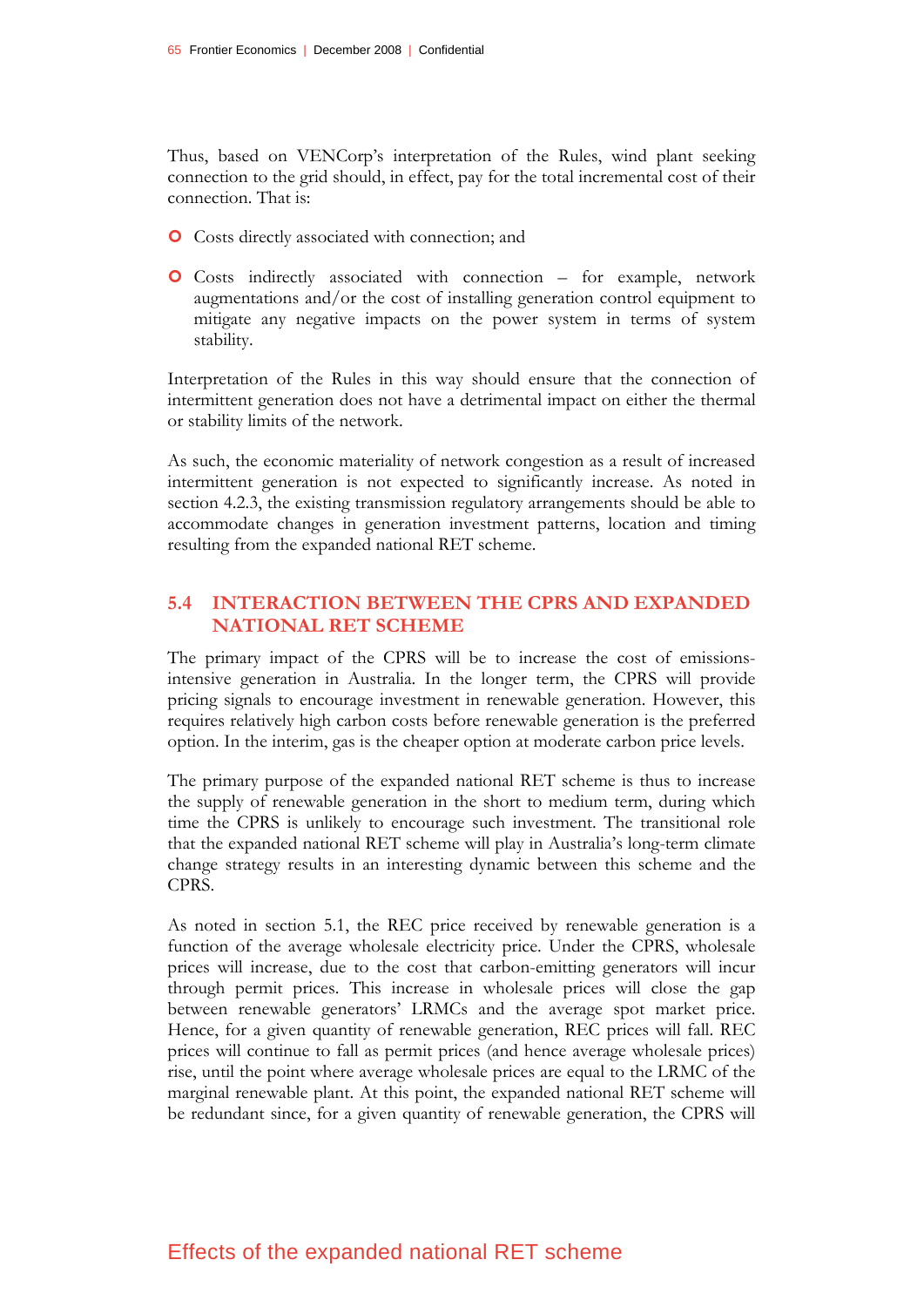

be providing the pricing signals necessary to encourage that level of renewable generation investment.

Falling REC prices due to higher wholesale energy prices post-CPRS introduction are illustrated in Figure 24. As this example shows, the introduction of the CPRS, which imposes a cost of carbon on emitting generation, forces up the average wholesale spot price. In the example outlined in 5.1 (where there was no CPRS), the average wholesale spot price was \$36/MWh, while in this case the average spot price is \$58/MWh. The \$22/MWh increase is due to the CPRS.

As noted above, the price of RECs is defined as the difference between the average wholesale electricity price and the LRMC of the marginal renewable generator, which in this case is a wind plant with a LRMC of \$70/MWh. To encourage this plant to enter the market, the REC price must equal the difference between the average wholesale spot price and this plant's LRMC, which is \$12/MWh. This compares to a REC price of \$34/MWh in the first (no CPRS) example. The \$22/MWh reduction in the price of RECs is due to the corresponding \$22/MWh increase in the average wholesale spot price, which in turn was caused by the cost of carbon priced under the CPRS.

Similarly, the expanded national RET scheme should have a dampening effect on the carbon price, since the scheme encourages abatement beyond BaU. This reduces the residual demand for abatement. Interestingly, this may actually favour high emitters in limited circumstances. While the CPRS will change the merit order and eventually displace brown coal plant (i.e. encourage early retirement), the expanded national RET scheme shifts the thermal merit order to the right

# Effects of the expanded national RET scheme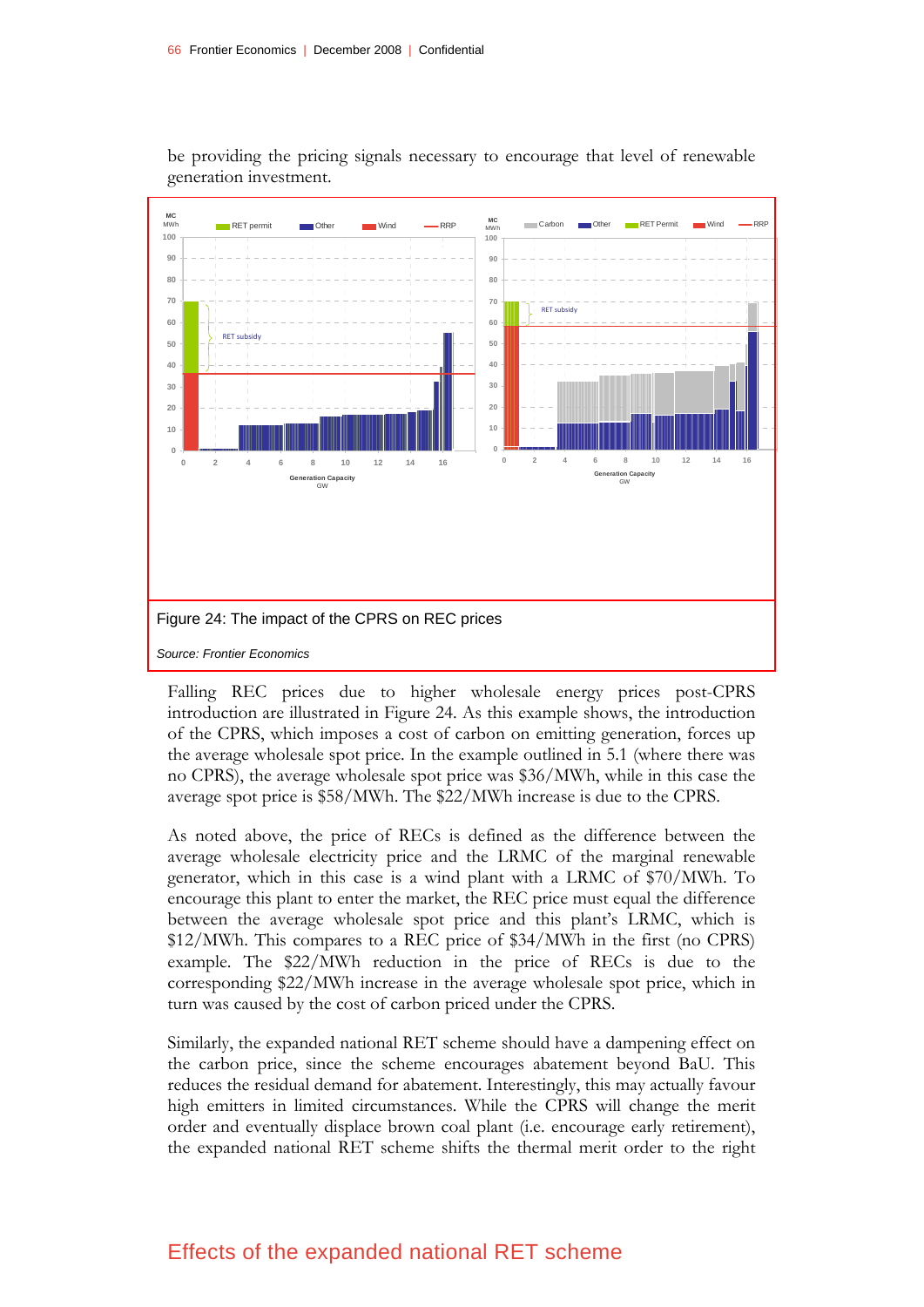but does not change the order. Under the scheme, it is typically gas plant that will be displaced.

#### **Observed prices**

<u>.</u>

Modelling of the proposed CPRS suggests carbon prices of between \$24- 34/tCO2 in the early stages of the scheme, and Commonwealth Government modelling suggests that much of this cost will be passed through into higher electricity prices<sup>47</sup>. This being the case, the theory would suggest that this should have a dampening effect on REC prices, though observed market prices for RECs does not seem to reflect this. REC prices have risen to around \$50/REC during 2008, and forward prices in 2010 and 2012 were recently around \$68- 72/REC (Figure 25). There are several possible explanations for this result:

- | The market expects that the marginal cost of meeting an extended RET is much higher than the previous target (i.e. the supply curve for renewables is upward sloped). This implies that the cost of providing new renewables increases by more than the increased wholesale energy price resulting from the CPRS – hence a higher REC subsidy is required; and/or
- | The market anticipates that carbon prices (or the ability of generators to passthrough the carbon cost) will be lower than projected by the Government; and/or
- | The market has simply not accounted for the increase in wholesale prices resulting from the CPRS, hence REC prices are higher than they should be.

<sup>47</sup> Australia's Low Pollution Future The Economics Of Climate Change Mitigation (2008)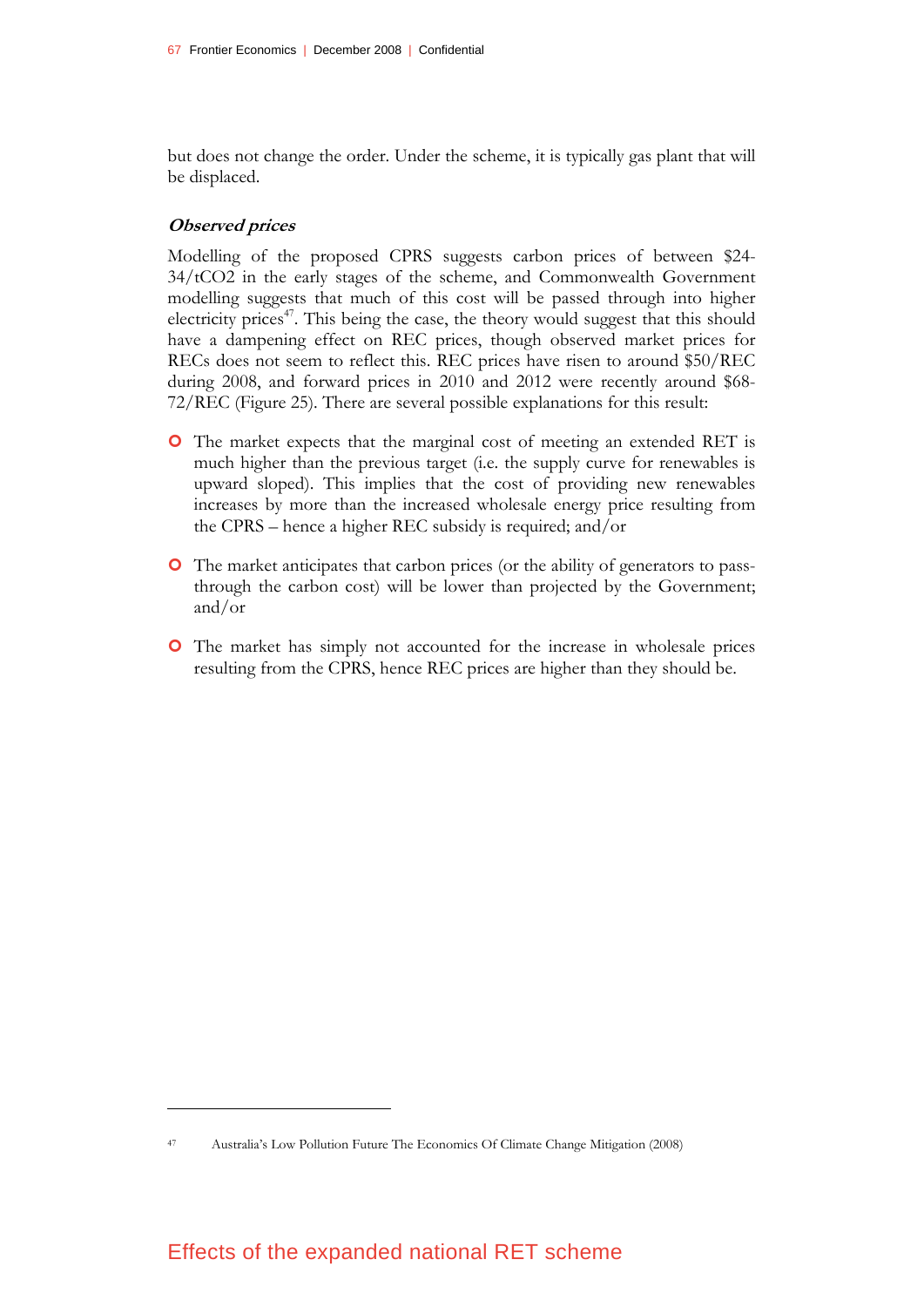

# **5.4.1 Summary**

A summary of the likely impact of the expanded national RET scheme on key issues facing generators in the NEM is outlined in Table 6. These issues, as outlined in section 1, include forward contracting strategies; strategies for spot market offers; strategies for managing physical and financial risk; modes of technical operation, plant retirement; investment in new plant; organisational structure; and behaviour of counter-parties.

| <i><b>Issues</b></i>       | Likely impact of the expanded national RET scheme                                                                                                                                                                                                   |
|----------------------------|-----------------------------------------------------------------------------------------------------------------------------------------------------------------------------------------------------------------------------------------------------|
| (i) Forward<br>contracting | • Retailers typically contract for RECs unbundled from the energy<br>(which is often intermittent). Most RECs are currently<br>contracted, and this is unlikely to change. Wind plant typically<br>contract for 10-15 years.                        |
|                            | • The increase in intermittent generation (by itself) is likely to<br>increase the volatility of the pool price compared to an<br>equivalent increase in thermal capacity, since wind cannot<br>guarantee supply of energy at times of high demand. |
|                            | • This should similarly translate to higher contract premiums (a<br>similar price signal for new peaking plant).                                                                                                                                    |
|                            | • The increased incidence of high price events should provide a<br>market signal for new peaking capacity to complement the                                                                                                                         |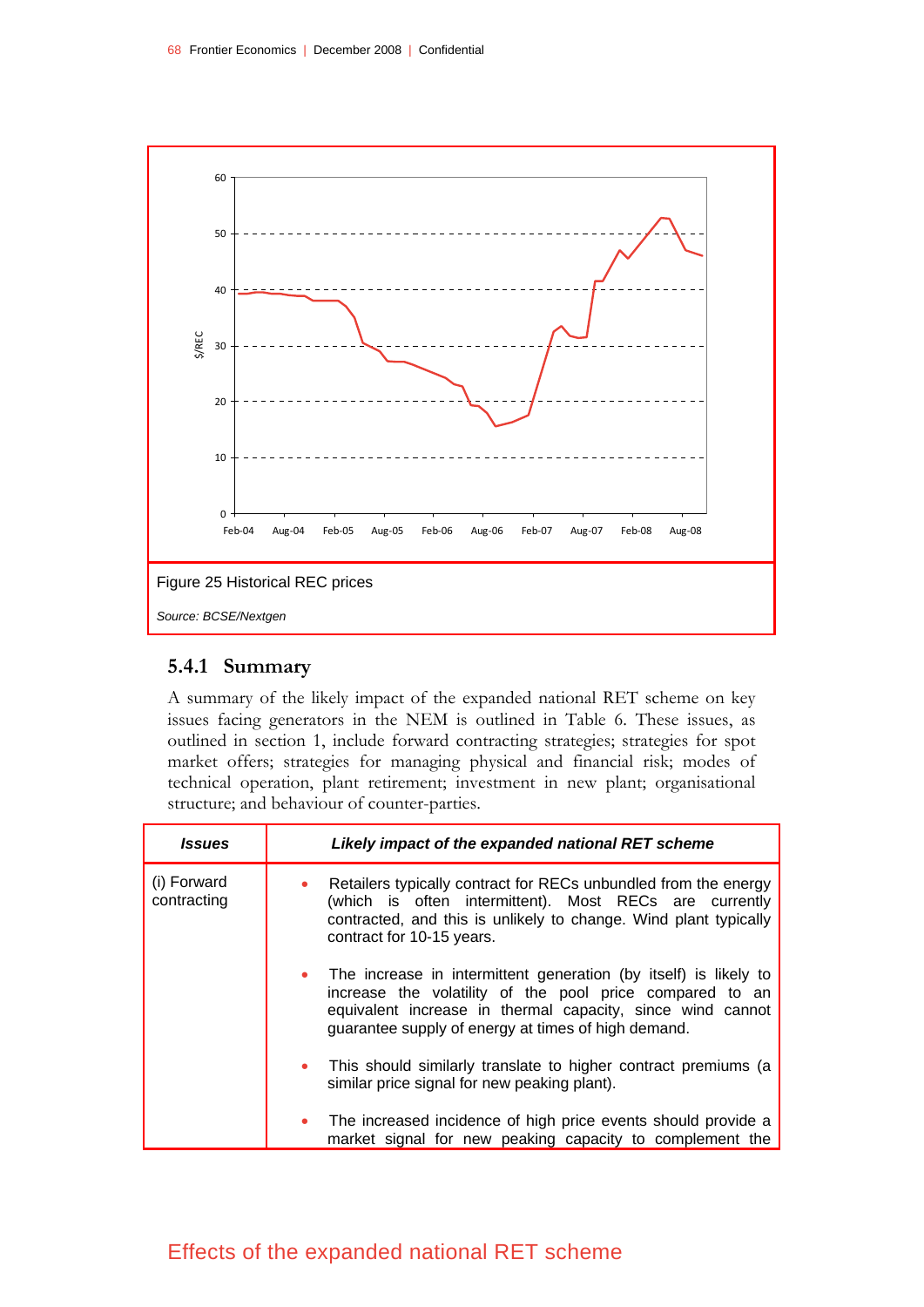| <i><b>Issues</b></i>                                     | Likely impact of the expanded national RET scheme                                                                                                                                                                                                 |
|----------------------------------------------------------|---------------------------------------------------------------------------------------------------------------------------------------------------------------------------------------------------------------------------------------------------|
|                                                          | additional intermittent capacity. Therefore the combined effect of<br>additional wind and peaking plant should have a dampening<br>effect on prices, since it reduces the potential for strategic<br>bidding.                                     |
| (ii) Spot market<br>offers                               | The increase in intermittent generation (by itself) is likely to<br>increase the volatility of the pool price compared to an<br>equivalent increase in thermal capacity, since wind cannot<br>guarantee supply of energy at times of high demand. |
|                                                          | This should be tempered by the expected entry of peaking plant<br>in response to the price signal, which will dampen prices.                                                                                                                      |
| (iii)<br>Management<br>of physical and<br>financial risk | Renewable generation is not exposed to carbon price risk in the<br>same way that $CO2$ -emitting plant are.                                                                                                                                       |
|                                                          | Due to their virtually zero SRMC, wind is unlikely to face the<br>same level of physical risk as thermal plant, since they are<br>typically dispatched first in the merit order.                                                                  |
|                                                          | The expanded RET scheme is not expected to materially<br>increase the level of congestion in the NEM over the status quo.                                                                                                                         |
|                                                          | This implies that renewable generators are unlikely to face any<br>increased (financial or physical) risk ex post introduction of the<br>expanded RET.                                                                                            |
| (iv) Technical<br>operation                              | The displacement of thermal plant by renewable generation may<br>lead to a decrease in the operating efficiency of thermal plant<br>going forward.                                                                                                |
|                                                          | At the extreme, thermal coal plant may be limited to their<br>minimum stable generation levels at low load times (such as<br>overnight).                                                                                                          |
|                                                          | In response, most system operators seek to curtail renewable<br>plant output when conventional thermal plant are approaching<br>minimum stable levels.                                                                                            |
|                                                          | However, much of the flexibility to operate around intermittent<br>wind should be provided by additional peaking plant.                                                                                                                           |
| (v) Plant<br>retirement                                  | Increases in the RET target over the course of the scheme are<br>largely consistent with anticipated increases in demand over<br>time.                                                                                                            |
|                                                          | This means that more new renewable plant will be built to meet<br>growing demand rather than to displace existing thermal<br>generation.                                                                                                          |
| (vi) Investment<br>in new plant                          | The intent of the scheme is to encourage new investment in<br>renewable plant, which is to be expected.                                                                                                                                           |

# Effects of the expanded national RET scheme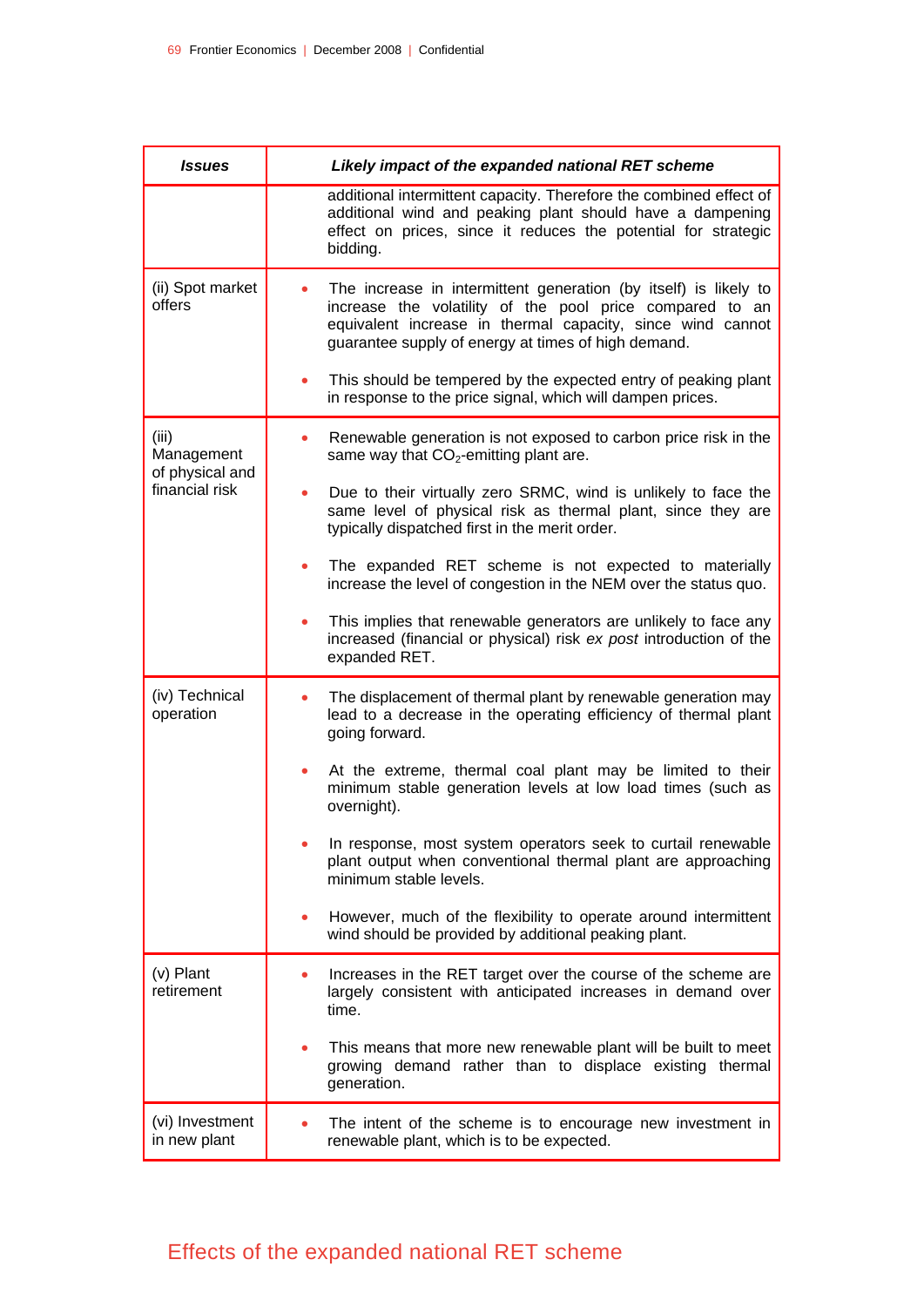| <b>Issues</b>                                                        | Likely impact of the expanded national RET scheme                                                                                                                                                                                                                                                                                          |  |
|----------------------------------------------------------------------|--------------------------------------------------------------------------------------------------------------------------------------------------------------------------------------------------------------------------------------------------------------------------------------------------------------------------------------------|--|
|                                                                      | The choice of location for investment in renewable generation is<br>determined by natural resources (eg wind quality, geothermal<br>potential etc) and availability (cost) of network connection.                                                                                                                                          |  |
|                                                                      | Victoria, New South Wales and Queensland are expected to<br>$\bullet$<br>experience the greatest growth in installed wind capacity.                                                                                                                                                                                                        |  |
|                                                                      | Other potential renewables going forward include solar thermal<br>and geothermal. Both of these technologies are more suited to<br>remote regions of South Australia and Queensland.                                                                                                                                                       |  |
|                                                                      | The increase in intermittent generation (by itself) is likely to<br>۰<br>increase the volatility of the pool price compared to an<br>equivalent increase in thermal capacity, since wind cannot<br>guarantee supply of energy at times of high demand.                                                                                     |  |
|                                                                      | This should similarly translate to higher contract premiums (a<br>similar price signal for new peaking plant).                                                                                                                                                                                                                             |  |
|                                                                      | The increased incidence of high price events should provide a<br>market signal for new peaking capacity to complement the<br>additional intermittent capacity. Therefore the combined effect of<br>additional wind and peaking plant should have a dampening<br>effect on prices, since it reduces the potential for strategic<br>bidding. |  |
| (vii)<br>Organisational<br>structure                                 | The extension of the RET is unlikely to change the incentives for<br>organisational structure significantly. Given that most retailers<br>contract for RECs unbundled from electricity, there does not<br>appear to be a strong incentive for retailers to build new<br>renewables.                                                        |  |
|                                                                      | The increase in price volatility (and contract premiums) resulting<br>from a larger share of intermittent generation might increase the<br>tendency for retailers to build peaking plant as a physical hedge.<br>This would mitigate any increase in volatility from new build of<br>wind alone.                                           |  |
| (viii) Behaviour<br>of counter-<br>parties                           | Retailers typically contract with renewable generators to ensure<br>supply of RECs and not for the supply of energy.                                                                                                                                                                                                                       |  |
|                                                                      | Regulation allows for retailers to pass-through this cost to end-<br>users.                                                                                                                                                                                                                                                                |  |
| Table 6: Summary of impact on issues facing generators: Expanded RET |                                                                                                                                                                                                                                                                                                                                            |  |
| <b>Source: Frontier Economics</b>                                    |                                                                                                                                                                                                                                                                                                                                            |  |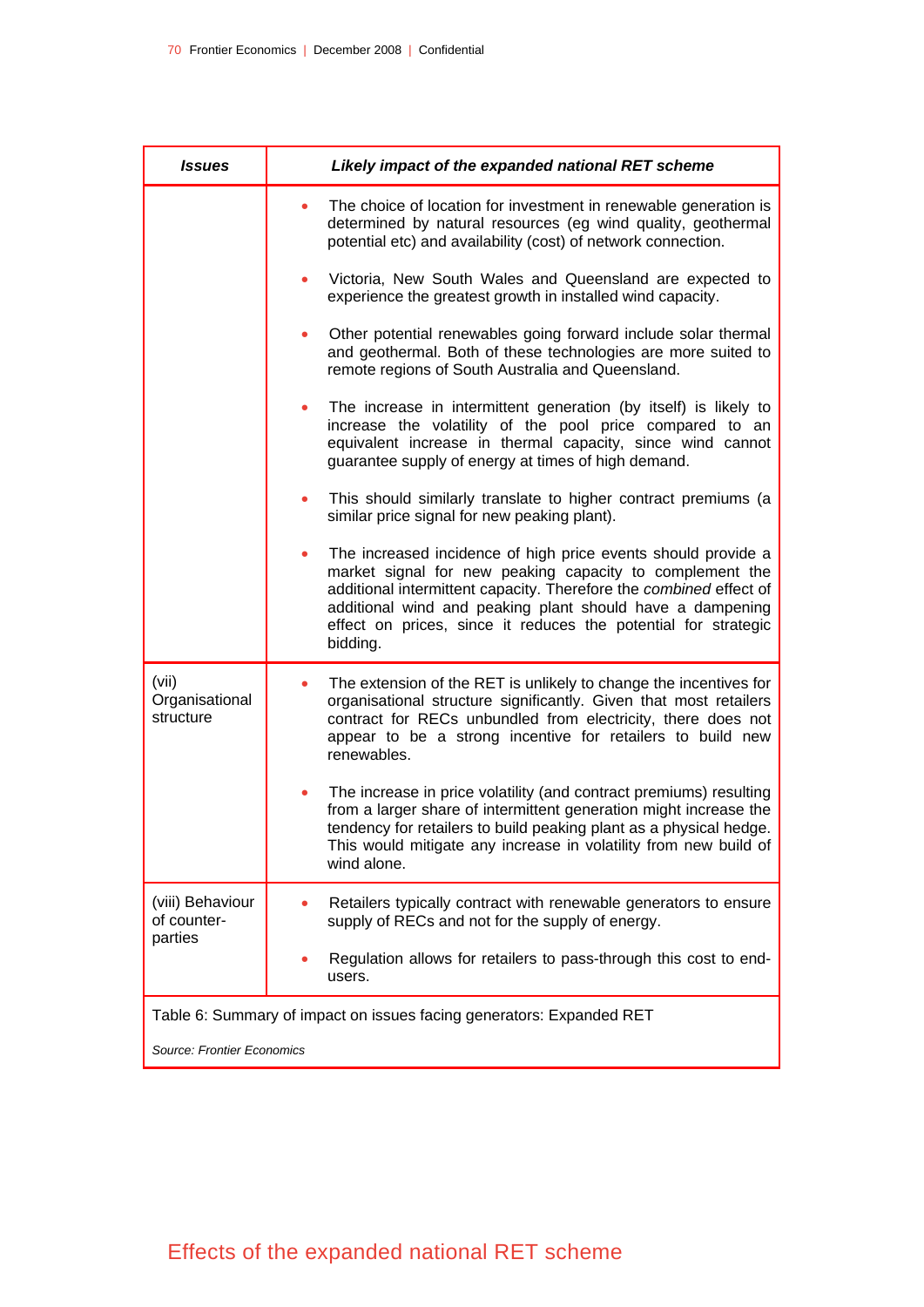# **References**

- [1] ABARE (2008). *Energy in Australia 2008*, accessed from: http://www.abareconomics.com/publications\_html/energy/energy\_08/ energyAUS08.pdf on 6 November 2008.
- [2] ACIL Tasman (2007). *Fuel resources, new entry and generation costs in the NEM*, accessed from: http://www.nemmco.com.au/psplanning/410-0090.pdf on 7 November 2008.
- [3] ACIL Tasman (2008). *The impact of an ETS on the energy supply industry: Modelling the impacts of an emissions trading scheme on the NEM and SWIS*, accessed from: http://www.esaa.com.au/images/stories/Report/2008 0723esaaatreport.pdf on 7 November 2008.
- [4] AEMC (2007). *National Electricity Amendment (Abolition of Snowy Region) Rule 2007: Final Rule Determination - Appendix G (Interaction Between The Southern Generators Rule And The South Morang Constraint)*, accessed from: http://www.aemc.gov.au/electricity.php?r=20051214.200700 on 6 November 2008.
- [5] AEMC (2008a). *Congestion Management Review: Final Report*, 16 June 2008, accessed from: http://www.aemc.gov.au/electricity.php?r=20080616.170500 on 2 October 2008.
- [6] AEMC (2008b). *Rule Determination: National Electricity Amendment (Central Dispatch and Integration of Wind and Other Intermittent Generation),* Rule 2008 No.2, May 2008, accessed from: http://www.aemc.gov.au/pdfs/reviews/Central%20Dispatch%20and%2 0Integration%20of%20Wind%20and%20Other%20Intermittent%20Gen eration/aemcdocs/012Final%20Rule.pdf on 15 October 2008.
- [7] AEMC (2008c). National Transmission Planning Arrangements: Final Report to MCE (June 2008), accessed from: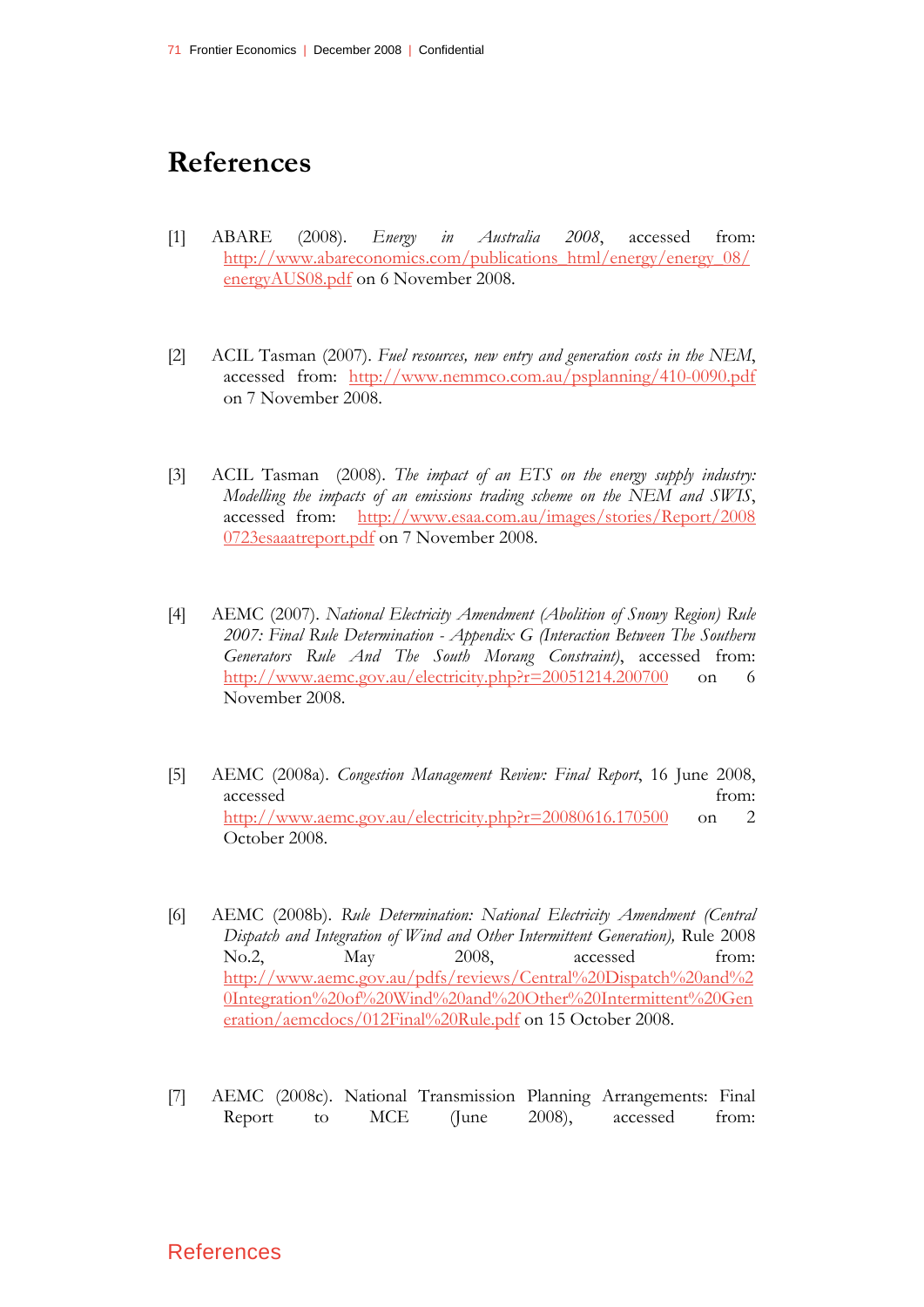http://www.aemc.gov.au/electricity.php?r=20070710.172341 on 7 November 2008.

- [8] AER (2007). *State of the Energy Market 2007*, p.204, accessed from: http://www.aer.gov.au/content/index.phtml/itemId/713232 on 28 September 2008.
- [9] Australian Government (2008a). *Carbon Pollution Reduction Scheme: Green Paper (July 2008)*, accessed from: http://www.climatechange.gov.au/greenpaper/report/pubs/greenpaper. pdf on 9 October 2008.
- [10] Australian Government (2008b). *COAG Working Group on Climate Change: Design Options for the Expanded Renewable Energy Target Scheme*, accessed from: http://www.climatechange.gov.au/renewabletarget/index.html on 9 October 2008.
- [11] Australian Government (2008c). *The Renewable Energy Atlas*, accessed from: http://www.environment.gov.au/apps/boobook/mapservlet?app=rea on 25 October 2008.
- [12] Bradshaw, J., Bradshaw, B.E., Allinson, W.G., Rigg, A.J., Nguyen, V. and Spencer, L. (2002). The potential for geological sequestration of CO2 in Australia; preliminary and technical findings. *APPEA Journal*, 42(1), pp25-45.
- [13] Burge, A. and MacAlpine, S. (2007). Reducing Australia's Greenhouse Gas Emissions: Is 60% by 2050 possible? *Institute of Actuaries of Australia*, September 2007, accessed from: http://www.actuaries.asn.au/IAA/upload/public/6.b\_Conv07\_Paper\_B urge\_Ways%20to%20reduce%20Aust%20green%20house%20gass%20e missions.pdf on 7 November 2008.
- [14] DIgSILENT (2006). *Assessment of Potential Security Risks due to High Levels of Wind Generation in South Australia*, accessed from: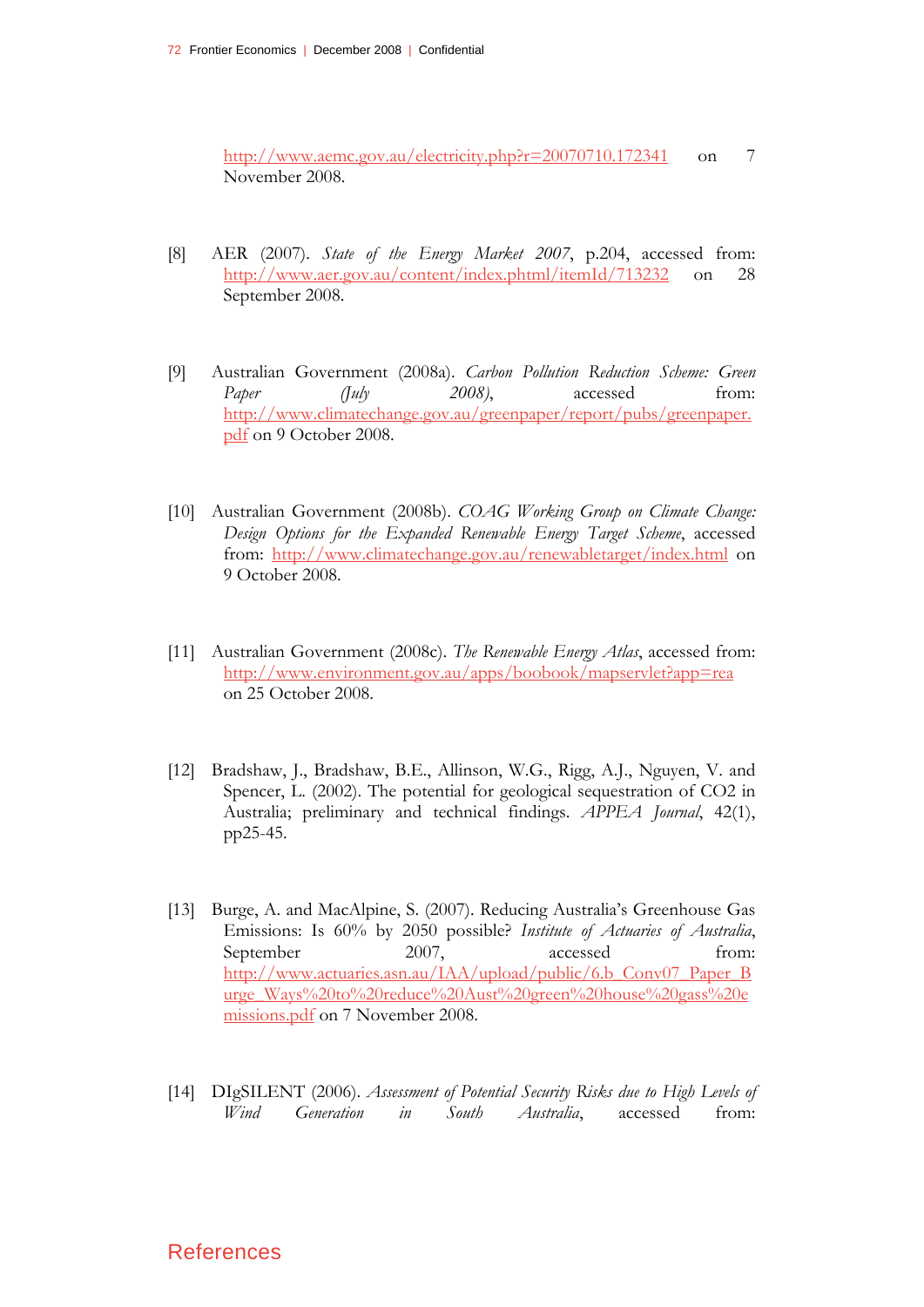http://www.digsilent.de/Consulting/Publications/WWEA05\_DIGSI\_N EMMCO.pdf on 19 November 2008.

- [15] ESAA (2008). *Combined submission on the Carbon Pollution Reduction Scheme* submitted by: Energy Supply Association of Australia, National Generators Forum, Energy Retailers Association of Australia and the Australian Pipeline Industry Association, September 2008, accessed from: http://www.climatechange.gov.au/greenpaper/consultation/pubs/0715 esaa.pdf on 15 October 2008.
- [16] Geoscience Australia (2008). *Map of Operating and Existing Renewable Energy Generators in Australia,* accessed from: http://www.ga.gov.au/renewable/ on 5 November 2008.
- [17] McKinsey & Company (2008). *An Australian Cost Curve for Greenhouse Gas*  Reduction, accessed from: http://www.greenfleet.com.au/uploads/pdfs/McKinsey%20Report%20- %20greenhouse%20-%2015Feb08.pdf on 6 November 2008.
- [18] NEMMCO (2008). *2008 Statement of Opportunities*. Melbourne, Australia.
- [19] Nous (2007). *Understanding the Potential to Reduce Victoria's Greenhouse Gas Emissions*, accessed from: http://www.climatechange.vic.gov.au/summit/Discussion\_Paper.html on 6 November 2008.
- [20] Outhred, H. (2003). *National Wind Power Study: An estimate of readily accepted wind energy in the National Electricity Market*, prepared for: Australian Greenhouse Office, accessed from: http://www.ceem.unsw.edu.au/content/documents/unswreadilyacceptablewindpowerinnem\_000.pdf on 18 November 2008.
- [21] Reinaud, J. (2007), CO<sub>2</sub> Allowance and Electricity Price Interaction: Impact on Industry's Electricity Purchasing Strategies in Europe. *IEA Information*  Paper, February 2007, accessed from: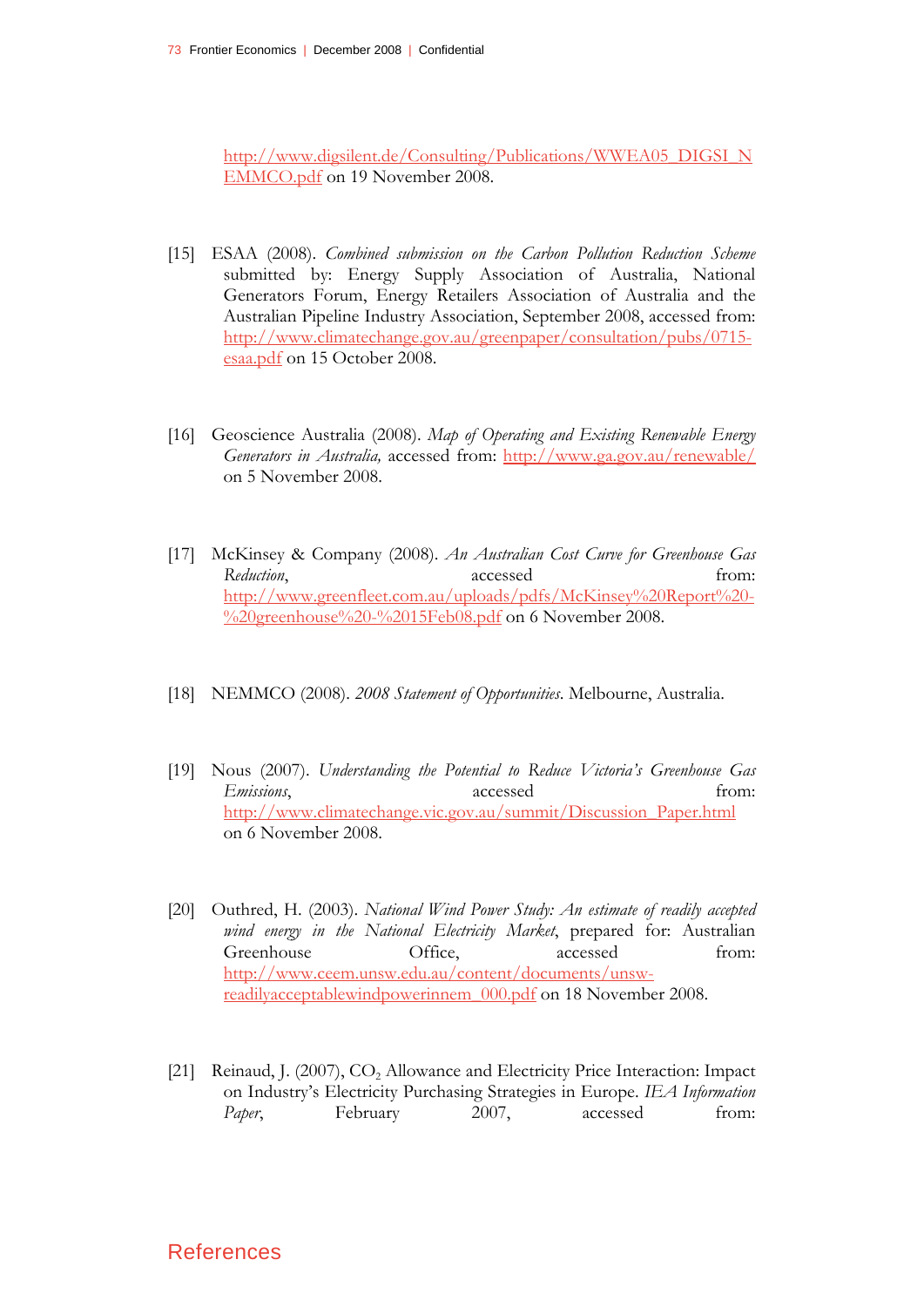http://www.iea.org/textbase/papers/2007/jr\_price\_interaction.pdf on 6 November 2008.

- [22] ROAM (2008). *Submission to the Carbon Pollution Reduction Scheme Green Paper (September 2008)*, accessed from: http://www.climatechange.gov.au/greenpaper/consultation/pubs/0575 roam.pdf on 6 November 2008.
- [23] Sijm, J., Bakker, S., Chen, Y., Harmsen, H.W. and Lise, W. (2005).  $CO<sub>2</sub>$ Price Dynamics: The Implications of EU Emissions Trading for the Price of Electricity. *Energy Centre of the Netherlands*, ECN-C-05-081, pp.1-120.
- [24] Sijm, J., Neuhoff, K. and Chen, Y. (2006).  $CO<sub>2</sub>$  cost pass-through and windfall profits in the power sector. *Climate Policy*, 6(1), pp.49-72.
- [25] VENCorp (2007a). *Victorian Electricity Transmission Network Connection Augmentation Guidelines (No. 2),* accessed from: http://www.vencorp.com.au/index.php?action=filemanager&doc\_form\_ name=download&folder\_id=581&doc\_id=2977 on 16 October 2008.
- [26] VENCorp (2007b). *Capacity of the Victorian Electricity Transmission Network to Integrate Wind Power*, accessed from: http://www.vencorp.com.au/index.php?action=filemanager&folder\_id= 926&pageID=7790&sectionID=8246 on 18 November 2008.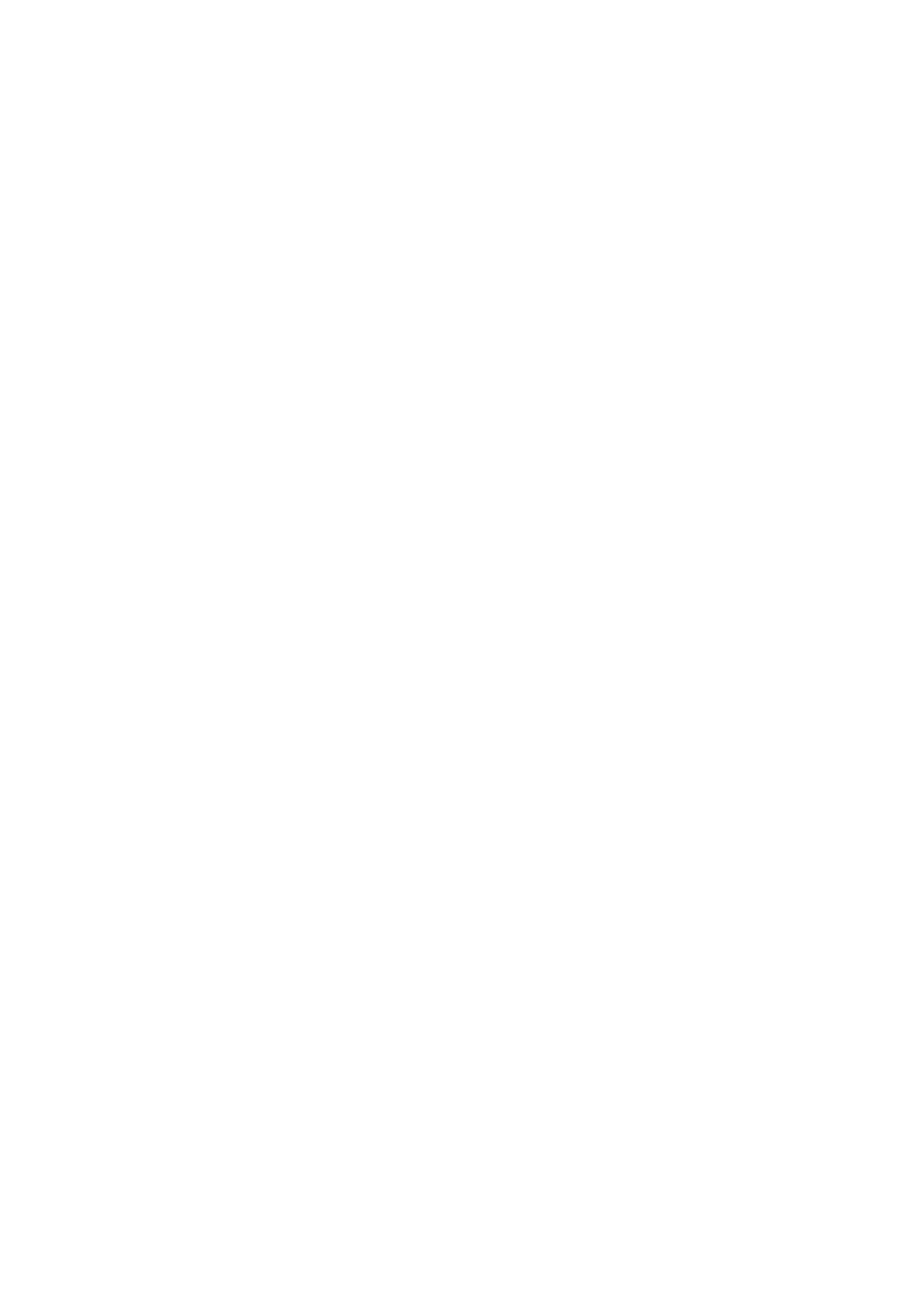The Frontier Economics Network

Frontier Economics Limited in Australia is a member of the Frontier Economics network, which consists of separate companies based in Australia (Melbourne, Sydney & Brisbane) and Europe (London, Cologne and Brussels). The companies are independently owned, and legal commitments entered into by any one company do not impose any obligations on other companies in the network. All views expressed in this document are the views of Frontier Economics Pty Ltd.

#### Disclaimer

None of Frontier Economics Pty Ltd (including the directors and employees) make any representation or warranty as to the accuracy or completeness of this report. Nor shall they have any liability (whether arising from negligence or otherwise) for any representations (express or implied) or information contained in, or for any omissions from, the report or any written or oral communications transmitted in the course of the project.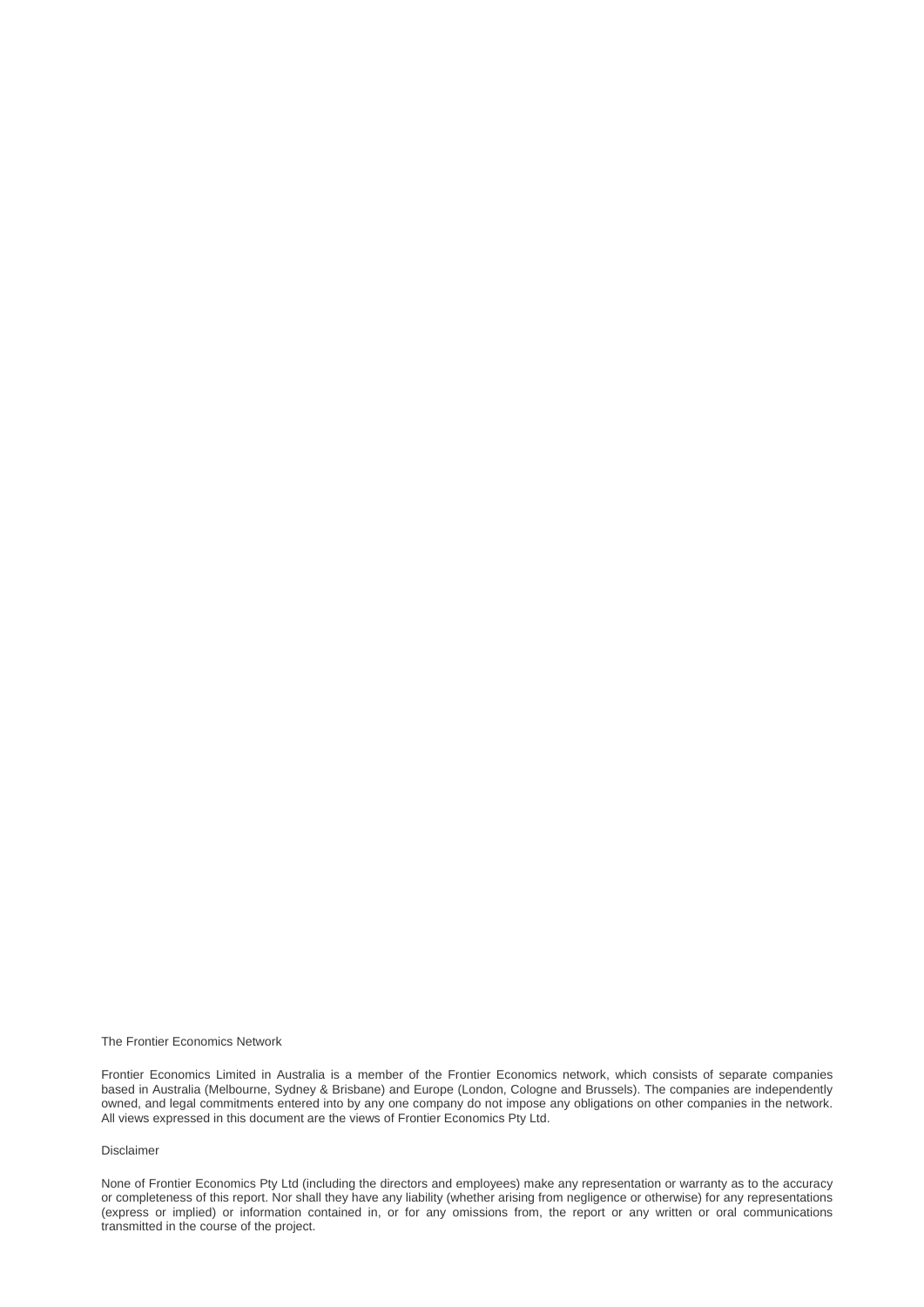THE FRONTIER ECONOMICS NETWORK

MELBOURNE | SYDNEY | BRISBANE | LONDON | COLOGNE | BRUSSELS

Frontier Economics Pty Ltd, 395 Collins Street, Melbourne 3000